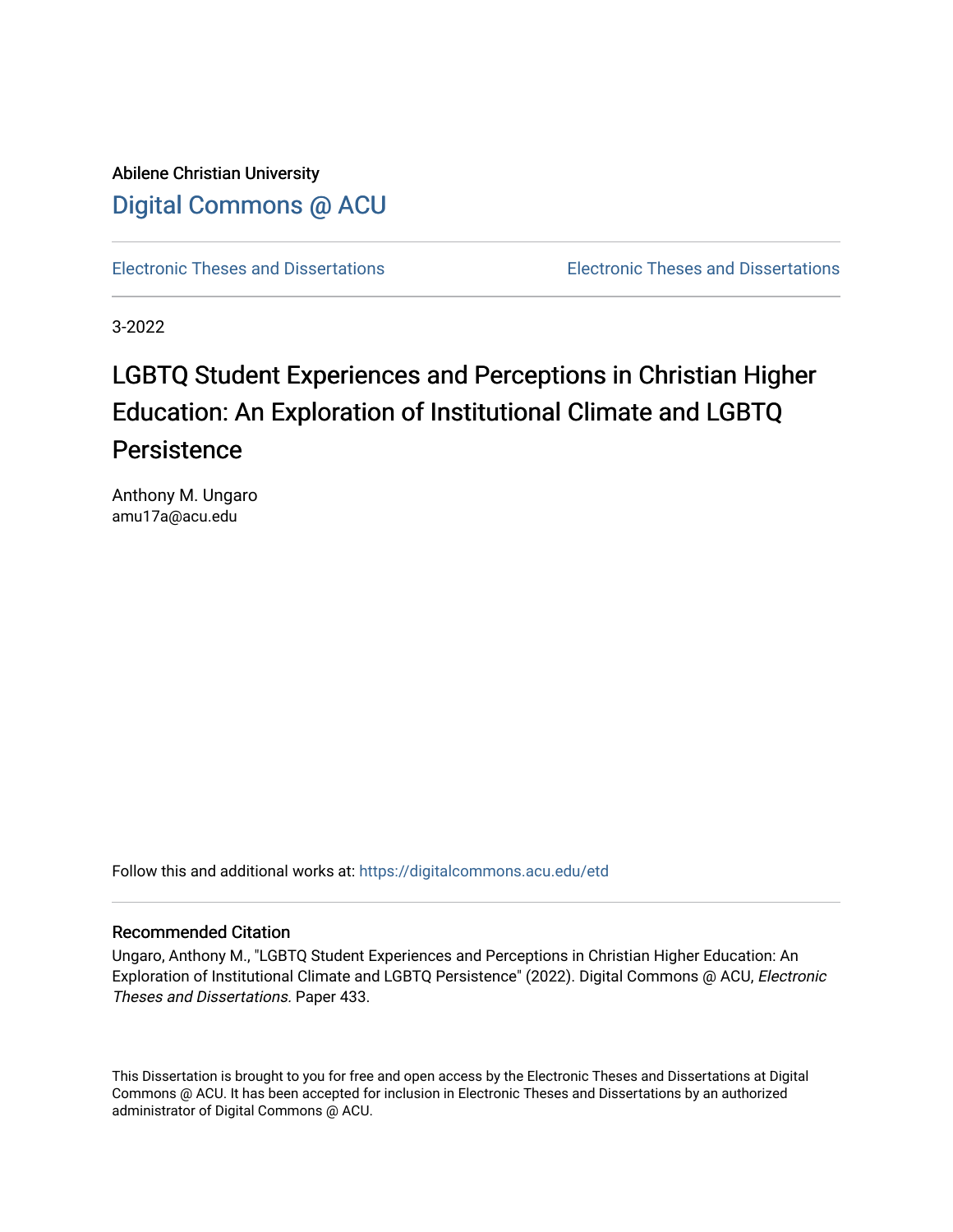This dissertation, directed and approved by the candidate's committee, has been accepted by the College of Graduate and Professional Studies of Abilene Christian University in partial fulfillment of the requirements for the degree

# Doctor of Education in Organizational Leadership

Nannette W. Glenn, Ph.D.

Dr. Nannette Glenn, Dean of the College of Graduate and Professional Studies

Date: January 28th, 2022

**Dissertation Committee:** 

 $\omega$ 

Dr. Scott Self, Chair

Dr. Myron Pope

w

Dr. Tara Horner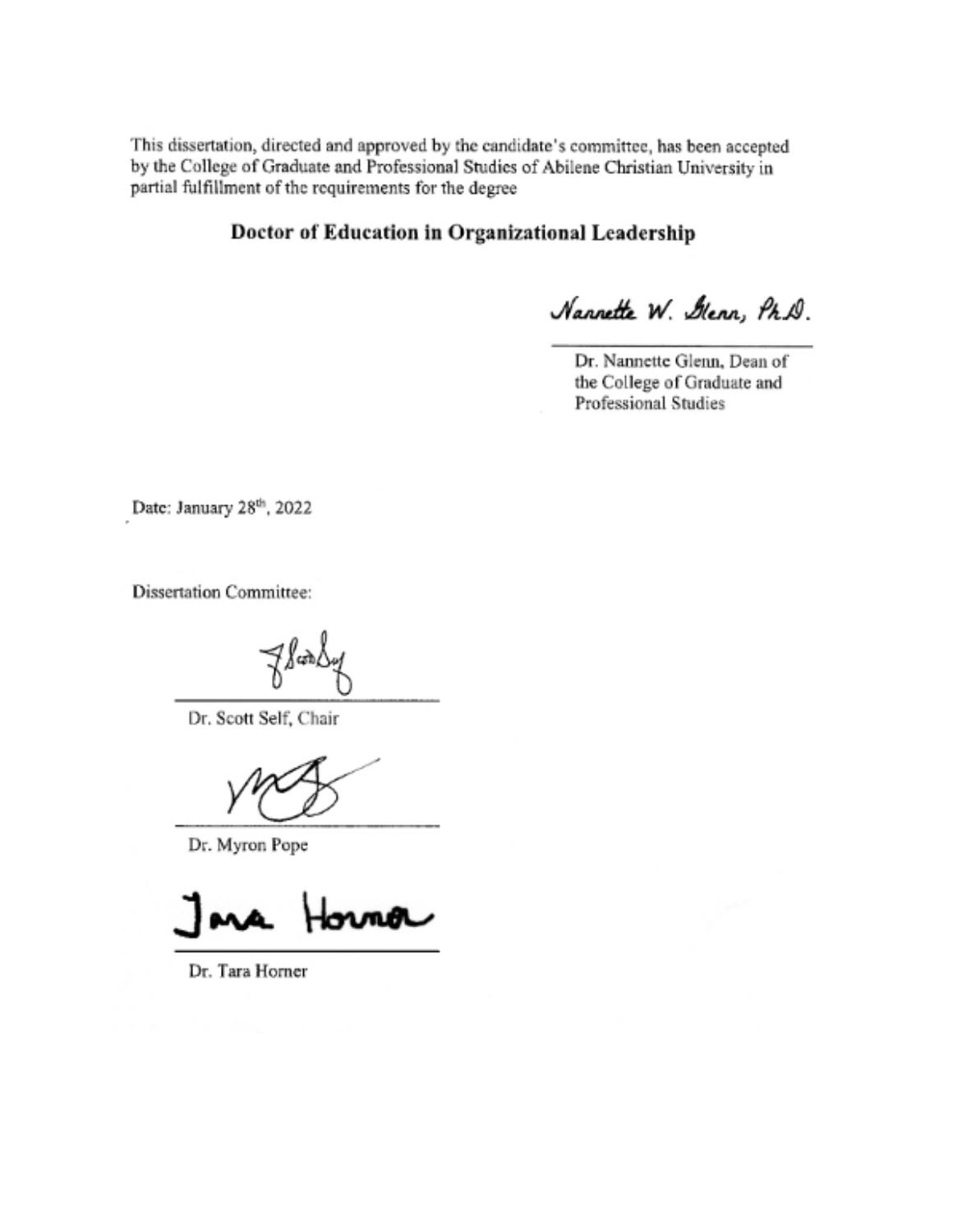Abilene Christian University

School of Educational Leadership

LGBTQ Student Experiences and Perceptions in Christian Higher Education:

An Exploration of Institutional Climate and LGBTQ Persistence

A dissertation submitted in partial satisfaction

of the requirements for the degree of

Doctor of Education in Organizational Leadership

by

Anthony M. Ungaro

March 2022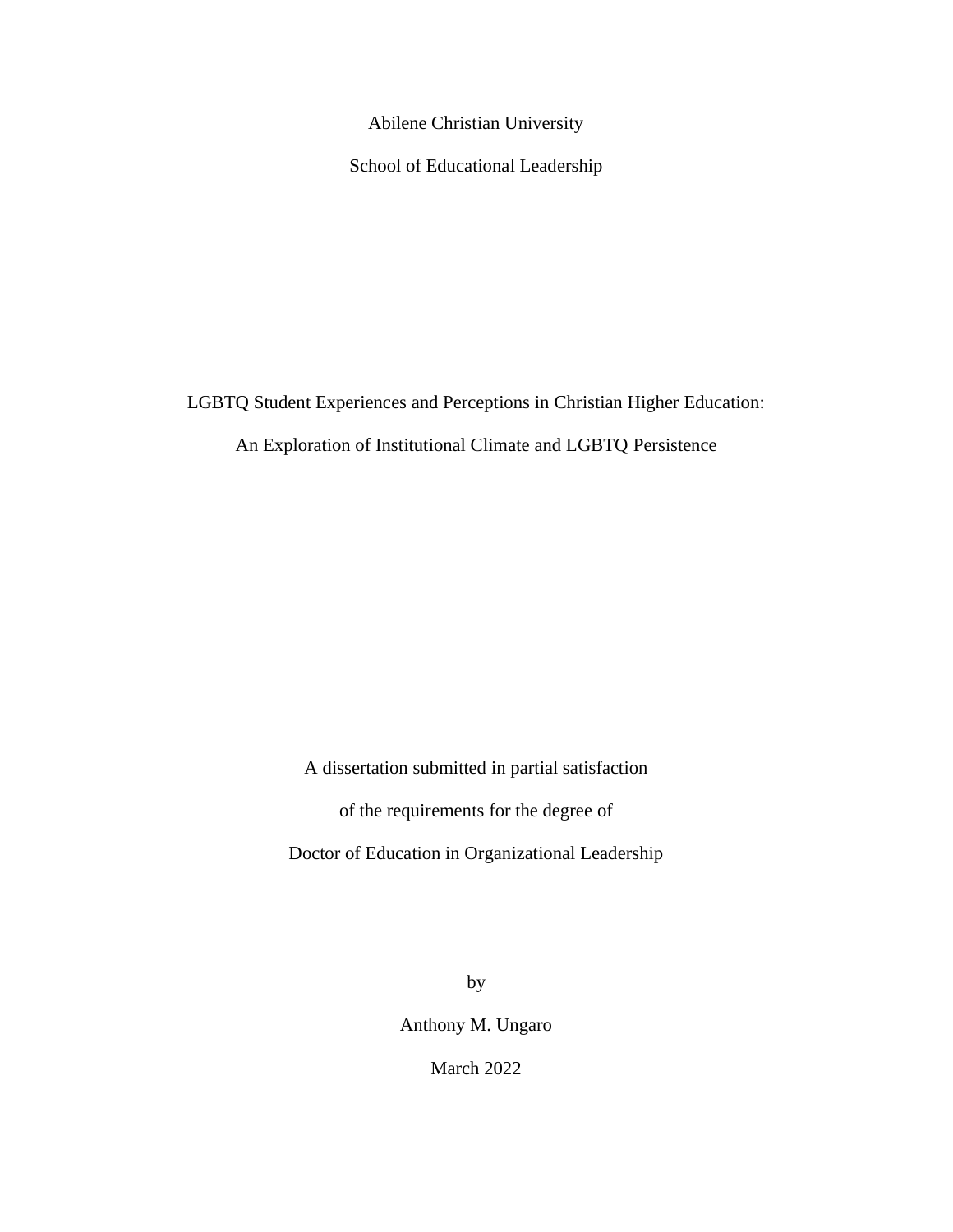# **Dedication**

*To all those who believe they can't make it.*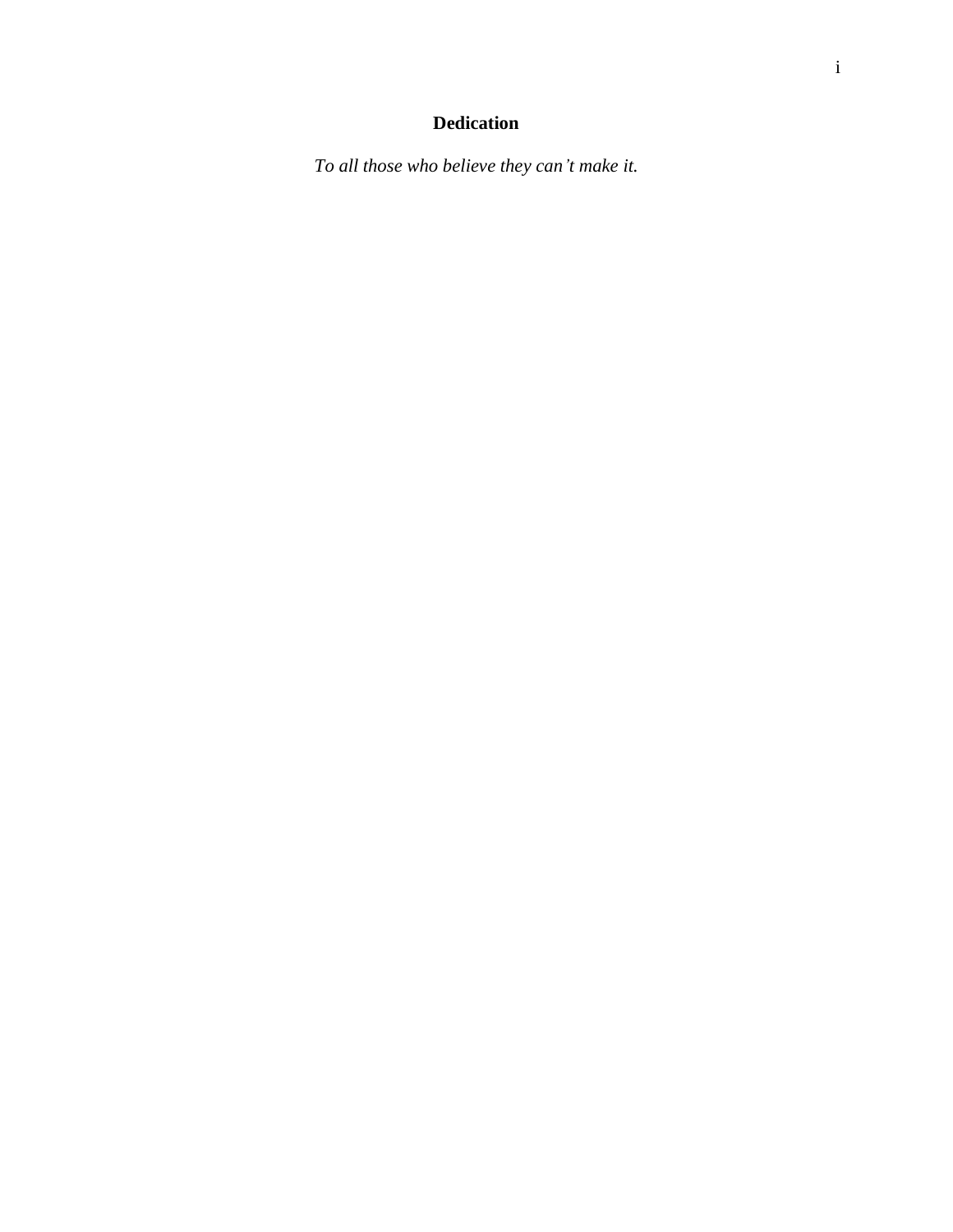© Copyright by Anthony M. Ungaro (2022)

All Rights Reserved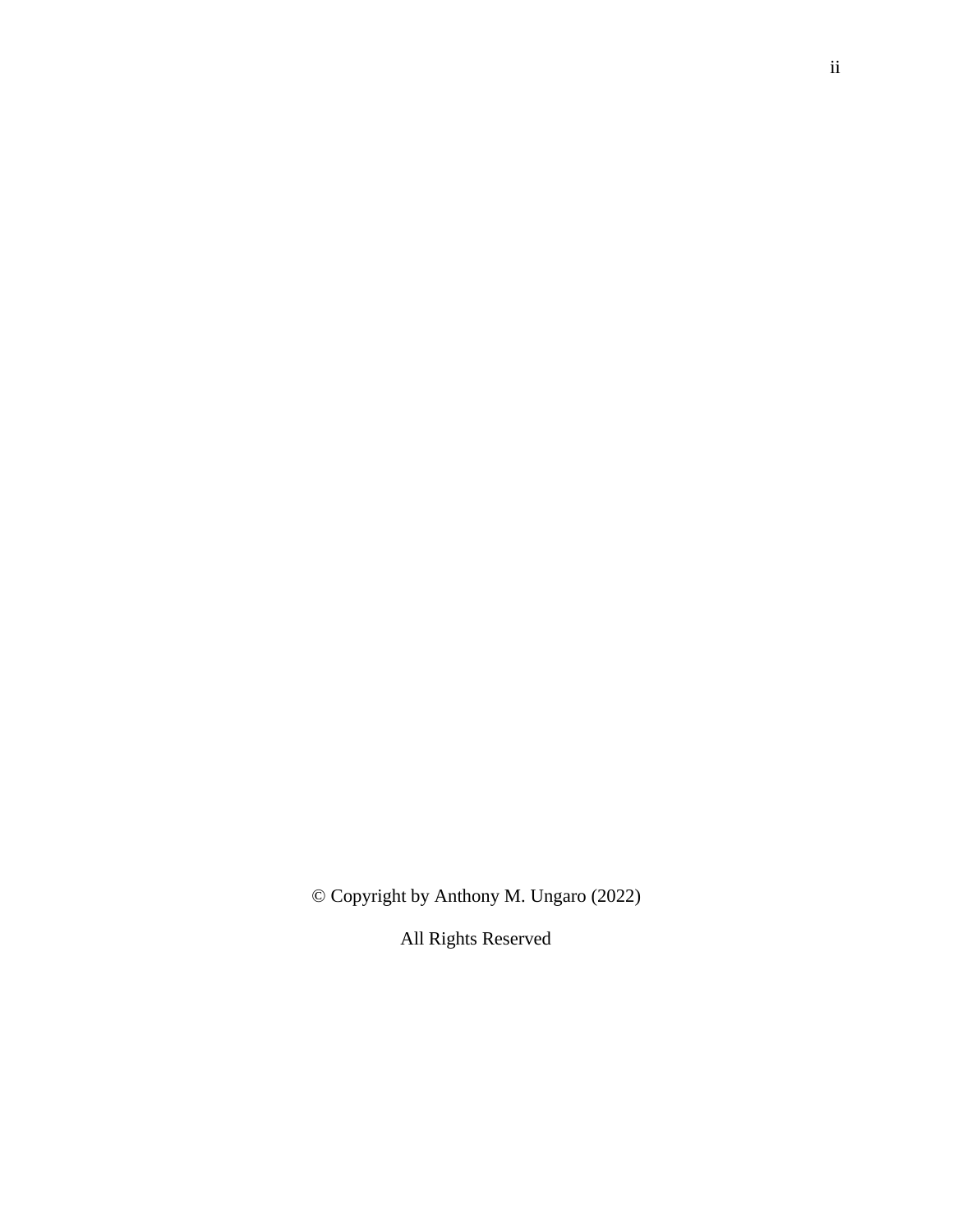# **Abstract**

The experiences of lesbian, gay, bisexual, transgender, and queer (LGBTQ) students at faithbased institutions that influence perceptions and persistence are not well known. Although institutions are committed to student growth and development, LGBTQ students are often treated with religious stigmatization and discrimination. This qualitative phenomenological research gave LGBTQ students a voice to share experiences that impact perceptions of campus climate, strategies that lead to persistence, and recommendations to strengthen institutional inclusiveness. The interview results from six LGBTQ students at various Christian institutions associated with the Council for Christian College and Universities provided in-depth considerations for faithbased institutions, specifically Christian, to increase enrollment, build more inclusive spaces, and improve student retention as it relates to this population. Through this research, institutions will be able to balance their religious ideals with LGBTQ student needs to promote an affirming campus climate without compromising missions. Study participants were recruited through a vast network of higher education professionals who have preestablished, trusted relationships with participants. Professionals were contacted through Facebook posts and outreach to network connections to share the research opportunity. As LGBTQ students communicated interest in the research, they were scheduled for one-on-one interviews to share their stories. The interviews showed that LGBTQ students often lack institutional support, no policies can positively or negatively embolden campus personnel, there is no one path from enrollment to graduation for LGBTQ students, and that vital support systems are essential to navigating campuses. Despite many of the participants sharing that an organization existed on their campus, these students continue to contend with conservative views on LGBTQ identities, feel they are used to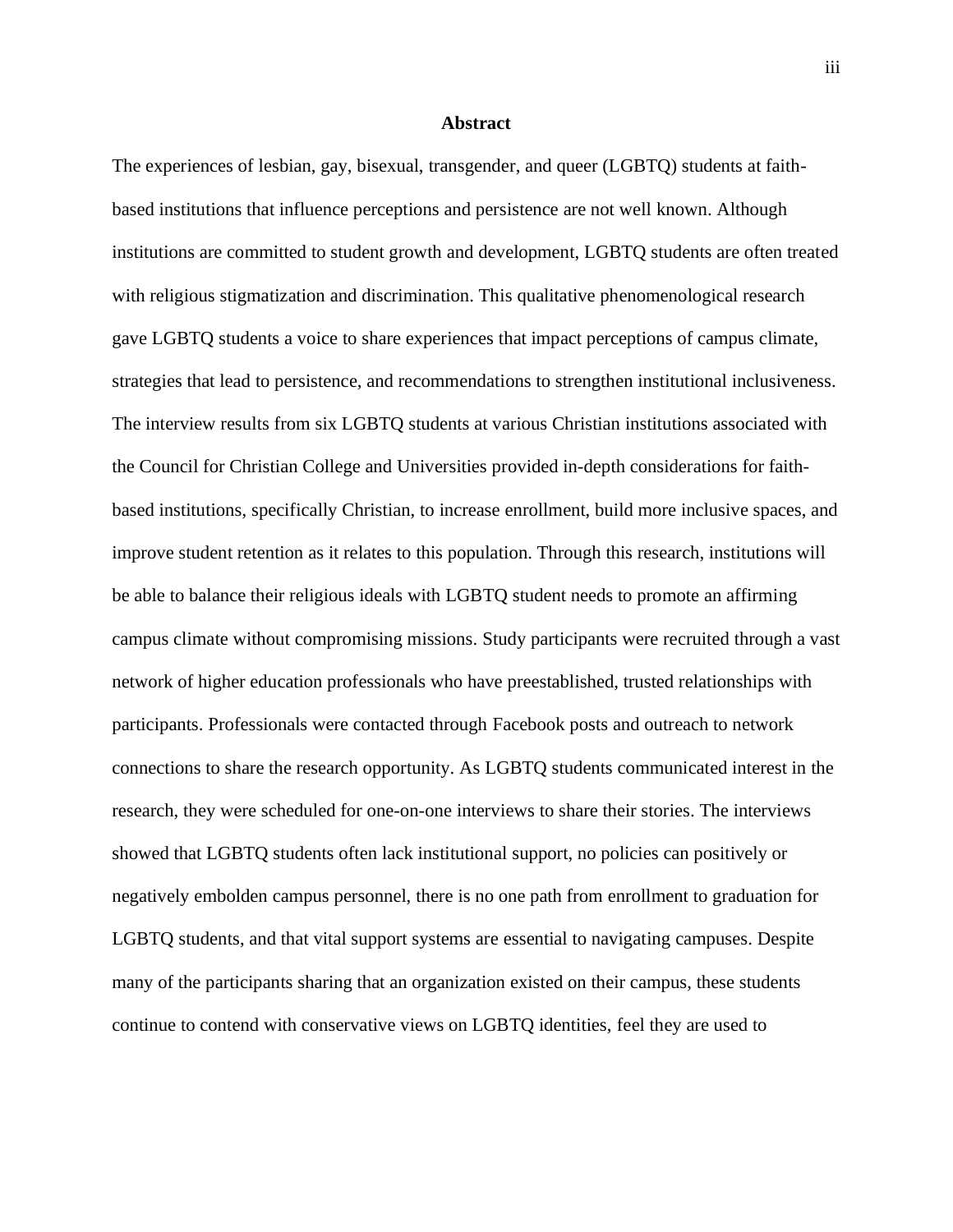understand issues but without resolution, and that institutional personnel seem unequipped to address campus or personal LGBTQ struggles.

*Keywords:* LGBTQ, Council for Christian Colleges and Universities, campus climate, higher education, religious stigmatization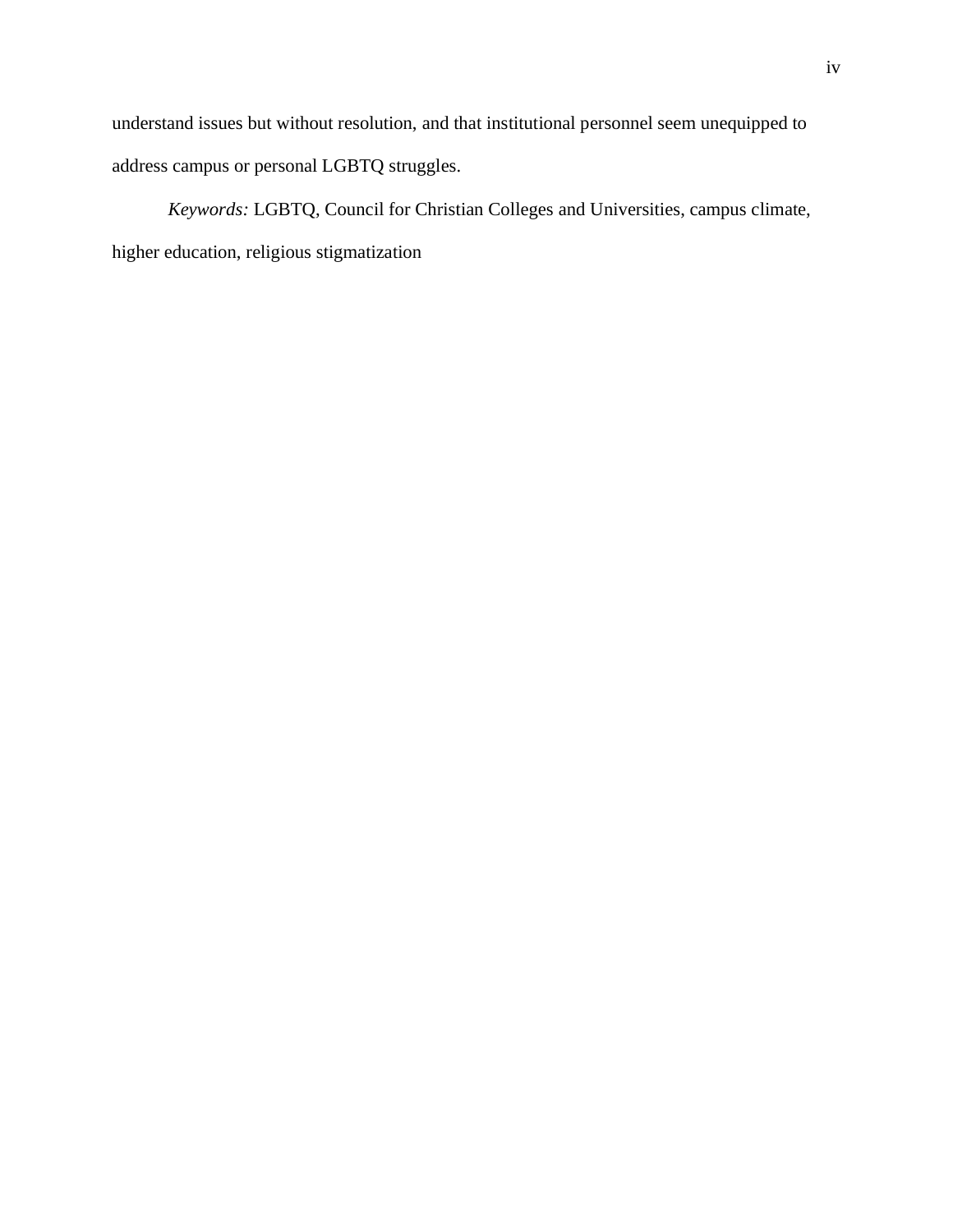# **Table of Contents**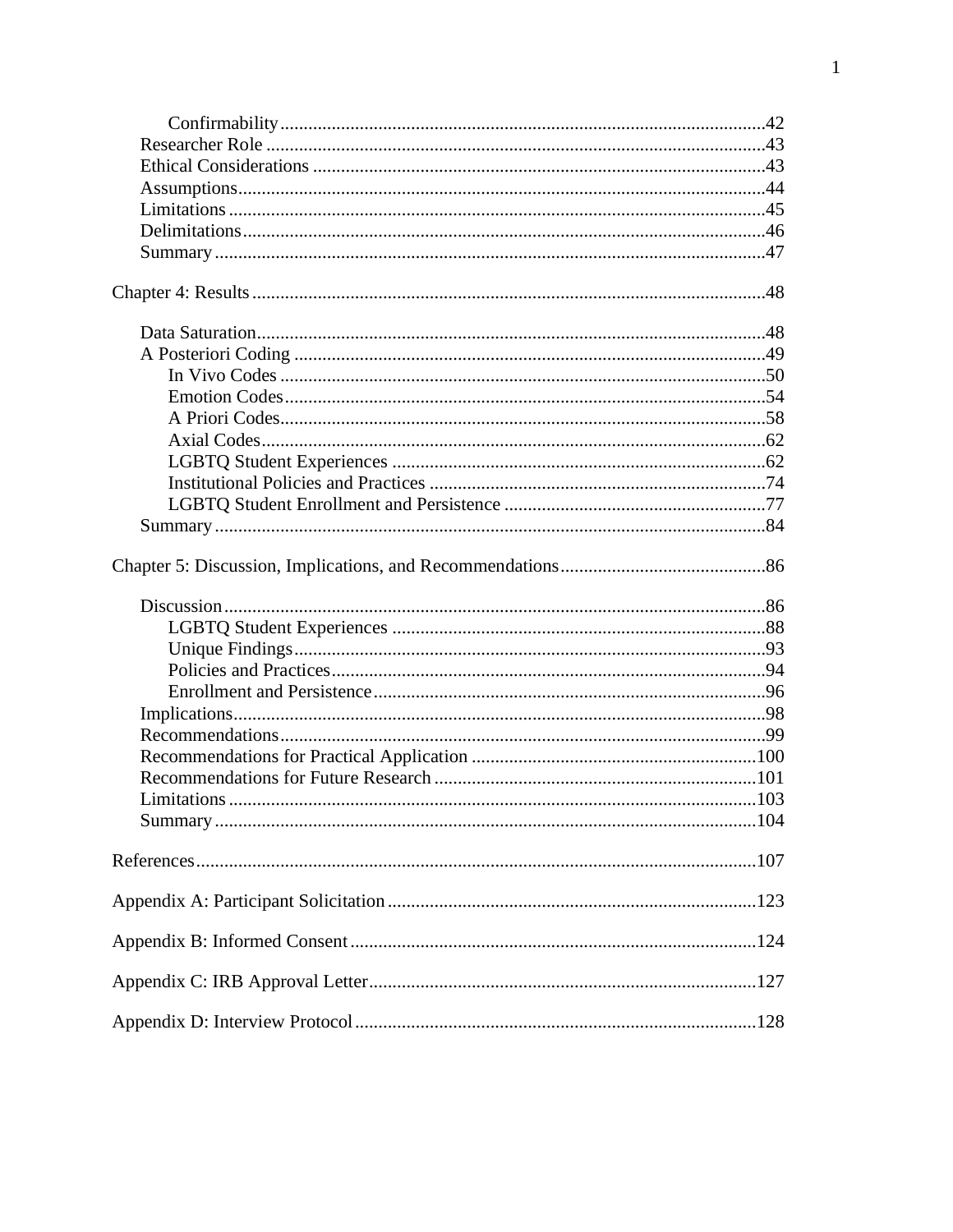#### **Chapter 1: Introduction**

There is a conflict between lesbian, gay, bisexual, transgender, and queer (LGBTQ) identities and many faith-based traditions in the United States. It is the belief of various churches that these LGBTQ identities are problematic and immoral due to violating God's will (Bailey & Strunk, 2018; Yost & Gilmore, 2011). To support and reinforce these beliefs, the leaders of some Christian colleges and universities have created behavioral policies and implemented practices that reflect traditional religious views of romantic or marital relationships only being between a man and a woman (Yarhouse et al., 2009).

This divide has significant consequences for LGBTQ students who experience this culture as a hostile environment. For example, the constant distress and lack of support from an LGBTQ student's institution can cause a severe decline in academic performance and overall well-being (Hong et al., 2016). In these environments, LGBTQ students become isolated, experience discrimination and harassment, and internalize heterosexism, resulting in increased academic difficulties, mental health issues, and suicidal behavior (Hirsch et al., 2017; Vespone, 2016; Woodford, Kulick, et al., 2018). As a result, compared to their heterosexual peers, LGBTQ students report more mental health problems and psychological distress in response to the campus climate (Woodford, Weber, et al., 2018). For example, in a national study of LGBTQ college students, 25% reported being harassed due to their identities, 30% felt discomfort with their campus climate, and 30% considered dropping out at some point during their studies (Woodford & Kulick, 2015). As these statistics do not specifically reflect faith-based LGBTQ college students, more needs to be known about their inclusion, participation, and treatment at Christian institutions where comparable experiences have been shared.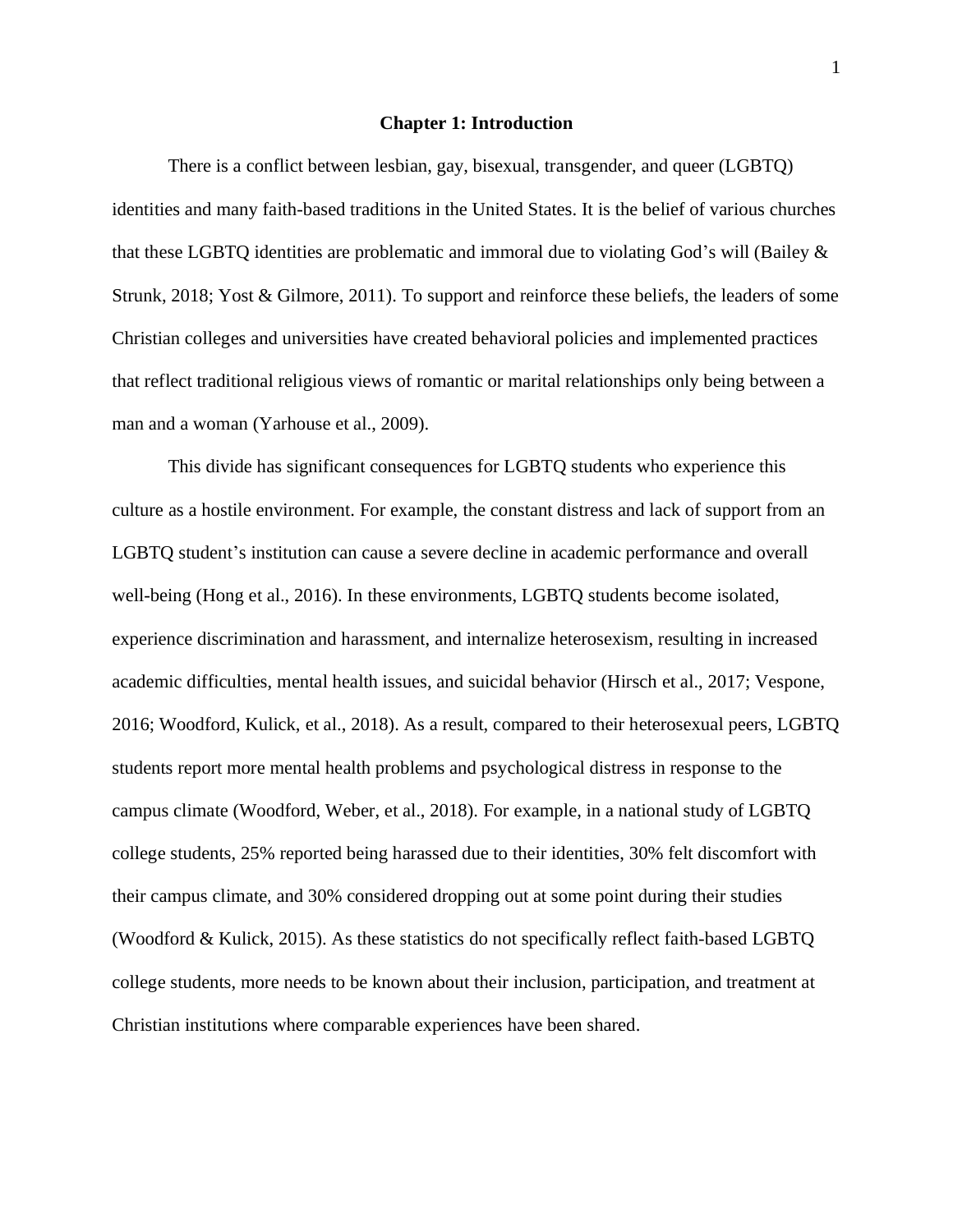According to Rockenbach et al. (2017), these faith-based engagements have a negative influence on the campus climates for LGBTQ students. As a result, LGBTQ students continue to report marginalization, discrimination, and harassment, which can be attributed to religious mistreatment (Hughes & Hurtado, 2018; Seelman et al., 2017; Vespone, 2016). At many of the colleges and universities that are associated with more conservative Christian denominations, there is a presumption that welcoming LGBTQ students equates to compromising religious ideals (Vespone, 2016). As a result, a spiritual norm forms and creates an institutional culture that divides campuses between those who experience religious privilege and LGBTQ students who are oppressed by it (Riswold, 2015). It is important to investigate these experiences to validate LGBTQ student perceptions as well as to build a bridge with Christian institutions to address misconceptions.

# **Statement of the Problem**

The specific challenges often experienced by LGBTQ students who attend U.S. Christian colleges and universities go beyond the normal stressors of college life or situational issues (Vespone, 2016) and present a significant problem for these students and the higher education professionals who work with them (Garvey & Rankin, 2015). For example, in higher education in general, LGBTQ students continue to face environments that are homophobic and reinforce heterosexism (Garvey & Drezner, 2016). In Christian institutions, these attitudes are sometimes combined with church doctrines that are nonaffirming to LGBTQ students and view their LGBTQ identities as immoral, creating even more hostile environments on campus that LGBTQ students are forced to navigate, often without assistance (Vespone, 2016). Furthermore, these stressors are exacerbated when these Christian institutions are granted waivers from nondiscrimination laws that otherwise provide LGBTQ student protections to prohibit acts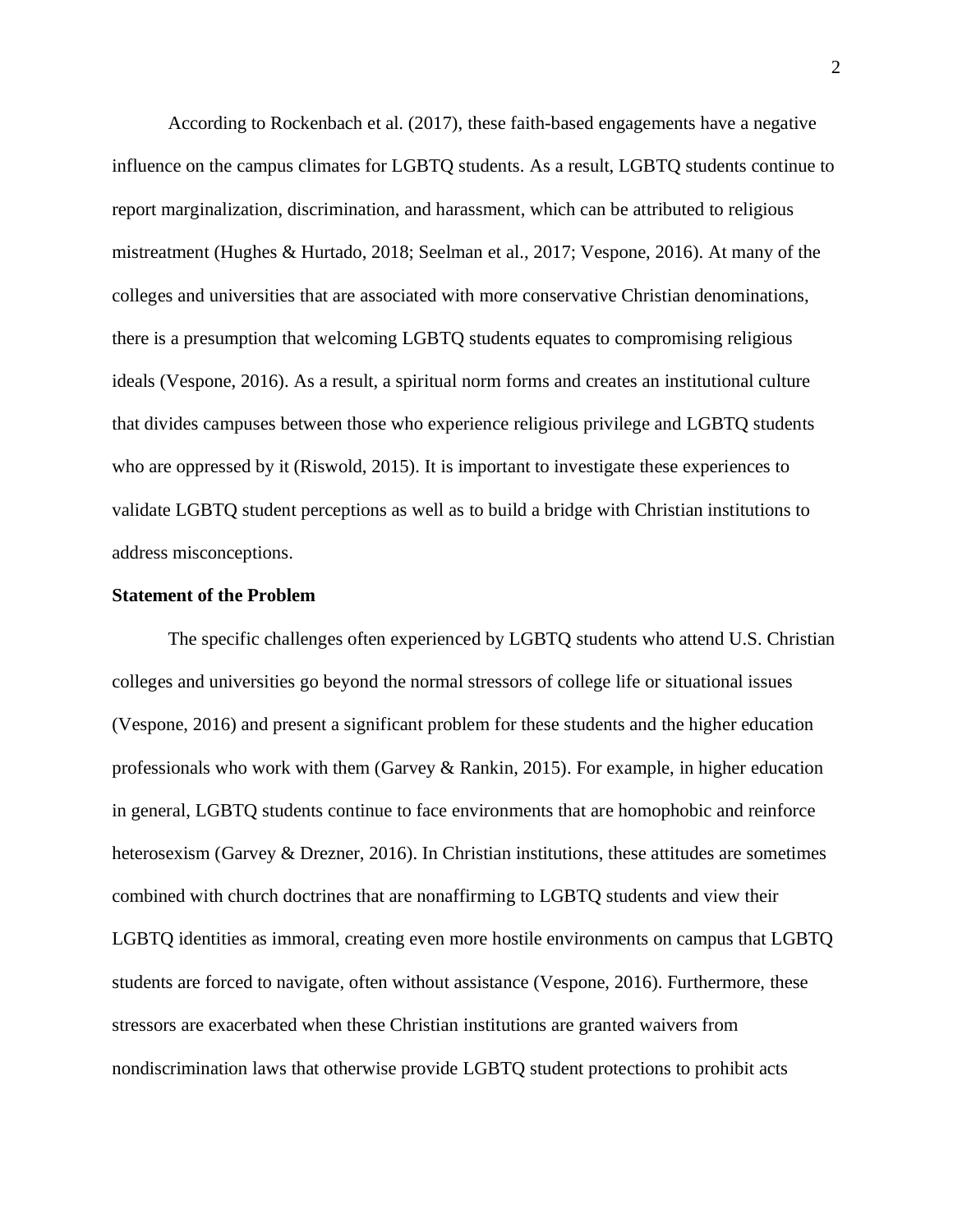deemed homosexual and prohibit LGBTQ-inclusive organizations (Coley, 2017). When LGBTQ students experience and contend with unwelcoming environments, they are more likely to experience increased mental health issues (e.g., depression or anxiety) and decreased academic performance (Borgogna et al., 2018; Wolff et al., 2016).

The problem of practice that this study addressed was the lack of LGBTQ student support and protection by institutional leaders at Christian institutions (Rockenbach & Crandall, 2016; Vespone, 2016). With minimal support and inclusion of the LGBTQ population, it is difficult to make accurate predictions about LGBTQ student issues that impact institutional priorities such as retention rates, enrollment revenue, and ongoing student development (Pitcher et al., 2016). This can lead to a disconnect between the administration's view of LGBTQ issues, which does not often include support measures, and the experiences of LGBTQ students (Wheeler, 2016). Members of the LGBTQ population enroll at Christian institutions; however, it is not clear how well campus administrators know how to support these students. This is evident when LGBTQ students visit counseling services or report incidents of discrimination but are often confronted with biased or no responses (Pitcher et al., 2016; Vespone, 2016). Without a proper understanding to establish support, there is a potential to further abuse this population through spiritual harassment and neglect (Wood  $&$  Conley, 2014). With Christian institutions potentially impeding or even disrupting LGBTQ student success (Rockenbach & Crandall, 2016), more needed to be understood about LGBTQ students, including their perceptions of the campus climate, the climate's impact on their persistence, and the strategies used to persevere when their identities conflict with their institution's culture and religious stance.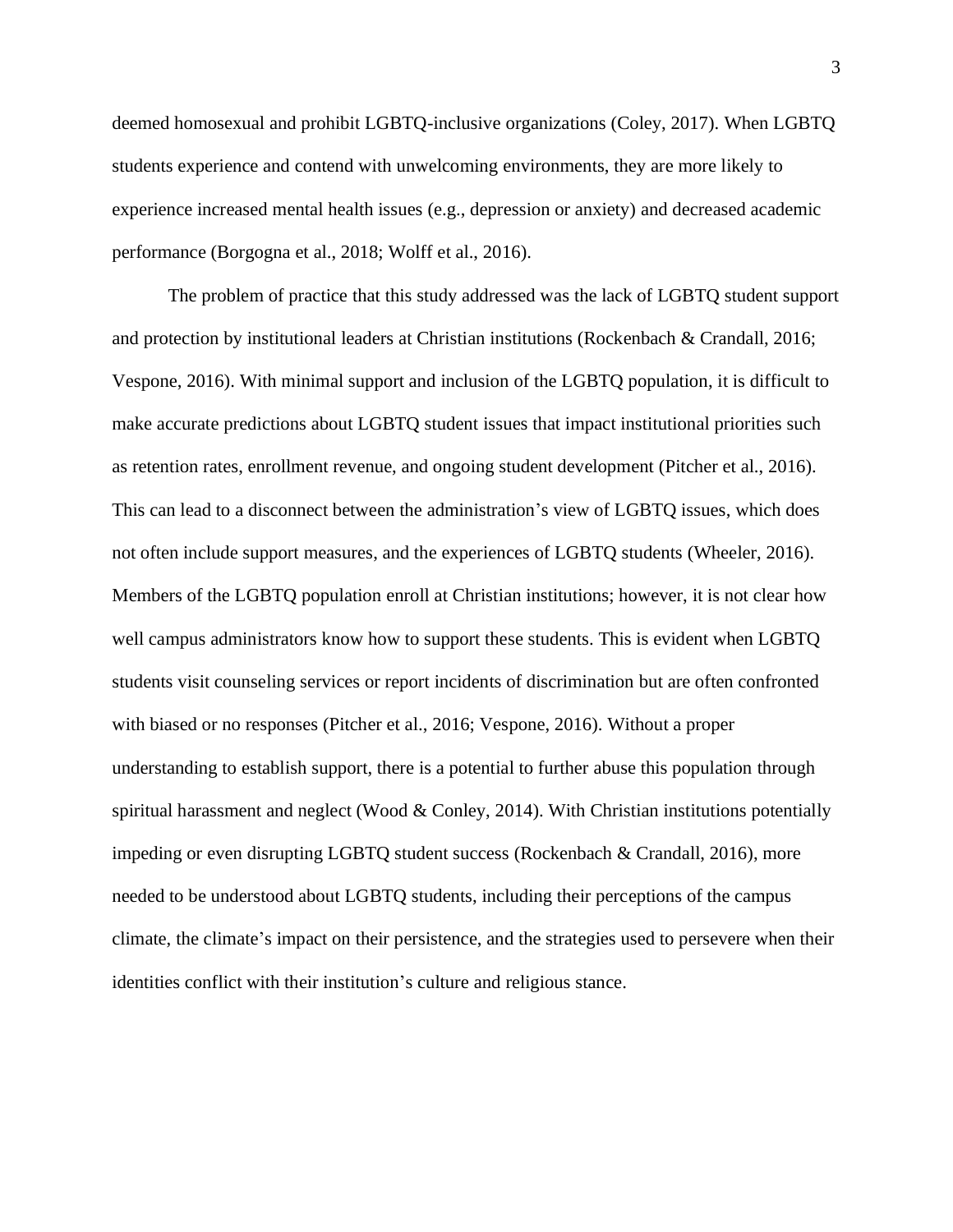# **Purpose of the Study**

The purpose of this qualitative interview study was to document and understand LGBTQ student experiences at Christian institutions, some of which might negatively impact their ability to persevere and persist when their identities conflict with their institutions' campus culture. In order to improve the educational environment for LGBTQ students at Christian institutions and provide guidance in navigating unwelcoming campuses, it is important to understand how LGBTQ students perceive the campus climate and sense of self in it, as suggested by Vaccaro et al. (2015). For Christian institutions to fulfill their commitment to student success, which includes the success of their LGBTQ students, it is crucial to provide institutions with the resources to understand the struggles this population faces and to educate leaders about effective ways to support LGBTQ students.

This study was designed to give LGBTQ students the opportunity to share their experiences, including their difficulties on campus, and how these experiences impact them as students (e.g., mental health issues, academic performance, and college persistence). As increased awareness of LGBTQ issues tends to lead to positive outcomes, such as developing more tolerant attitudes and an expanded understanding of LGBTQ students (Sumner et al., 2017), the results of this research were intended to contribute to an understudied area of higher education and to show how current Christian campus policies and cultures influence LGBTQ students' experiences, connectedness, persistence, and overall well-being and success.

#### **Research Questions**

RQ1: How do LGBTQ students describe their campus experience at their Christian institution?

RQ2: How do institutional policies and practices impact LGBTQ students' sense of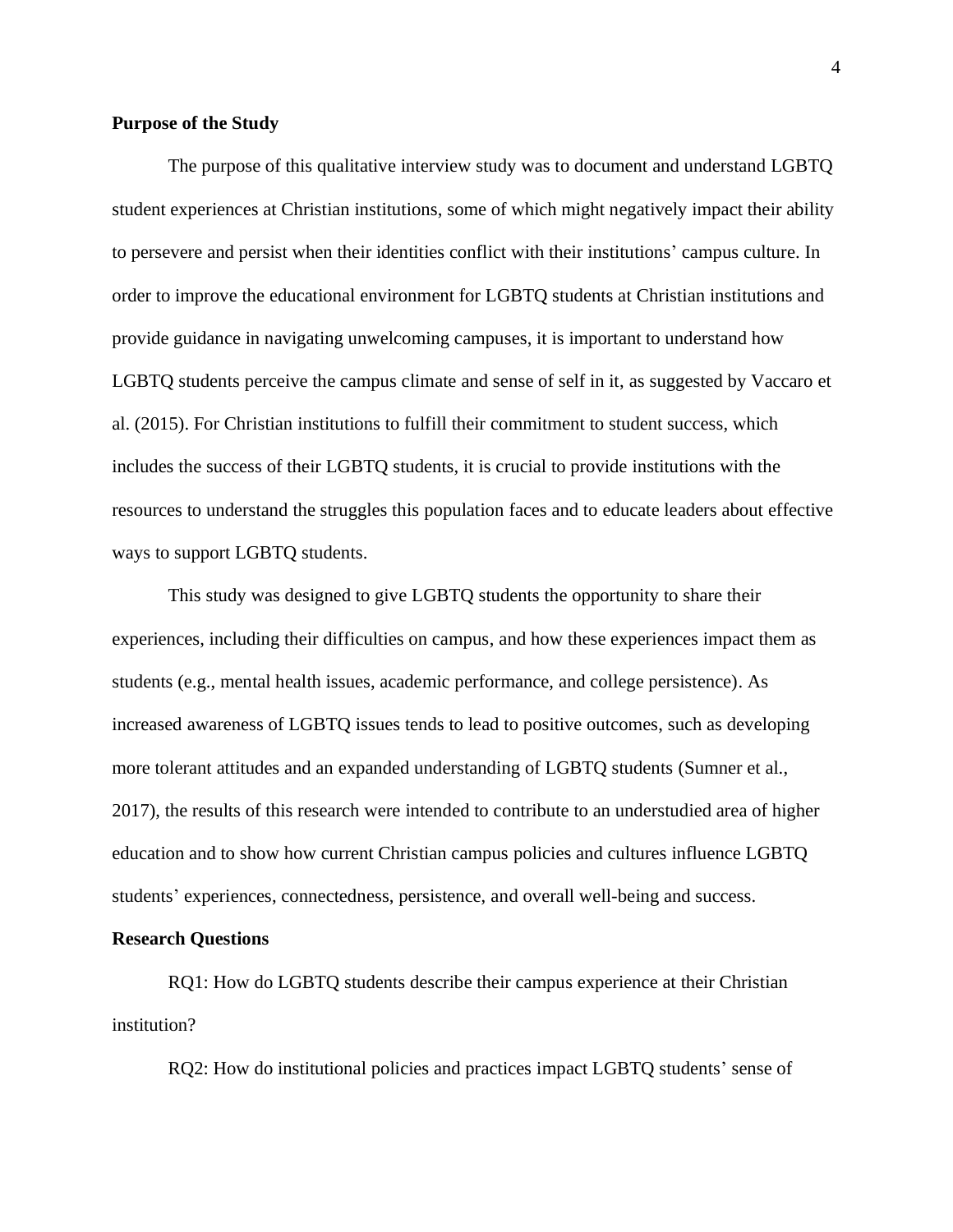belonging?

RQ3: What factors do LGBTQ students say were important in choosing to attend and persist at their Christian institution?

# **Research Significance**

This research was designed to inform institutional decision-makers about LGBTQ student experiences on their campuses so they might make better-informed decisions in implementing policies, guiding professional practices, and attending to campus culture. Since there is minimal research on this topic, this study advanced the knowledge base on LGBTQ student experiences and issues as well as helped determine future directions for Christian higher education (Wolff et al., 2016). With the results from this research, there is potential to reduce the discrimination LGBTQ students experience at U.S. Christian higher education institutions and improve inclusiveness of these students on these campuses.

#### **Theoretical Framework**

Minority stress theory (Meyer, 2013) was the theoretical framework for this study. Minority stress theory states that health disparities in minority populations can be attributed to stressors such as external events and internal beliefs that are harmful to identities (Lefevor et al., 2019). These stressors are strongly influenced by discrimination, negative internalized perceptions, harassment, and heterosexism (Shadick et al., 2015; Woodford & Kulick, 2015). A key precept of this theory is that the stressors experienced by a marginalized population can lead to disruptive psychological distress and challenges outside common developmental issues (Vespone, 2016; Woodford & Kulick, 2015). Minority stress theory is a useful framework for this type of research because the present study was designed as an exploration of the various experiences of LGBTQ students that impact their perceptions of campus climates at faith-based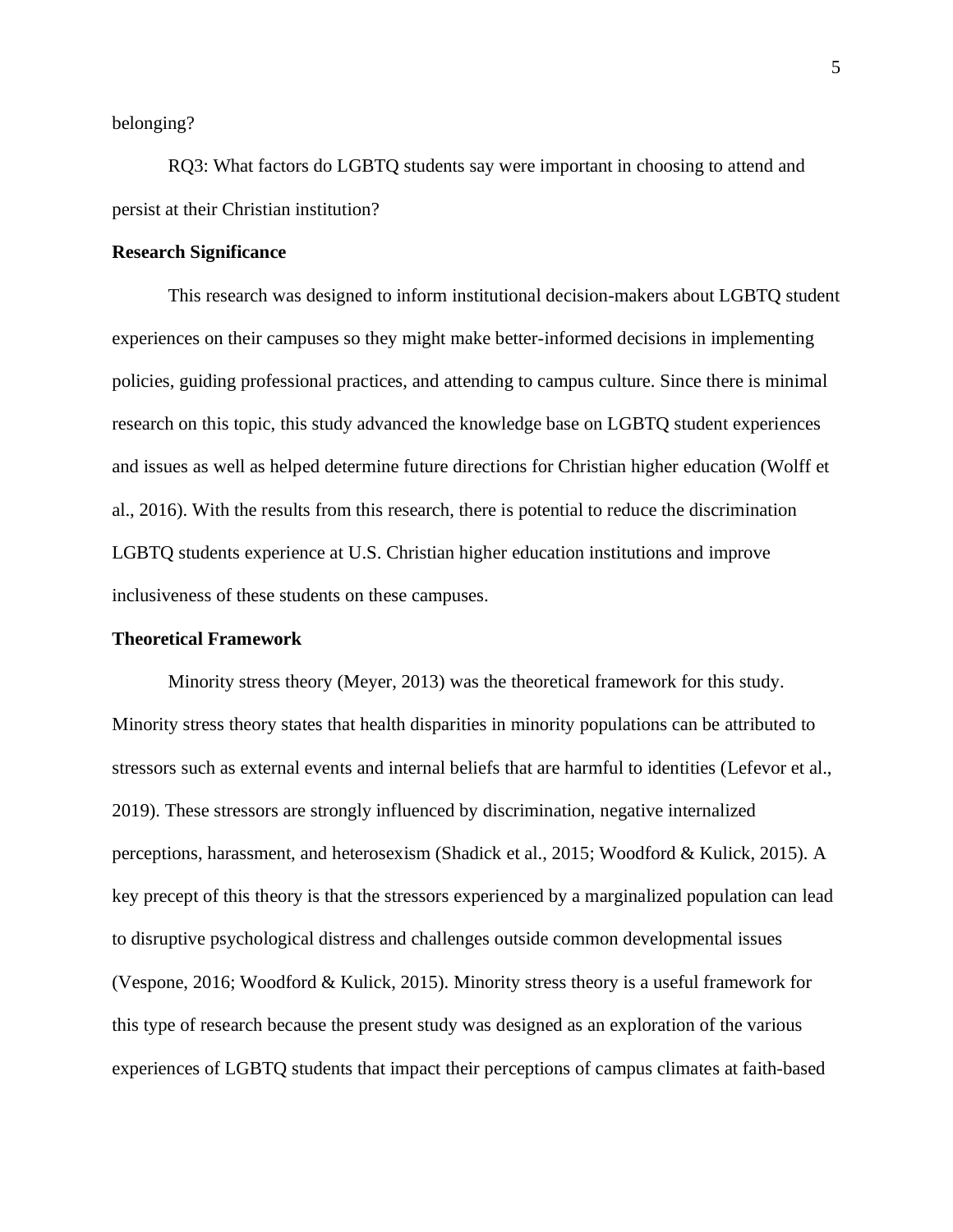institutions, where identities are often in conflict with religious ideals. In using this theoretical framework, external stressors such as policies or institutional treatment as well as internal factors such as perceptions that influence the overall success of LGBTQ students were identified.

In addition to using minority stress theory to help understand participant experiences, this theory was also helpful in guiding the data collection process, as it acknowledged the LGBTQ experience while conducting the participant interviews and with other ethical considerations in devising the research. To understand LGBTQ student strategies for persistence, it is essential to use a critical lens that acknowledges their experiences and does not add to their possible stressors. This framework gave me the understanding to navigate the stressors LGBTQ students experience, build a research process that encouraged vulnerability, and craft questions that minimized minority stress. As faith-based institutions can often create difficult environments, using this theory to inform the data collection process was expected to build trust and reduce bias for the data analysis and interpretation.

#### **Definition of Key Terms**

**Campus climate.** The attitudes on campus that impact perceptions about feeling welcomed and valued in the community (Dessel et al., 2017). The term climate was used as shorthand throughout this study.

**Faith-based institution.** This designation is given to institutions that place faith at the center of the learning experience (Bailey & Strunk, 2018). The present study's focus was on a specific type of faith-based institution: Christian colleges and universities.

**Heterosexism.** This is the systemic privilege given to those who are heterosexual, which is believed to be the normative sexual orientation (Foster et al., 2017).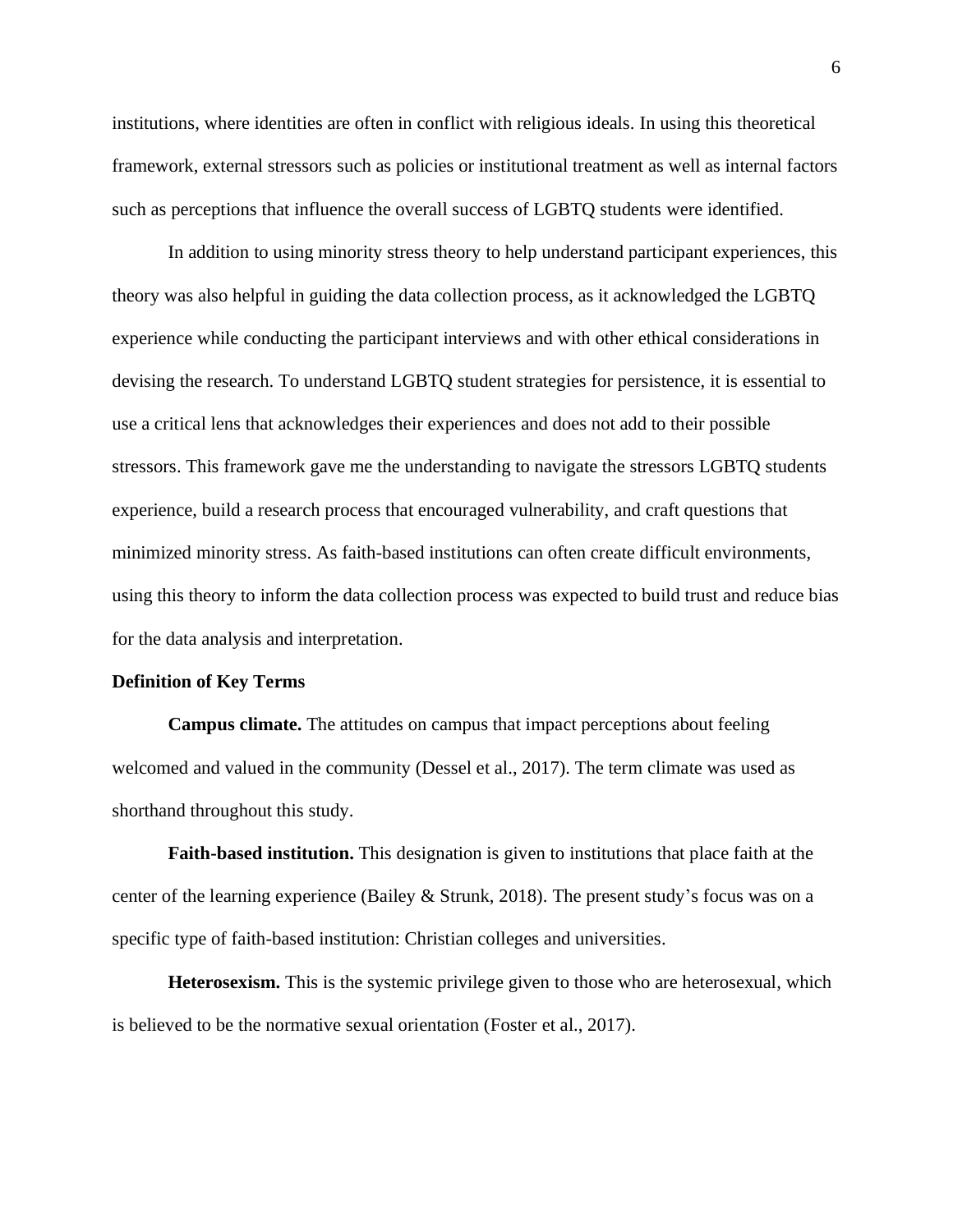**Microaggression.** Subtle forms of intentional or unintentional discrimination such as jokes or insults toward minority groups that convey negative messages (Hong et al., 2016).

**Out/outness.** LGBTQ persons' public openness about their identities, which, based on the environment, can range from no disclosure to full disclosure (Dentato et al., 2014).

#### **Summary**

The lives of LGBTQ college students at Christian institutions are not well understood in the context of higher education. As shown in this chapter, there are numerous voices that need to be heard to contribute to this underresearched topic and to provide guidance to Christian institutions in supporting these members of their campus communities. According to Yarhouse et al. (2009), the voices of LGBTQ students are often unrecognized and seldom heard on Christian campuses. With the adverse experiences of LGBTQ college students having the potential to lead to depression, disrupted academic performance, and various forms of mistreatment, the purpose of this study was to document these difficulties and understand their continued pressure on persistence. While future institutional responses are uncertain, this study focused on understanding LGBTQ students and their campus experiences to educate leaders on prominent issues that create perceptions of estrangement and add to minority stress. Grounded in the theoretical framework of minority stress theory, the literature in Chapter 2 comprises topics that contribute to understanding the experiences that reinforce minority stress and validate the importance of researching LGBTQ students enrolled at Christian institutions.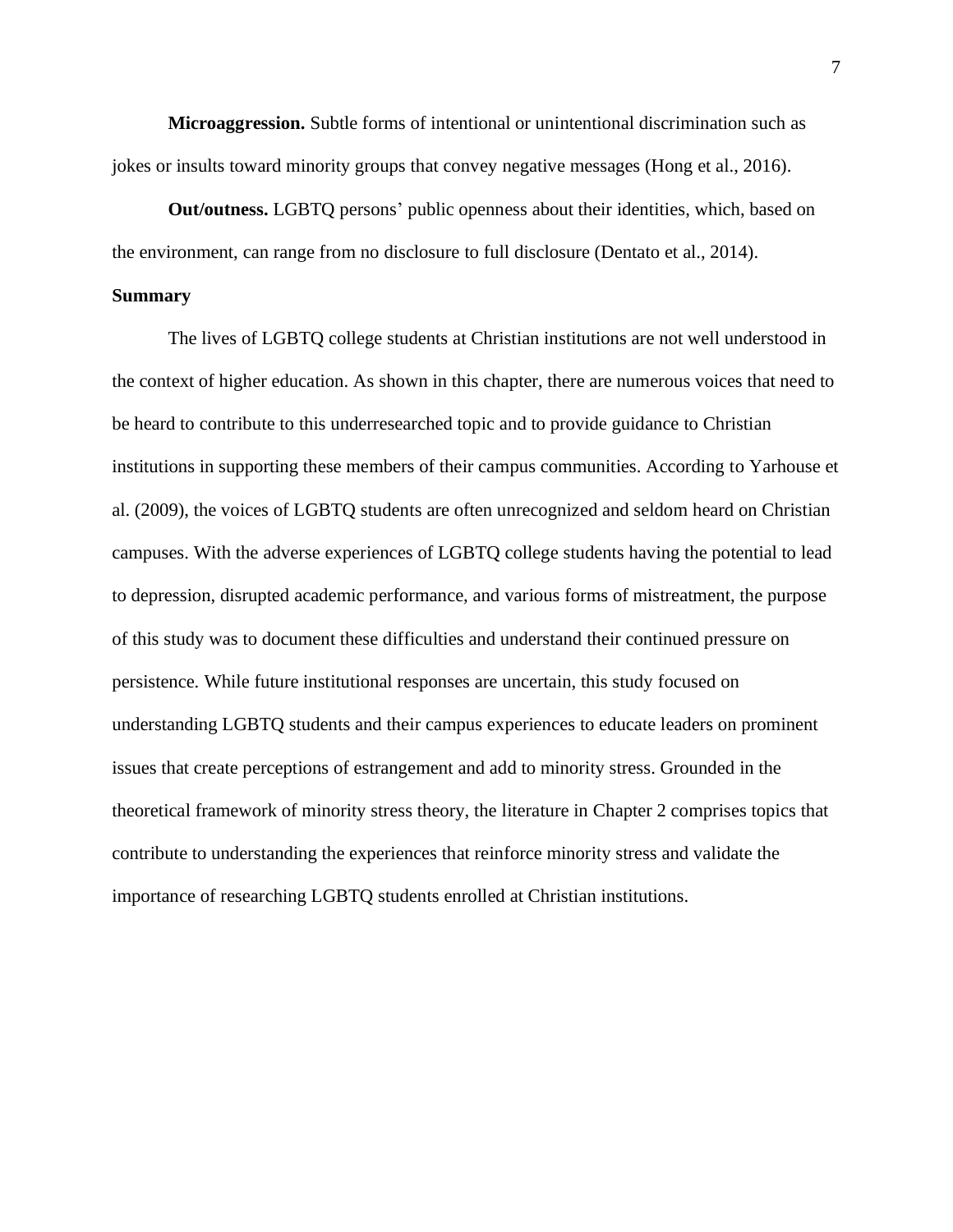#### **Chapter 2: Literature Review**

The experiences that influence LGBTQ student persistence at Christian institutions are examined in this review of the literature. As research on the lived experiences of LGBTQ students at Christian institutions is limited, the campus experience from the participant's decision to apply through their continued enrollment is explored. With Christian institutions often being unsupportive of LGBTQ students, an exploration of student perceptions might highlight current institutional strengths and the areas in which institutional leadership can alleviate the depression, academic decline, or suicide ideation common to this population (Wolff & Himes, 2010). To build a comprehensive understanding, there are five sections on important areas of the LGBTQ student experience: (a) Christian institutions, (b) LGBTQ treatment, (c) support systems, (d) mental health, and (e) identity management.

To locate relevant research literature, I used the following search terms in various combinations in the Abilene Christian University library databases: *LGBTQ college students*, *faith-based institutions*, *religious institutions*, *LGBTQ experiences*, *Christian*, *LGBTQ inclusion*, *identity development,* and *LGBTQ student persistence*. In search parameters, combinations of the terms provided the diverse perspectives necessary to create a comprehensive interpretation of literature on LGBTQ students at Christian institutions. As LGBTQ college student populations and campus climates are everchanging, the timeframe for the search was within 5 years, with older research articles used as support when applicable. The search was restricted to U.S. institutions due to my educational background and minimal knowledge in foreign higher education contexts. In using peer-reviewed articles, the information collected provided a significant foundation to synthesize literature connecting LGBTQ student persistence to Christian institution leadership practices and groundwork to support the data collection process.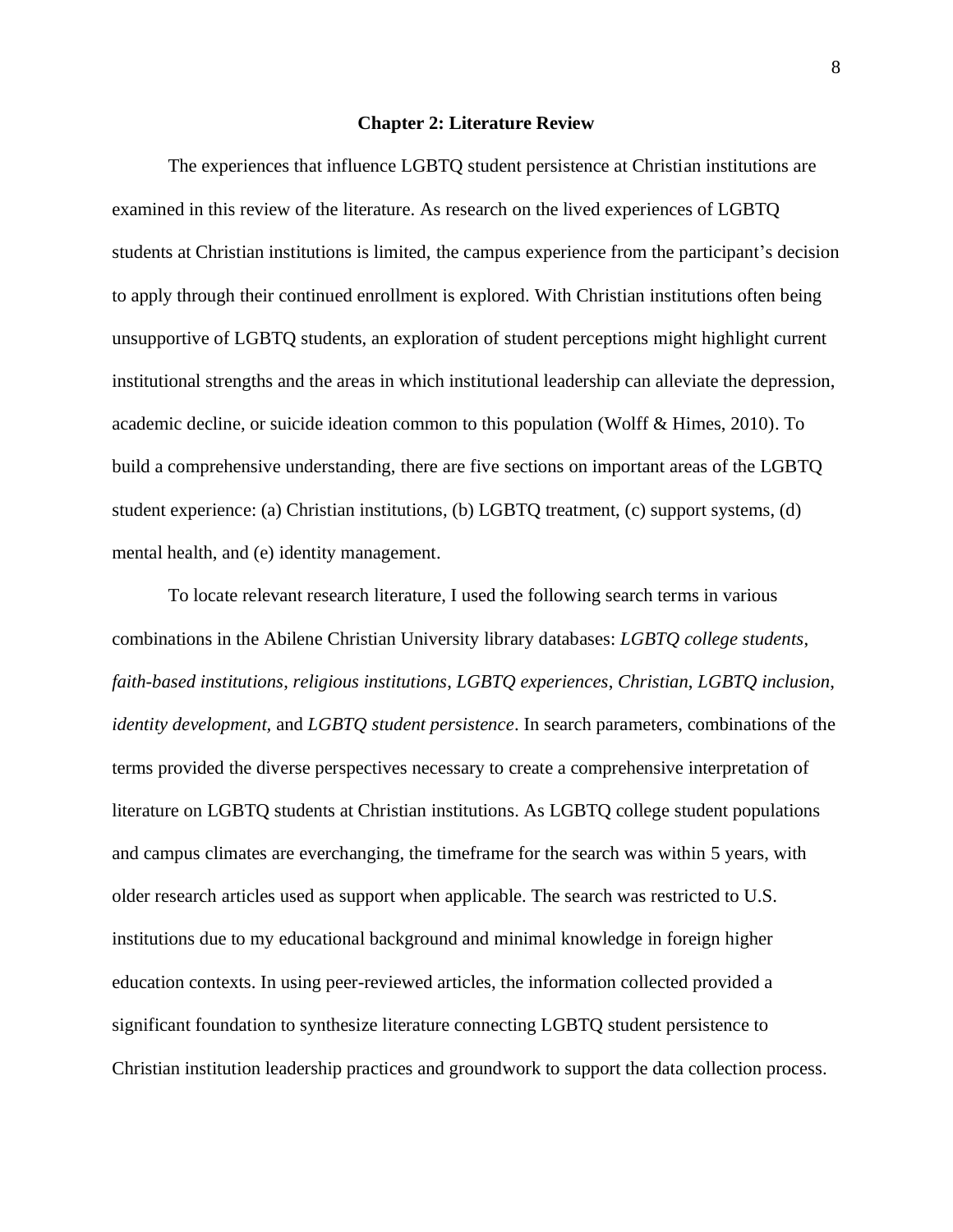# **Conceptual Framework**

The conceptual framework was used throughout the research to provide structure and important reference points for participant experiences. The first section is a discussion of minority stress theory, which emphasizes the unique stress placed on individuals in minority populations due to hostile or unwelcoming climates (Bissonette & Szymanski, 2019). In the second, information is provided to outline LGBTQ development, which focuses on identity construction and expression (D'Augelli, 1994). As students in this study were college age, it is likely that these frameworks were salient and could be a significant part of their experiences.

### *Minority Stress Theory*

According to minority stress theory, attention is directed at environmental and situational variables that increase the stress of minorities (Lefevor et al., 2019). Stress can be in response to external events such as discrimination or harassment, expectations of external events and the caution they require, and internalization of negative attitudes that are harmful to identities (Borgogna et al., 2018; Meyer, 2013). It is suggested that stressors due to LGBTQ minority status could account for psychosocial disparities that exceed more generalized stressors (Toomey et al., 2018).

Minority stress theory evolved from discussions on social stress and lasting issues stemming from societal experiences (Meyer, 2013). Based on societal interactions and stigmatization, it was believed that LGBTQ individuals would experience chronic stress as a response (Meyer, 1995). The concept of stress, however, is problematic as the development of stress often focuses on subjective or personal accounts rather than on objective or social accounts. In previous studies that compared minority groups and nonminority groups (i.e., men and women, heterosexual and homosexual), the findings did not suggest a significant difference,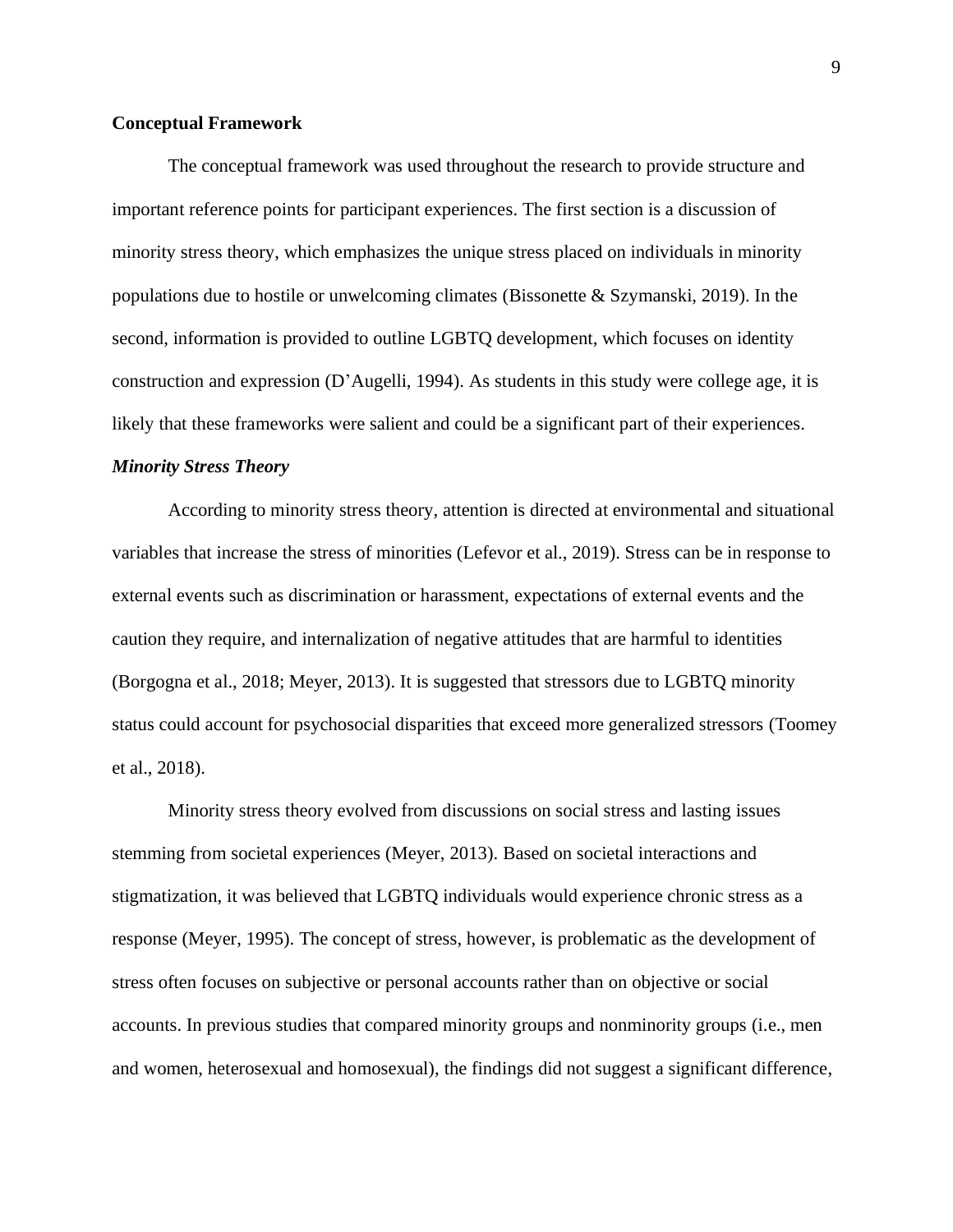leading to researchers distrusting the minority stress framework (Meyer, 1995). However, in more recent years, it has been determined that gender and sexual minorities struggle with mental health issues and distress at a higher rate than heterosexual peers (Woodford, Weber, et al., 2018). This is in part due to the conditions that reinforce prejudice in minority groups working toward acceptance (Meyer, 2013) and specifically for the LGBTQ population's experiences with homophobia (Toomey et al., 2018).

When applied to LGBTQ students, these challenges could increase campus hardships that prevent them from reaching their academic potential (Linley et al., 2016). The challenges that most impact these students and their success are heterosexism (external and internalized), discrimination, and harassment (Borgogna et al., 2018; Vespone, 2016; Woodford, Kulick, et al., 2018). As a result of these pervasive stressors, sexual minorities will often report increases in psychological distress (Woodford, Kulick, et al., 2018). Shadick et al. (2015) found that this distress will increase when LGBTQ students possess other salient identities that are also in a minority status (e.g., disability, race). As LGBTQ students work to navigate these identities, the number of personal stressors increases in addition to negative mental health outcomes (Shadick et al., 2015).

According to Murchison et al. (2017), in-group social connections can act as a safeguard to minority students to decrease adverse outcomes. In addition to a common connection through stress, individuals with a minority status are also associated with cohesiveness and camaraderie (Pascoe & Smart Richman, 2009). As a result, an increased sense of belonging and support can reduce overall stress (Carastathis et al., 2017). With respect to minority stress at Christian institutions, considerations such as antidiscrimination policies to prevent exclusionary messages, for-credit LGBTQ courses to improve awareness, and LGBTQ student organizations can further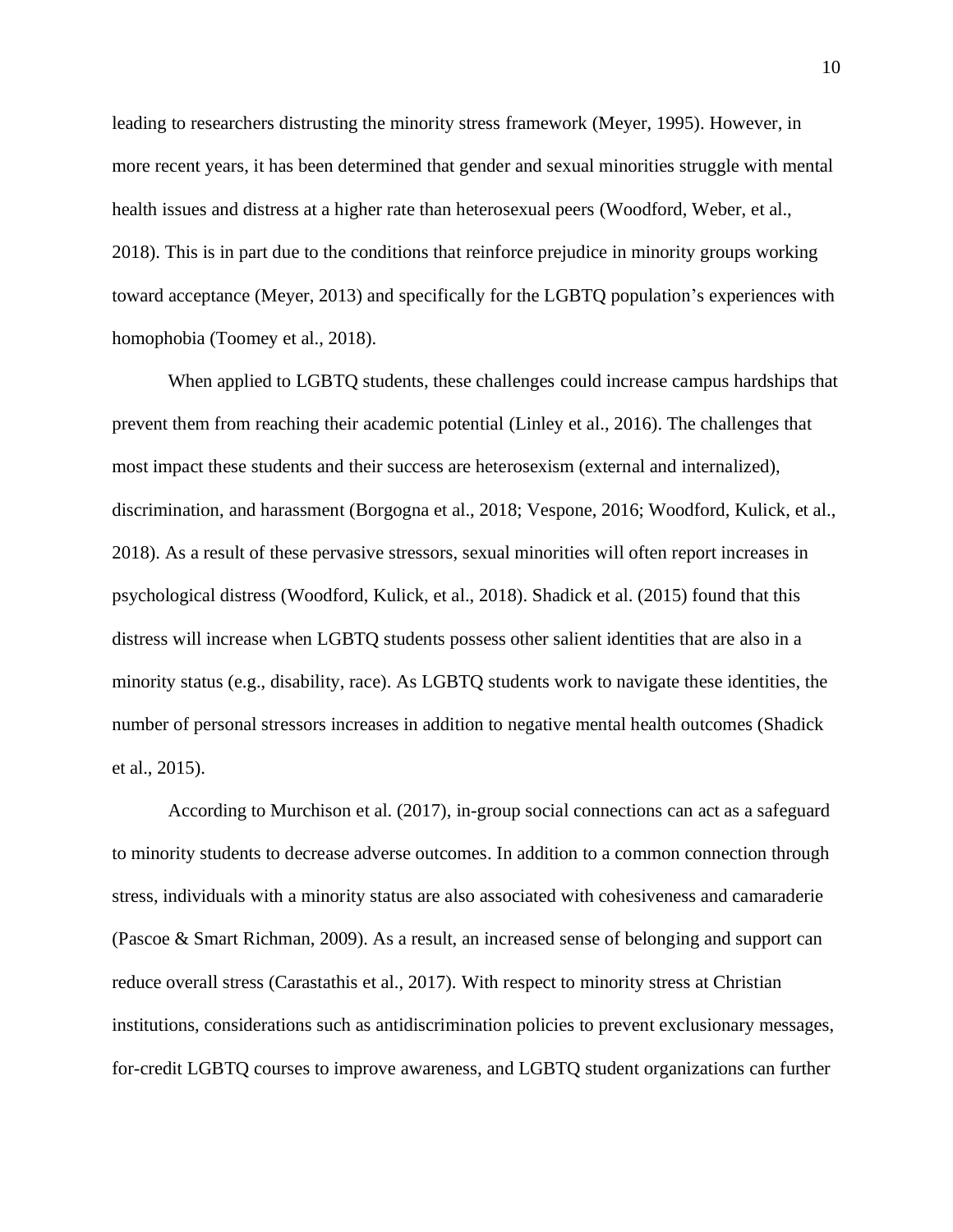deepen belonging to minimize psychological distress (Woodford, Kulick, et al., 2018). Through LGBTQ organizations, LGBTQ students can work in collective effort to decrease heterosexism experienced on campus and build upon belonging to affirmation in their identities (Bissonette  $\&$ Szymanski, 2019). As LGBTQ students receive sexuality related social support, Toomey et al. (2018) found that this mitigates the connection between stress related to their identities and adjustment. This is important as adjustment is critical to both academic success and general satisfaction but is inhibited due to the social risks associated with LGBTQ identification (McKinley et al., 2015).

#### *LGBTQ Identity Development*

Homosexual identity formation is most prominent model in LGBTQ identity development exploration (Cass, 1979). According to Cass (1979), identity formation happens in six stages: confusion, comparison, tolerance, acceptance, pride, and identity synthesis. In the confusion stage, individuals come to a place where previous perceptions of being heterosexual are mixed with current behaviors that are believed to be homosexual. As confusion continues, it leads to personal isolation, and as D'Augelli (1994) found, development in private with more negative than positive social cues. While LGBTQ individuals process through self- and social perceptions, there is a constant focus on differentness and an effort to maintain a heterosexual appearance to minimize those differences and negative cues (Cass, 1979). However, as LGBTQ individuals maintain this image, it becomes difficult to find in-group members to assist in identity development (Scroggs & Vennum, 2020). As LGBTQ identities are invisible, this creates additional obstacles in building the relationships important for identity formation (D'Augelli, 1994; Fuist, 2016).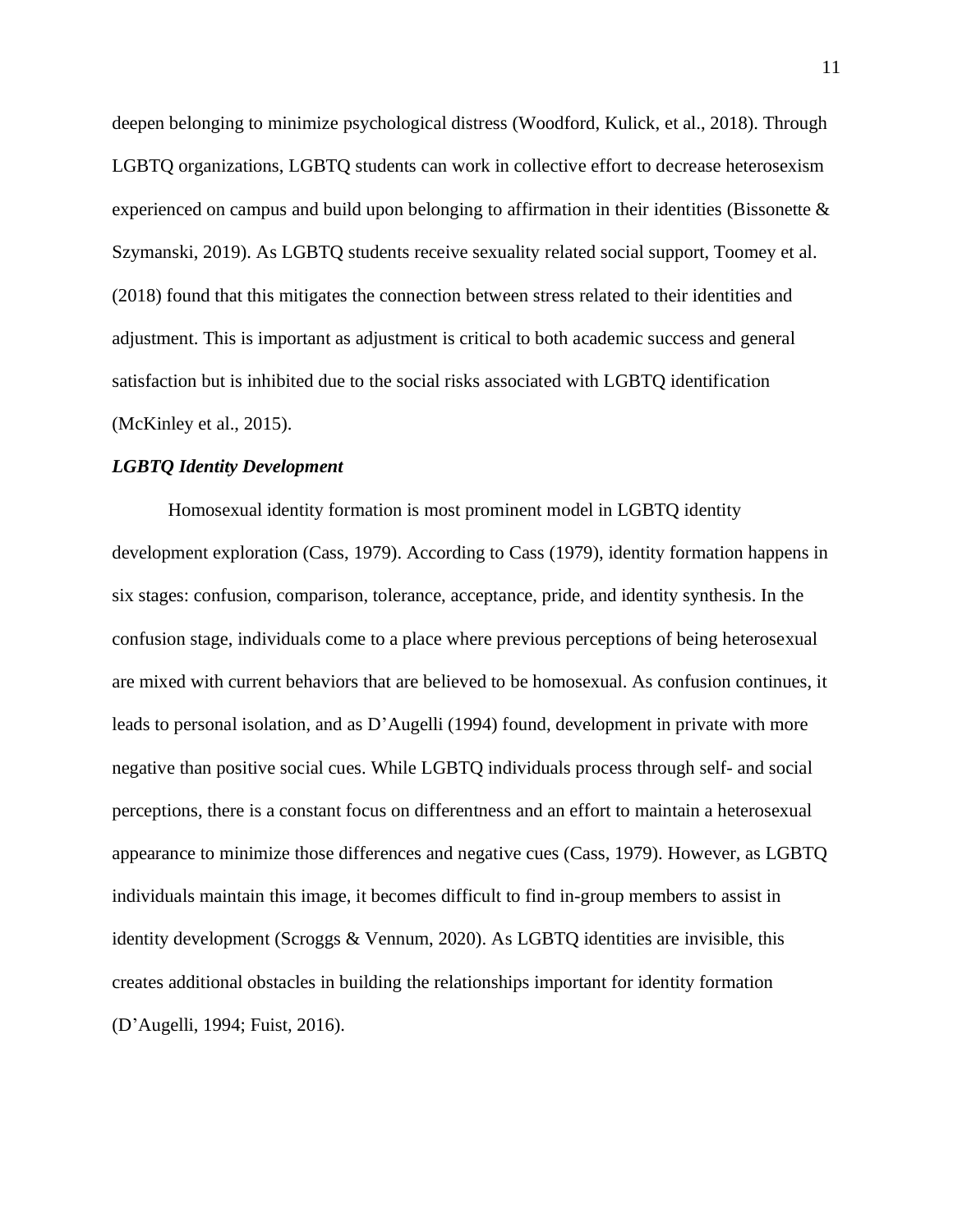In Cass's (1979) third stage, tolerance is marked by the individual's movement toward relationship building. In the tolerance stage, individuals work to remove themselves from alienation and acknowledge important needs (i.e., social, emotional). This is consistent with Linley et al. (2016), who stated LGBTQ students need mentorship from people like them or who understand them. As contact with people who share identities increases, confidence is built, and individuals start to see a more normalized identity (Cass, 1979). This acceptance then transitions the individual into pride. In this stage, the individual takes an active role in devaluing heterosexual perceptions and accepts the potential rejections in society. In this new understanding of one's identity, D'Augelli (1994) stated in their model that it often involves confrontation with current barriers to development. As individuals process through confusion, acceptance, and into a number of interactions outside confrontations, an awareness develops that the negative views of heterosexuals are based on experiential assumptions (Cass, 1979). This causes the private identity to become more permeable with the public image to create a final "version" that is unique and supported. While the formation is complete, coming out is a neverending process and one of the most difficult decisions an LGBTQ individual needs to make each time a connection is made (Cole & Harris, 2017; Maslowe & Yarhouse, 2015).

#### **LGBTQ Population and Christianity**

With 83% of the population being religiously affiliated (Foster et al., 2017) and affiliation being influential on beliefs (Barringer & Gay, 2017), sexual development remains a complicated process for LGBTQ students who are surrounded by those with majority identities (i.e., heterosexual) reacting to a deviation from the perceived norm (Stratton et al., 2013). This norm is often created by holy books or leaders who outline the consequences for deviation and as a result, reinforce antigay attitudes (Foster et al., 2017). Unfortunately, current Christians are less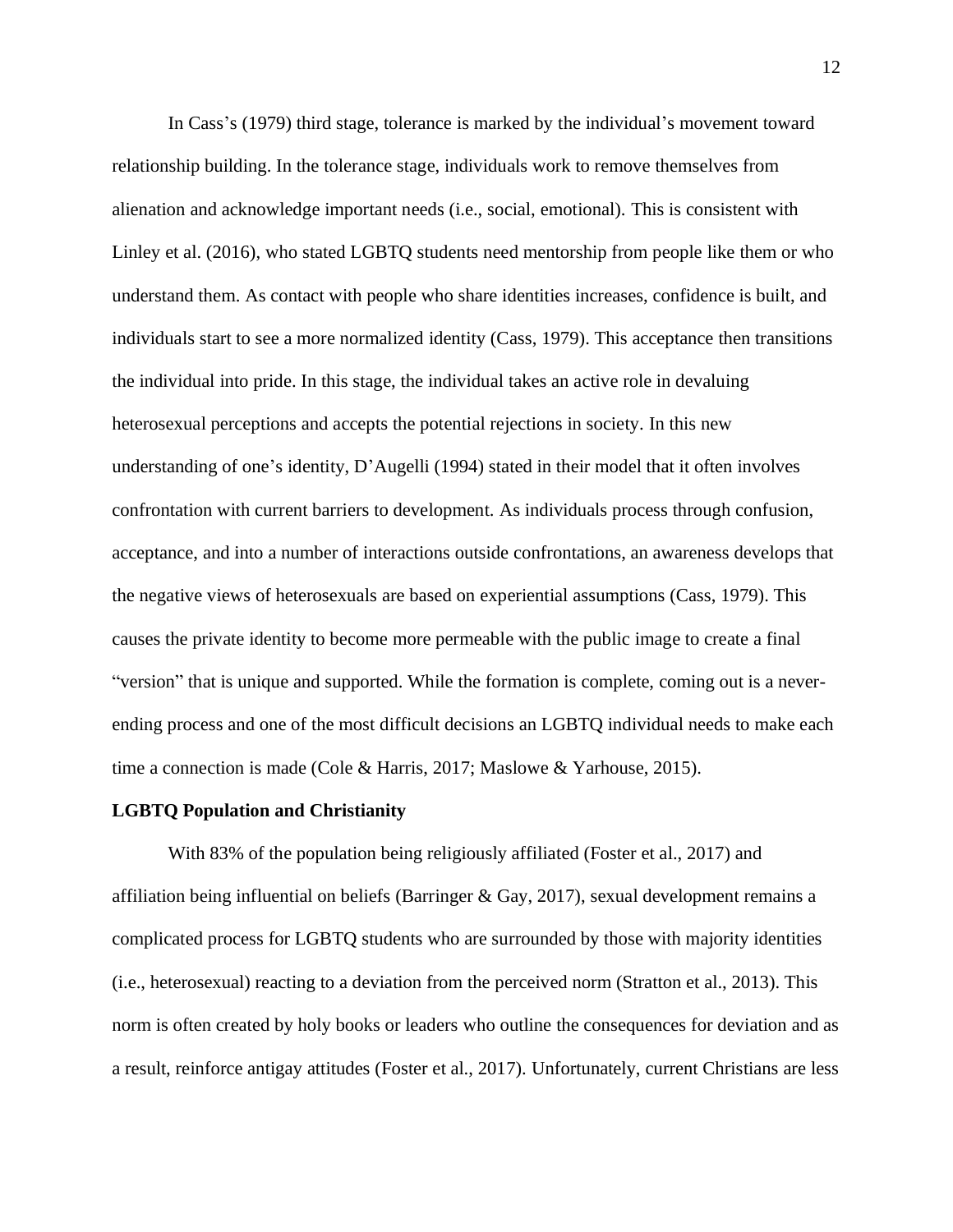informed of the roles that a number of religious communities and leaders have had in reinforcing various disparities in the LGBTQ population (Wolff & Himes, 2010). Although religion can provide hope (Wolff et al., 2016), many LGBTQ individuals feel hopelessness or uncertainty in their situations getting better (Hirsch et al., 2017).

In the Christian religion, it is believed that God created all things, and of these things, He created humankind to be good (Bryson, 2020). It is from these beliefs that teachings such as "love your neighbor as yourself" were created, reflecting the image of God and one of the many processes of transformation to become more in His image (McMartin et al., 2020). Through His love, God provided humankind with the opportunities to love one another and create a social self that uses moral habits to shape one's soul into that image (Bryson, 2020). According to Craig (2003), morality is based on the thoughts of God, which makes the Bible most important in determining what is right or wrong rather than being a cultural construction.

The Bible continues to be the ultimate instruction on how Christians should live (Grisanti, 2017). A common Christian interpretation of scripture in the Bible is that homosexuality should be viewed as detestable conduct as it undermines God's intention for humankind to procreate (Grisanti, 2017). However, as God's reach is infinite, it is also believed that all actions, including sin, are allowed by God (McMartin et al., 2020). According to Grisanti (2017), "The Bible clearly teaches that believers must honor God in how we interact with all sinners, including those who struggle with or practice homosexuality" (p. 117). As a response, many churches describe their stances on homosexuality to be "Love the sinner, but hate the sin" (Fahs & Swank, 2020, p.6). Yet, the LGBTQ population continues to contend with rejection and social isolation due to their identities (Hirsch et al., 2017; Wolff & Himes, 2010). Jesus did not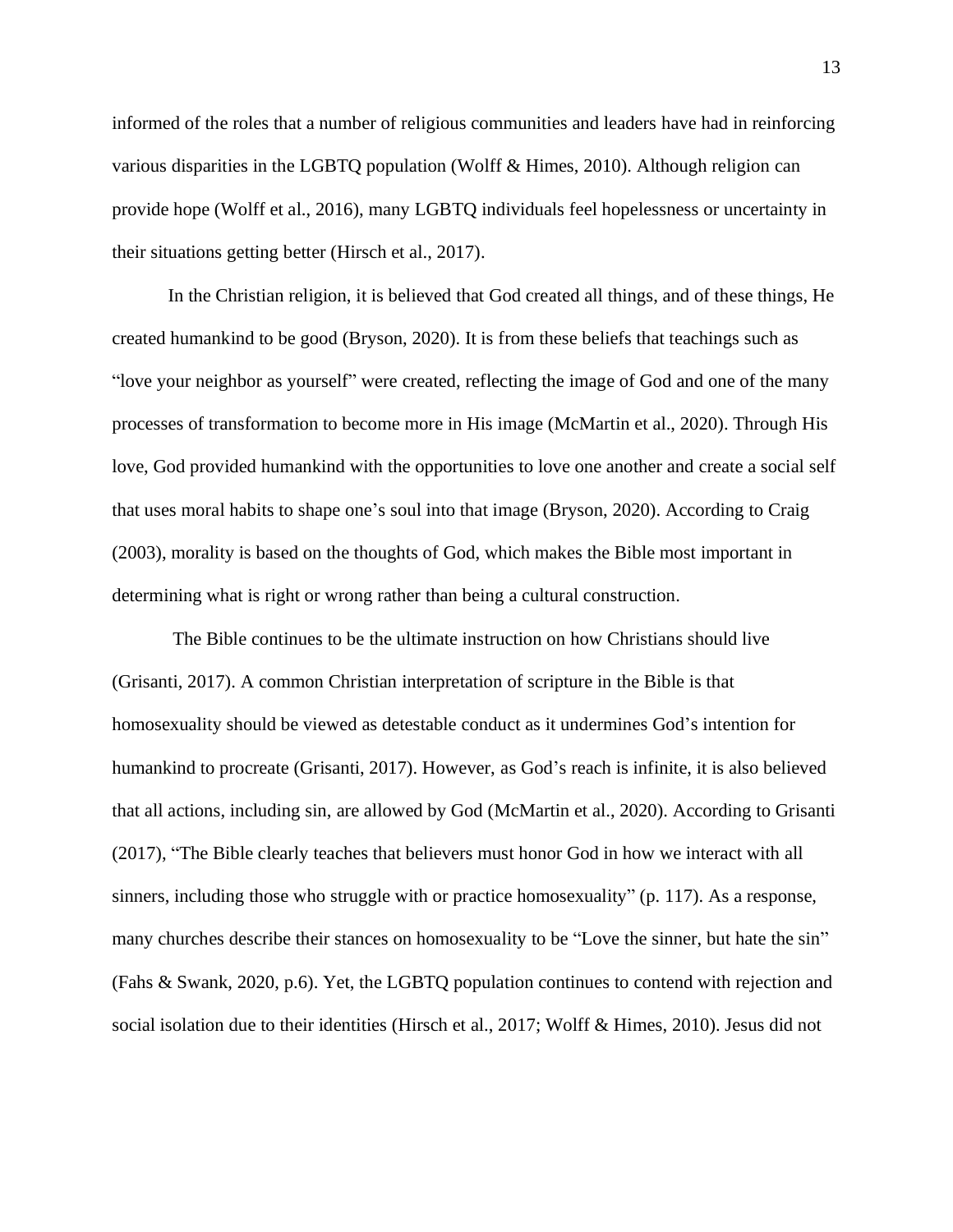say much on homosexuality but welcomed the marginalized, and through His actions tried to teach love toward people deemed as outcasts (Riccardi, 2017).

In Christian churches across the United States, there are denominations that embrace and support LGBTQ identities despite scripture. According to Fahs and Swank (2020), various churches work to emulate the Kingdom of God, which does not exclude people. Some denominations are even more inclusive, such as the United Churches of Christ, which officially endorses same-sex marriage as they see LGBTQ rights as essential to Christianity. This can also be seen in the mainline Protestant traditions, whose religious ideologies have more accepting attitudes toward sexual minorities (Barringer & Gay, 2017). As Fahs and Swank (2020) found in their study on church shopping as an LGBTQ individual, most of the gay-affirming churches reflect Protestant traditions. However, this trend toward LGBTQ support highly depends on biblical interpretations, which either reflect communal teachings that work toward social justice or individualist perspectives that teach personal morality (Coley, 2017). Additionally, as more scientific understanding on sexual development has become available, it has led people to reinvest time in reviewing related scripture (Keen, 2020). Because of differences between denominations and teachings, there is a separation between the more liberal traditions that advocate for reform and the more conservative traditions that tend to work on personal salvation and morality (Todd et al., 2017).

On the other side of the religious spectrum, conservative Christianity is characterized by its specific interpretation of scripture (Cole & Harris, 2017), which is not as open to sexuality outside of traditional and conservative norms. This can be seen in Baptist, evangelical, and nondenominational churches that make an effort to shape people's convictions about gender and sexuality (Fahs & Swank, 2020). Of the 70% of Americans who belong to some denomination of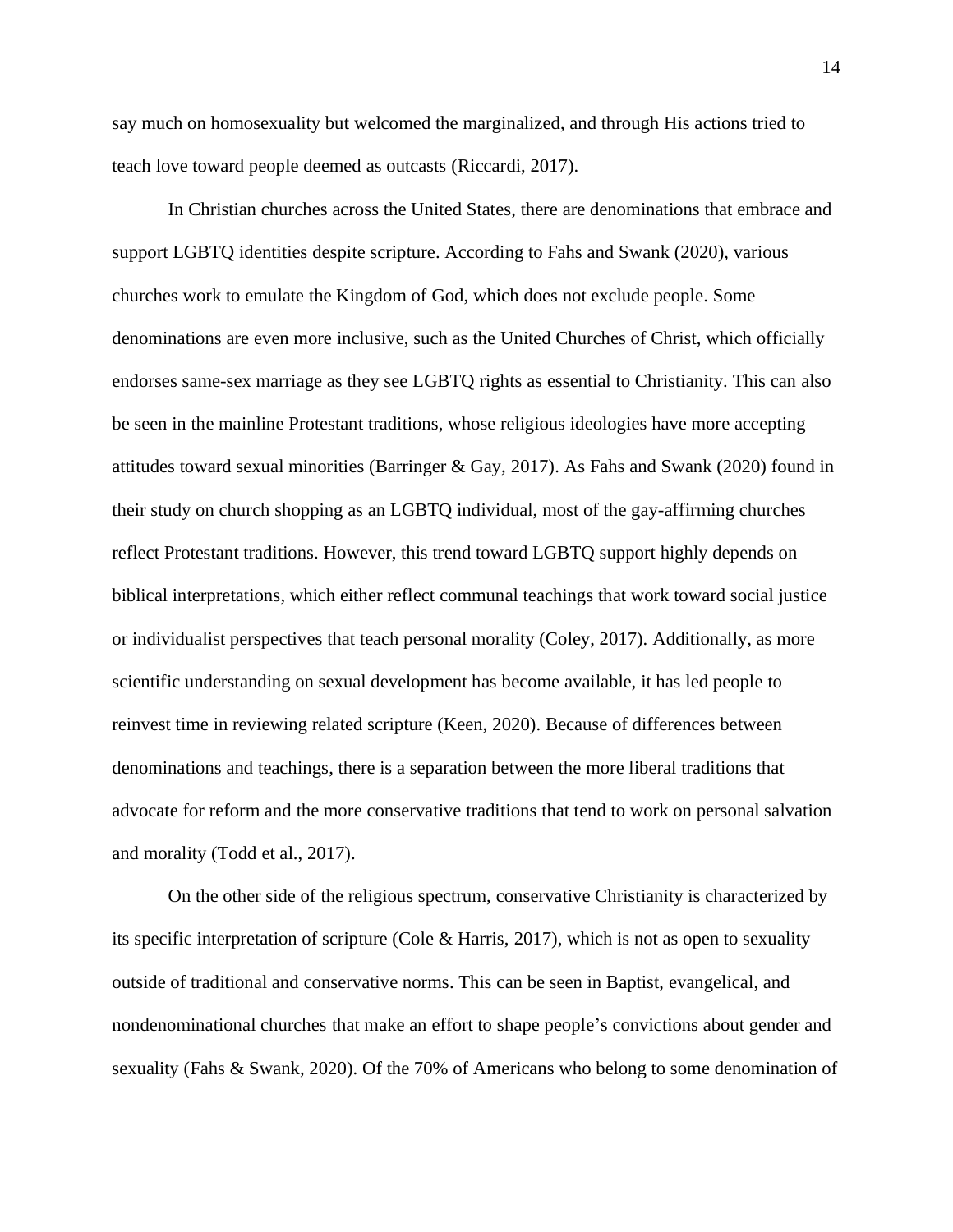Christianity, 25% are in evangelical denominations that are committed to biblical teachings grounded in heteronormativity (Gabriele-Black & Goldberg, 2019) and that oppose LGBTQ identities more so than many other denominations (Keen, 2020). As Bailey and Strunk (2018) explained, in evangelical churches, gendered expectations such as male dominance and female submission are more common. This is similar to Baptists, who typically believe that marriage should only be between a man and a woman, a biblical standard for procreation, which is a common view in Christian tradition (Keen, 2020; Southern Baptist Convention [SBC], 2020). However, Baptists also contend that congregational practices can be informed through diverse contexts and views (Thompson et al., 2019). In a study conducted on Baptists and social justice, the Bible was significant in helping participants build their views, often referencing the compassion for justice demonstrated by Jesus Christ (Miller & Polson, 2019). Although Baptist congregations and those within them can self-govern, it is still expected that all forms of sexual immorality, which includes homosexuality, are opposed (SBC, 2020). As Fahs and Swank (2020) stated in reference to one nondenominational church respondent, "Biblical teachings supersede the social decisions of the church" (p. 5).

### **LGBTQ Students in Higher Education**

As LGBTQ retention rates are often not tracked (Windmeyer, 2016), there is no true estimate of the LGBTQ student population enrolled in higher education. However, it is estimated that in regard to higher education, students in the LGBTQ population report higher rates of intent to attend college than their heterosexual peers (Wimberly et al., 2015). As LGBTQ student experiences are not always positive, the environment will be unequally conducive to their academic and personal success, which impact overall retention (Linley et al., 2016).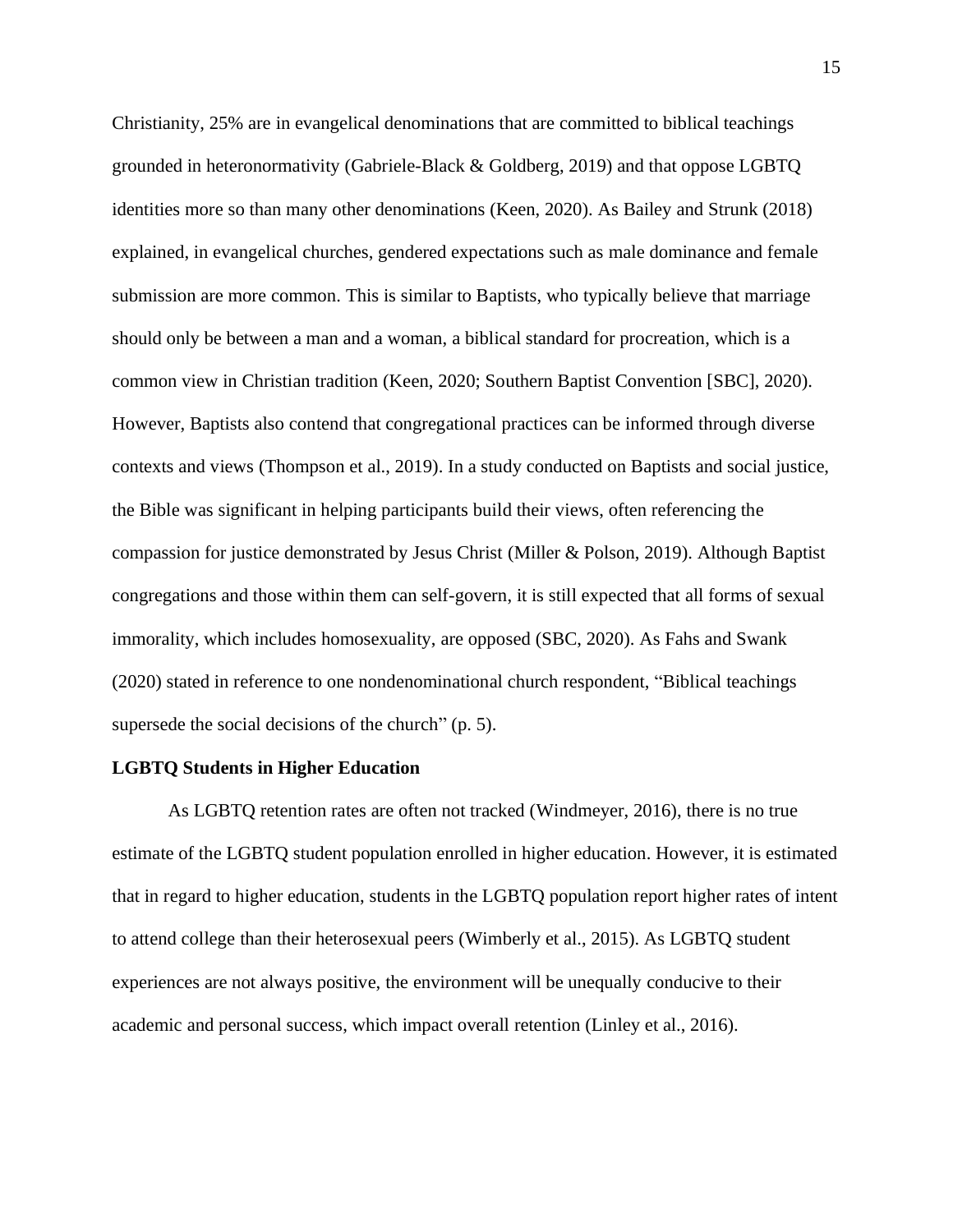According to Preston and Hoffman (2015), discourse on college campuses can be heterogendered and reinforce LGBTQ students as different. In these climates, LGBTQ students will often report issues with heterosexism and discrimination (Hong et al., 2016). As these experiences persist, they create hierarchical differences in gender and sexuality and hegemonic norms that are difficult to challenge (Preston & Hoffman, 2015). A number of colleges and universities continue to put forth effort to improve campus climates, but negative experiences are still common for many LGBTQ students (Tetreault et al., 2013). In a national survey of 1,669 self-identified LGBTQ students, 41% stated that their respective institution did not fully address issues related to gender or sexuality (Rankin, 2005). Although it is subtle, this degrades experiences and creates challenges on campus for LGBTQ students (Snow, 2018).

LGBTQ communities are often seen as separate from the normative campus culture (Preston & Hoffman, 2015). Heteronormative culture is an underlying standard that dictates approved gender roles and reinforces behaviors that are gender specific (Sevecke et al., 2015). Because of this heteronormativity, it becomes difficult for the LGBTQ student population to process through and understand their identities (Bailey & Strunk, 2018). When LGBTQ students are unable to understand their identities and feel discomfort in disclosing them, it leads to the mental health issues common to this campus population (Borgogna et al., 2018). For campuses with LGBTQ resource centers, they are places LGBTQ students can use to cope with stressors and work on forming their identities (Garvey & Rankin, 2015; Woodford, Kulick, et al., 2018). However, as only 150 institutions have LGBTQ resource centers (Best Colleges, 2020) and LGBTQ identities remain hidden (Woodford  $\&$  Kulick, 2015), the satisfaction with campus climate necessary for persistence will not be the same for LGBTQ students across institutions of higher education (Rockenbach & Crandall, 2016).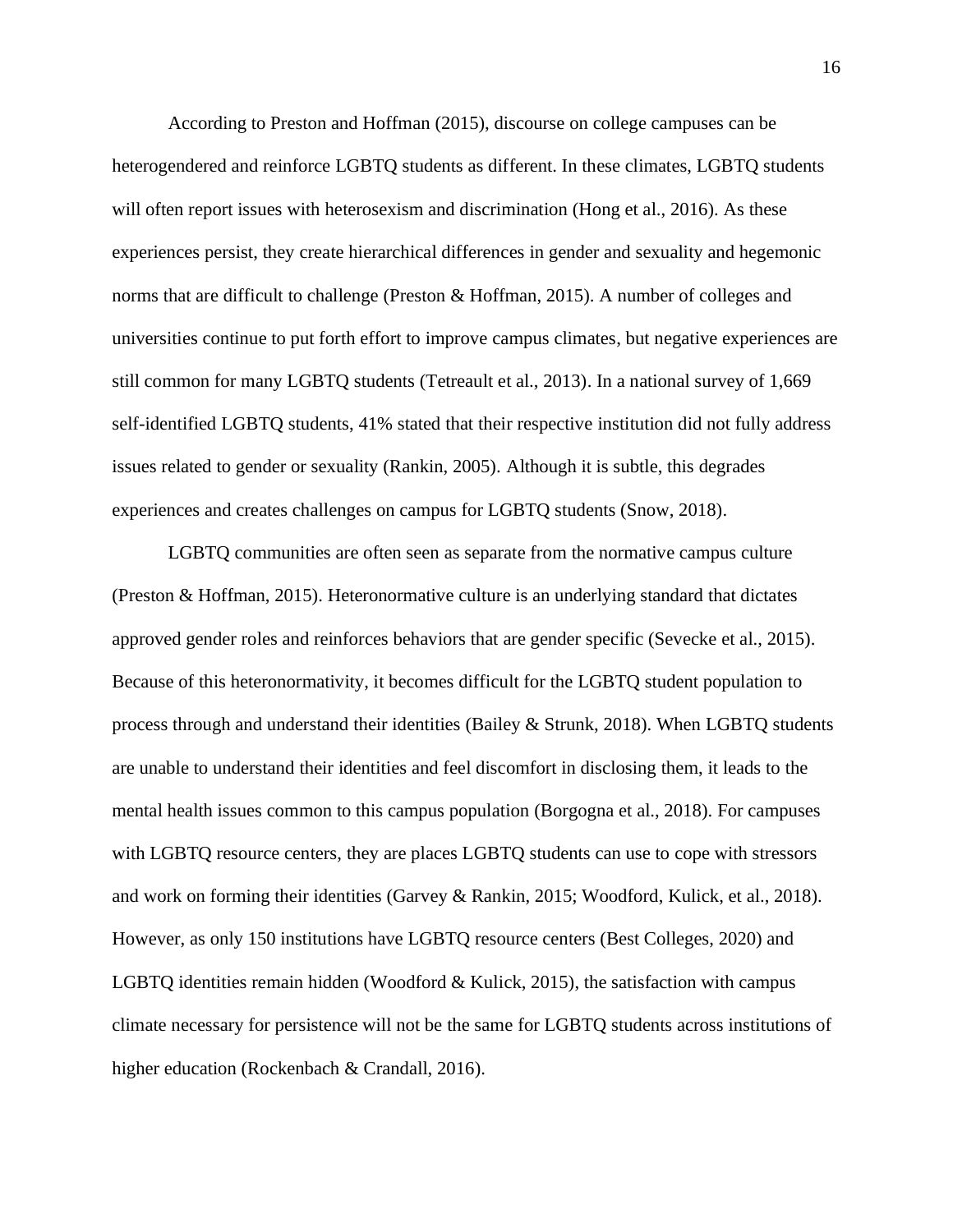# *Precollege Experiences*

To understand LGBTQ college students, it is important to examine the variables that impact their development prior to enrollment at a faith-based institution. One of the most significant is family, who are critical for self-acceptance in sexual identity development (Carastathis et al., 2017). According to Maslowe and Yarhouse (2015), parental responses to a child coming out are unpredictable and unique to the parent. These responses can range from shock and anger to love and concern. It has been estimated that anywhere between 15%–51% of those who disclosed to families had a negative experience and encountered rejection leading to more fragile LGBTQ identities (Carastathis et al., 2017). Because of a potential lack of knowledge, it is often the parent's religious communities that influence the understanding of LGBTQ identities, which is then attributed to their children (Maslowe & Yarhouse, 2015). When these communities are nonaffirming, research suggests that LGBTQ individuals conceal identities from those in the family perceived to be unsupportive (Foster et al., 2017). With family support linked to all measures of young adult adjustment, this area is a decisive component for LGBTQ students having a positive transition into higher education (Snapp et al., 2015).

### *Religious Views*

Based on research, there are no spiritual or nonbeliever commonalities that LGBTQ students share. Some LGBTQ individuals come into contact with organized Christian religion and share antireligious sentiments due to perceived homophobia or heterosexism (Smallwood, 2015). Although these religious communities can provide support, LGBTQ individuals will often take the time to invest in other beliefs or lose their faith as a result of negative experiences with religion, such as marginalization (Cole & Harris, 2017; Foster et al., 2017). For those who choose to remain committed to a faith, there is an ongoing process to determine a place that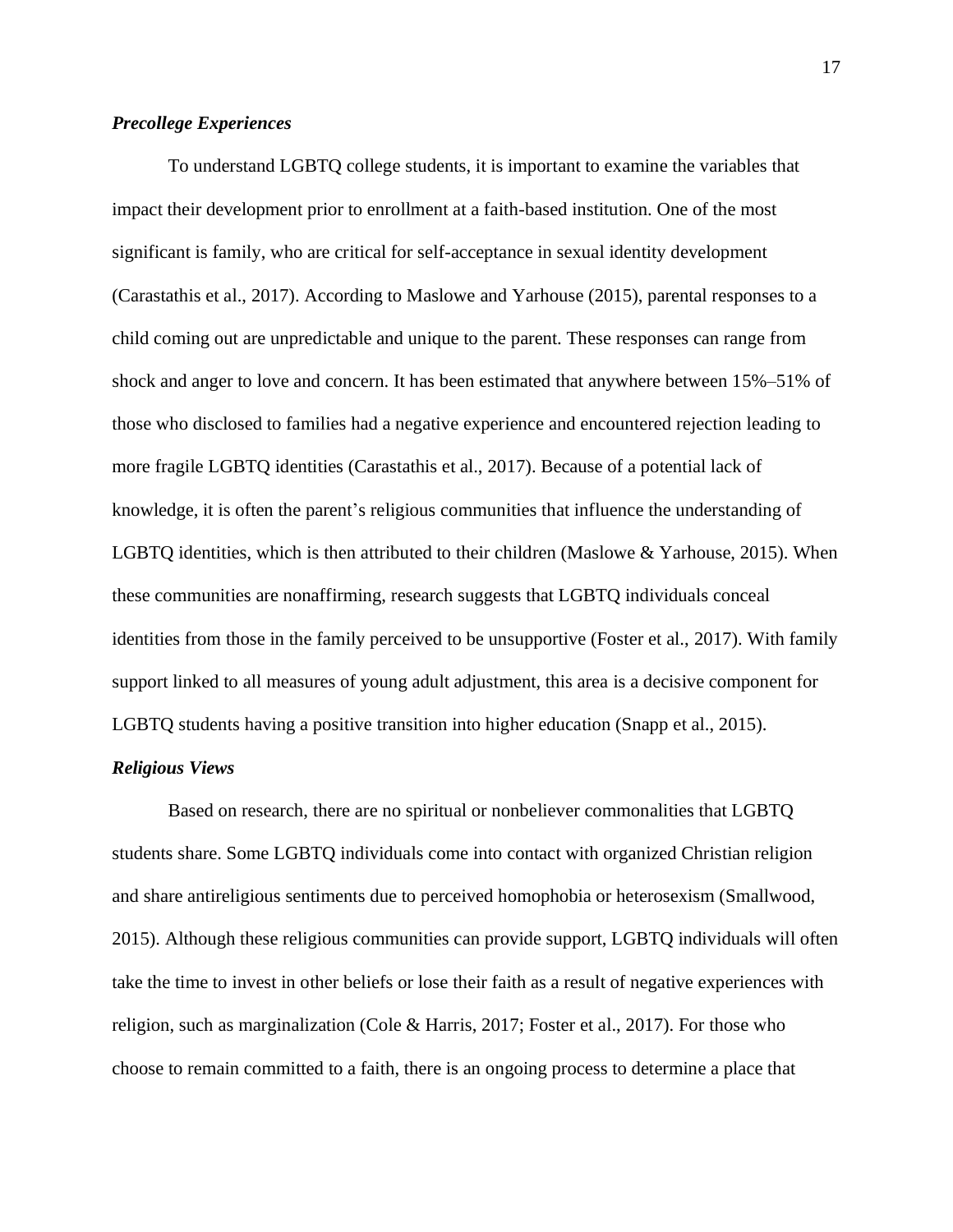represents support as well as sexual identity development (Bayne, 2016). According to Barringer and Gay (2017), LGBTQ individuals who participate in denominations that affirm LGBTQ identities share less internalized homophobia and improved well-being. This can be seen on Christian campuses, where LGBTQ students often share a reliance on God's affirmation, comfort, and acceptance (Vespone, 2016). As a result, these LGBTQ students have become more expressive through reconstructing messages about religious identities (Smallwood, 2015) and building a relational connection to God for strength and support (Yarhouse et al., 2009).

#### *Mental Health*

In the college environment, faculty members can help improve the climate to contribute to LGBTQ student success in the classroom, but not all practices that privilege heterosexism can be eliminated on campus (Barnhardt et al., 2017; Hong et al., 2016; Kulick et al., 2017). According to Kulick et al. (2017), oppressive environments are sometimes embedded in institutional practices and can have negative effects on the well-being of marginalized communities, leading to psychological distress in LGBTQ students. Based on reports from LGBTQ students, constant religious stigmatization and discrimination lead to humiliation and depression (Wood & Conley, 2014). As Pascoe and Smart Richman (2009) found, even perceived discrimination can result in lower mental health and well-being. Additionally, the LGBTQ population is more prone to anxiety, suicide ideation, and alienation (Zubernis et al., 2011). As these issues remain unresolved, LGBTQ students can start to distrust those around them and face fear in disclosing their identities (Rockenbach & Crandall, 2016). When LGBTQ students decide to hide their identities, they assume that this concealment will be a protection for stressors, but it instead creates further declines in mental health (Wolff et al., 2016).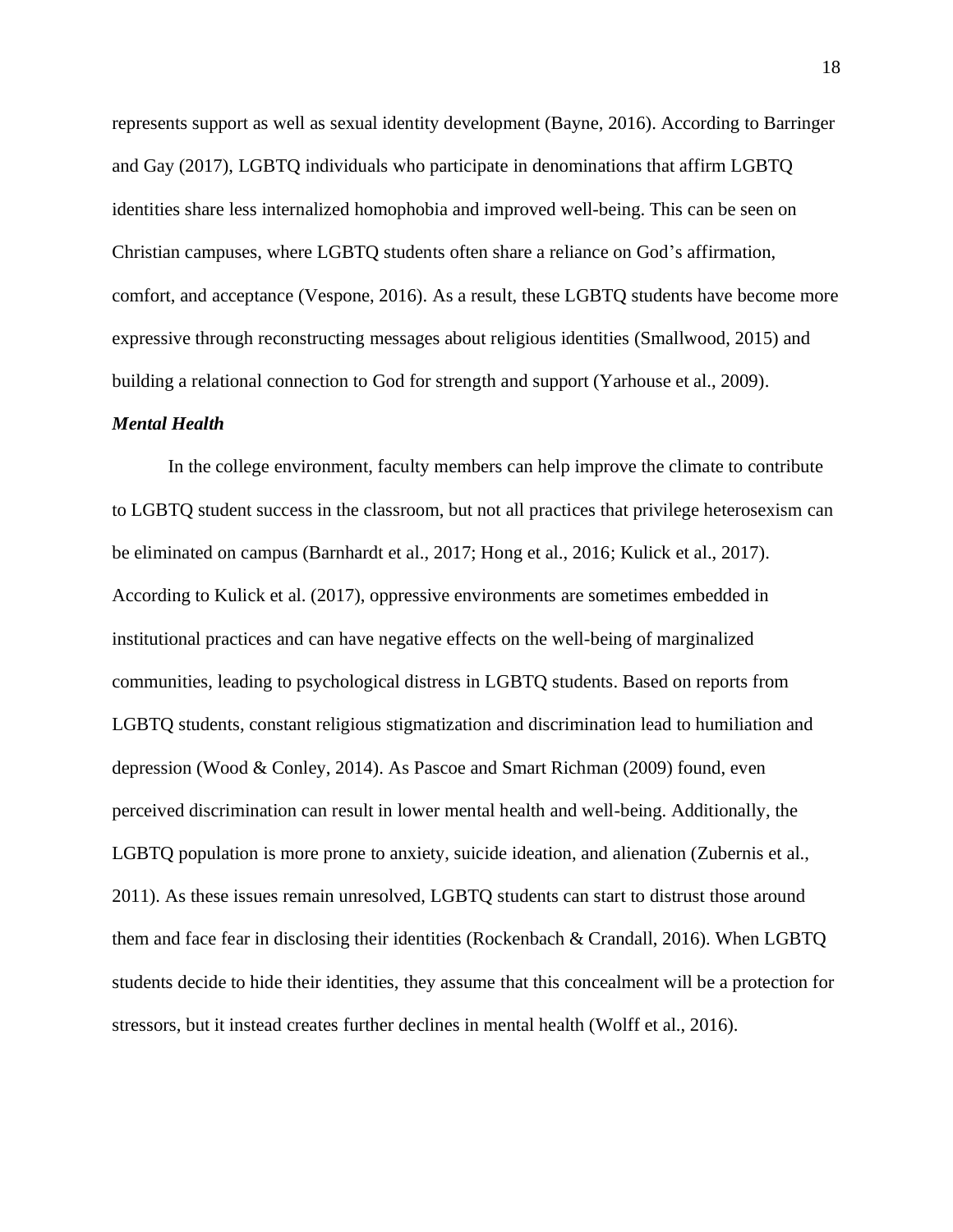As LGBTQ students conceal their identities, it prevents personal exploration,

opportunities for support, and overall development. According to Garvey and Rankin (2015), closeted LGBTQ students report fewer support networks to help in navigating harmful campus environments and locating supportive faculty members. As a result, this closeting or concealing leads to isolation, academic decline, and negative self-esteem (Wolff et al., 2016). Although LGBTQ students conceal identities to minimize victimization risks, microaggressions, such as minimizing the need for policy changes and views expressed in class discussions, will continue to impact this population (Carastathis et al., 2017; Woodford, Weber, et al., 2018). Because of those on campus being unaware of the hidden yet salient LGBTQ identities, constant microaggressions will cause LGBTQ students to experience psychological distress (Hong et al., 2016). Consequently, LGBTQ students will endure chronic stress as well as be more at risk for depression and suicide (Woodford, Weber, et al., 2018).

Unfortunately, LGBTQ students at Christian institutions can have inadequate services and at times, have mental health professionals attempt to convert them into being heterosexual (Vespone, 2016; Wolff et al., 2016). This often leads LGBTQ students to be hesitant to reach out for care (Cole & Harris, 2017). With these struggles, LGBTQ students will continue to be at a heightened risk of mental health issues and forced to weigh the costs of coming out (Garvey  $\&$ Rankin, 2015; Wolff et al., 2019). According to Wedow et al. (2017), campuses need to be places where LGBTQ students can explore their identities and avoid losing the confidence needed to succeed in college. However, for LGBTQ students, awareness of resources is minimal, and support services remain inconsistent (McKinley et al., 2015).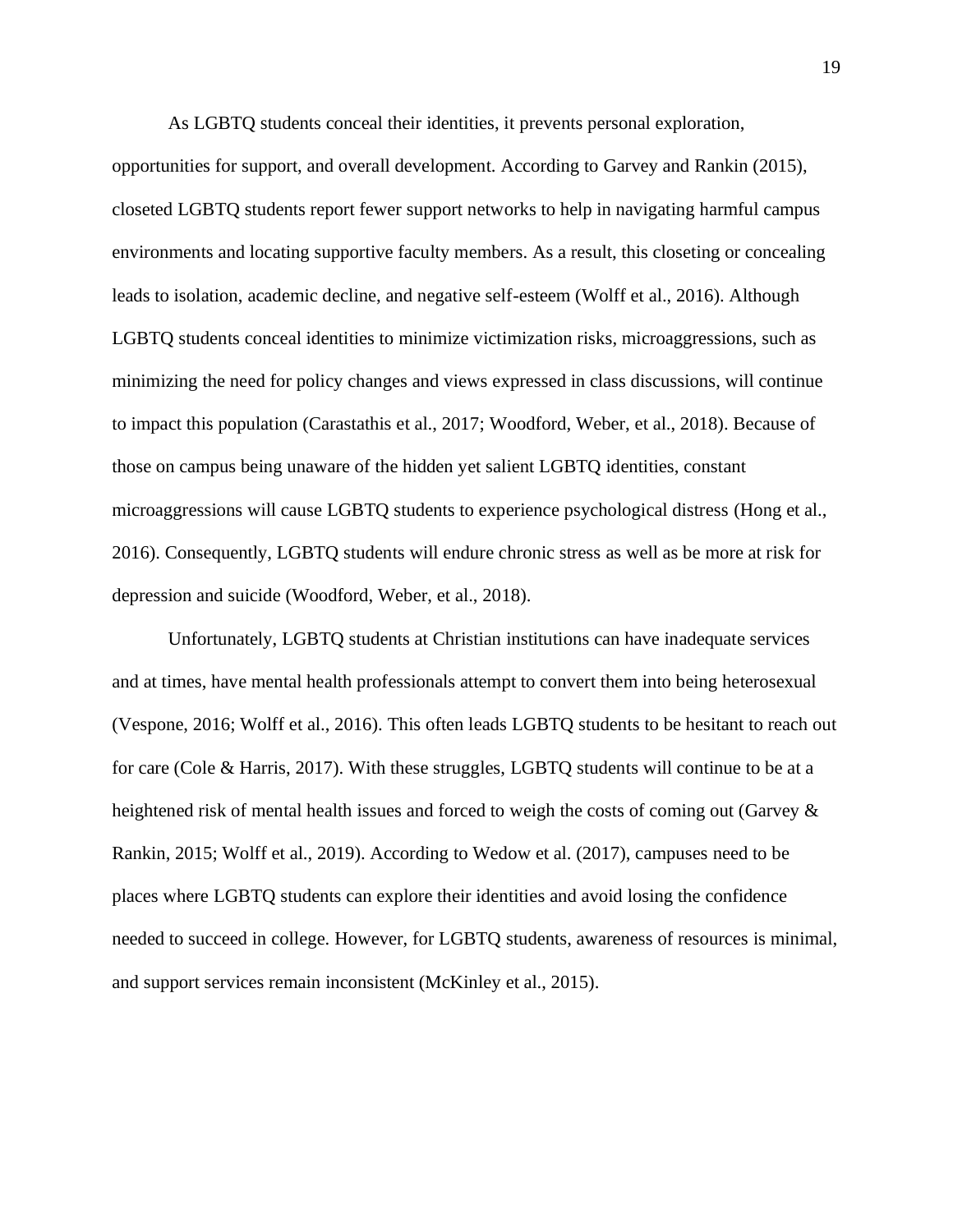### *Identity Management*

When attending a college or university, students are given multiple opportunities to define their identities and learn about the world. However, some institutions are home to heterosexism and discrimination (Kulick et al., 2017). As Garvey and Rankin (2015) stated, LGBTQ individuals need to weigh the costs and benefits when choosing to come out to people in different environments. This decision becomes more confusing for LGBTQ college students as institutions provide them opportunities to define identities and create a sense of independence, but with minimal guidance (Hong et al., 2016). To improve well-being and explore these identities, LGBTQ students often participate in a variety of LGBTQ organizations (Hughes & Hurtado, 2018). In these organizations, LGBTQ students are able to interact with other marginalized students, contribute to systematic change efforts, and form relationships that lead to empowerment and control over identity formation (Kulick et al., 2017). These environments create spaces where identities can be out in the open, explored, and developed without consequence (Pitcher et al., 2016). As LGBTQ student persistence can sometimes be attributed to these LGBTQ organizations, it is important for institutions to provide these spaces for LGBTQ students (Hughes & Hurtado, 2018; Pitcher et al., 2016).

To build support and reinforce success for LGBTQ students on a college campus, faculty or staff members often step into the role of mentors or advisors (Broadhurst et al., 2018). These relationships can challenge LGBTQ students while also providing supportive environments to explore the academic and social challenges in which this population is more at risk than heterosexual peers (Rockenbach & Crandall, 2016). As Linley et al. (2016) stated, these interactions with faculty can improve academic success, but these same faculty are just as important outside the classroom as role models to guide LGBTQ students in life experiences.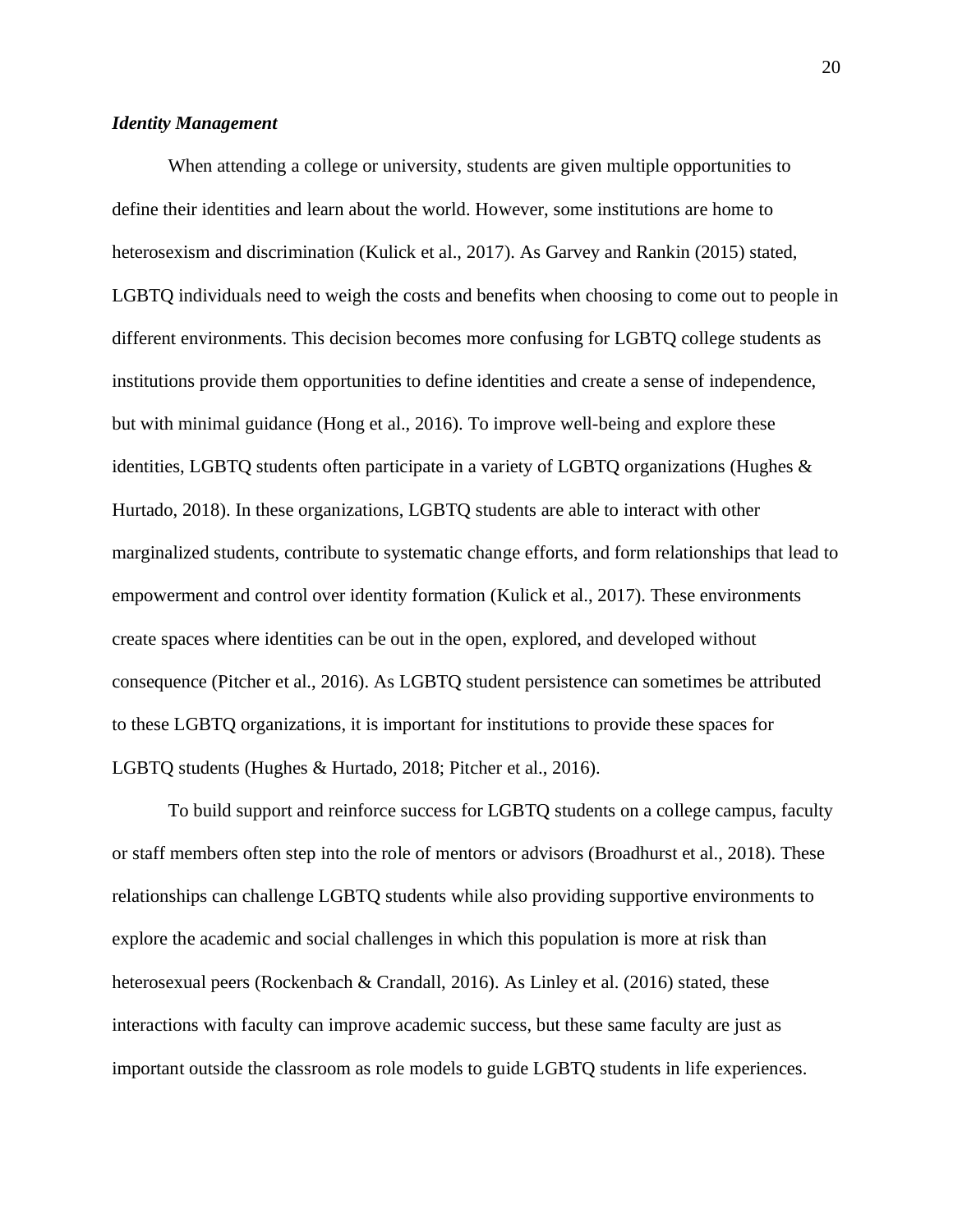Therefore, it is important that faculty members are involved with LGBTQ student organizations to help LGBTQ students navigate environments and support them in creating a sense of belonging (Linley et al., 2016). Without these partnerships, LGBTQ students, who need sources of support to persist, could be at risk of navigating campus alone or withdrawing from the institution (Pitcher et al., 2016).

# *Enrollment, Persistence, and Retention*

In college student enrollment, there are common necessities that impact retention in higher education. According to Tinto (2010), expectations, support, feedback, and involvement are four institutional necessities that promote and influence student retention. With LGBTQ students, Rockenbach and Crandall (2016) found that satisfaction with campus climate is critical to persistence. However, due to their identities, LGBTQ students can build expectations that focus on concerns such as discrimination or rejection (Bissonette & Szymanski, 2019). Tinto (1990) discussed incongruency, a concept based on perception and marked by an individual's evaluation of his or her interaction with an institution and the degree to which specific needs, such as social or intellectual, are met. These evaluations are important as persistence in these institutions remains a significant component in student development and posteducational success (Woodford & Kulick, 2015). The inconsistencies of safe interactions are problematic for LGBTQ students, as they often perceive and experience unwelcoming or hostile environments (Garvey  $\&$ Drezner, 2016). As support for LGBTQ students can influence perceptions about the campus climate (Kortegast, 2017), it is critical that institutions provide resources to LGBTQ students to support well-being (McKinley et al., 2015).

College is a time of personal exploration and transitional experiences (Bayne, 2016; Vespone, 2016). However, as LGBTQ students disclose their identities, many Christian college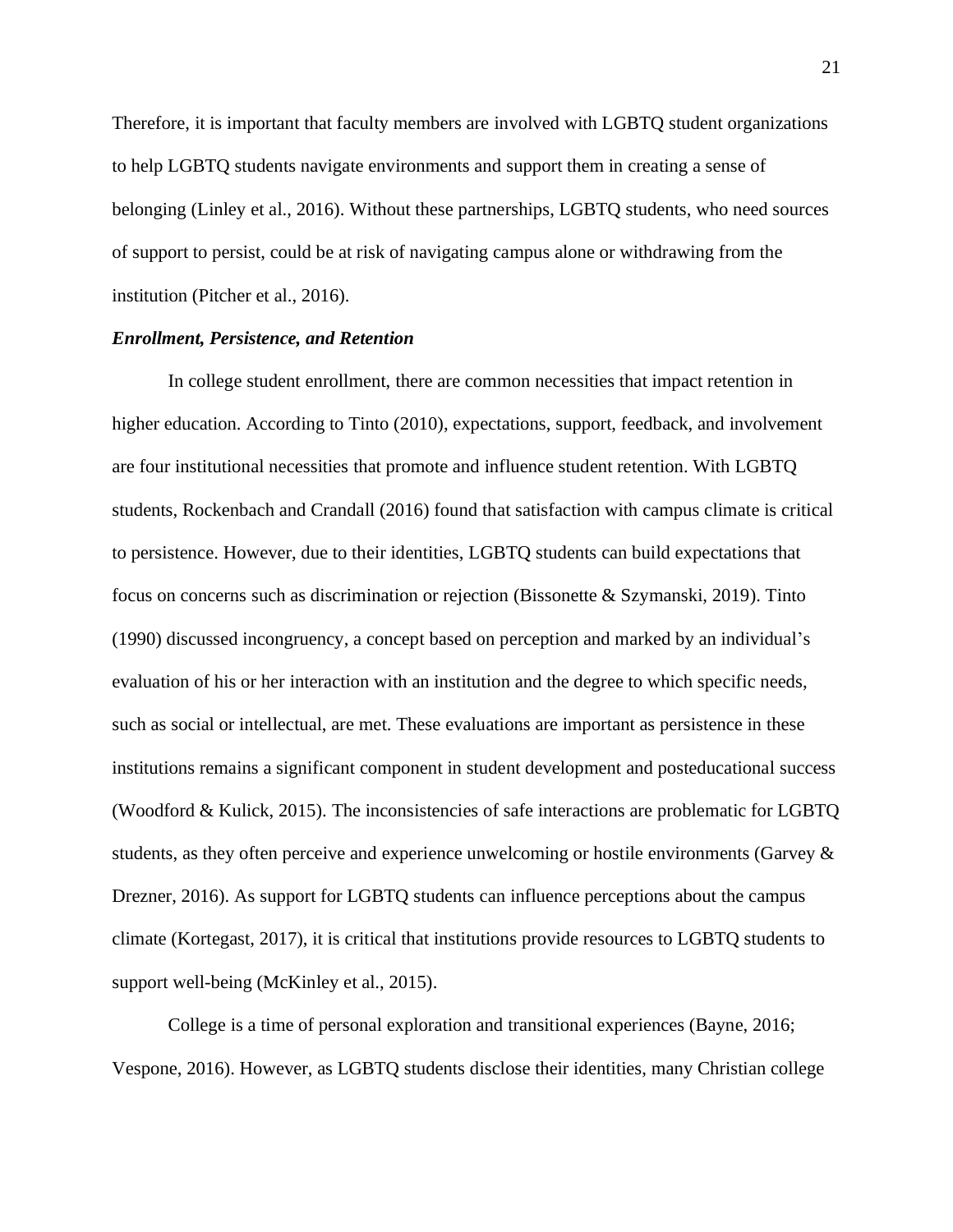and university systems often inhibit these opportunities for growth by restricting enrollment and resources (Wolff et al., 2017). For example, one institution published a student handbook with rules that could deny or terminate student enrollment when student influence on campus is seen as contrary to the university and the Lord (Rockenbach et al., 2016). In these restrictive Christian environments, LGBTQ students often hide identities that prohibit them from participating in educational or socialization processes that can improve well-being or increase belonging (Vespone, 2016). According to LGBTQ students, the option to withdrawal from their institutions would not be considered if campus environments were more supportive of them (Pitcher et al., 2016).

#### **Christian Institutions**

The missions of faith-based higher education institutions are central to their identity and educational foundations. For this reason, institutional missions often communicate and support religious practices that reinforce traditional views toward sexual identities (Bailey & Strunk, 2018). According to O'Brien (2017), churches encourage students to enroll at these institutions and send financial resources, assuming that biblical teachings will be reinforced on campus. In more extreme cases, support from churches can create a standard at Christian institutions that ensures they adhere to literal interpretations of scripture and God's word as inarguable truth (Vespone, 2016). Institutions that choose to uphold traditional views of sexual identities can request and can be given the exemption to discriminate against LGBTQ students based on religious freedom laws (Wedow et al., 2017). With this exemption, these institutions might create policies that prohibit admission, require counseling with conversion undertones, and forbid LGBTQ-affirming organizations (Snow, 2018; Wolff et al., 2019). As a result, such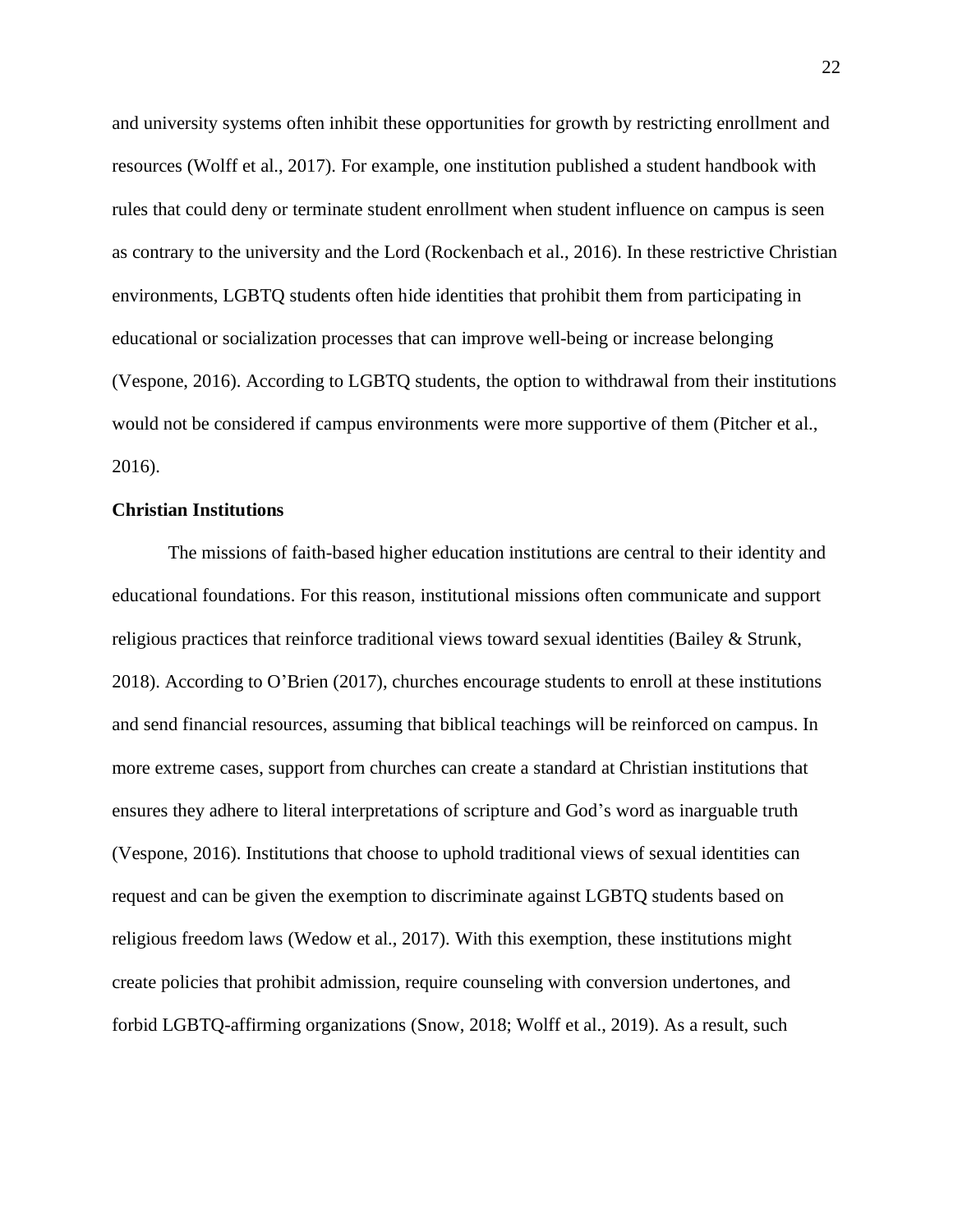institutions create tension, spiritual neglect, and religious abuse toward the LGBTQ population (Wood & Conley, 2014).

Religious denominations differ on their approaches to faith and their views of LGBTQ students. According to Barringer and Gay (2017), some denominations have worked to influence positive attitudes toward LGBTQ persons and affirm this population. This affirmation can be seen at multiple faith-based institutions where heterosexual students have petitioned administrators to recognize LGBTQ students and adopt nondiscrimination statements (Coley, 2017). As Gardner (2017) found, a growing number of students at Christian institutions accept and place a high value on biblical scripture but disagree with conservative interpretations. This can often place pressure on institutions that need to balance student perceptions and personal beliefs with campus scriptural beliefs related to gender and sexuality (Bailey & Strunk, 2018). As institutional standards are enacted through mission statements, institutional policies may potentially be made to prevent this questioning of theological assumptions about LGBTQ identities (Wolff et al., 2017).

#### *Views on Sexuality and Sexual Identity*

As the literature suggests, it is possible that positions on LGBTQ issues are influenced by the conservative or liberal teachings of Christian colleges and universities or from religious traditions (Coley, 2017). According to Bailey and Strunk (2018), Christian institutions might be more inclined to silence LGBTQ students due to a struggle with the inconsistent messages of church leaders, conflicting feelings, and concerns over enrollment. In other circumstances, institutions remain silent and do not help LGBTQ students as they believe doing so condones the immoral behavior associated with LGBTQ identities (Wolff & Himes, 2010). Specifically, it is believed that behaviors and expressions outside heteronormative roles and relationships are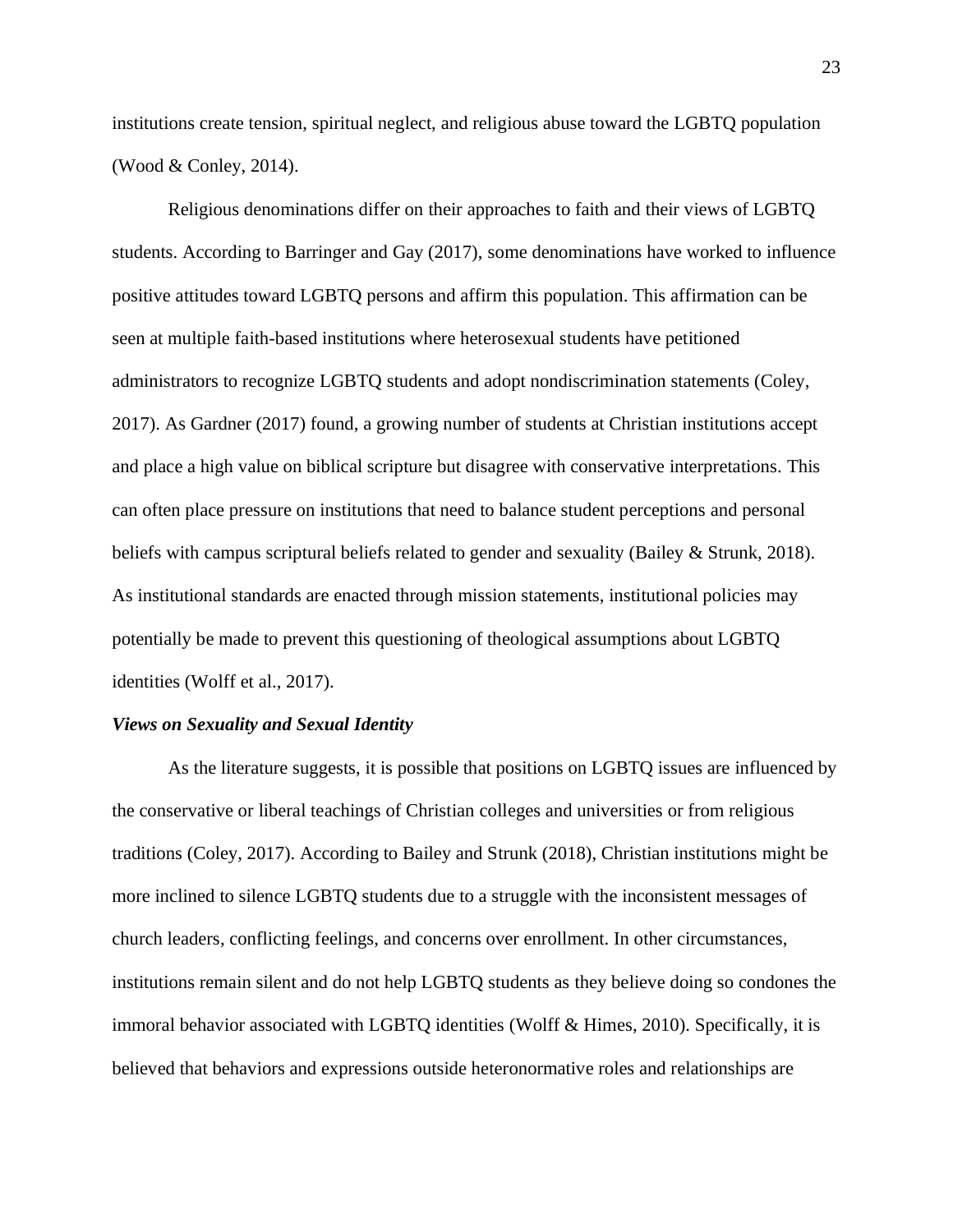sinful (Wolff et al., 2016). Religious organizations, like educational institutions, with high levels of social cohesion are found to reinforce these attitudes (Barringer & Gay, 2017). These beliefs can be seen throughout Christian higher education as well as in other faith-based colleges and universities where there is often a consensus that those who experience same-sex attraction are viewed with a negative lens (Stratton et al., 2013). In a study on sexual identity development and campus climate on a Christian campus, it was found that 84% of LGBTQ students believed that their campuses had negative views of homosexuality, with 96% relating negative attitudes toward homosexual behavior (Yarhouse et al., 2009).

While some institutional policies are found to conflict with LGBTQ identities, it is important to not make assumptions about the attitudes Christians (i.e., leaders, students) have toward LGBTQ people (Wolff & Himes, 2010). As Riswold (2015) stated, an individual's religious identity is a constant balance between salient identities such as race, class, and gender, to name a few. Where issues of inclusion were found on campuses, there were also tensions in different racial, cultural, and sexual identity communities (Rockenbach & Crandall, 2016). In college, students are still in the process of developing their own attitudes on LGBTQ issues and navigating their own identity exploration (Bayne, 2016; Wolff et al., 2012). Currently, heterosexist and homophobic attitudes are becoming less common among heterosexual students at Christian institutions (Bailey & Strunk, 2018). As heterosexual students interact with and connect to LGBTQ students, perceptions are shown to be increasingly more positive (Worthen, 2012). This positive shift is accomplished through intentional dialogues that give LGBTQ students opportunities to expose heterosexual students to their privileges and work on more tolerant attitudes (Hughes & Hurtado, 2018). Although conflicts between LGBTQ students and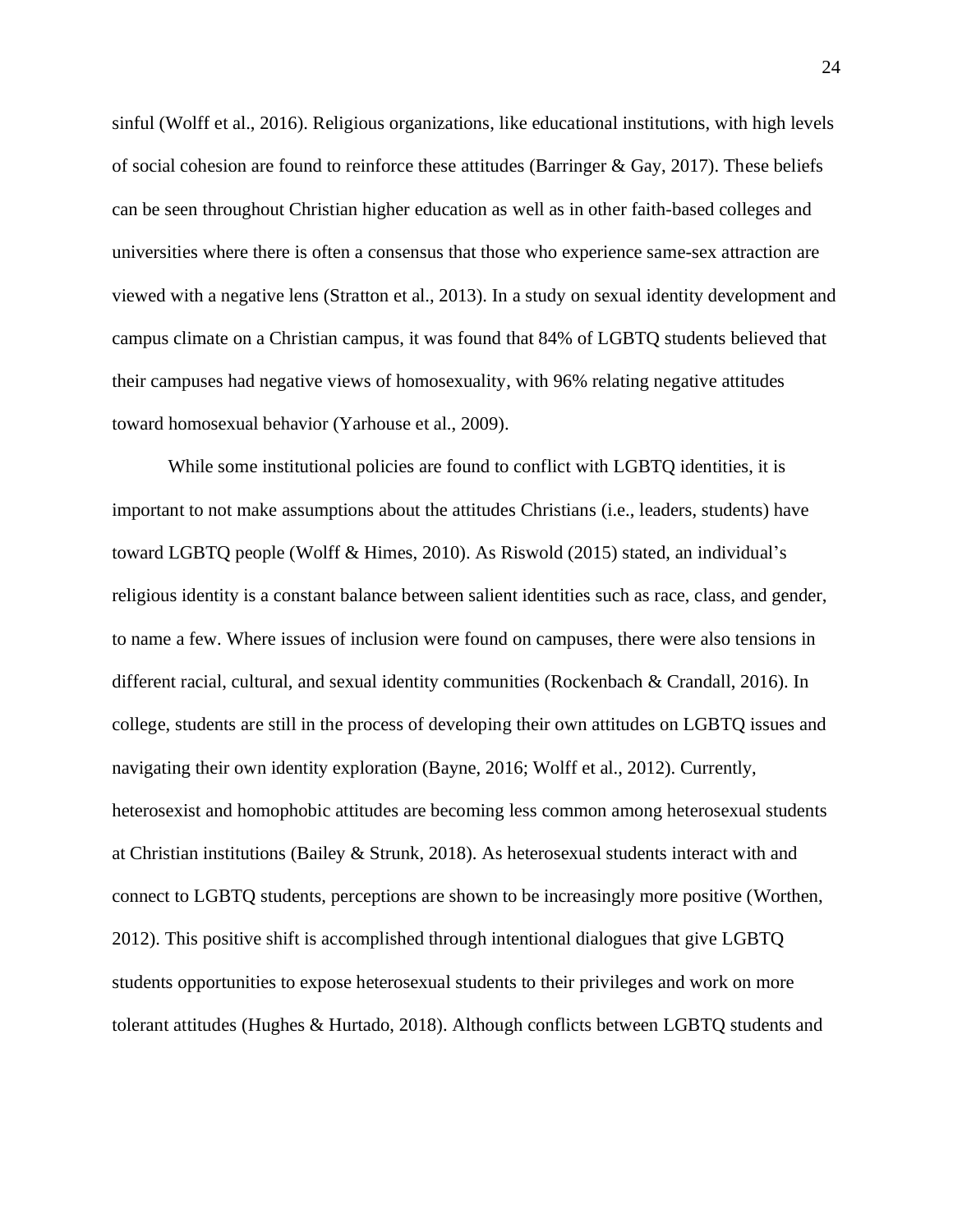Christian institutions persist, positive improvements are being made through increased campus awareness and national trends toward LGBTQ affirmation (Snow, 2018).

# *Institutional Policies and Practices*

In most Christian denominations and nonaffirming Christian institutions, same-sex relationships continue to be condemned (Coley, 2017; Wolff et al., 2019). Throughout Christian communities such as those in the church or on college campuses, LGBTQ individuals are marginalized based on important convictions (i.e., biblical, cultural, historical; Cole & Harris, 2017; Hughes & Hurtado, 2018). At more conservative Christian colleges, this marginalization is seen in the experiences of LGBTQ students, which are often invalidated, and the students themselves are ignored or have their presence denied (Snow, 2018). Moreover, when students are found to be LGBTQ, denial can be replaced with multiple forms of discipline such as academic probation, on-campus restrictions, and mandated counseling (Wolff & Himes, 2010; Wolff et al., 2016). These views and actions do not exist on all Christian campuses, but characteristics such as affiliation and policies are what drive institutional missions and often influence attitudes toward LGBTQ students (Rockenbach & Crandall, 2016). Although institutional missions vary by denomination, many institutional leaders invest resources to protect these ideals as well as traditional gendered or sexual beliefs (Bailey & Strunk, 2018).

In light of these missions, processes such as enrollment, employee or student recruitment, and attitudes toward LGBTQ students are truly at the institution's discretion (O'Brien, 2017). Whether explicitly stated or unwritten, many conservative Christian colleges establish policies that make it difficult for LGBTQ students to enroll in and graduate from the institution (Bailey & Strunk, 2018). As Wolff et al. (2019) stated, nonaffirming institutions will prohibit LGBTQ identities through policies that forbid same-sex romance, oppose gender-affirming medical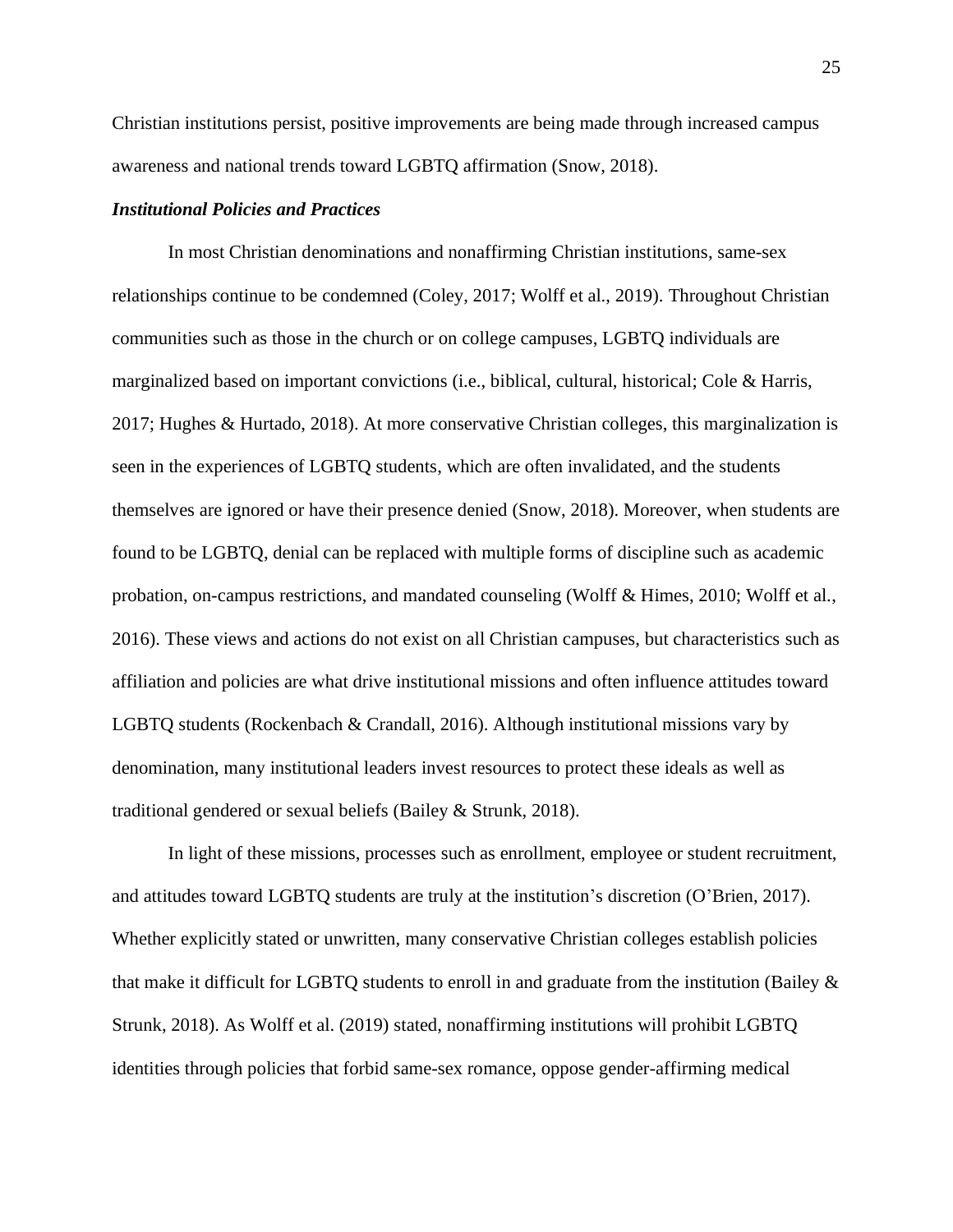procedures, and are unsupportive of LGBTQ-affirming student organizations. While these policies coincide with established institutional missions, policies that discriminate against LGBTQ students can create stress and unwelcoming messages (Woodford, Kulick, et al., 2018).

Furthermore, it is common for private faith-based institutions to not provide resources or essential services for LGBTQ students (Vespone, 2016; Woodford, Kulick, et al., 2018). According to Yarhouse et al. (2009), "Christian college and universities, in particular, are known for community life policies influenced by a traditional religious sexual ethic" (p. 97). However, this campus climate can communicate intolerance and be a form of oppression that hinders LGBTQ students from obtaining the academic and social support needed to succeed on campus (Vespone, 2016).

A second source of oppression is the permission that faith-based institutions are given to discriminate against LGBTQ identities, despite the fact that Title IX was designed to prohibit discrimination (Kimmel, 2016; Wedow et al., 2017). However, in accordance with religious freedom laws, the U.S. Education Department often grants Title IX exemptions to faith-based colleges and universities, even though it is harmful to LGBTQ students (Rockenbach et al., 2016; Wedow et al., 2017). This lack of LGBTQ protections at faith-based institutions continues to perpetuate religious oppression and places many students in educational environments where prejudice is more influential on their development than their interactions with churches or ministries (Gardner, 2017). It is important that institutional leaders in Christian higher education understand the ramifications of campus climate on LGBTQ student development and their overall burden on students who identity as LGBTQ (Rockenbach & Crandall, 2016). Administrators could be nonhostile toward LGBTQ students but also make decisions not knowing their impact on this population (Broadhurst et al., 2018).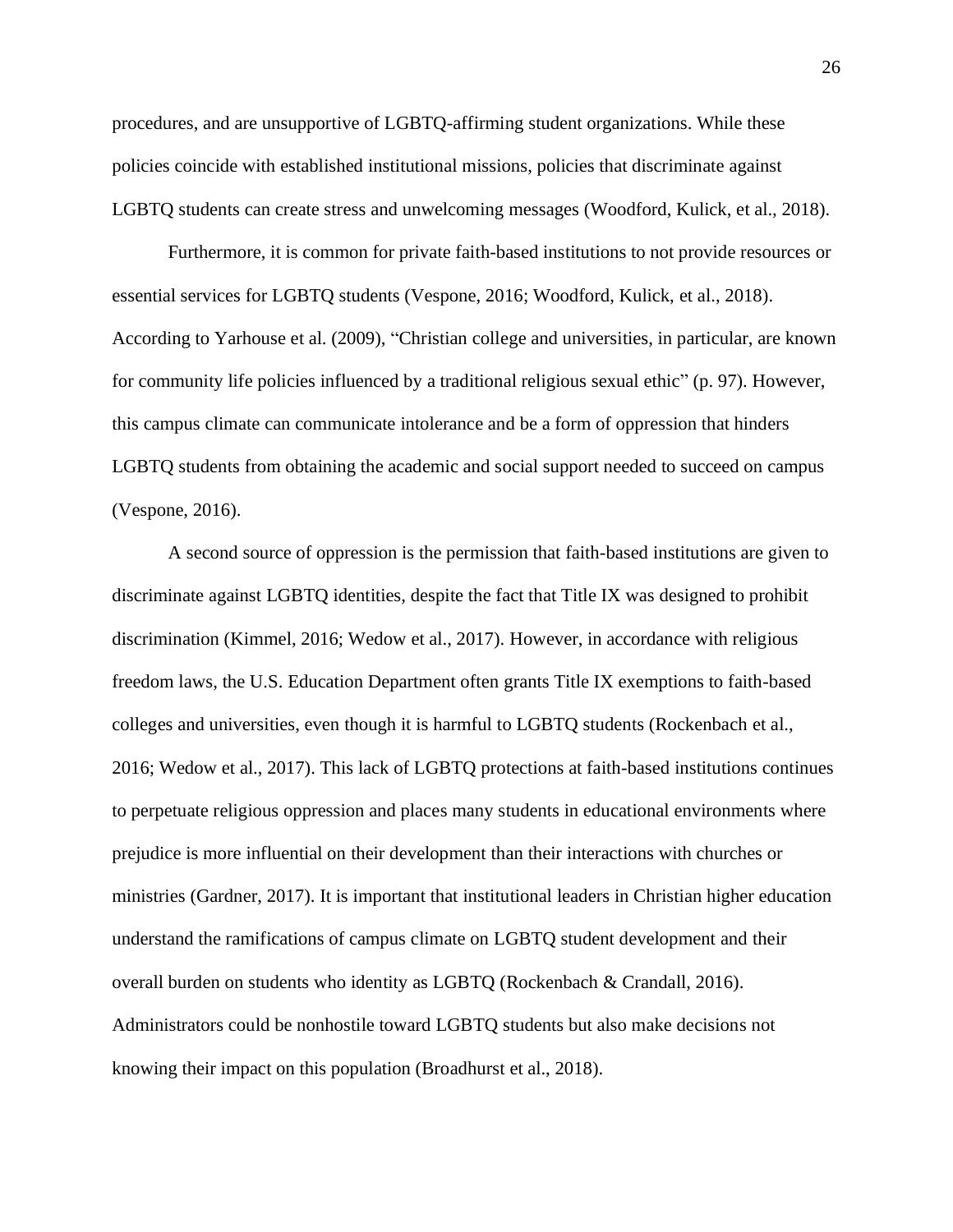# *LGBTQ Student Treatment on Campus*

In the context of higher education, it is common for LGBTQ students at Christian institutions to navigate unsupportive environments (Wolff et al., 2016, 2017, 2019). According to Broadhurst et al. (2018), because of minimal understanding from heterosexual peers, LGBTQ students continue to face challenges that impact their success. When this lack of understanding is combined with institutional policies that perpetuate negative attitudes and classroom climates that do not include LGBTQ curricula, it can create a sphere of heterosexism that contributes to academic distress and withdrawal (Barnhardt et al., 2017; Wolff et al., 2012). As these environments of heterosexism continue, especially in Christian institutions, they perpetuate the experiences of LGBTQ students, who report constant discrimination, verbal and physical harassment, and religious stigmatization (Rockenbach & Crandall, 2016; Vespone, 2016; Wolff et al., 2016). These negative experiences are often due to heterosexual norms, absence of antidiscrimination policies, and various forms of homophobia reinforced by religious affiliation (Katz et al., 2016; Woodford, Kulick, et al., 2018). When LGBTQ students experience these unwelcoming environments and perceive the campus climate as negative, it can lead to altered growth and development (Garvey & Drezner, 2016). In Vespone's (2016) study, when LGBTQ students made an effort to address mental health concerns and report discrimination, campus resources were found to be inadequate or unavailable to these students.

It is important to note, however, that even when these issues are addressed, LGBTQ students face a more common form of discrimination called microaggressions, which thrive on being subtle and discreet (Woodford, Weber, et al., 2018). The term microaggression is defined as a subtle form of discrimination that marginalized populations experience based on their identities (Hong et al., 2016; Kulick et al., 2017; Seelman et al., 2017). According to Hong et al.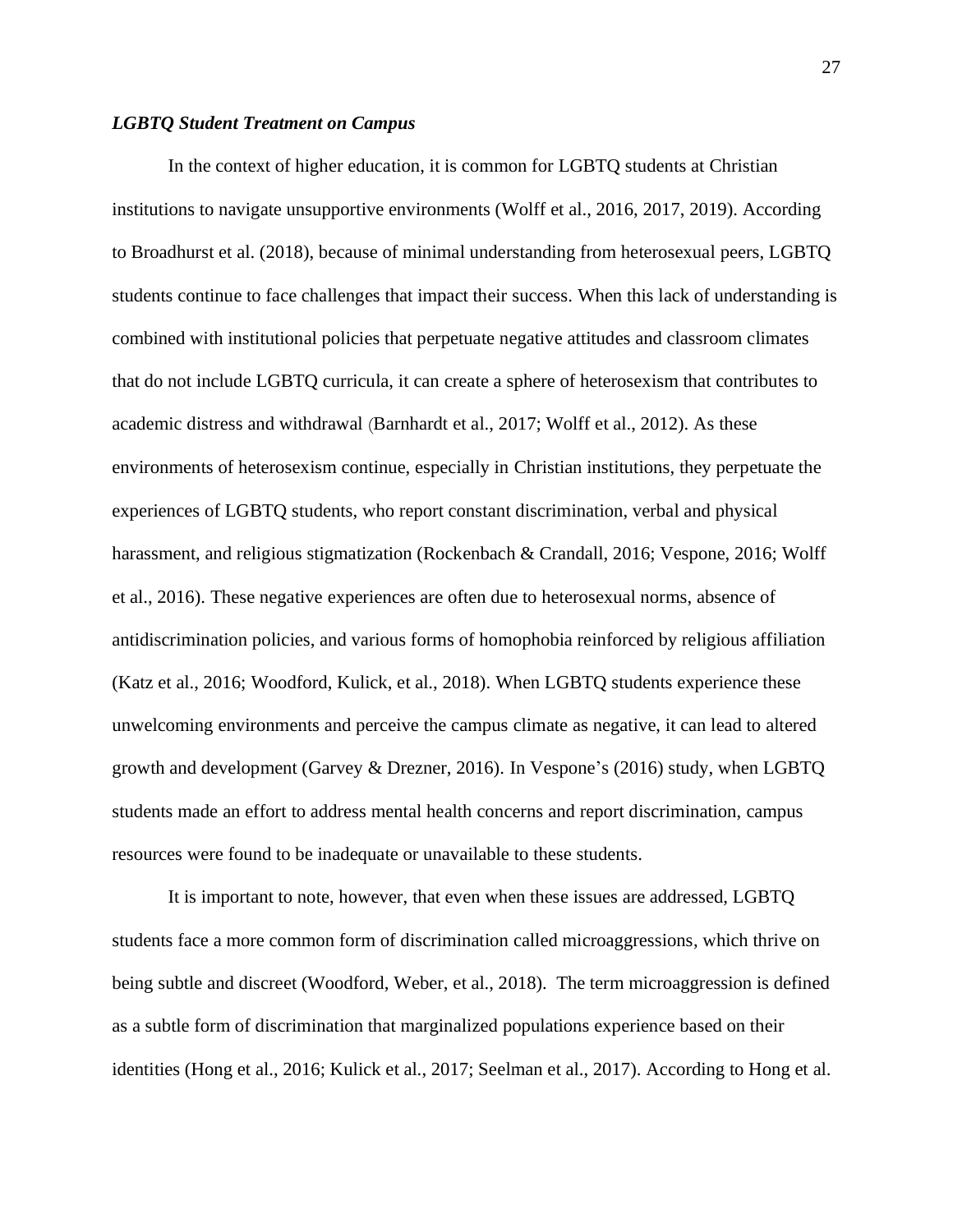(2016), these microaggressions are present in four areas: perceived social supports, such as friends or faculty members; overhearing negative remarks; influential factors, such as hometown or upbringing, that create anti-LGBTQ mindsets; and societal culture with a focus on beliefs and policies. As Wolff et al. (2016) noted, LGBTQ college students may also have to contend with institutional policies that communicate unwelcoming messages. With perceptions having the power to impact expectations, Kortegast (2017) suggested that institutional personnel start to confront homophobia and discrimination to promote inclusion and show support for LGBTQ students.

#### **LGBTQ Student Support Systems**

Some studies suggest that campus climates at Christian institutions range from isolating to oppressive and homophobic to psychologically damaging to LGBTQ students (Barnhardt et al., 2017). According to Kulick et al. (2017), engaging in activist groups and identity-based associations gives LGBTQ students a chance to heal from oppressive environments and take control of their identities. Through these ongoing interactions, LGBTQ students are able to build relationships, which, as Fuist (2016) stated, are vital to identity formation. With a shift in national college completion agendas to focus on holding colleges accountable and engaging more diverse students, there is potential to build the supportive environments needed for LGBTQ student persistence (Barnhardt et al., 2017; Bayne, 2016; Pitcher et al., 2016). As Pitcher et al. (2016) stated, one important source of support is the policies that often reflect institutional values, norms, and beliefs. Whether positive or negative, these norms and beliefs will influence LGBTQ student perceptions about the campus climate and impact their willingness to come out or persist (Kortegast, 2017).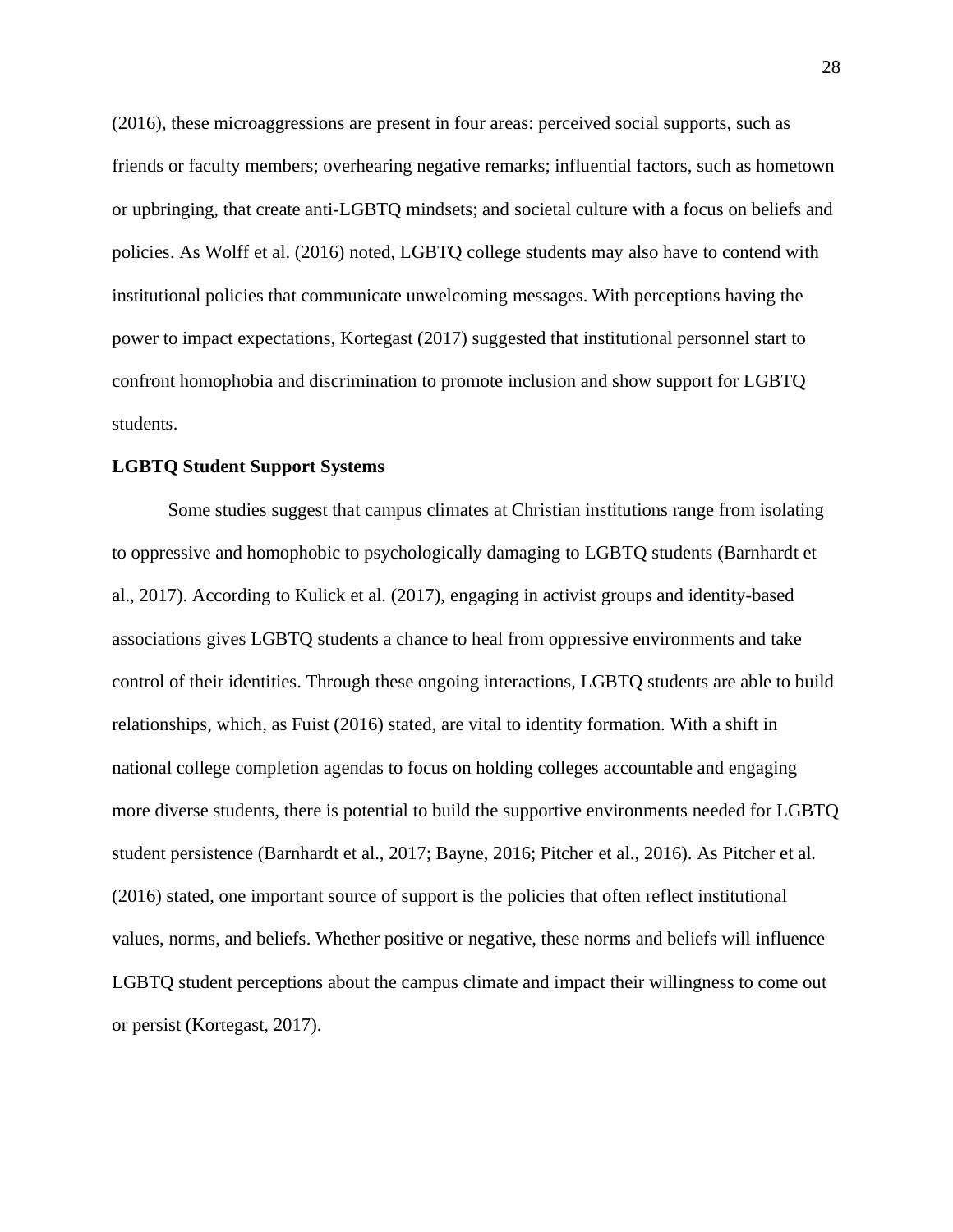According to Linley et al. (2016), the presence of faculty in LGBTQ students' lives can have a positive impact on academic achievement and social connections on campus. In developing these relationships, faculty are able to promote social connectedness on campus and be role models for supportive relationships (Kulick et al., 2017). For example, when faculty members use inclusive practices, it demonstrates an affirming and accepting climate for LGBTQ students to thrive (Garvey & Rankin, 2015). As Linley et al. (2016) found, "Students reported feeling supported by faculty who confronted homophobic language, challenged normative heterosexist/cisgender discourses within the curriculum, and utilized inclusive language within the classroom" (p. 57). With 54% of LGBTQ students disclosing their identities to a faculty member at least once, it is crucial for supportive faculty to have the tools to aid students in this developmental process (Wolff et al., 2016). To further promote this development, institutions often implement required safe zone training programs to bring awareness to personnel about LGBTQ issues and equip them to confront discrimination or harassment (Barnhardt et al., 2017; Linley et al., 2016). As personnel continue to equip themselves to address discrimination and LGBTQ issues, LGBTQ students experience the affirmation and support shown to improve mental health (Rockenbach et al., 2016).

### **Summary**

The persistence of LGBTQ students at Christian higher education institutions is a debated but important topic. As the literature shows, LGBTQ college students often face unwelcoming and oppressive environments, but there are positive environments being built across the United States in more affirming institutions. With persistence linked to student satisfaction of the campus climate, LGBTQ students who perceive institutions as negative could become disengaged (Rockenbach & Crandall, 2016). For LGBTQ students and these faith-based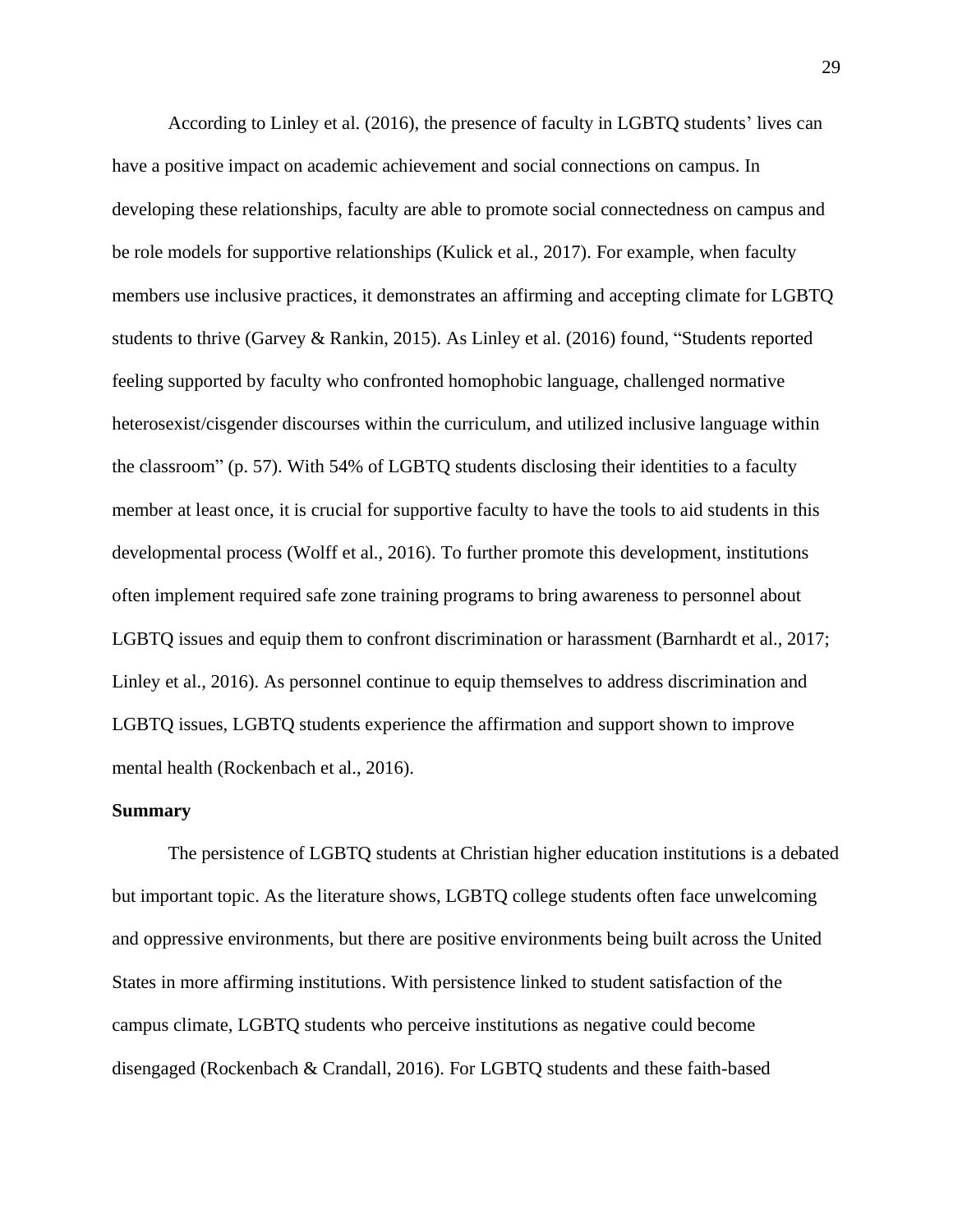institutions to be successful, the present study expanded on available literature to provide more comprehensive knowledge and lesser-known experiences to institutional leaders. In Chapter 3, methods are shared on the research process and the procedures used to create the dialogues and document experiences known to be critical in achieving LGBTQ inclusion on Christian college and university campuses.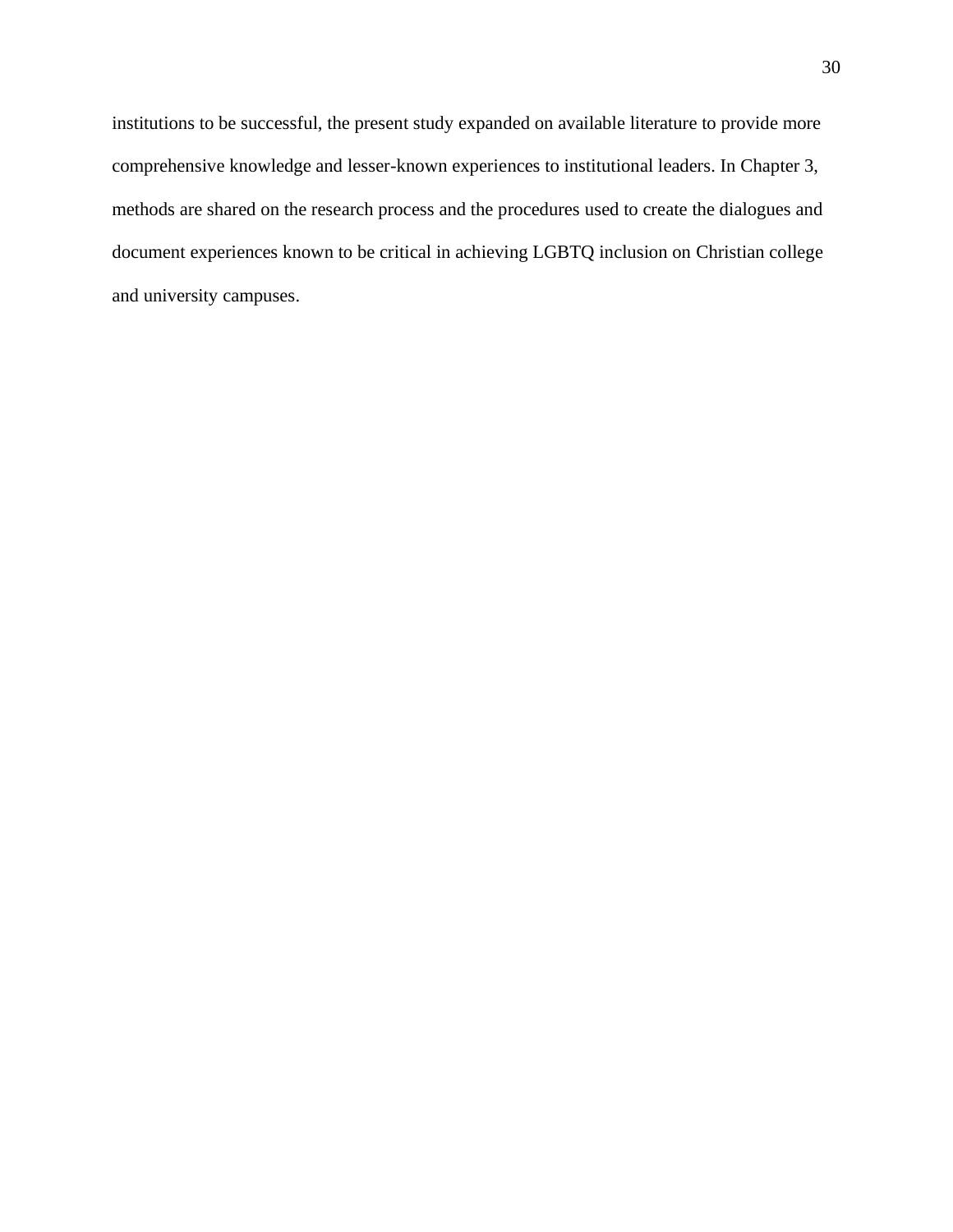#### **Chapter 3: Research Methodology & Design**

The present study's purpose was to document the experiences of LGBTQ students and understand the various strategies that contribute to their success at Christian higher education institutions in the United States. This study was designed to use participant interview responses to inform institutional leaders at Christian institutions about LGBTQ student experiences on campus. Using interview questions that asked about perceptions, policies, and practices provided multiple opportunities for LGBTQ students to share the positive and negative experiences influencing their well-being and persistence. Coupled with an interpretive paradigm, a more holistic understanding of participant viewpoints, beliefs, and attitudes was developed. With an interpretative practice, human experience is not seen as measurable reality but is instead heard, interpreted, and analyzed based on individual context (i.e., cultural, societal; Tracy, 2019). This chapter comprises a description of the research design and methodology, including the participant population and sample, materials/instruments used, data collection process, data analysis procedures, efforts to ensure trustworthiness, my role as the researcher in the research process, ethical considerations, the study assumptions, and its limitations and delimitations.

#### **Research Design and Methodology**

Interviews were used in this qualitative study to document and understand the lived experiences of LGBTQ students at U.S. Christian colleges and universities. With a narrative research approach that holds stories as essential to human experience (Willig, 2012), the interviews established more meaningful connections between LGBTQ perceptions and the events that created them. As such, these interviews were specifically designed to collect students' stories about what was or is important to their persisting at their institutions and the perceptions of campus climate that influence their persistence and to identify key themes in their experiences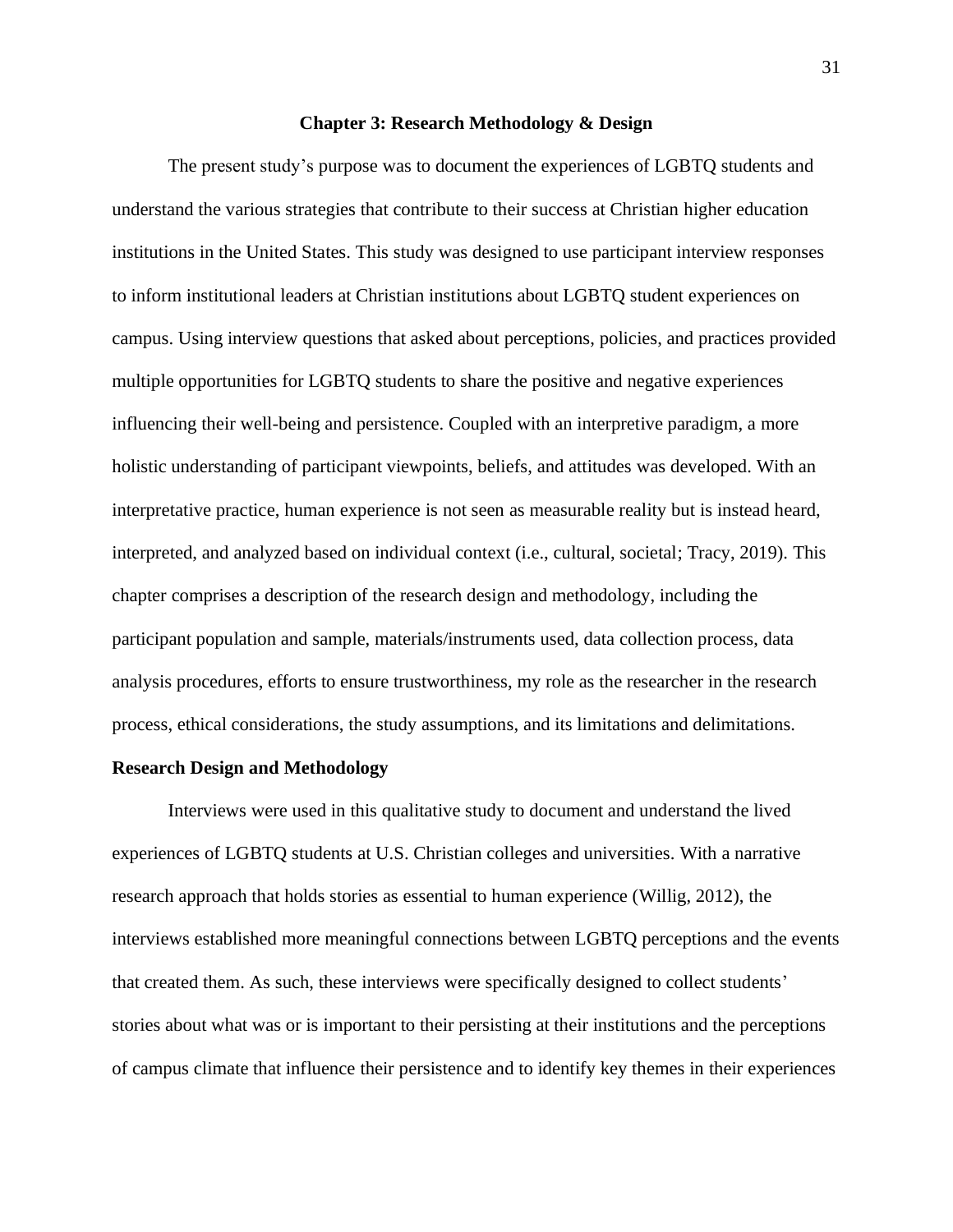in faith-based institutions. This interview structure fits into the aim of the narrative analysis that works to construct events to advance the plot and lead the researcher to identify data that should be included in the final story, or in this case, the dissertation (Polkinghorne, 1995). According to Tracy (2019), qualitative interviews are organic, adaptive, and help in decoding participant stories, leading to mutual understanding with the researcher. Using these approaches makes it possible to learn about the personal challenges participants encounter and the settings in which they were experienced as well as perceptions and how situations affect interpretation of those perceptions (Weiss, 1994). Therefore, a narrative analysis of data generated from semi-structured interviews was appropriate for the present study because it allowed participants to share stories, the progression of their lives through experiences, and provide information on LGBTQ issues that are less observable due to personal comfort or identity disclosure.

In using a qualitative approach that focuses on lived experiences, interactions during the interview process can give researchers access to information such as past events and buried emotions (Tracy, 2019). In light of the common experiences of the population in the present study, access to more personal information was important. As Mishler (1986) recommended, research interviews need to be a source of empowerment and provide a space for participants to disclose their own stories. According to Jamshed (2014), semi-structured interviews center on open-ended questions and often lead to a more comprehensive exploration of participants. In the present study, as responses led to further questions, additional investigation was conducted as long as the participant continued to be comfortable with the process and new information was being added. Fortunately, with interviews being conducted online, it is possible that participants who were anxious or cautious in face-to-face situations could have been more confident in conversation as various characteristics (i.e., personal, social) can be hidden in online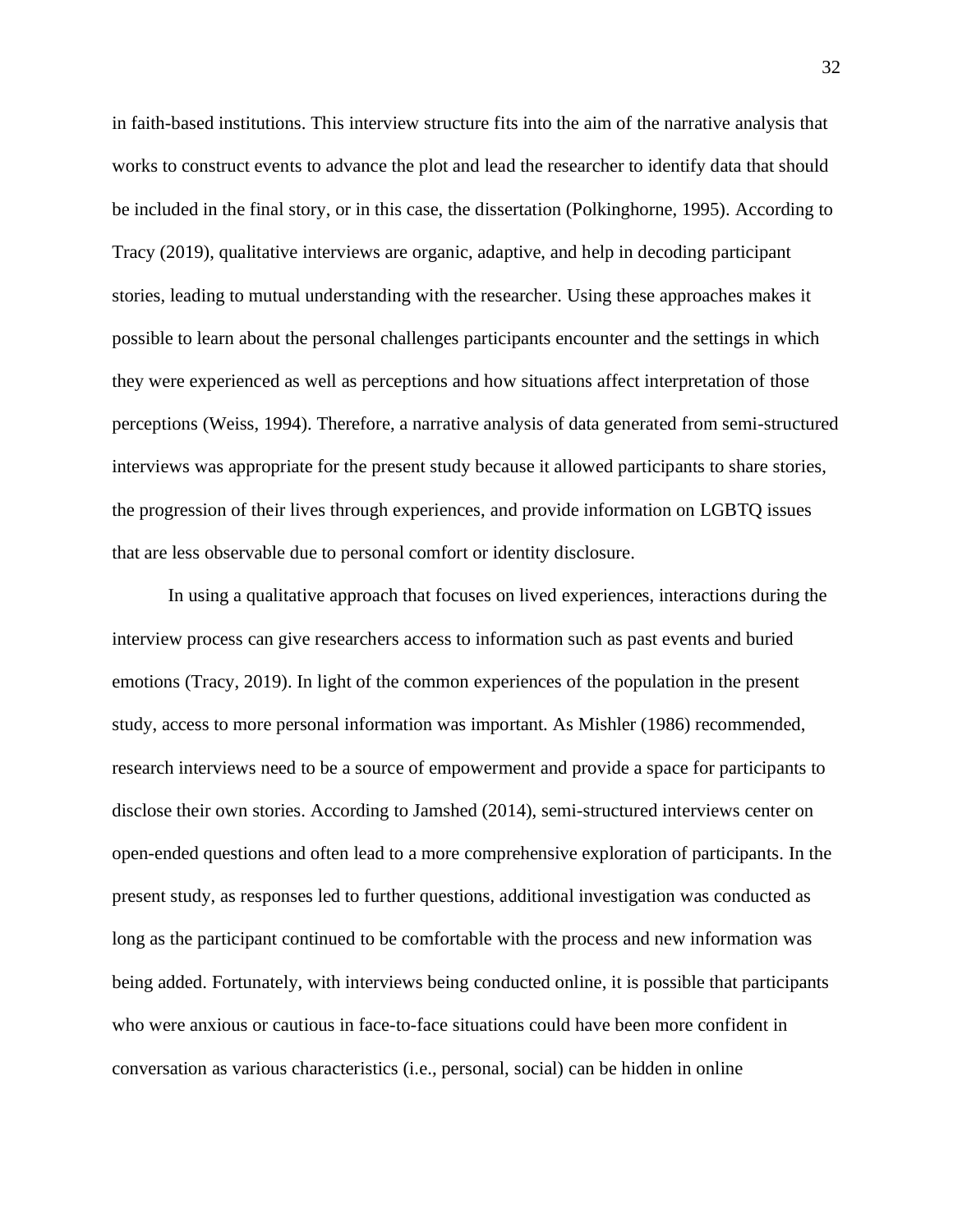environments (Rheingold, 1994). With these methods, LGBTQ students were given a platform to disclose their experiences and contribute to an area of higher education that will inform leaders on the impact of institutional doctrines on student persistence.

# **Population**

The study population consisted of LGBTQ college students enrolled in Christian higher education institutions located in the United States; specifically at institutions that are members of the Council for Christian Colleges and Universities (CCCU). The CCCU is a higher education association that promotes the integration of the Christian Bible into educational experiences at more than 150 U.S. institutions that enroll close to 520,000 students globally from all types of backgrounds (CCCU, n.d.-b). Member institutions come from denominations including Christian Churches and Churches of Christ, Baptist, and nondenominational as the most common, with Methodist, Presbyterian, and various evangelical denominations representing fewer member institutions (CCCU, n.d.-a). For institutions to be members, there are three basic commitments that need to be upheld. These commitments are the integration of scripture into academic disciplines, virtues incorporated into curricular and cocurricular activities, and the graduation of students to live the gospel through purposeful action (CCCU, n.d.-b). Limiting the study's population to CCCU institutions helped to ensure that study participants were only from colleges or universities that view themselves as Christian institutions and that promote learning and social environments according to their interpretations of scripture. Doing so helped to exclude institutions with historical or even current connections to Christian denominations but whose religious or denominational ties no longer influence their institutional commitments, practices, or campus cultures. As LGBTQ students might have been able to accurately categorize some of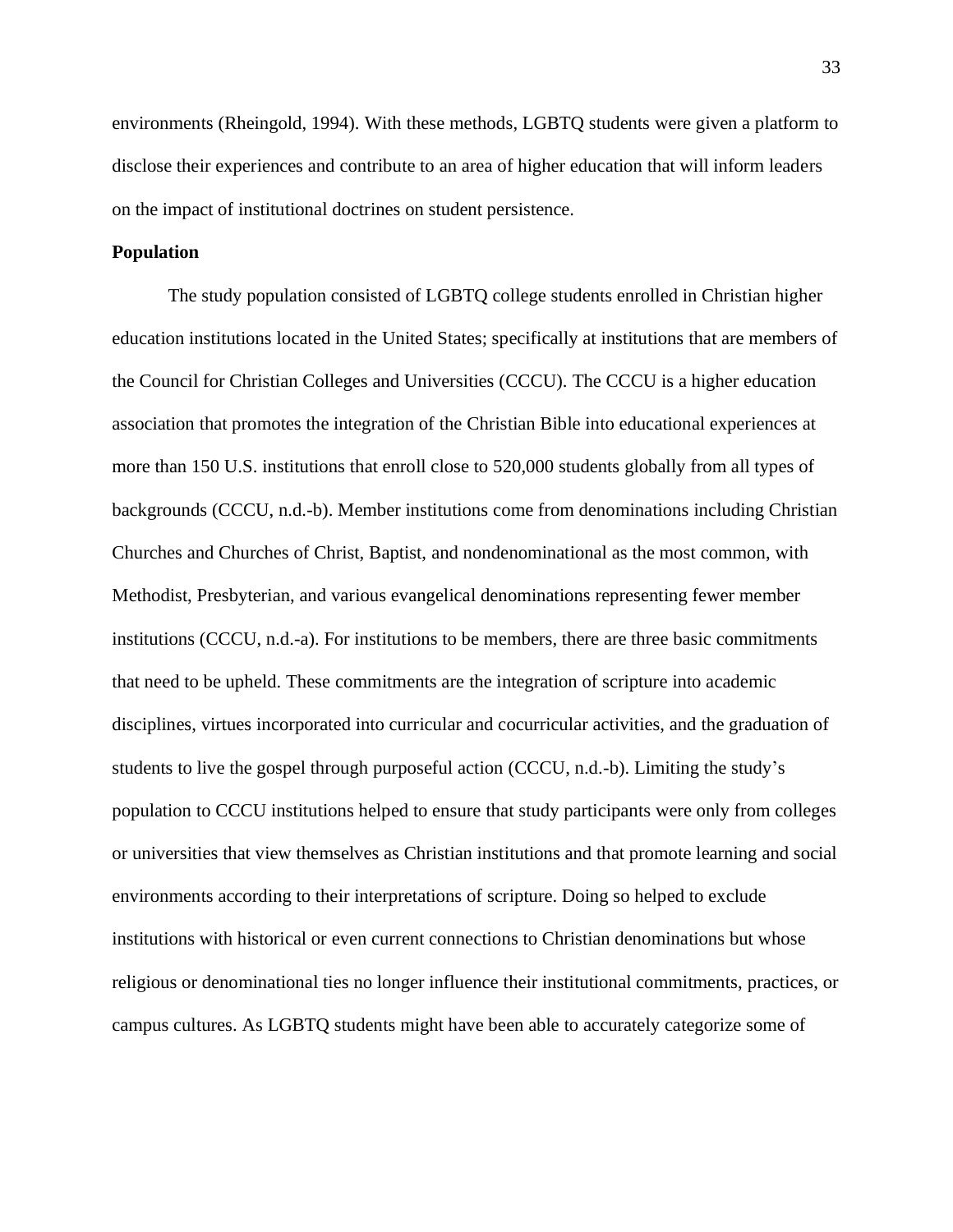these institutions as Christian, selecting CCCU institutions helped to develop a population with more reliable and consistent social guidelines.

### **Study Sample**

The participants in this research consisted of current college students who identified as LGBTQ, were classified as a sophomore or above to have time to experience campus culture and climate, and were enrolled at CCCU-member Christian institutions in the United States. It was advantageous to work with these LGBTQ students as it was believed that the freshmen year provides the first potential experiences of hostile climates, such as discrimination or harassment, as well as possible positive environments such as supportive peers or policies to build perceptions about the institution. For a more in-depth understanding of the institutions, the participants needed to be enrolled at the institution for at least 1 year to be able to share experiences and more long-term perceptions of the environment. Because of various personal circumstances and unknown campus environments, LGBTQ participants did not need to be enrolled throughout the research process as valuable data could still be collected on perceptions and persistence.

As these students were not recruited through specific institutions, I needed to confirm that their college or university was affiliated with the CCCU to follow participation requirements. In light of various institutional stances on LGBTQ issues, it was communicated that the research process would not request institutional identifiers from participants in order to protect them but that campuses had to be verified through the list of institutions on the CCCU website by the student in order to participate.

To recruit these participants, a request for participants was made via a post to various higher education-related groups on Facebook, which included the Student Affairs Professionals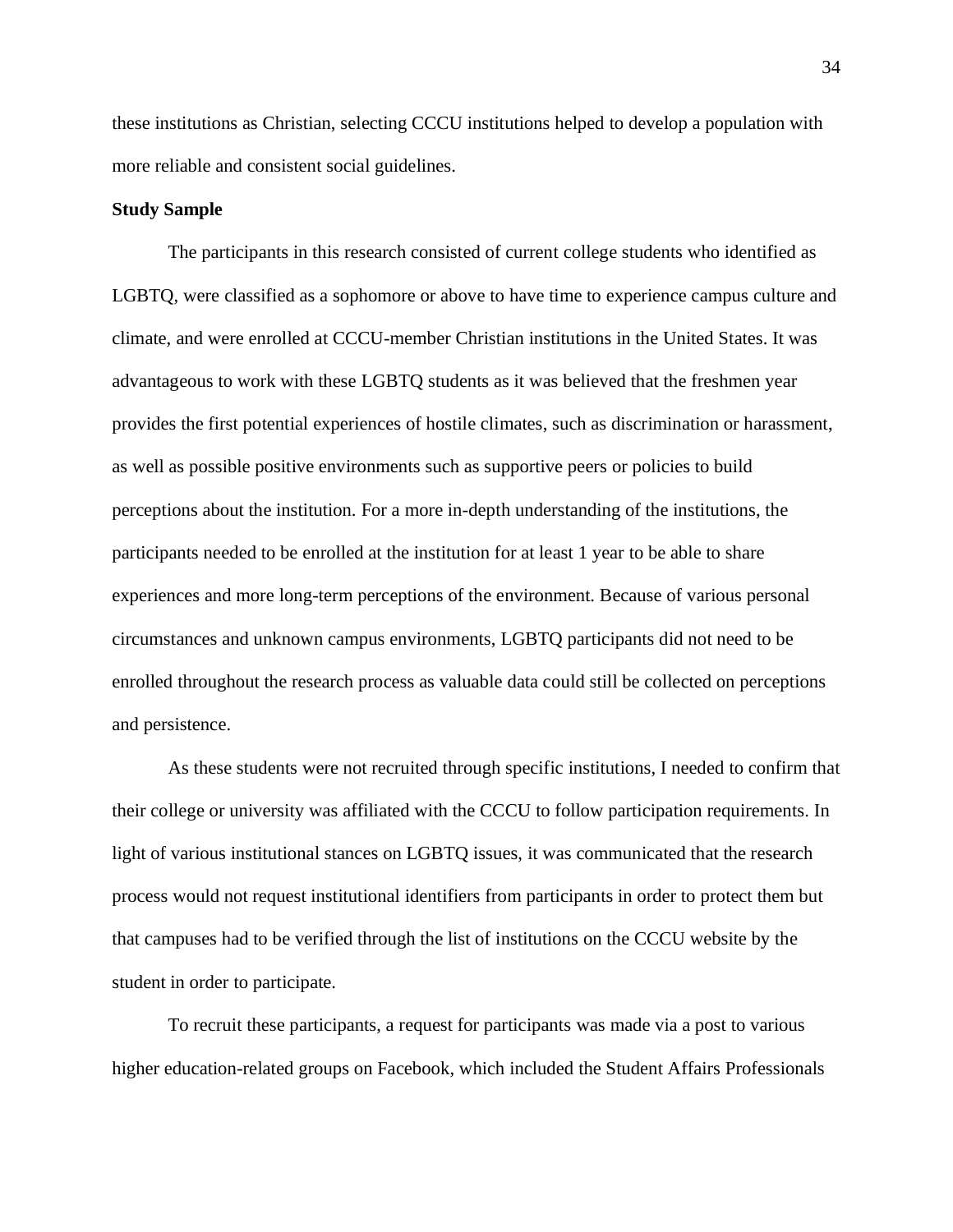page with 35,000 members, the LGBTQ Research and Researchers in Higher Education and Student Affairs group with approximately 3,000 members, the LGBTQIA+ Affinity Higher Education Professionals group with 3,000 members, and the Doctor of Education (Ed.D.) Network with close to 5,000 members. This post, open to the entire membership, included the study's purpose and design, contact information, and a request to share the recruitment message with LGBTQ students who fit the requirements as to not receive personal information unless students expressed interest (see Appendix A). As LGBTQ students often see faculty and staff as sources of support, using professionals or trusted connections could have made these students more willing to participate. Interested students were instructed to contact me directly in order to express interest in participating in the study. Once they contacted me via email, respondents were sent an email with an informed consent form that provided information about the purpose of the study (see Appendix B). As students agreed to continue as participants by signing the informed consent form, they were contacted through email to provide demographic information and schedule a one-on-one audio or video interview.

In using a direct line to students through professionals, purposive sampling of this population had the most potential to elicit the most useful responses to document LGBTQ student experiences (Edwards & Holland, 2013; Saldaña & Omasta, 2018). With purposive selection of participants, the chosen participants could best be able to answer the study's research questions; however, due to unknown disclosure and difficulties locating additional participants, snowball sampling was used to increase participants through trusted LGBTQ networks or organizations (Tracy, 2019). As all communication of this research was initially through higher education professionals, an established message for them to forward to potential LGBTQ participants was provided that included a link to the CCCU institution website as well as various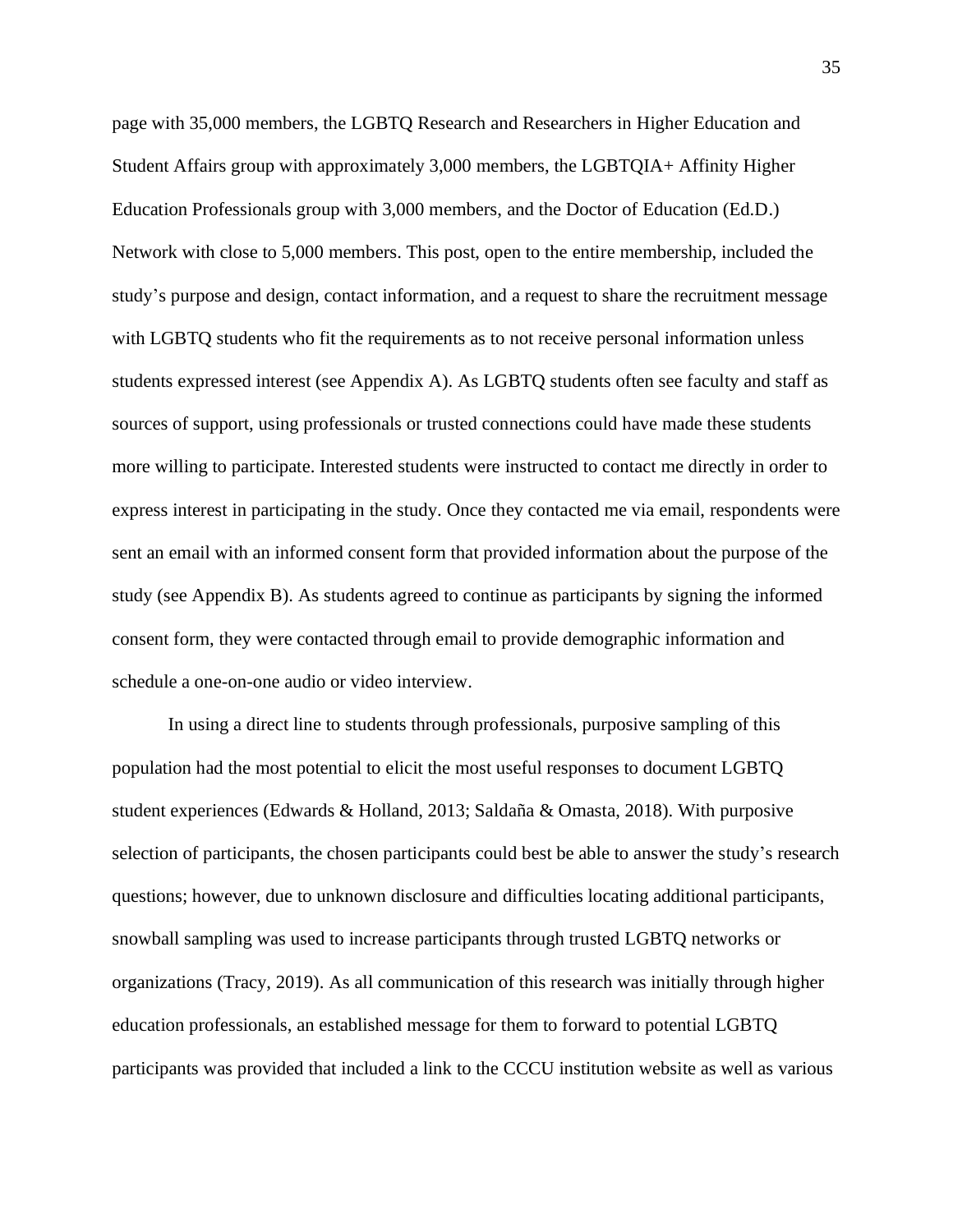options to determine class status such as credit attainment or number of years in college to assist in determining eligibility for the study without sharing identifiers.

It was estimated that with a sample size of 10–12 participants, thematic saturation would be achieved, as this range is seen in other published research on similar topics. For example, in a qualitative study on transgender and gender nonconforming students, Wolff et al. (2017) included seven participants to better understand their experiences in Christian higher education The plan was to interview 10–12 participants; however, the final sample size was six. Lowe et al. (2018) stated that saturation helps to provide justification for claims and conclusions developed through interviews or observations. Saturation is reached once additional interviews do not contribute valuable information or deeper insight into these claims (Tracy, 2019). As such, the selected number of participants was viable and consistent with the research literature.

### **Materials/Instruments**

The materials and instruments used to collect, analyze, and organize data included a videoconferencing platform, reflective journal, and laptop computer. Interviews were conducted and recorded via Zoom and were audio or video calls based on participant comfort. Once completed, MP4 audio recordings created by the Zoom software were exported to send to the transcription service Rev to convert interviews to text. All transcripts were kept on a passwordprotected laptop. Once the interviews were transcribed by Rev, which guarantees 99% accuracy in transcriptions, I manually coded the data by reading through the transcripts and using the comment review tool in Microsoft Word. I used a journal to track and document personal reactions and to check for potential biases throughout the research process.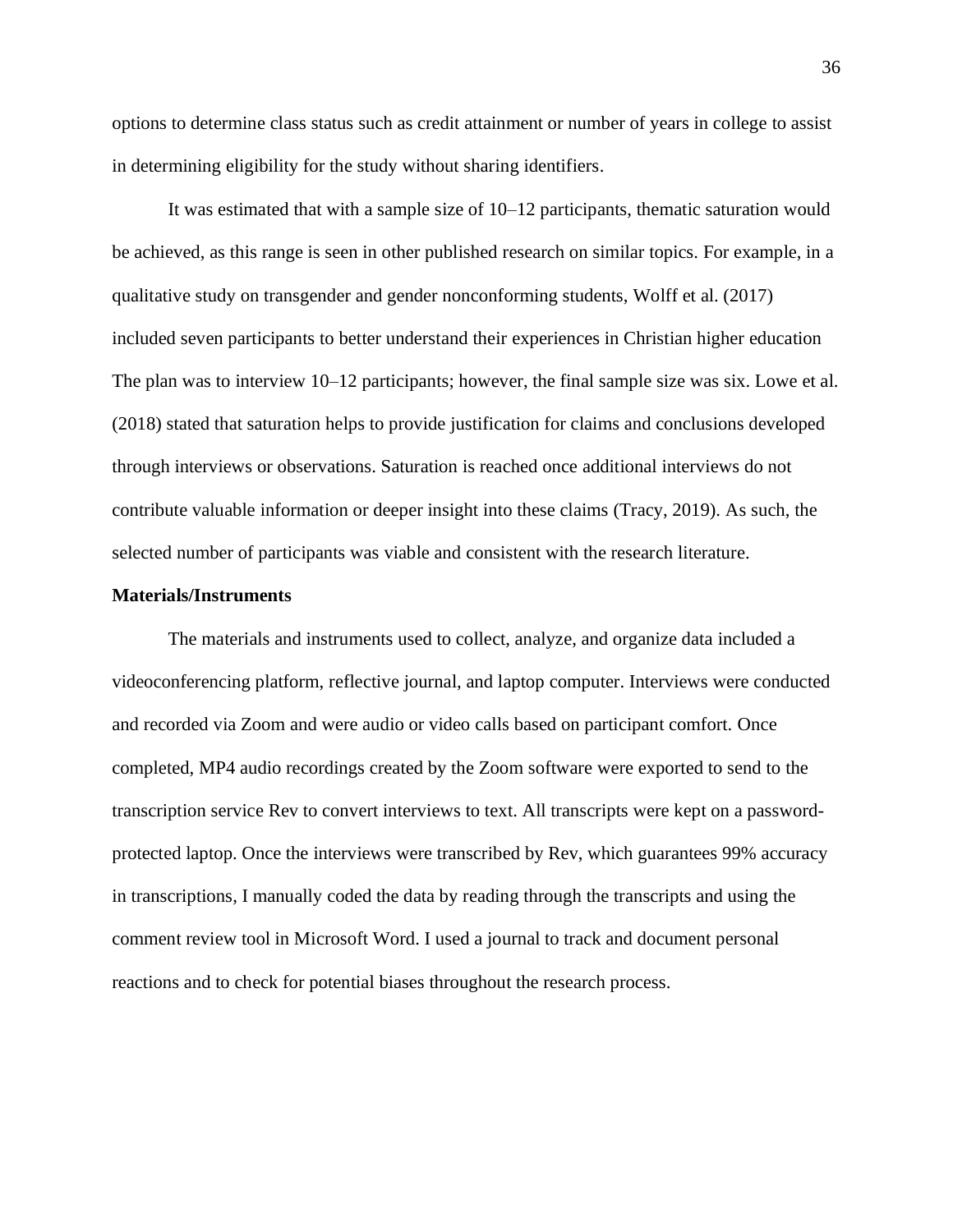## **Data Collection**

Data were collected through one-on-one interviews with LGBTQ college students. With participants being located in different states, one-on-one interviews were conducted on Zoom. For students who wanted to video conference, internal software in the Zoom platform was used to record the conversations and store them with password protection. The same software was used with participants who chose audio conferencing. However, the participants had time to change their display names or photos if additional accommodations were requested. As comfort can impact the data collection process, all steps were taken to ensure participant anonymity and a safe space.

The interviews were in a semi-structured format, consisting of open-ended questions to ensure individual interpretation and follow-up questions based on the students' responses (Edwards & Holland, 2013). With this interview structure, students were given ample time to share their experiences, but I did not hesitate to redirect the conversation to follow up on a response or make an adjustment due to a perception of a participant's nonverbal discomfort (Saldaña & Omasta, 2018). Interviews were scheduled for approximately 1 hr to no longer than 2 hr to allow for question clarification and adequate time for rich responses to the interview questions.

#### **Data Analysis Procedures**

To determine whether thematic saturation was achieved when analyzing the data, I began reviewing my interview notes after three or four interviews had been conducted to start identifying common themes and did so with future interviews until they no longer provided new information. Therefore, once the participants had been interviewed and thematic saturation was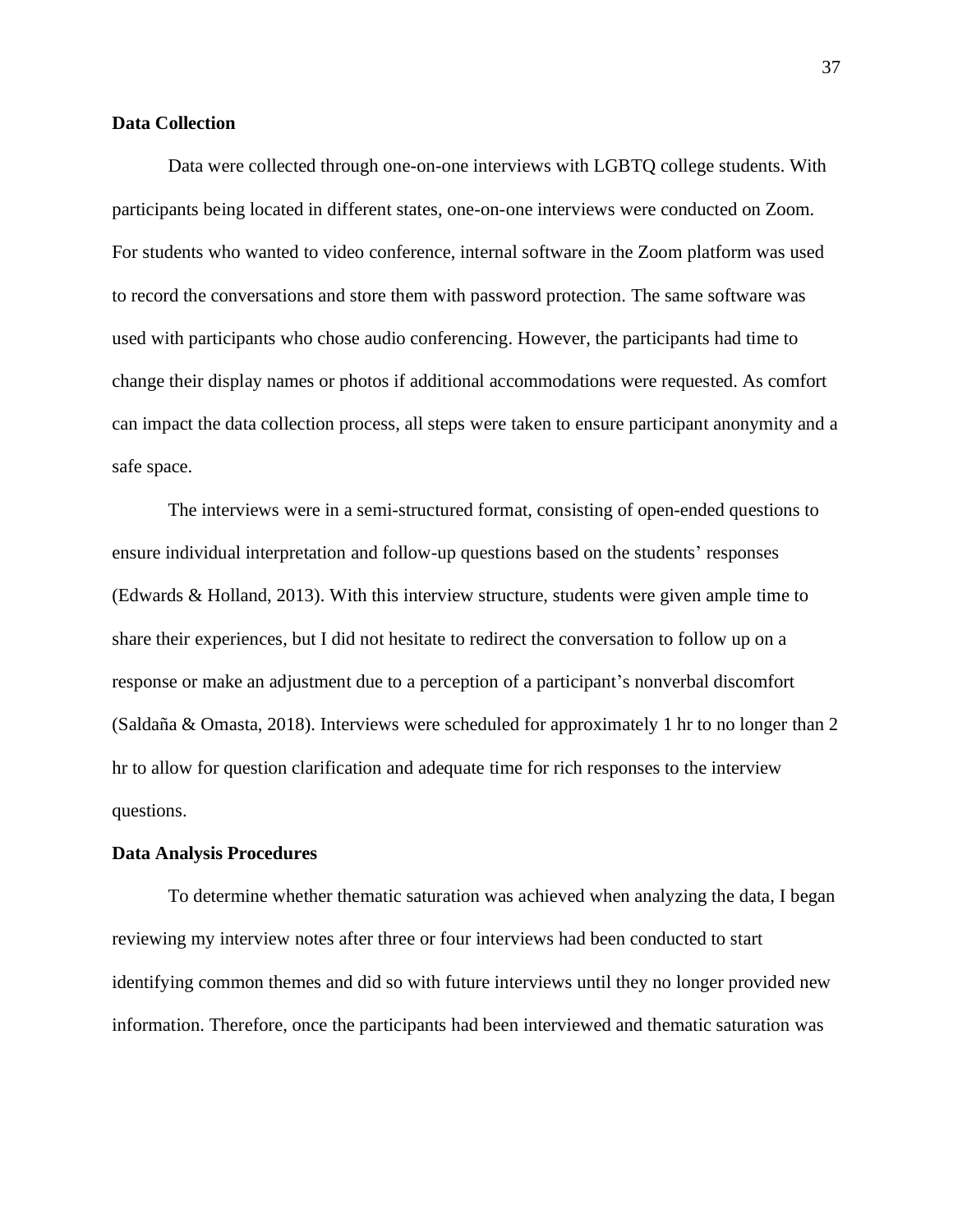achieved, data collection concluded. I then sent audio recordings to Rev for transcription to prepare for the coding and analysis process.

## *A Priori Codes*

It is important to acknowledge that prior to the analysis process, various codes were carried into the research. Whether it was a guideline to data collection or checkpoints for interpreting the data, these pre-established or a priori codes originated from minority stress theory. As minority stress theory states, people with minority identities often need to contend with additional stressors outside common societal or, in this case, educational stressors (Lefevor et al., 2019). The a priori codes included experiences such as discrimination, heterosexism, and harassment (Shadick et al., 2015; Woodford & Kulick, 2015). In understanding the LGBTQ student experience through literature and respecting the experience through the minority stress theory, the a priori codes were invaluable in organizing the data.

## *A Posteriori Codes*

After the interviews were transcribed, participant responses were coded to determine themes and create a more comprehensive understanding of the lived experiences of LGBTQ participants. To identify these themes, I coded the interviews with both in vivo and emotion coding. While in vivo coding focuses on participant words, emotion coding acknowledges the participants' emotional experiences (Saldaña & Omasta, 2018). The in vivo coding pass, which was first, was the main analysis foundation and involved documenting specific words or phrases that corresponded to each question and that were used to build themes. As research has shown, institutions appropriate LGBTQ student voices in ways that reduce the students' power in the space. Since LGBTQ students could also be ignored or isolated on Christian campuses, I chose to use this pass to amplify participant voices. In the emotional coding pass, careful attention was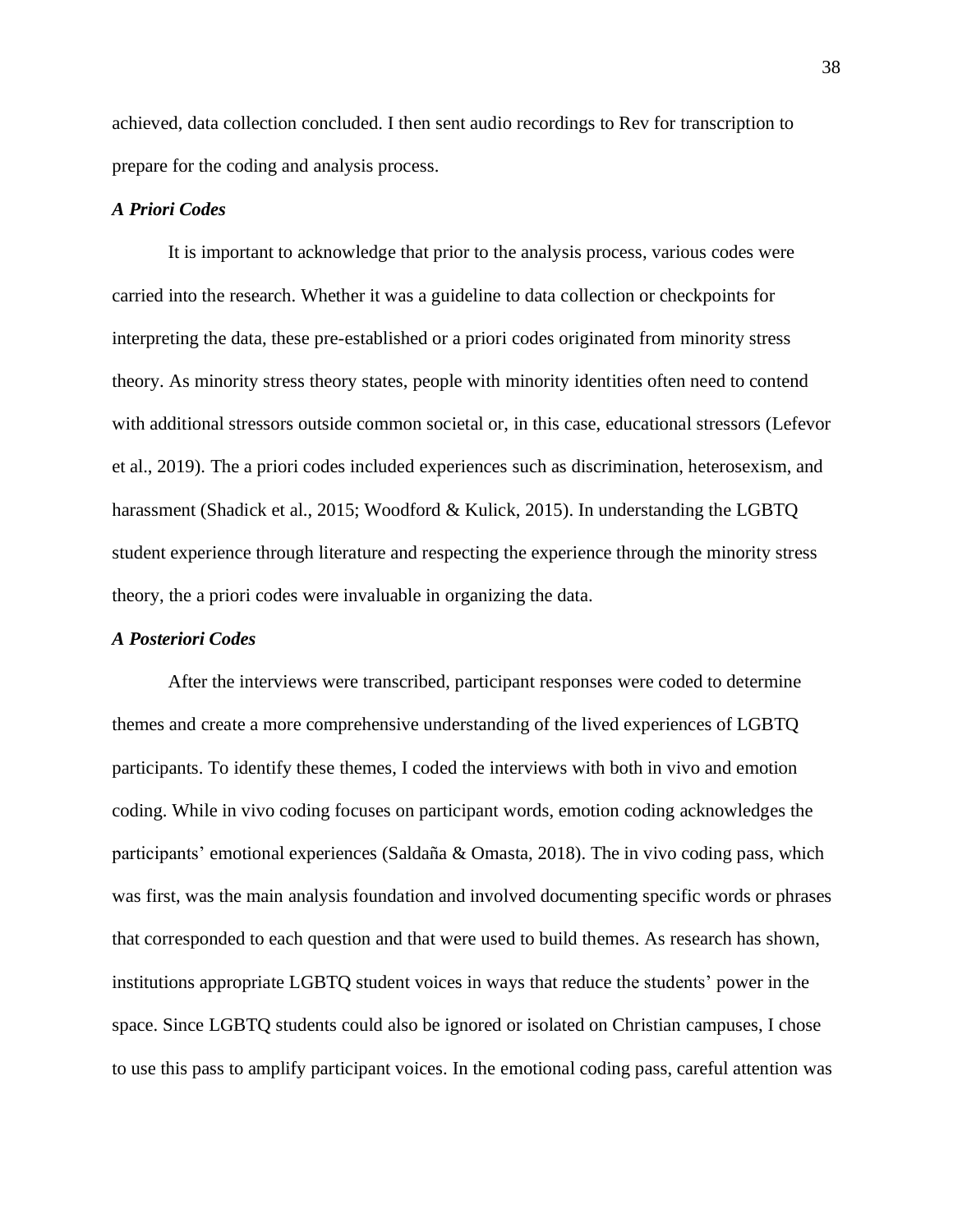placed on words or implicit messages that expressed feelings such as anxiousness, sadness, or excitement in relation to perceptions and interactions on campus (Saldaña, 2009). As these emotional weights are expressed or freed, participants can be more understood in the context of their experiences and readers more empathetic to needs for continued research.

In conjunction with the in vivo and emotion coding passes, I employed the constant comparative method to reflect on, consolidate, and finalize the overall themes. The constant comparative method is an approach for comparing data identified in each code and continually reviewing them to notice emerging themes and modify existing ones (Tracy, 2019). I perceived that using these coding techniques and practices was effective in acknowledging and organizing the LGBTQ student participant voices into overarching themes that were supported by their descriptive accounts.

#### **Methods for Establishing Trustworthiness**

Several actions were taken to establish study trustworthiness. The first was to minimize potential bias from subjective observations during the interviews and transcription process. Ortlipp (2008) recommended examining one's personal assumptions and belief systems to minimize bias throughout the research process. Therefore, to maintain control over subjective observations in this process, a reflection journal was kept that described personal lenses, reactions to LGBTQ student responses, and judgments that had the potential to bias and cloud the study results. As researcher subjectivity can impact data interpretation, it was important to create a place to express thoughts throughout the research process to minimize interference with interviews or data analysis (Tracy, 2019). The research journal was used as a constant reminder to control personal reactions, remove subjective interference, and improve credibility of the results (Amankwaa, 2016).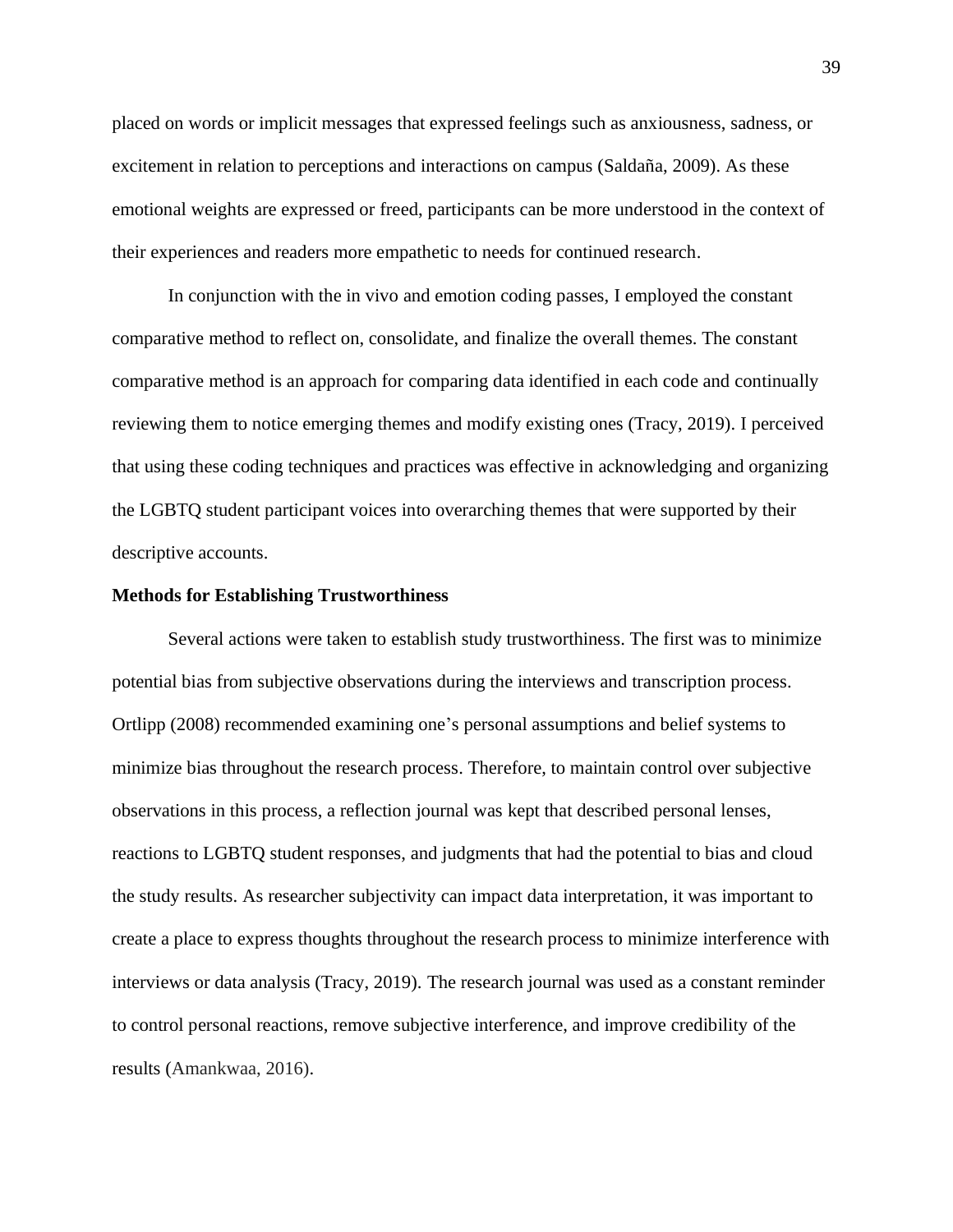# *Credibility*

To further improve credibility of the results, I sent transcripts of the interviews via email to participants for member checking to improve accuracy and understanding of their experiences for data analysis (Saldaña & Omasta, 2018; Thomas, 2006). Member checking is especially useful for verification such as determining points of view (Madill & Sullivan, 2018) as well as providing participants the opportunity to add or remove responses in the transcript to create new meaning in the data (Birt et al., 2016). This was a vital practice to ensure that all experiences were not only accurate for interpretation but for readers to more authentically understand the scope of this topic through the participants' perspectives.

The second practice to establish credibility is debriefing. According to Lincoln and Guba (1985), peer debriefing consists of a disinterested individual providing an analytical review of the research to examine content that could be biased or specific to the researcher. As a researcher as well as a professional, I have a long-standing connection to topics on LGBTQ identities. Using peer debriefing allowed me to reassess thoughts in the reflection journal and additional sections that could impact credibility. Using peer debriefing toward the end of research can accomplish a few things. According to Cooper et al. (1998), this process can ensure the researcher is kept to an honest standard as well as to confront frustrations that could come from the findings. As this topic can impact institutions with Christian affiliations and unintentional bias, peer debriefing addressed unfounded perspectives and unchecked biases to limit their overall impact on the data.

Using negative case analysis further strengthened study trustworthiness. Negative case refers to comparing data when not all sources or testimonials support the conclusions of the research (Gliner, 1994). This analysis provided me the opportunity to view the data from a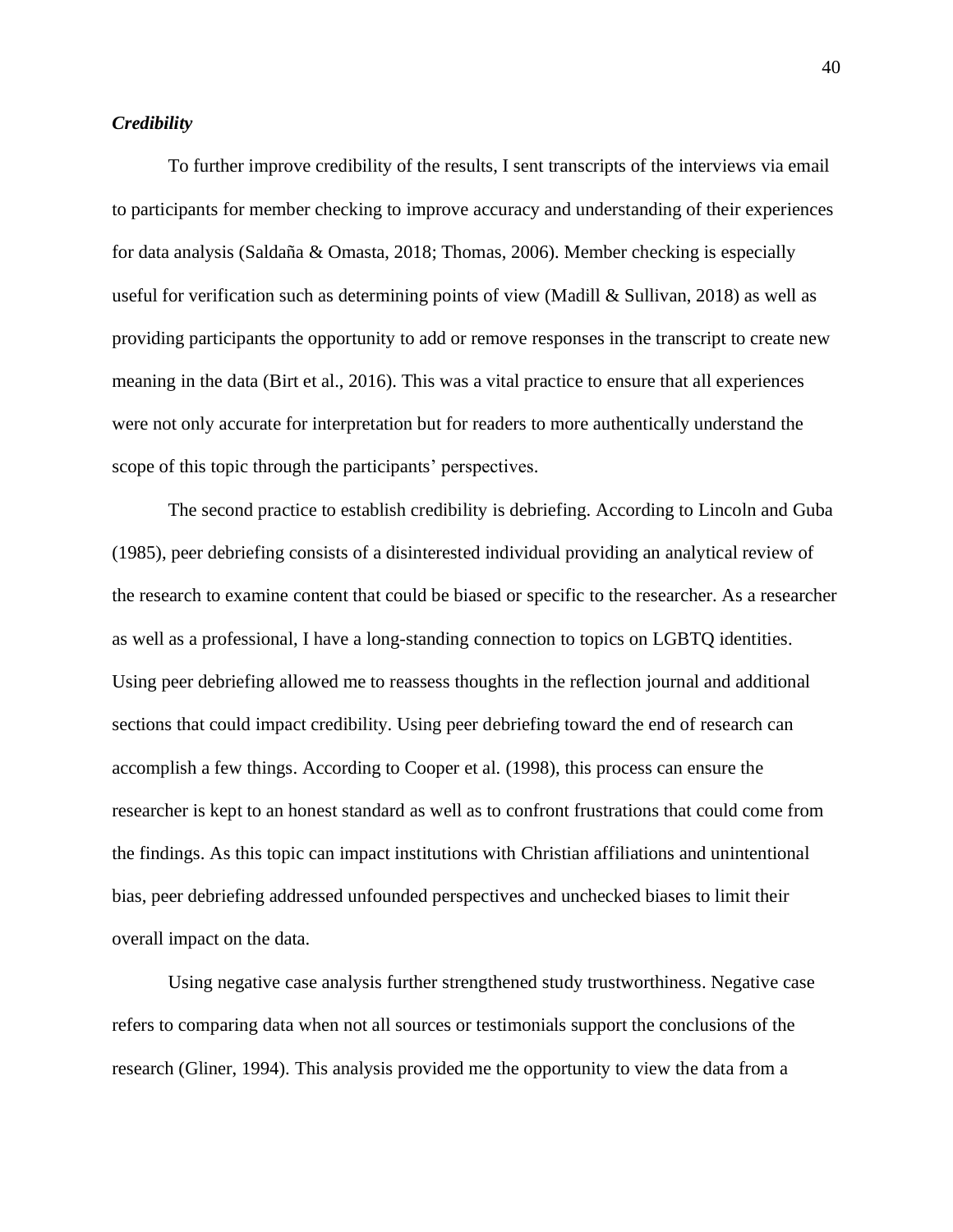perspective similar as those in the peer review. This self-review forced me to shift the lens in understanding the participants and to inspect the transcripts more in depth to understand the reasons for outliers in the data. This consideration built on the previous practices to help me determine inconsistencies in the data. As these inconsistencies could have impacted the results, this practice challenged me to look beyond the findings that supported the literature to reinforce and strengthen the conclusions.

# *Transferability*

As LGBTQ student backgrounds are as diverse as their identities, it was important to be more restrictive with the participant population to produce a focal point to the data. According to Shenton (2004), practices such as data restriction and time in the data collection process are options to improve transferability. Therefore, the data were restricted to CCCU colleges and universities confirmed as Christian institutions based on specific standards rather than those that are Christian in name or perceived practice. With this parameter, recruiting LGBTQ students at these institutions started in mid-spring 2021, and interviews were conducted from May through August to avoid conflicts with academics and to collect responses in a similar state of higher education. As these restrictions were limited, it was also important to be detailed in various aspects of the research, including both processes and participants. For the study findings to be transferable, the context and processes had to be described accurately and robustly to aid readers in understanding the participants as well as the topic (Gliner, 1994; Shenton, 2004). With intentional and in-depth information, this research can be replicated with minimal gaps inhibiting transferability.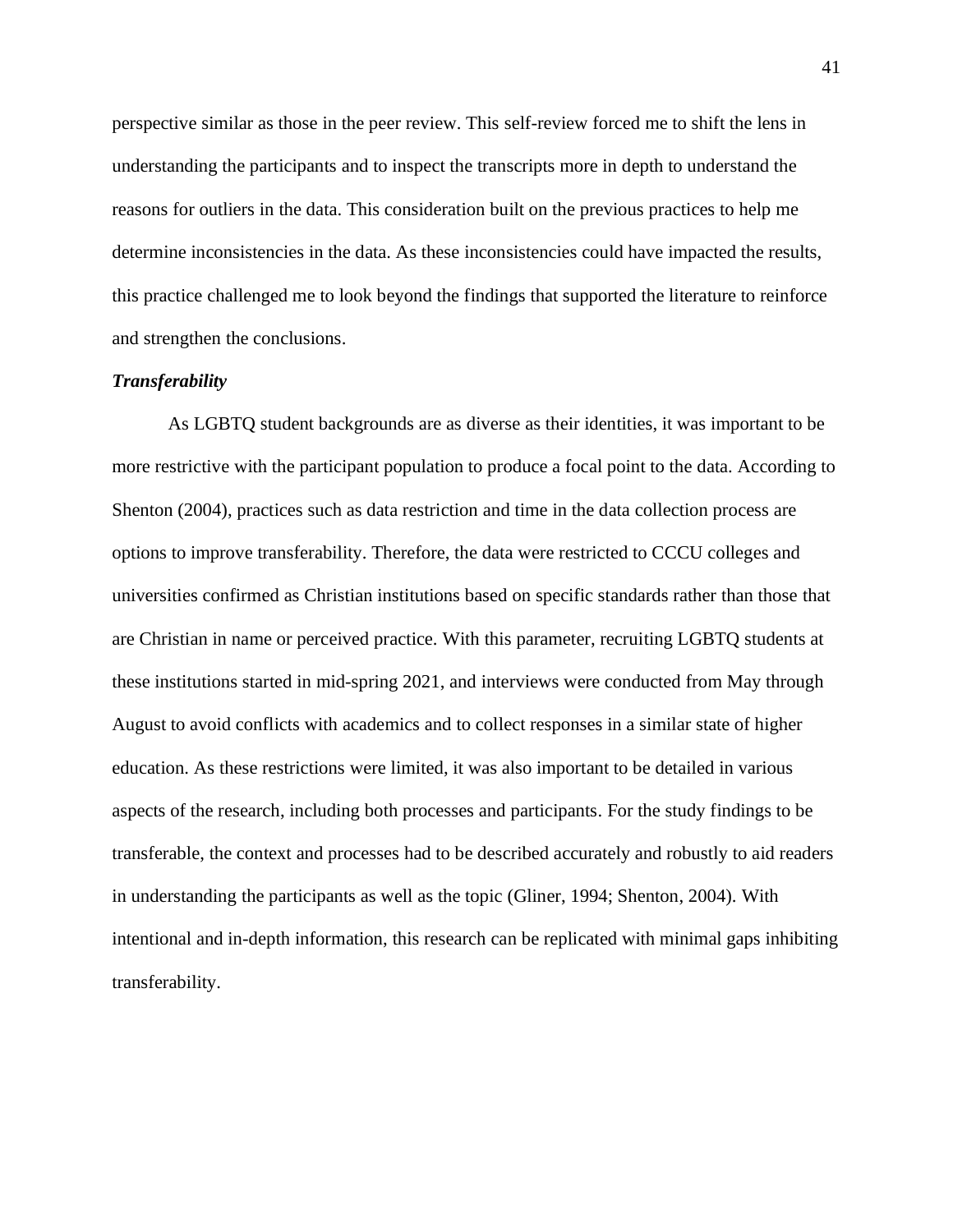# *Dependability*

Dependability is another method for improving credibility and promoting future research. With dependability, records and reports need to be thorough so future researchers can replicate the work (Shenton, 2004). To ensure that research continues on the topic of LGBTQ students at Christian institutions, constant consideration was paid to detailing explanations, methods, and recommendations. Although it was difficult to collect data due to the nature of this research, the research process was developed through diverse sources related to various aspects of the LGBTQ identity and Christian higher education. With participants' detailed accounts and equally detailed descriptions of research processes, future researchers will have multiple sources of information to be able to repeat the study and understand the links between results. These efforts are made to increase dependability in the research, but it is also important to note that the lens of the research is dependable (Self, 2019). As a doctoral student, I attended several trainings and had many professionals advise the process. To strengthen the work, I took numerous steps to create comprehensive descriptions from proposal to defense.

### *Confirmability*

The final step was to address confirmability in the data. The most appropriate practice to ensure confirmability was an audit trail. According to Shenton (2004), an audit trail establishes step-by-step details of the research process and the various workflows created by the data. To this end, all dissertation-related processes were explained in detail, transcripts were coded with notes, and documents related to theme development were created. With confirmability being concerned with objectivity, a more transparent research path allowed for readers to understand my role, beliefs, and reasoning throughout the research process (Korstjens & Moser, 2018; Shenton, 2004). As the study topic is important to me, there could be no proven neutrality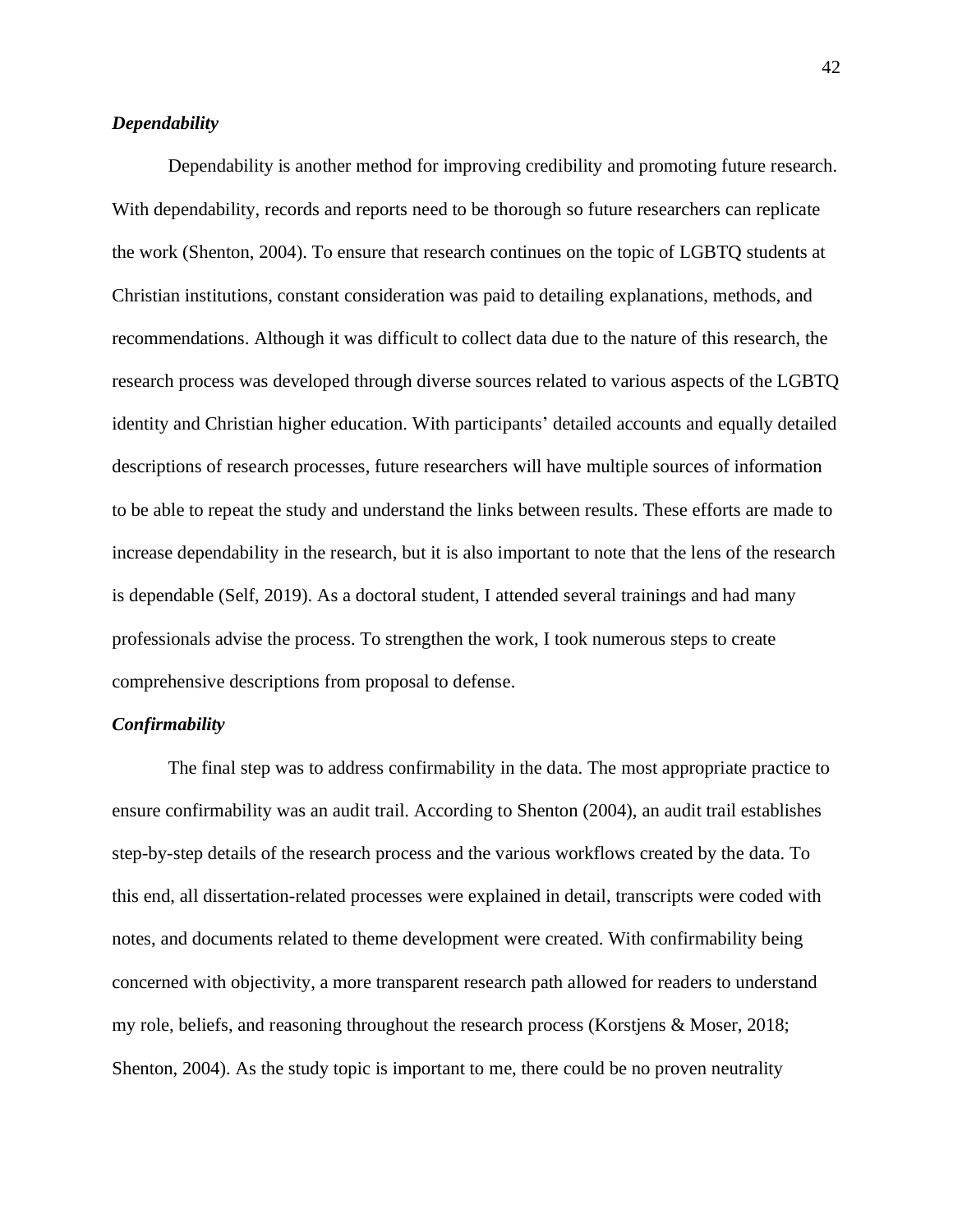throughout the research. The interpretations were developed through word associations and as a collection, the closest theme was created. Although simple, the strength of this research was participant vulnerability. Again, as neutrality is difficult to navigate, a confirmability audit by the chair of the dissertation committee was completed to support or reject that data interpretation was not unique to the researcher.

## **Researcher Role**

As a higher education professional at a Catholic institution, support and advocacy for LGBTQ students is an important part of my role, and I often see overlap in the LGBTQ student experiences found in the research literature. Throughout the planning for this research, I made sustained efforts to recognize bias resulting from my personal and professional LGBTQ initiatives. To help with this, I kept a personal journal to write notes, observations, and overall thoughts that could impact analysis of the data. Being a student researcher, my role was to build a comprehensive study, provide a safe space for the study's LGBTQ student participants to share their experiences, and contribute to this topical area in the research literature. I believe this was accomplished through well-designed interview questions, supportive dialogue, and a commitment to participant protection and the standards set forth in Institutional Review Board (IRB) guidelines.

## **Ethical Considerations**

In recognition of the study methodology, this research was classified as exempt in accordance with the IRB at Abilene Christian University and submitted as requiring minimal risk to participants (see Appendix C. The main consideration for LGBTQ participants was to ensure all information was de-identified to provide a safe space to share experiences and not to out a student. As the email to recruit participants requested LGBTQ students to reach out in self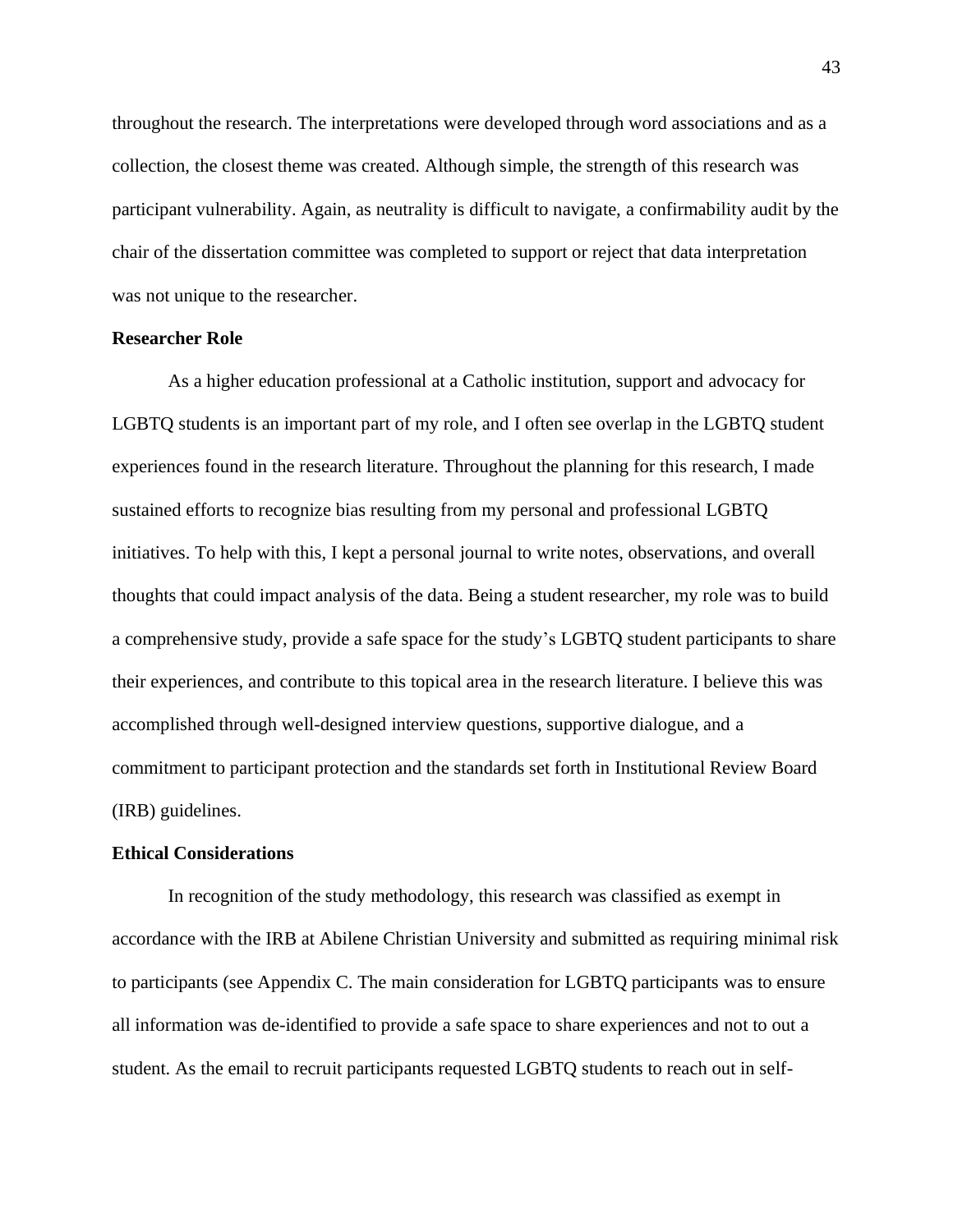interest, it made these students independent entities and required no formal approval process beyond personal acknowledgment.

To further improve comfort and security, all participants chose a personal pseudonym before proceeding past informed consent. Marginalized groups whose identities are rooted in oppression are often able to create a sense of power by naming themselves (Gardner, 2017). Therefore, because feelings of powerlessness are common to the LGBTQ population, I wanted to give the participants the opportunity to choose names that provided them comfort and empowerment throughout the research process. Additionally, all information and interview materials were stored and maintained on a password-protected computer with no other identifiers linking the participants to the data. No participants were contacted or data collected prior to IRB approval of the study plans.

# **Assumptions**

Two key assumptions based on the research literature and my professional knowledge of the LGBTQ population guided this research. The first assumption was based on student experiences at faith-based institutions. Because Christian institutions often vary in their stances toward sexual orientation and the church, there are no universal standards for LGBTQ treatment. As no standards exist, it was assumed that LGBTQ students would have unique experiences to contribute to this research. These experiences might include discrimination, identity shaming, efforts to convert sexuality, or positive interactions such as policy change, peer acceptance and support, and institutional advocacy. To be sensitive to this, the study's theoretical framework, minority stress theory, was used to craft the interview protocol (see Appendix D) and provide a safe space for LGBTQ students to openly share their experiences.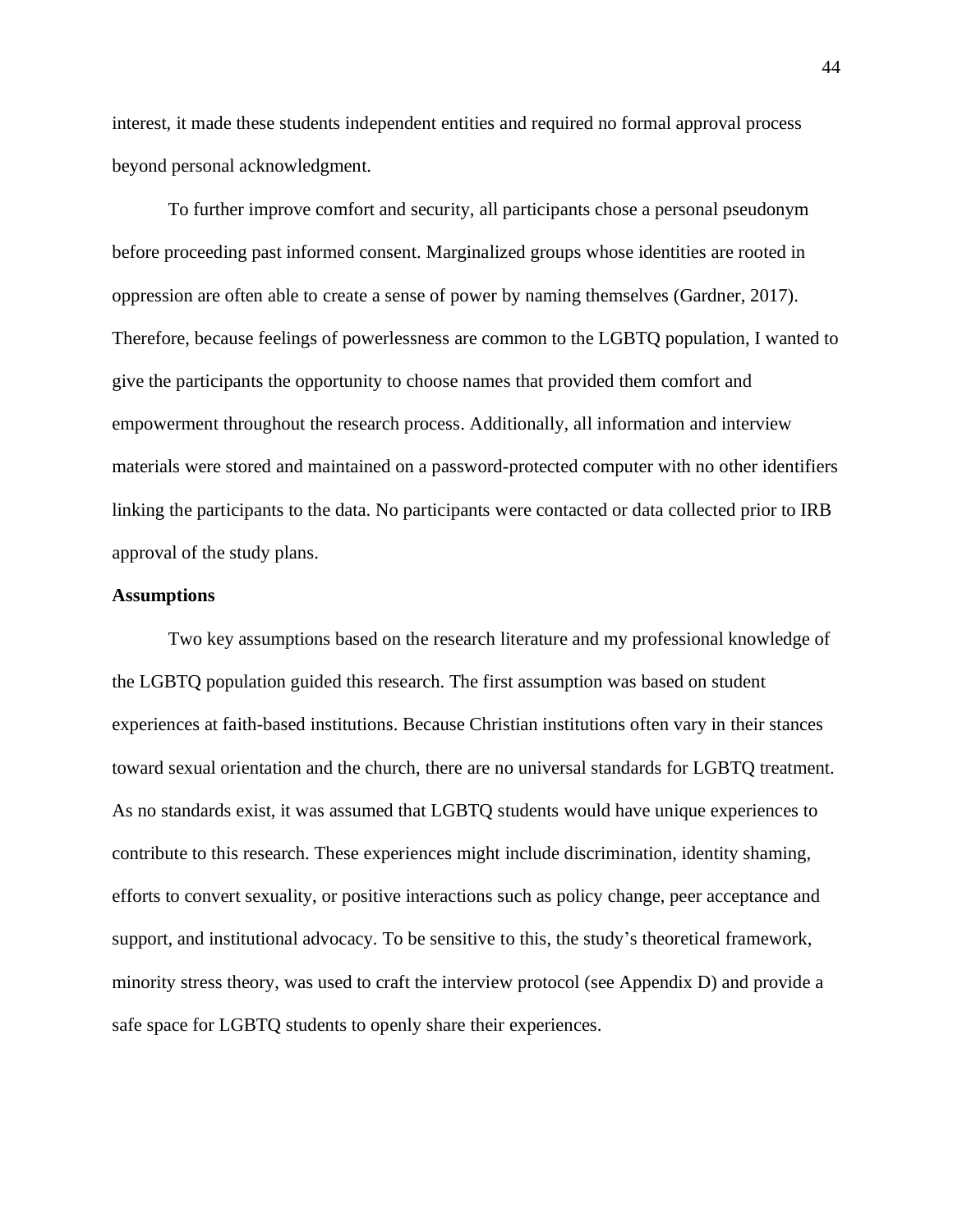The second assumption was based on student participation. As the LGBTQ students in this study did not have an established relationship with me, it was assumed that some might be hesitant to share some of their personal experiences. For some LGBTQ students, environments on campus have been unwelcoming and unsupportive, so it is likely that some participants had to conceal their identities on campus. This might have made participating in a research study on this topic uncomfortable and feel somewhat risky to them. I anticipated that it would take some time for me to establish trust with some participants, enabling them to provide open and honest responses to the interview questions. In response to this assumption, the informed consent form included an option to cease participation at any time during data collection. It was also made clear that their information could be viewed by those involved in the research process, when necessary, but that no identifiers would be in the final written product.

### **Limitations**

A significant limitation was the possibility that the study participants may possess certain attributes that differentiate them from other members of the LGBTQ spectrum attending Christian institutions. For example, the participants may have had a greater propensity to voice their concerns than those who did not elect to participate. As LGBTQ students often delay coming out to their college peers (Jackson, 2017), it is possible that these participants could be more "out" on campus and have processed through various parts of their identities to be comfortable enough to interview for this research (Hong et al., 2016). With outness often being linked to stage in identity formation (Dentato et al., 2014), LGBTQ students involved in this study could be further in their development as well as perceive a level of safety and security in their participation to be able to share their experiences (Snapp et al., 2015).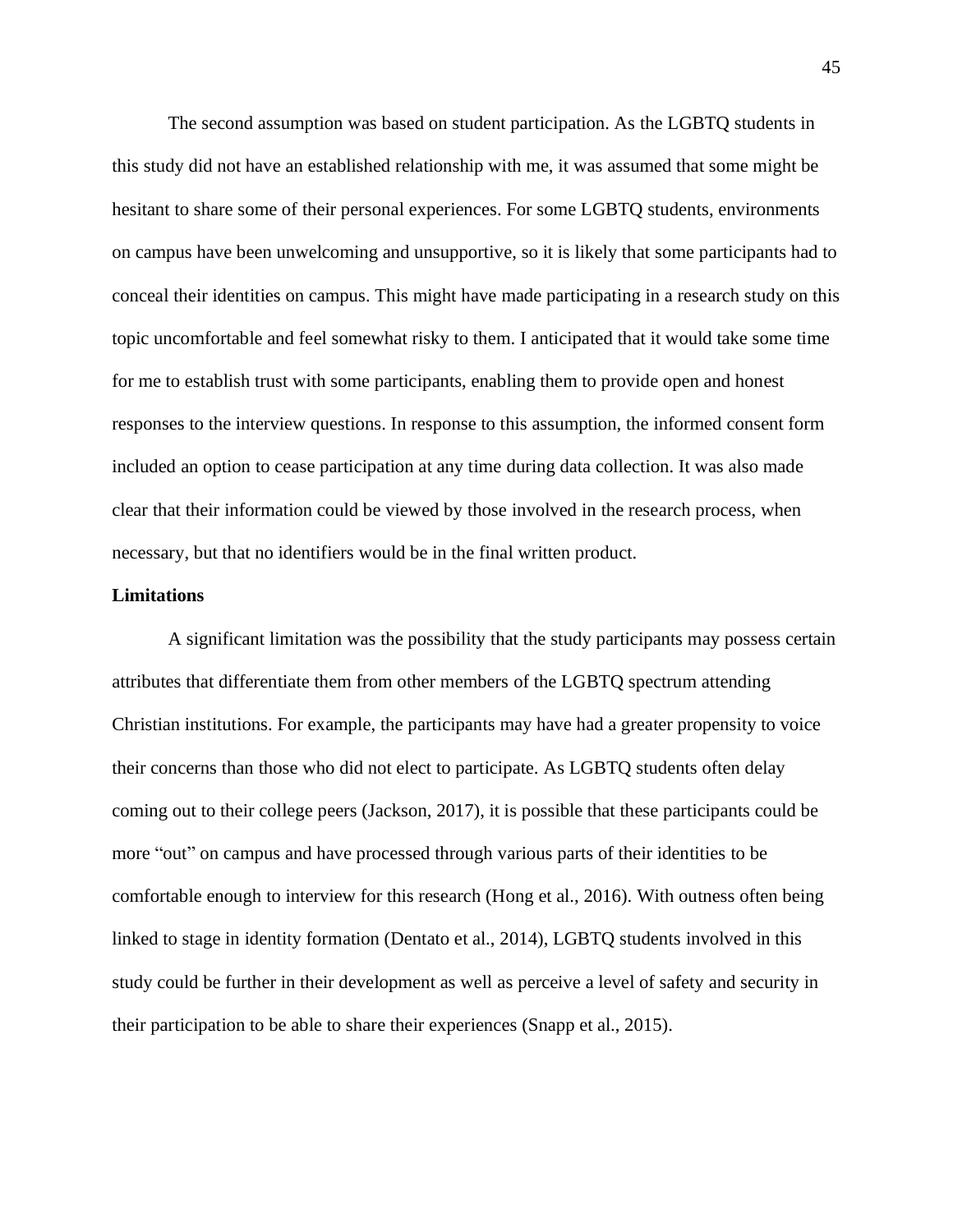# **Delimitations**

This study was designed to document and understand LGBTQ student experiences at Christian institutions that potentially impact their abilities to persevere and persist when their identities conflict with their institution's religious commitments, social policies, and/or campus cultures. Therefore, this research focused solely on LGBTQ student perceptions of their campus climates, how they are treated, and their persistence strategies. This research was not designed to collect institutional perspectives on LGBTQ students. As LGBTQ participants are often minimized on campus, it was important to make student experiences a focal point and not the beliefs of those in leadership. Because of the absence of institutional input, there were no opportunities to understand their campuses more in depth, verify the participants' perceptions or accounts, or identify possible actions from upper-level leadership, such as deans or vice presidents, to improve campus climates for LGBTQ students. Additionally, as no institutional identifiers were collected, participants were trusted to confirm their institution's CCCU membership, which had the potential to skew the data if not accurate.

The second delimitation relates to the LGBTQ students who participated in this research. As participation was a snapshot of the LGBTQ population from various Christian colleges and universities, the results are not a true representation of LGBTQ students enrolled in Christian higher education. The LGBTQ spectrum includes a wide range of terms and definitions people use to classify their sexual identity. As a result, it was likely that not all sexual identities would be represented and that responses would not be generalizable or applicable to all LGBTQ student identities. Although the participants were from different colleges and universities, Christian institutions vary in their responses to LGBTQ issues, making it difficult to illustrate all campus cultures and climates for LGBTQ students. Therefore, the results do not represent the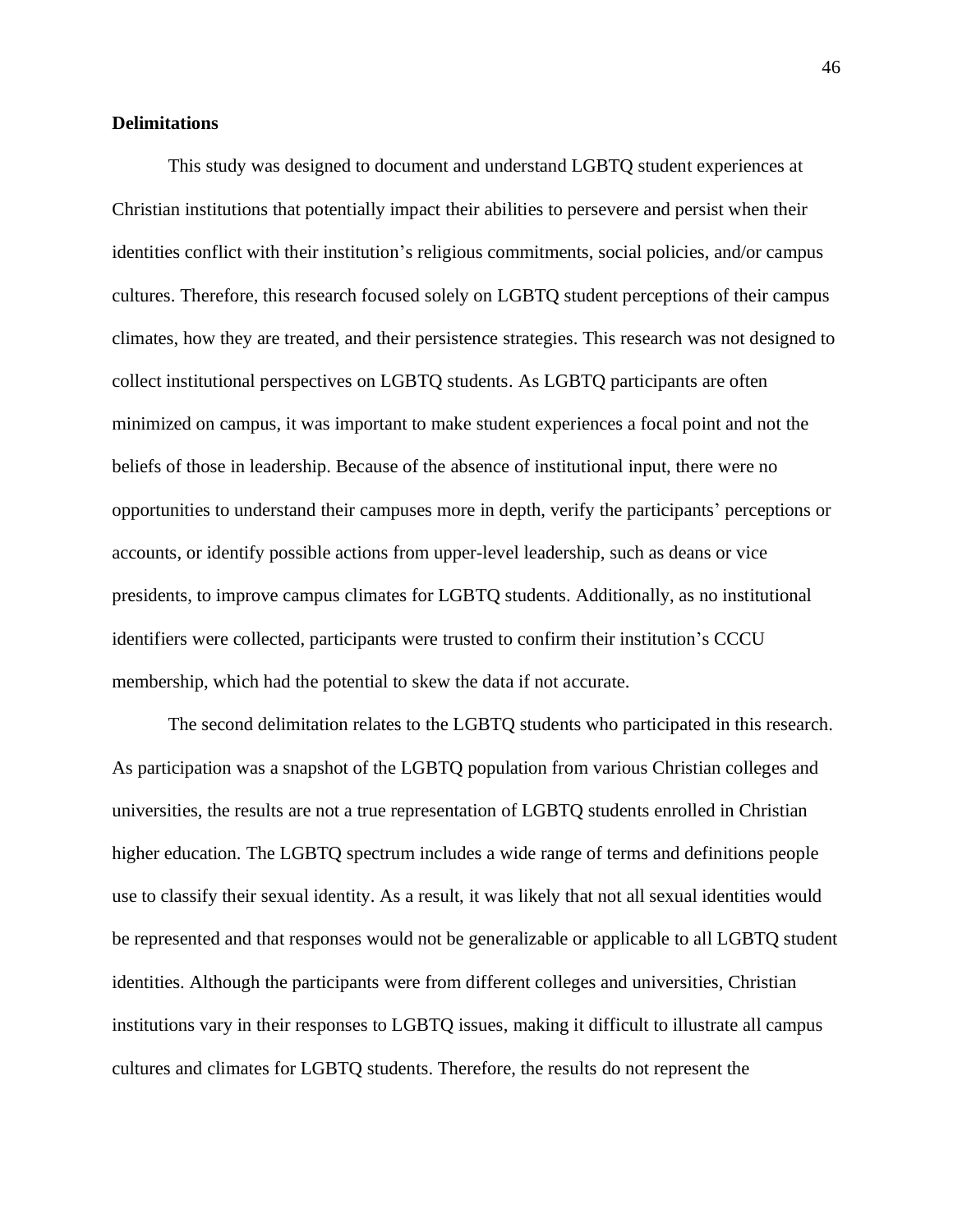perspectives of the entire LGBTQ population or reflect the treatment of LGBTQ students at all Christian institutions. With the focus on Christian higher education, LGBTQ students attending faith-based institutions, such as those associated with Catholicism, Judaism, and other religious affiliations, were not included in this study.

# **Summary**

This chapter provided a description of the research design and methods that were employed to ensure that the research process served to answer the established research questions. The purpose of this study was to understand and document the lived experiences of LGBTQ college students at Christian higher education institutions. With purposive sampling used to recruit these participants, LGBTQ students who could contribute to the exploration of LGBTQ experiences in CCCU-affiliated Christian higher education were examined. In using a qualitative interview methodological approach, in-depth conversations provided information on LGBTQ students' personal experiences, perceptions of campus climate, and impact factors for their wellbeing and educational persistence. Chapter 4 describes the findings of the research discussed in this chapter.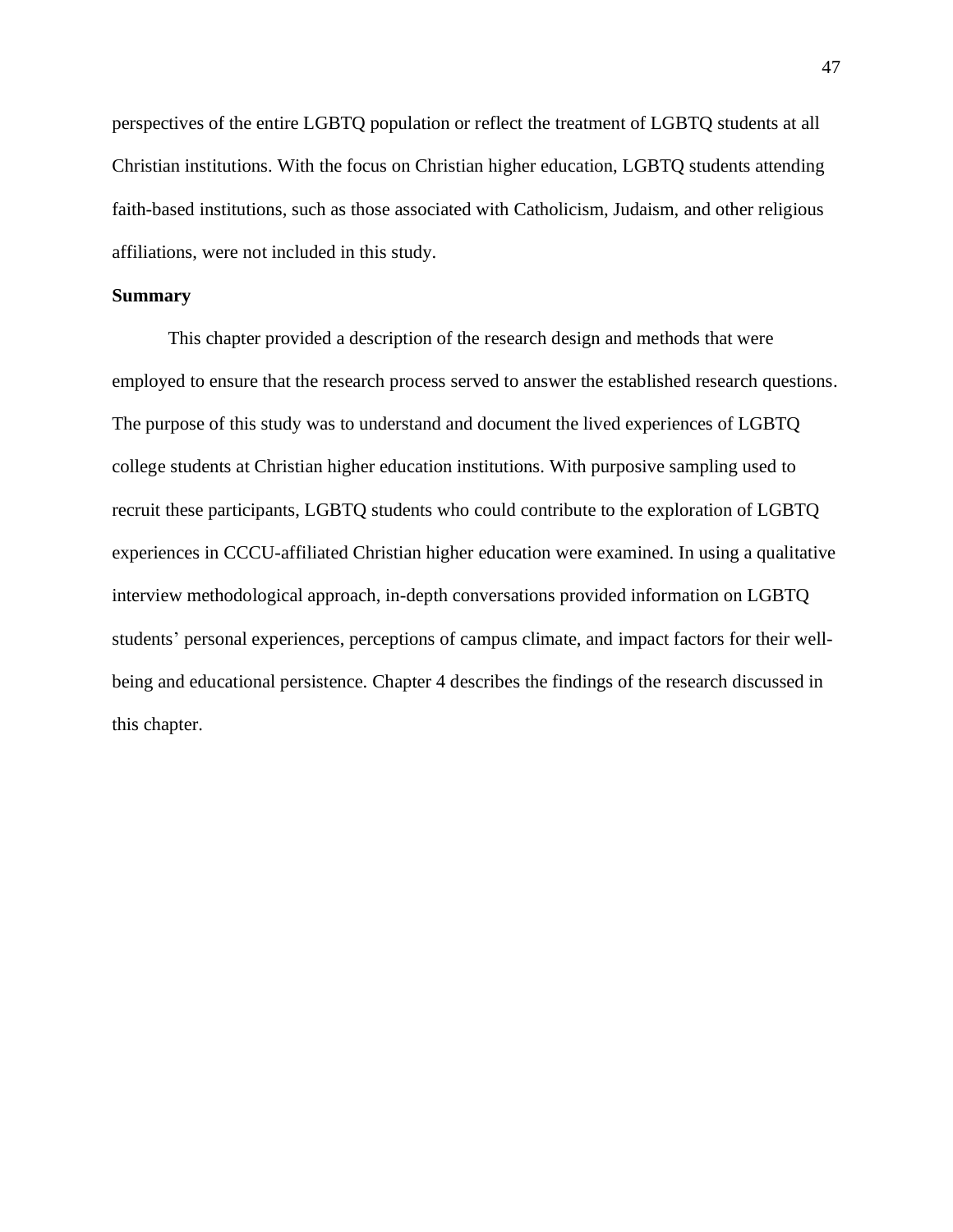#### **Chapter 4: Results**

The purpose of this study was to document and understand the experiences of LGBTQ college students at Christian institutions. As no demographic information was collected, the participants and responses were analyzed as a collective LGBTQ identity, but the results were individualized to ensure unique narratives were shared. To present the results, emerging themes were separated into sections, and specific quotes from participants were used to explore these themes. The themes were developed through the lens of in vivo and emotion coding techniques. These techniques were important in analyzing participant responses as LGBTQ experiences are not often heard in Christian higher education (Yarhouse et al., 2009). With the chosen words and expressed emotions of LGBTQ students, the results provided Christian institutions with the experiences that shape campus climate for this student population. To organize this exploration, the results include specific quotes to connect LGBTQ students to the research as well as to one another, and there are brief summaries of the overall takeaways from the results.

### **Data Saturation**

In the development of this research, it was estimated that data saturation would be achieved with 10–12 participants. When data saturation is achieved, data collection and analysis, though important for adding more voices, will not add new data insights or themes (Green & Thorogood, 2004; Guest et al., 2006). According to Guest et al. (2006), saturation can be achieved with as few as six participants. As the a priori, in vivo, and emotion codes were reviewed and built into themes, it was determined that the six participants contributed significant information resulting in data saturation. To further assist in this determination, Tracy (2019) stated to focus on the contributions to the research questions or goals and the predictability of participant responses. While the responses from each participant were unique, the experiences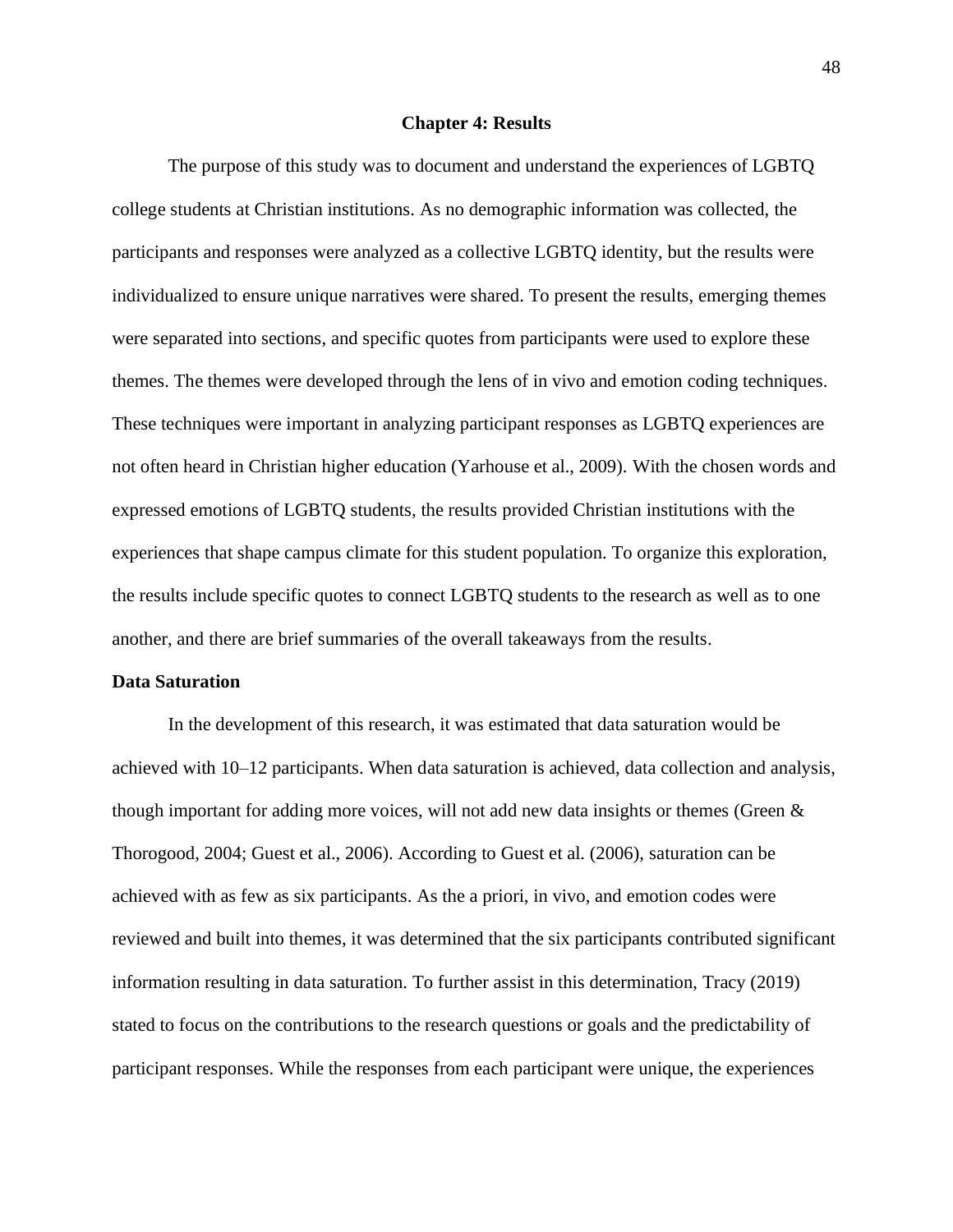became common enough to predict and, more importantly, the results from the data analysis provided clear conclusions to the research questions. It is important to note that while saturation was achieved, not all relationships between the themes could be discovered. According to Lowe et al. (2018), saturation can be achieved without examining the in-depth relationships between themes. As study designs are not universal and there is no universal method to achieve saturation, the information provided was the path to saturation for this research (Fusch & Ness, 2015).

# **A Posteriori Coding**

The themes were discovered by in vivo and emotion coding and directed by the research questions. Throughout the data analysis process, multiple themes provided a glimpse into LGBTQ student experiences at Christian institutions. As the research questions pertained to various aspects of the student experience, the themes were separated to fit within these parameters. Because of COVID-19 and campus restrictions, it is important to note that it is possible that not all themes were current for the academic year. As institutions across the United States were at different stages of functioning, LGBTQ students could have had additional limitations on campus outside of restrictive practices due to specific guidelines or remote education, and, as a result, have lapsed or altered experiences.

This section includes the in vivo, emotion, and a priori codes that inspired themes unique to the research that I consolidated. Axial codes developed by literature consistencies and participant responses provided a strong foundation to continue research on this topic. As various codes overlapped, the codes that are detailed are based on standalone data to reinforce themes and provide additional context to the research.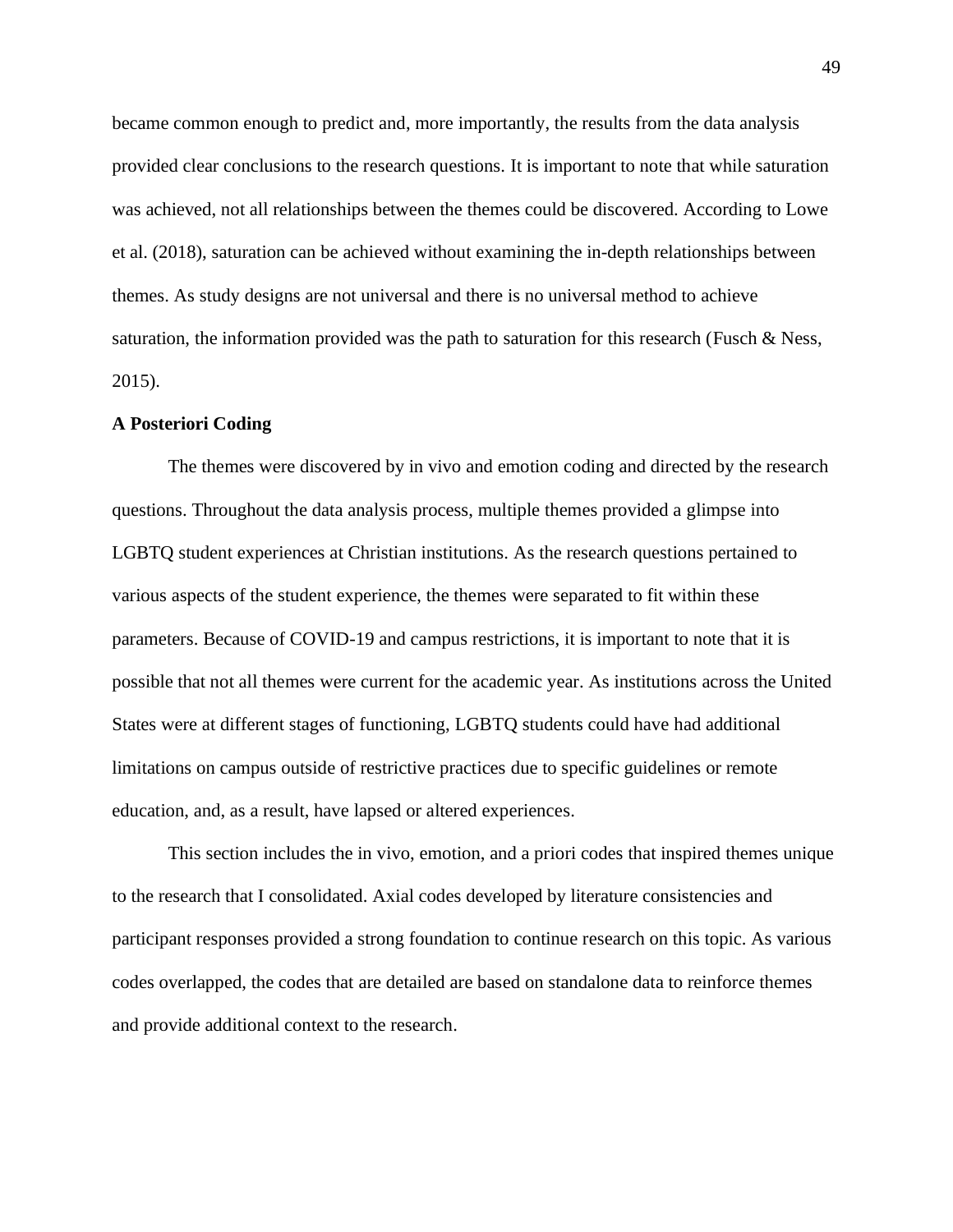# *In Vivo Codes*

The in vivo pass created several common codes that highlighted the LGBTQ experience. As the various passes were instrumental in creating an overall theme to the research, it is important to share parts of the data that led to consolidation. With in vivo coding, I used words or phrases to bring attention to specific experiences or thoughts shared by a participant. The responses were unique yet overlapped with the literature, allowing the responses to stand alone as well as support previous studies. Based on the interviews with participants, the codes in this section focus on their religious identity, use of the counseling center, and the ways in which participants navigated their campuses.

**Christianity.** Of the most frequent responses from participants, an affiliation with a Christian ideology was a significant part of their experiences. The influences can be seen in enrollment decisions, hopes on campus, and overall personal faith life. As LGBTQ and Christian identities are sometimes in conflict, it was meaningful to explore this theme. As Carolina stated, "I am a Christian, that's my spiritual background. And it impacted me in the way I want to have a community that will have the same values like I did."

In a similar sentiment, Caleb wanted to remain true to their Christian beliefs but was uncertain whether an opposing and just as salient identity would conflict with those on campus. Caleb shared, "I wasn't sure how I would be accepted if I would be accepted. And I do still identify as a Christian. So, I was hoping that it wouldn't cause a whole lot of problems.

When choosing to attend a Christian institution, balancing LGBTQ and Christian identities is a common experience for LGBTQ students. While not all LGBTQ students who attend Christian institutions are Christian, those who are struggle to maintain a harmonious relationship between identities. LGBTQ students who could be accepted for one identity could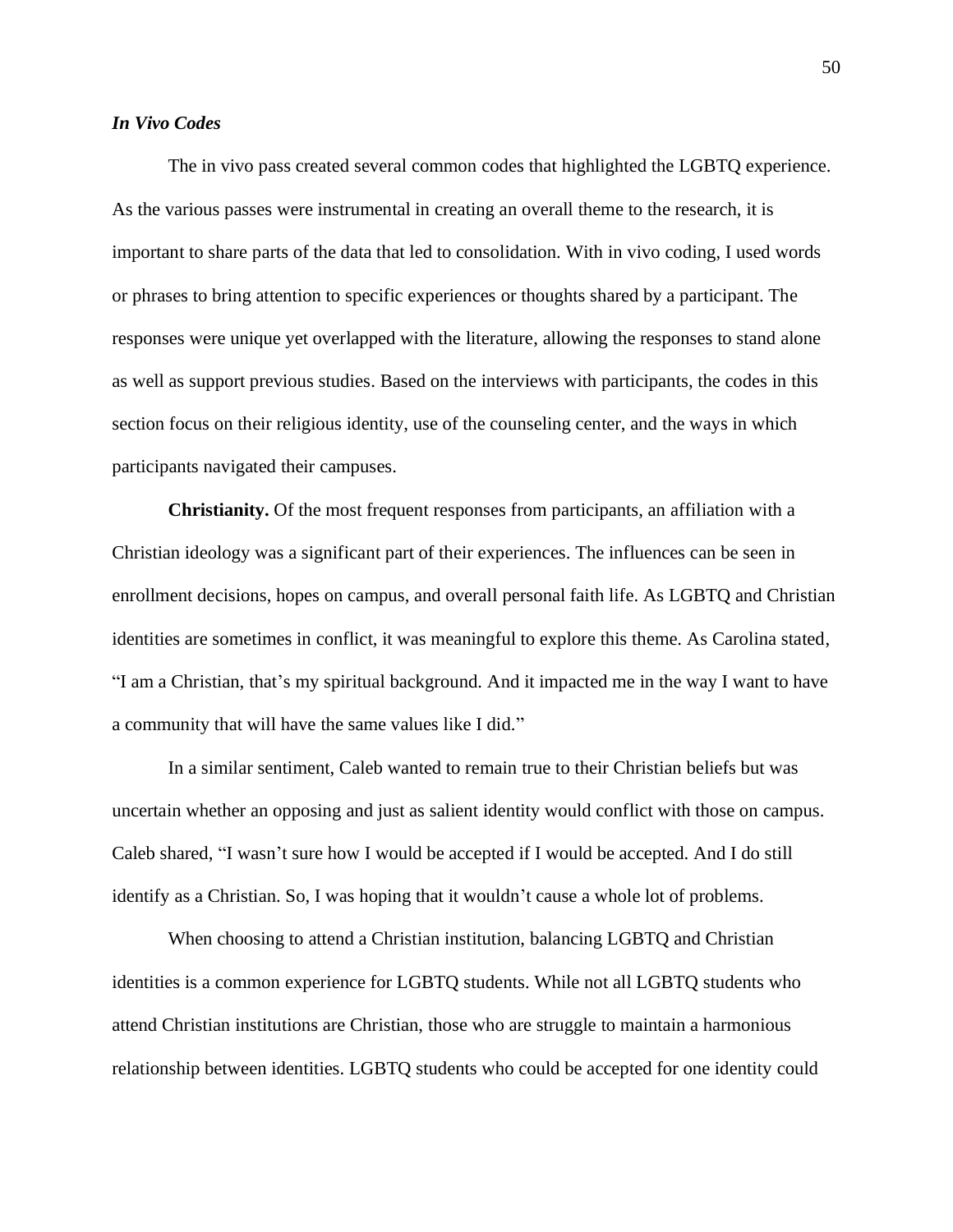also be shunned for another. In Eileen's case, their pre-enrollment identity was still in progress. Much like those at the institution, a conservative Christian stance provided a "weird" foundation to start a deeper identity formation. Eileen said,

I was also looking for somewhere that . . . I thought I was bi at the time. So I was looking for somewhere that I could be out but still be this conservative Christian and still find a husband and kind of walk that weird line that I was finding myself in.

In Faith's background, there was also a transition but not related to their LGBTQ identity and started much earlier in life. Faith shared, "I consider myself Christian. I don't really ascribe to a specific tradition, per se, though I grew up with a Church of Christ background."

In many instances, LGBTQ students who attend Christian institutions also grew up with religion as a defining part of their lives. Whether positive or negative, religion played a role in their personal and identity development. Jude said,

I'm actually born and raised in the South, and so religion is a big deal where I'm from. Everybody, and their mother, and their brother, and their cousin is a Christian, so I grew up very strong in my belief.

Although not all LGBTQ students are religious or are affiliated with a Christian denomination, these LGBTQ students found comfort and guidance in their faith. In the literature, LGBTQ student religious affiliation was not always known. In this study, LGBTQ students provided information about their Christian faith and the influence it had on them or their LGBTQ identities.

**Counseling.** Counseling centers on many campuses are often free and offer an opportunity for all students to sort through personal struggles and process numerous life decisions. In the literature, services related to counseling were inconsistent as far as offerings and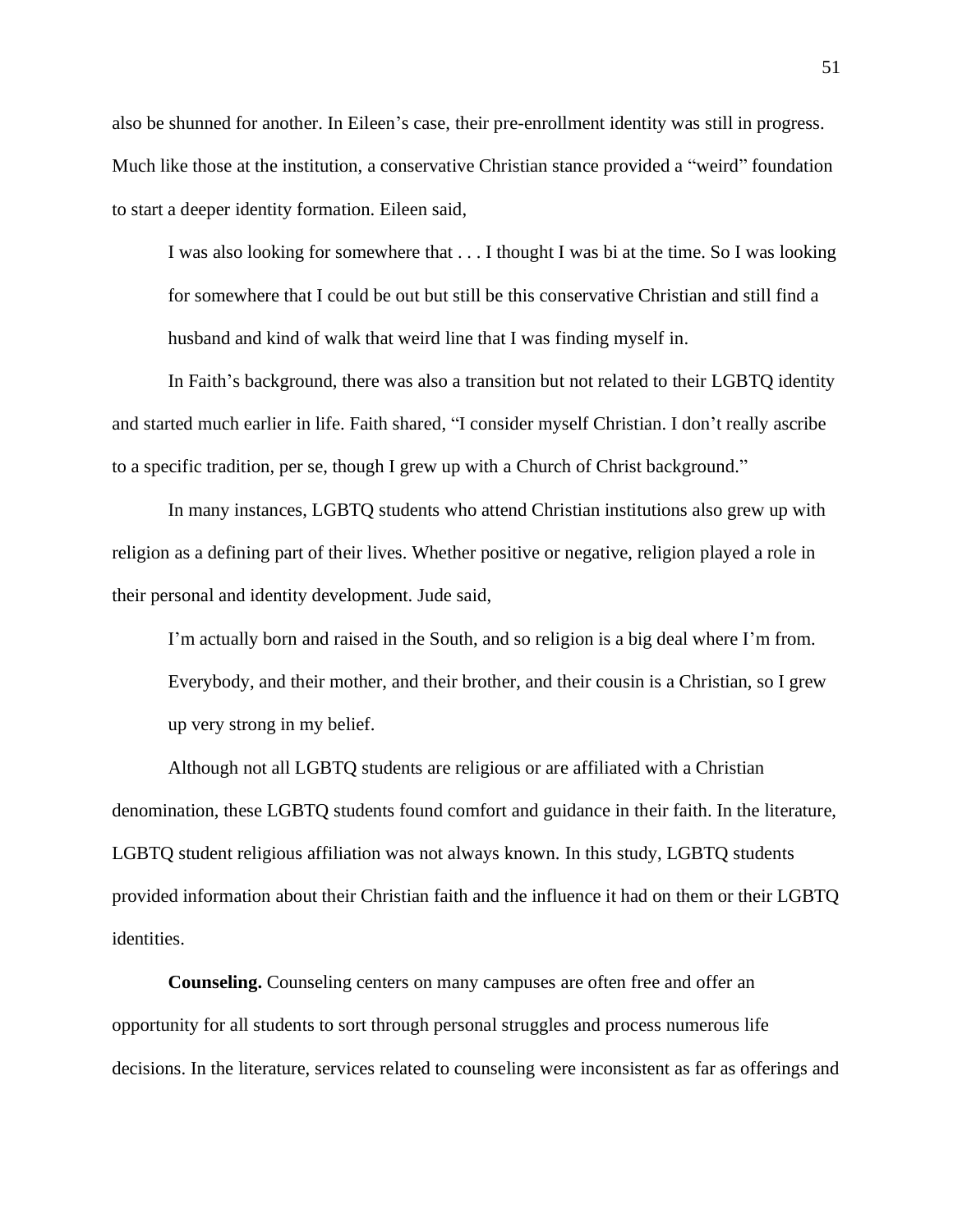LGBTQ student comfort (Cole & Harris, 2017). Similar to Christian faith among LGBTQ students, counseling services on church-affiliated campuses can bring about thoughts of distrust and uncertainty. As the responses showed, personal use was not always immediate and required deliberate reflection that resulted in both positive and negative experiences.

In most cases, the study participants have found comfort in their counseling centers and trust the professionals. As these counselors work within a Christian context, there was no certainty about their response. Eileen explained this process and said,

I was really nervous going into it because this was therapy provided by my Christian institution. I didn't know exactly what their response would be. I don't know what the therapists' personal convictions are, but they have been so supportive and so loving and validating my experience and validating my pain.

In a similar fashion, Faith's counseling center had a trusted individual who went beyond her role to not only validate but also affirm LGBTQ students in their identities. Faith shared,

There was one counselor in the counseling center that kind of colloquially was known as kind of like the queer student mom. Basically, everyone I knew that had an LGBTQIA+ identity would ask for this specific counselor because she was the one that we all knew that could talk about these things and was good about them and the sort of unique problems that we were facing at the institution.

In addition to being a place to explore mental health, counseling centers, when staff are trained properly, can also be places to explore identities. An affirming counseling center is not present on all campuses, but as many attitudes toward LGBTQ identities are based on individual stance, some centers have staff willing to walk the journey with students. Jude said,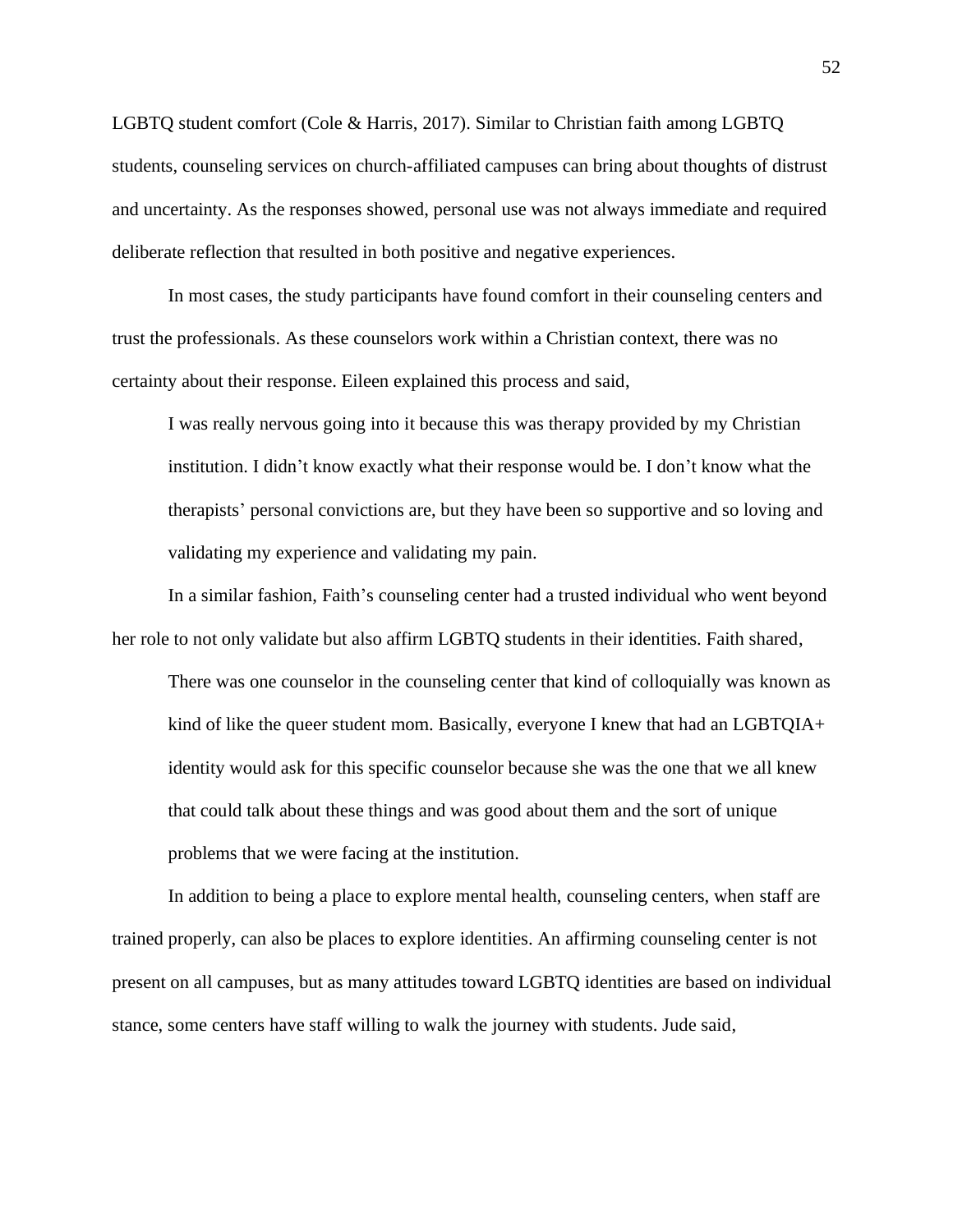Our counseling services have been extremely helpful. I've had a really good experience with that service, and I have recommended that service to many other students in my position or in similar positions. They are very affirming. They are very understanding. It just has been, for me, a great way of exploring and affirming my own identity and my own sexuality.

Unfortunately, not all LGBTQ students experience these supportive environments. The counseling center is available for LGBTQ students to process through personal struggles, but due to perceived competence or inclusion, the students do not consider the services offered as reliable. In the next two scenarios, counseling was used; however, the experiences were triggering. Carolina said,

And I have also used the counseling center. My counselor there knows I am gay, she doesn't care, and she hasn't reported me. However, I don't think they have enough training given that I reported many times that I wanted to commit suicide and that I was involved in self-harm behavior and they didn't act very well. Neither did Residence Life.

Talique also used the counseling center but did not continue. Similar to Carolina, Talique struggled with suicide ideation. They said,

As far as resources, specifically for the challenges that I face, I used the counseling center once, when my mental health was really, really bad, and I should probably put a trigger warning here, I struggled really intensely with suicidal ideation this past February. So I did use the counseling center.

Services at counseling centers can assist LGBTQ students in their personal development or cause more harm. Although the LGBTQ students in the present study had more positive experiences, there were still uncertainties and barriers that limited the center's impact.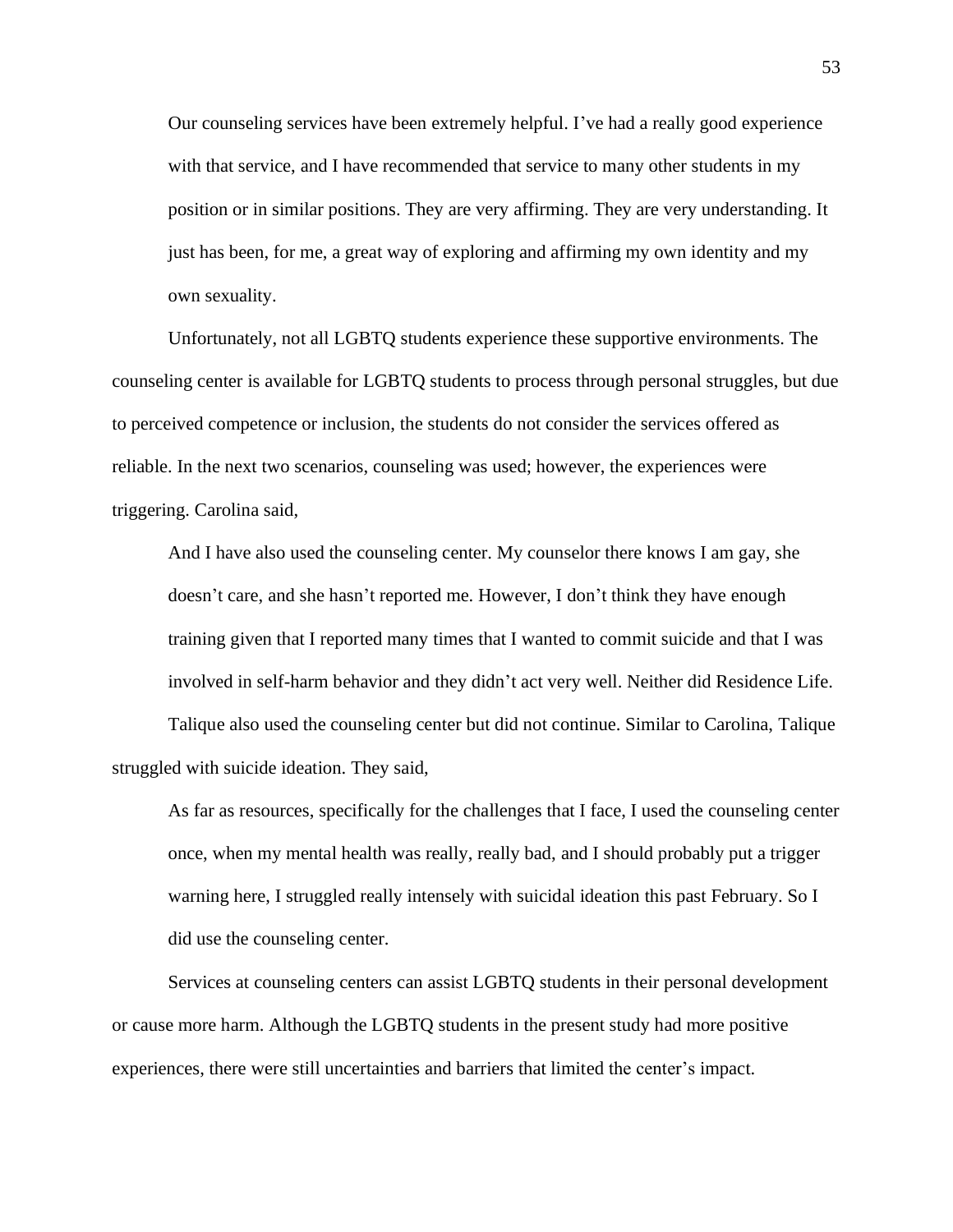Counseling center services could be more beneficial to LGBTQ students, but too many unknowns exist in such personal and intimate settings.

## *Emotion Codes*

Emotion coding was used to provide emphasis and vulnerability to the experiences discussed in the in vivo pass. As the experiences cannot be truly understood through reading the transcripts, there is added awareness that comes from sharing the emotions participants felt or what the participants knew others felt. Using the codes found in the emotion coding pass to demonstrate reactions or feelings in a common experience provided a chance to understand the participants more in depth. When consolidating the codes into unique research themes, having the emotions available to me gave insights into the meaning behind the results. The most common emotions present in the transcripts were anxiety, fear, and surprise.

**Anxiety.** The feeling of anxiety is present throughout the literature (Vespone, 2016; Wolff et al., 2016) and was one of the prominent emotions across participant interviews. General anxiety existing prior to enrollment is not known, except for one participant. However, regardless of diagnosis, the focus of these interviews was on the experiences as well as the emotions felt within them. These emotions were present in different scenarios and helped to provide more context for triggering areas or experiences. For example, Caleb felt safe on campus to an extent but shared a tension on campus that created a certain level of discomfort. Caleb said,

I think physically, I feel decently safe. I don't think anyone would physically do anything to hurt those of the LGBTQ community or myself. I do think there's a lot of emotional tension, and it's, for me personally has led to worsening my depression and anxiety. And a lot of that has come from the dorms.

54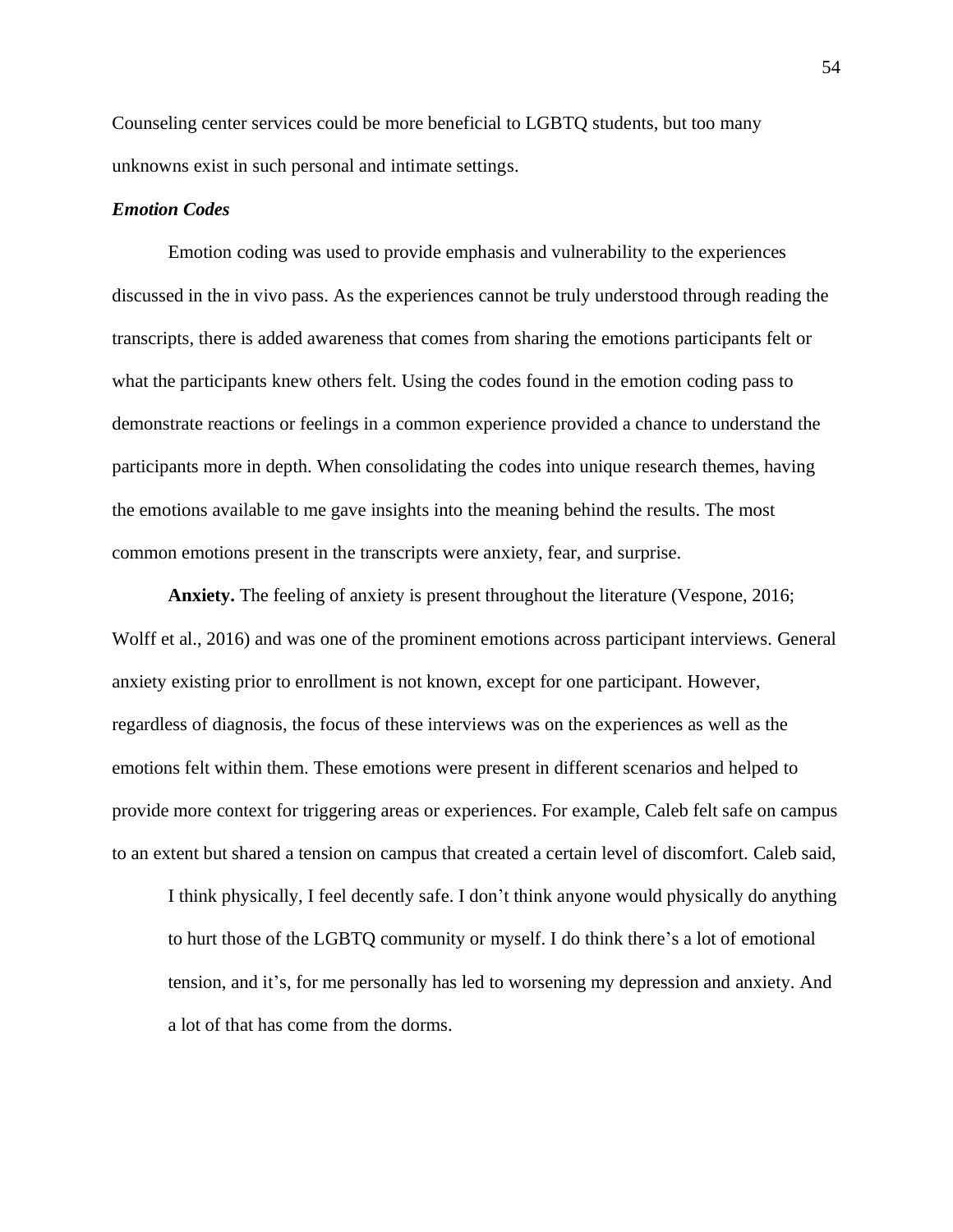In Caleb's case, the discomfort came from their identity and being in a hall with an allmale population. Because of peer discomfort and Caleb's own presence, there was a continued sense of tension that made it difficult to determine the actions of others.

According to Faith, their anxiety started prior to their enrollment. As many students in college experience living with a roommate who is often a stranger, this anxiety becomes compounded when the institution's affiliation could influence stance on specific issues. Faith said,

Because I've had those experiences I described where people have not had those sorts of positive experiences. So, that certainly was not great and caused me a considerable bit of anxiety going into [name of institution redacted] that was fortunately offset by my true saint of a roommate. But, that was significant.

Talique has general anxiety but realized that the application process increased this emotion. Talique's expectation when searching for an institution was to be embraced by the community and to see demonstrated diversity. Talique said, "I do have general anxiety disorder. The college application process was not immune to my anxiety, so I certainly had a lot of hesitations, and one of them was the lack of diversity."

The feeling of anxiety can happen at any moment. From the college search process to being present on campus, LGBTQ students are aware of the systems and environments that symbolize Christian campuses. This is not to state that all Christian institutions are the same, but when there are multiple situations and relationships LGBTQ students need to navigate, there is not always information available to know how their identities will be seen.

**Fear.** The LGBTQ community on college campuses is a significant support system and can provide a safe place for LGBTQ students to relax and process situations or identities.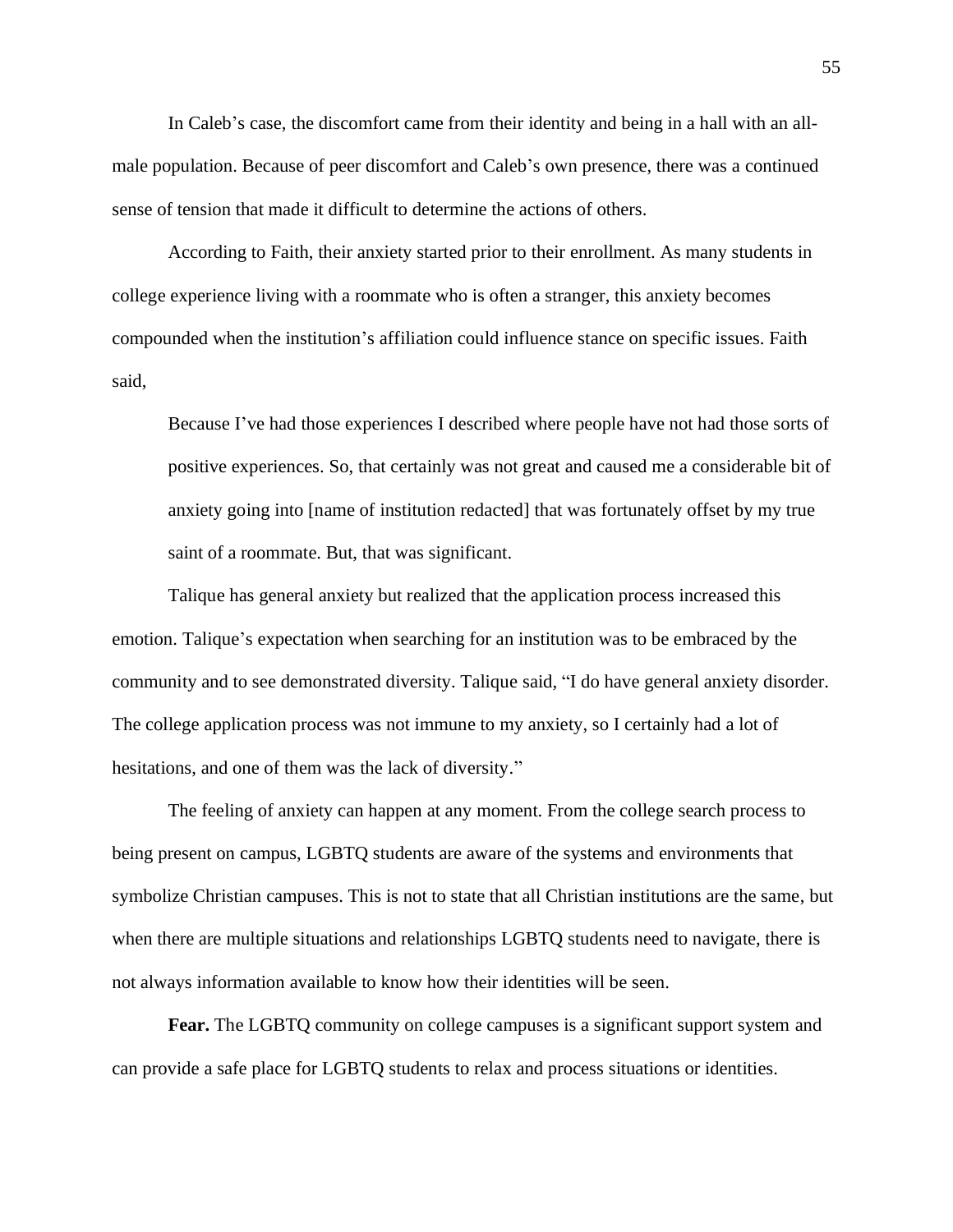However, fear can sometimes impact their experiences or those important to them. Those important to them can include institutional employees, peers, or themselves. According to Caleb, their campus is relatively safe, and they understand the ways to navigate it, but there is always a "what if" factor: "But I would say overall, I feel decently safe. But I do always have that, the fear of something happening." In various instances, spoken or not, this fear can cause individuals to hide or dilute their identities. Jude said, "I think one of the biggest things that both I and other people that I know have experienced is just a fear of authenticity and expression."

As self-expression can impact mental health, the fear to be authentic to peers and the overall campus community could be detrimental to LGBTQ students. Heterosexual students can be present in the community and their identity expression does not often create questions or criticism. However, this fear is also reflected in concerns related to campus services as well, where the process is meant to be engaging. Talique said,

I know many students who would not use the counseling center. There is a fear that those who work there might parrot the lines of the administration, but I have found that to be very rarely the case, if at all.

At times, when LGBTQ students cannot talk to counselors or peers, many will reach out to professors or administrators. Eileen said,

Universities [are] recognizing that faculty and staff are also queer and that so many of them are afraid to speak up because fear of losing their jobs, or losing promotional opportunities, and creating a more safe space for faculty and staff to talk about their experiences, beyond just students.

When LGBTQ students fear their environment, it has the potential to impact all actions and decisions. These students can avoid accessing tutoring services, requesting help from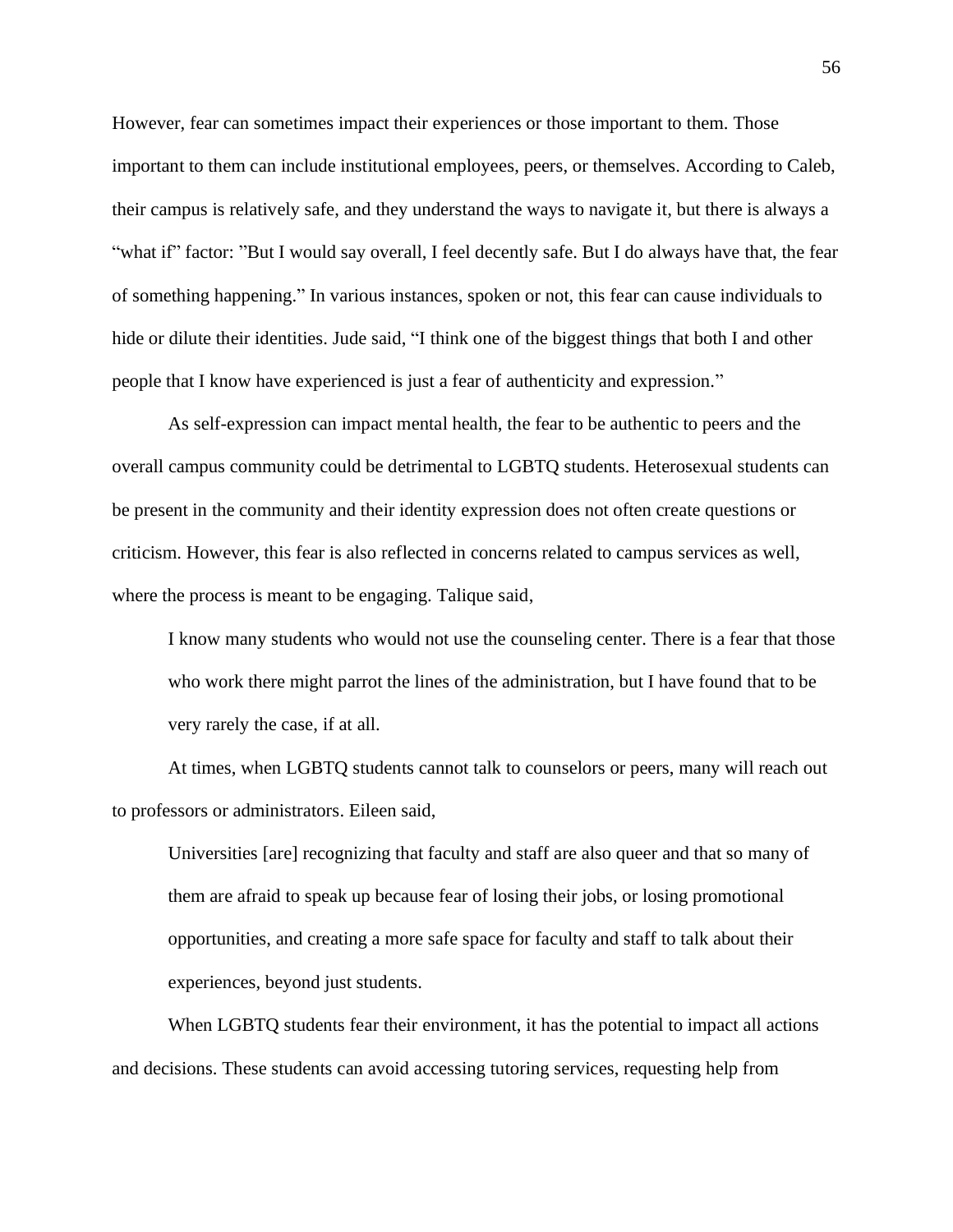professors, scheduling counseling appointments, and interacting with peers. As LGBTQ students become less connected to their institutions, their personal development and academic progress are at risk. The fear could be a perception, but perception is reality, and the reality LGBTQ students face is often different than their heterosexual peers.

**Surprised.** When a surprise occurs, it is often a response to an unexpected event or stimuli. As the literature shows, LGBTQ students have many expectations when entering a college or a university (Carastathis et al., 2017). When the institution is Christian, these expectations are not always positive and can sometimes reflect negative perceptions. However, in some cases, these negative expectations are not met, creating a pleasant surprise for LGBTQ students. Caleb said,

I was surprised that it wasn't as big of a deal as I thought it would be, if that makes sense. Especially since in between my freshman and sophomore years, where the Black Lives Matter protests, and a lot of racial reconciliation needing to take place. So, I think that took the focus a little bit away from LGBTQ community in the church.

In Talique's experience, their racial identity was just as salient as their LGBTQ identity. Where Caleb saw a distraction, Talique saw an experience. Talique said, "I was pleasantly surprised by the warm embrace that a lot of the Black students gave me upon my entrance, and they have been very welcoming, and very appreciative of me."

In Talique's situation, there was an expectation centered on their Black identity. Where Talique expected to be excluded from one area of their identity that intersected with their LGBTQ identity, they found a welcoming reception. Faith, although not of the same racial background, assumed that some campus professors would be unwelcoming to LGBTQ identities.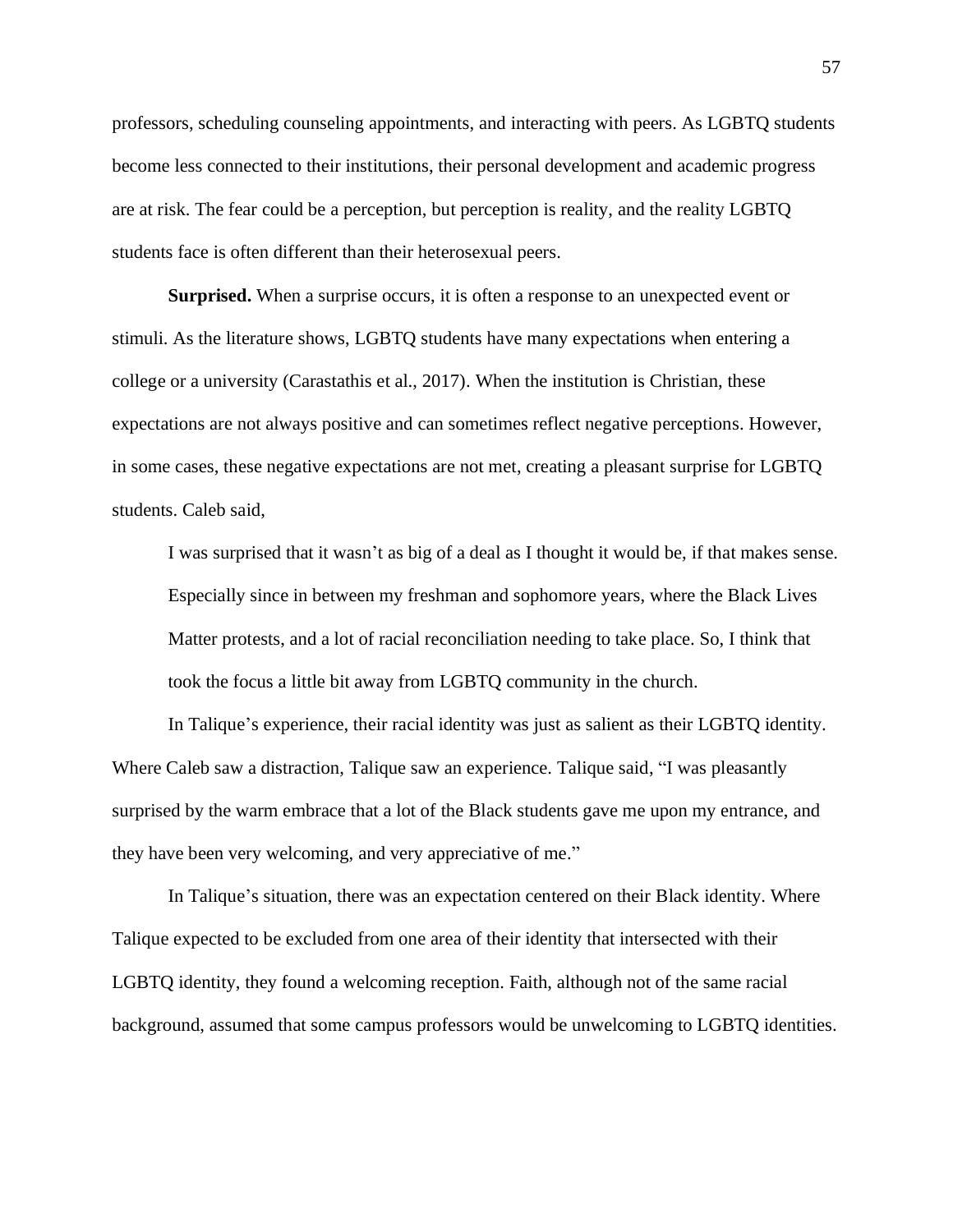When Faith needed to process through issues on campus or discuss their views on specific topics, they found acceptance and guidance. Faith said,

I think that what was surprising about those experiences is that I have had them primarily with professors in my university's religion and philosophy division. And at my Christian institution, in order to work in that division, you must ascribe to the theological tradition of the university in terms of denomination, and it is a traditionally more conservative denomination.

Throughout college, students should be surprised about tests and athletic wins, not experiences that many other students see as commonplace. Based on these experiences, it seems that views are changing, and campuses are becoming more welcoming, but work needs to be done on a systematic level. As campuses shift and LGBTQ inclusion improves, LGBTQ students may feel less surprised when respected or affirmed.

### *A Priori Codes*

With a priori coding, the experiences that define the minority stress theory were used to establish a baseline and codes to be aware of throughout the research process. As the codes from the minority stress theory involved experiences such as harassment and discrimination, it was important to explore these possibilities related to LGBTQ student experiences due to their impact on various factors involved in the research. However, as the a priori codes were preestablished, there was constant effort to ensure that the in vivo and emotion codes were explored in detail and not distracted by specific experiences involved in the a priori codes.

**Covenant***.* Aside from one participant, all LGBTQ students involved in this study discussed an acknowledgement or covenant that needed to be signed. These documents were used to communicate acceptable behaviors and limited LGBTQ student expression. As one of the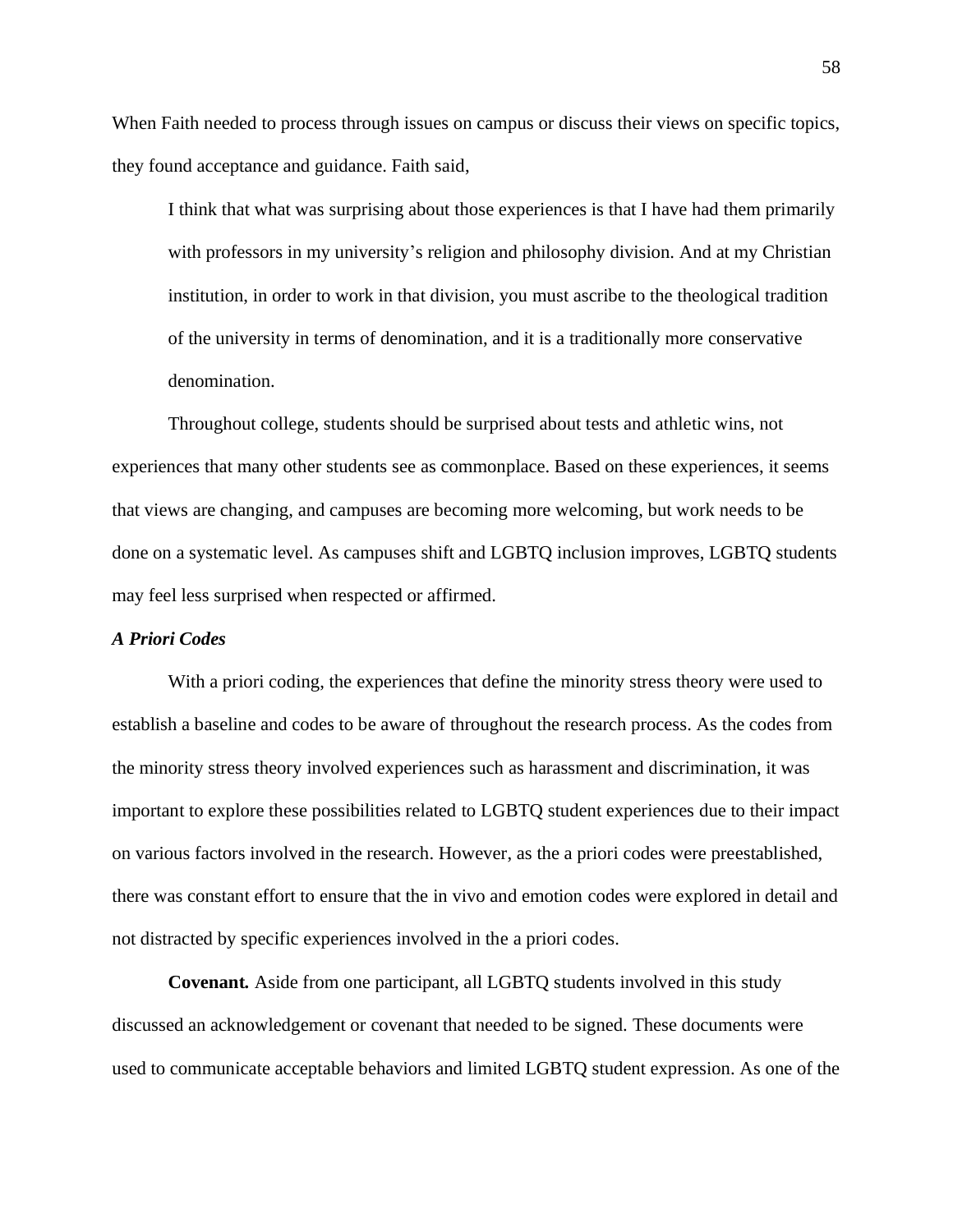a priori codes found in the minority stress theory was discrimination, the covenant that forces a disconnect with LGBTQ identities, this theme was important in understanding campus navigation and hardships, which can be controlled by the institution. Carolina said, "So to begin with, we have a Life Together Covenant that we have to sign at the beginning of each semester that says what we are not supposed to do.

At many colleges and universities, there is a residency requirement controlled by the institution. These colleges can require campus residency up to a certain age or minimize residency to specific years that are most impactful on retention (e.g., freshmen students). However, this puts LGBTQ students in difficult situations where values and housing are put into conflict. Faith demonstrated this conflict by stating,

Because my university has a housing contract that you must sign at the beginning of every year. It used to include a statement that you had to sign and agree to, which was that marriage is biblically defined as between man and woman and those are the only sorts of relationships that are biblically approved and blah, blah, blah. You had to sign that you agreed in order to live on campus, which is required in your first 2 years at my university

In a similar manner, Eileen shared,

We have to sign this statement to live in the dorms, about sexual purity or something, I guess. But in it, we have to sign that we believe that sex is reserved for marriage between a man and a woman.

The residence halls are a place for all students to relax, study, and connect to other students in the building. When places on campus, residential or academic, become selective, it limits interaction and sense of belonging. Caleb said, "First of all, I identify as a gay male, and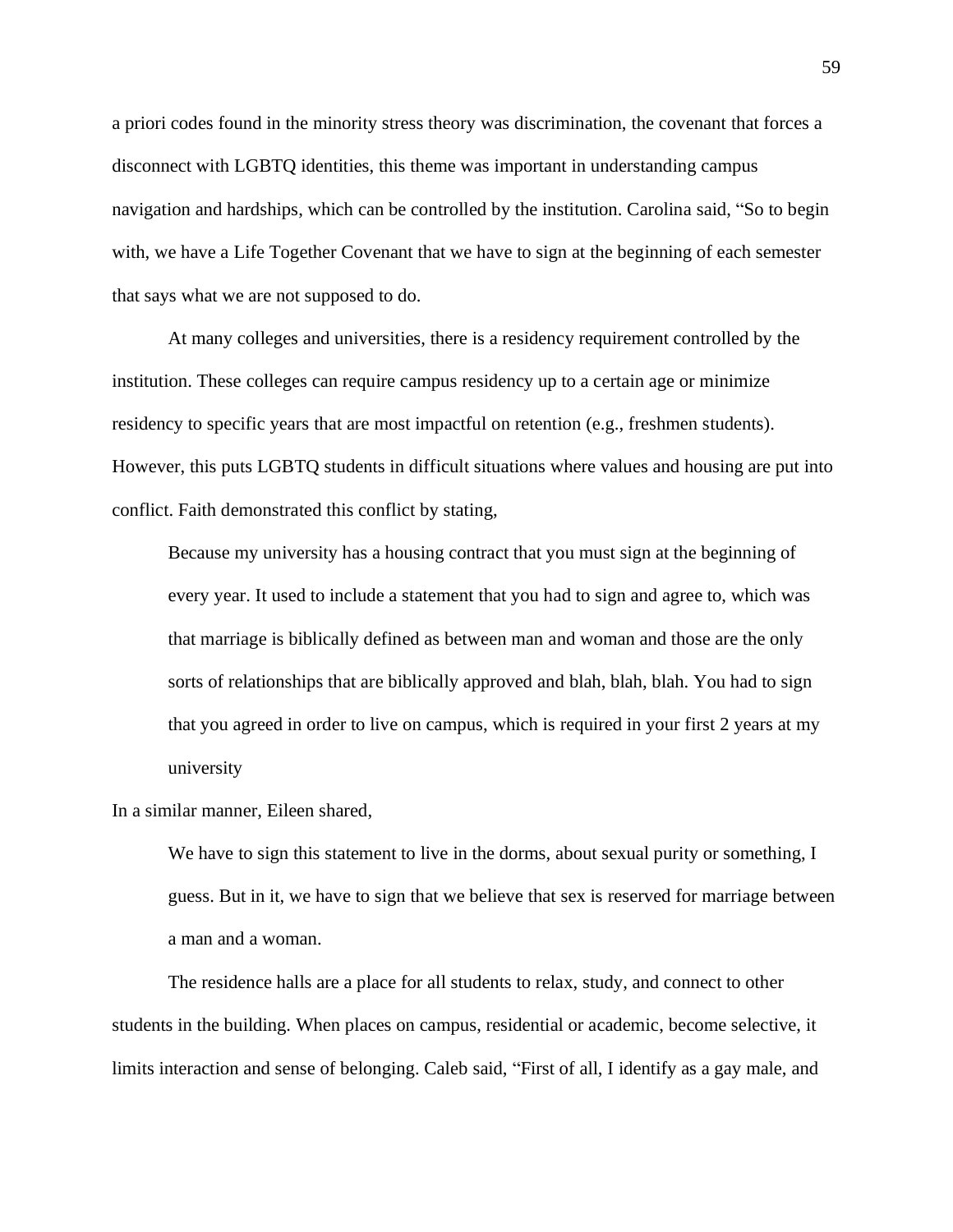the university I attend is a Christian university. And their covenant that we have to sign as students isn't very supportive. It's kind of exclusive in that sense." At Talique's institution, there are more details about prohibited behaviors that extend beyond heterosexual expectations. Talique said,

It's a document all students are required to sign every year that includes no drinking, no gambling, no smoking, no sex in general. So no sex outside of marriage, straight or gay, but it also specifically references homosexual behavior as a prohibited behavior.

Although some of the expectations in these documents are healthy limitations to ensure personal growth and development, the LGBTQ identity is not a choice. When LGBTQ students are forced to acknowledge a restrictive document, it puts them in a position to choose their identities and values or commit to their education without compromise.

**Hate, Harassment, and Homophobia***.* In the context of LGBTQ students, the experiences of hate, harassment, and homophobia often intertwine. Although these experiences are navigated separately, these experiences can lead to one another or blend. Whether it was individual or institutional, the responses were important to pair as a significant contributor to negative LGBTQ experiences. As the minority stress theory states, LGBTQ students, as well as other minority identities, experience stressors outside normal stressors (Lefevor et al., 2019). Because of Christian affiliation and doctrines, LGBTQ students are surrounded by multiple sources of potential stressors. Unfortunately, there are instances where there are little to no options to address the words or actions of the campus community. Caleb said, "I feel as if it's a lot about silencing voices, especially with Title IX sexual harassment, or sexual abuse, any of those things that happen on campus."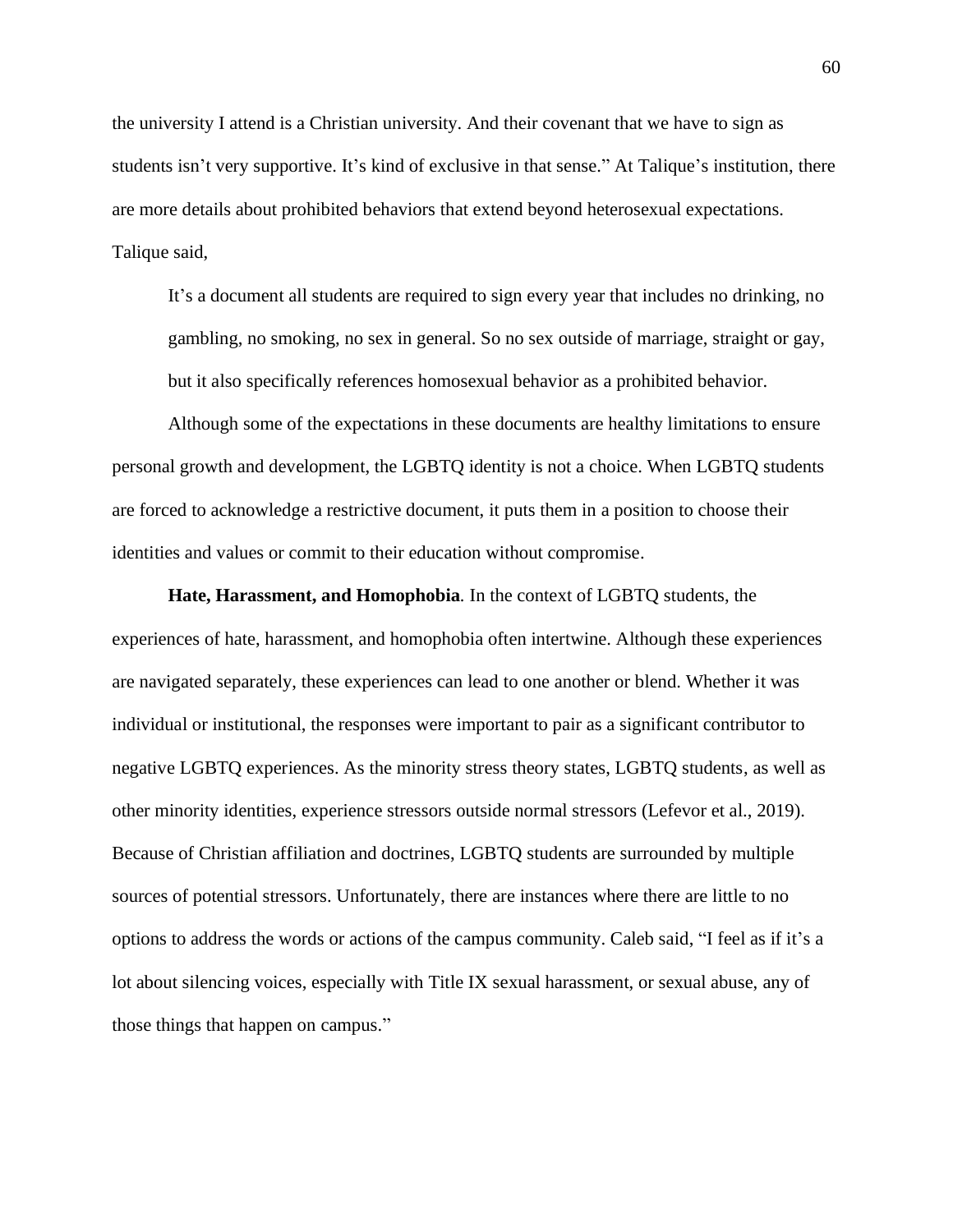In the interviews, there was a sense of powerlessness in a few participants. LGBTQ students who experience hate or harassment will also see it happen to friends. Although Faith experienced hate in their organization, it escalated as future leadership came into their roles. Faith said, "I mean, when I was in leadership of that student club, I received hate mail in my email inbox. And that was even not as bad as some of the hate mail that leadership since has received."

These actions could be individual but can also reflect institutional influence. According to Gardner (2017), Christian institutions are more influential on students than churches or religious denominations. Carolina shared this view consistent with this statement: "I think many of the issues of people being hateful and saying homophobic things it's because institution starts with the you should not be gay."

With institutional influence, it is difficult to address hate, harassment, and discrimination. These situations are often unwarranted and unpredictable as stances can be individual. As the severity of these actions can depend on an LGBTQ student's outness, expression, and multiple other factors, so much of it falls on the institution's willingness to be supportive. Because of this influence, there is the potential for identities to be challenged or lost. Eileen said, "Do I even want to be a Christian anymore? Because I kept noticing all these really almost insidious heteronormative and homophobic things that I had just let slide for my entire life. For a while, I was really angry."

When campuses are unsupportive and excuse hateful speech or actions, it can make LGBTQ students question the identity most harmful to them. As many of the LGBTQ students in the present study are Christian, these behaviors stifle the development of one identity while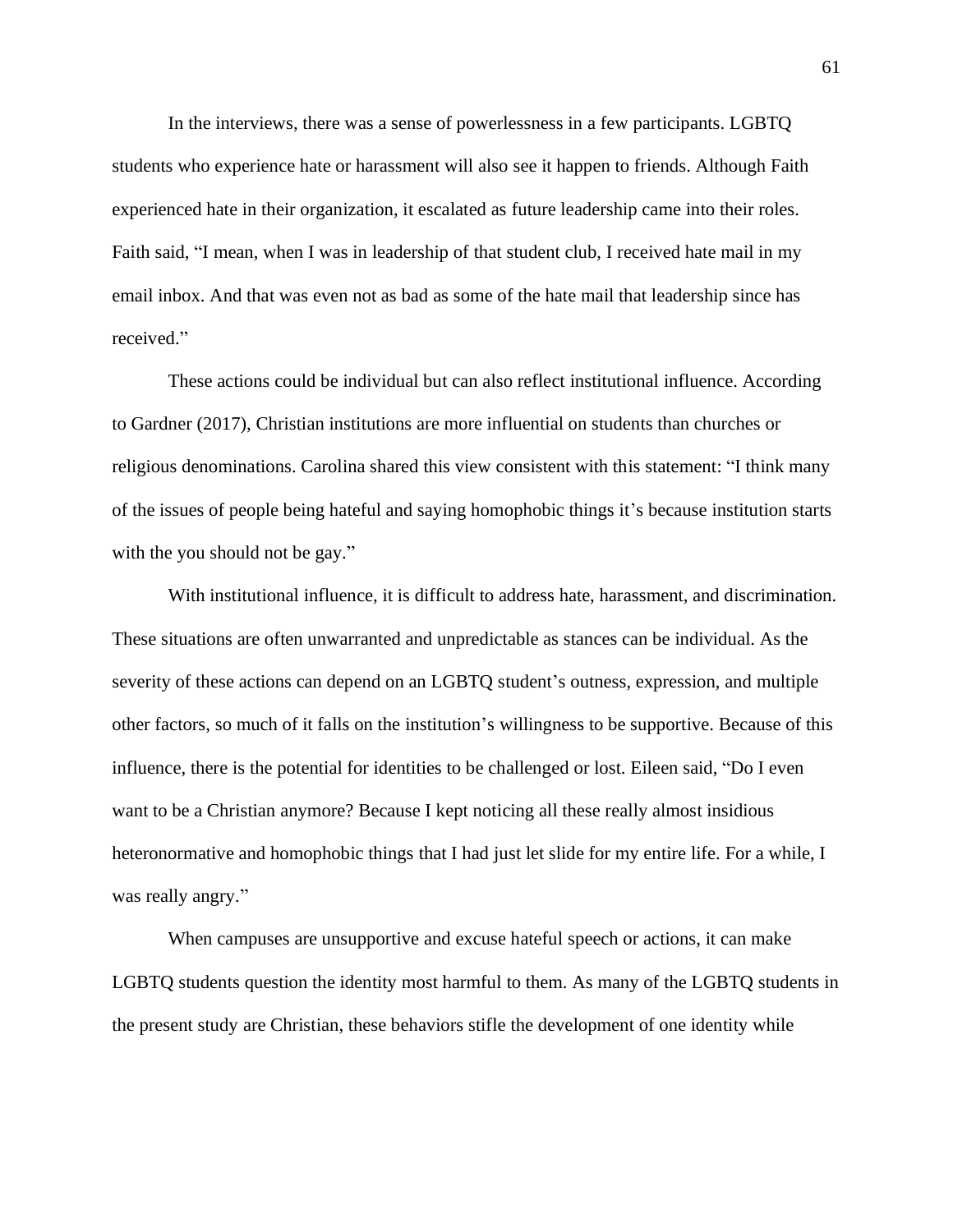affirming the growth of another. While the intention of these actions is unknown, the impact on LGBTQ students reaches their core and has no place on a college campus.

## *Axial Codes*

The consolidation process to develop overall themes from the data came from all the information available throughout the process. This included the literature, communication from the participants prior to their interviews, their voice fluctuations during the interviews, and the responses themselves. When the data collection process was complete, there was significant time spent reviewing the data and working to understand the participants. As the participants came from various backgrounds and institutions, the most important step was to allow the participants to assemble. Doing so gave me the opportunity to see the connection between them.

While the participants could not meet in person, their responses could be grouped and moved to find the most conclusive themes. As such, all the responses were handwritten into a topical area or thematic group when found during the transcript review. Once the codes from all interviews were placed, multiple ideas and phrases were developed within a specific group to determine the most appropriate theme based on the additional information provided (i.e., voice fluctuations, data, etc.). The current themes are unique, consistent with the literature, and developed through numerous contemplative sessions to best display participant experiences.

### *LGBTQ Student Experiences*

The experiences of LGBTQ students at Christian institutions are not well known and are often a hodgepodge of articles used to create a narrative. Through multiple interviews, it became apparent that these students have an imbalance of experiences that provide hope and disconnection. As Woodford and Kulick (2015) stated, a sense of belonging is necessary for persistence, and persistence is critical for student development. The students involved in the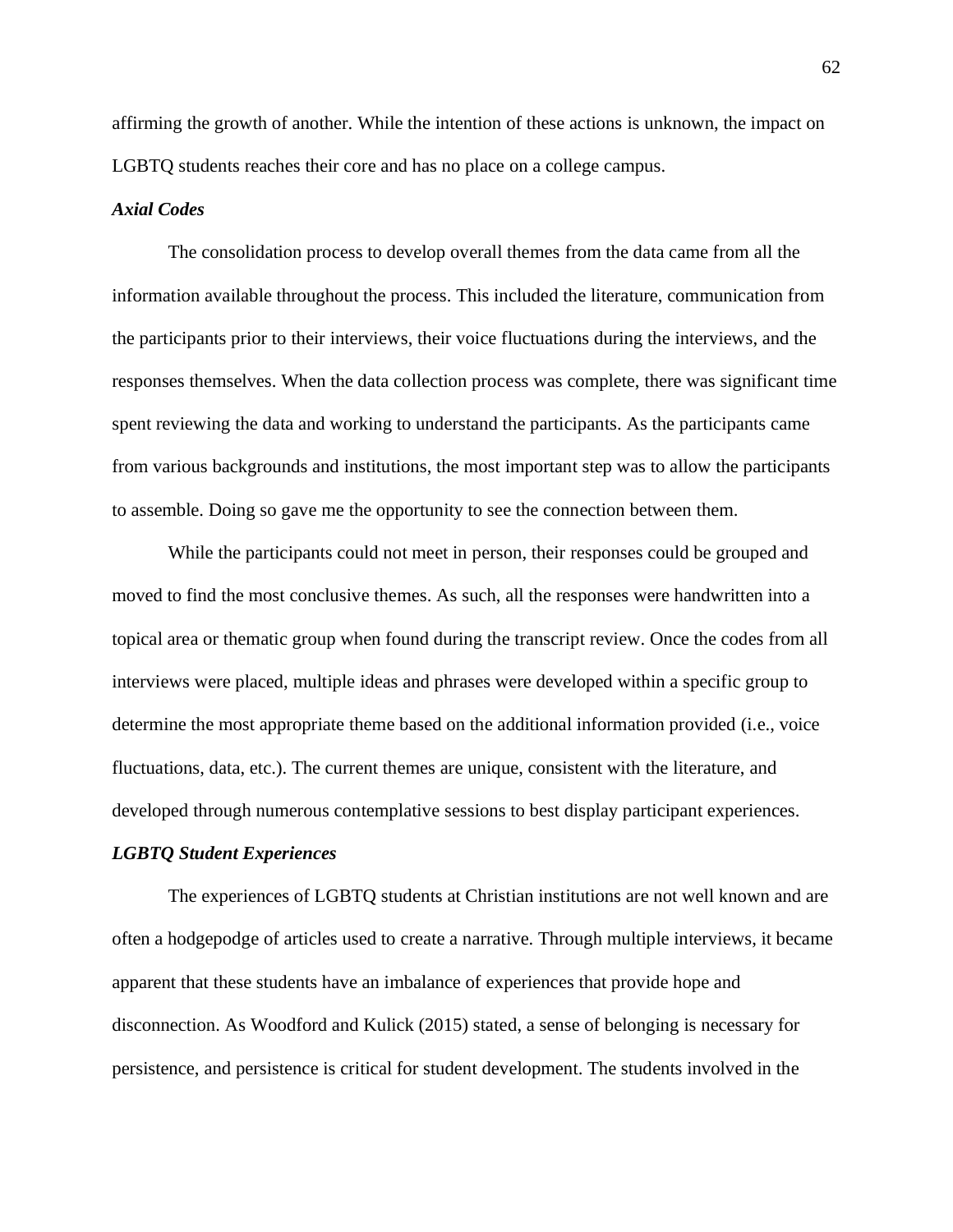current research were fortunate to persist and develop themselves despite their environments. Of the experiences discussed throughout the interviews, a few stood out in terms of coding and were most notable. The most important themes related to LGBTQ student experiences were lack in campus support, positive affirmation, selective change, and campus navigation.

**Campus Support.** In the literature, much has been noted about the environments at Christian institutions. LGBTQ students often do not experience the same open and welcoming environment as heterosexual students (Rockenbach et al., 2017). However, one or two participants in my study discussed less negative experiences; the reasoning one provided was unique and stood out. According to Faith's account, they pass as straight. Although a part of the LGBTQ community, Faith's appearance creates a perceived straightness, which leads to a more positive experience in relation to their LGBTQ peers. This point is to provide a unique perspective in terms of the straight or heterosexual identity. At Christian institutions, many of those not of the LGBTQ community are privileged with resources and affirming environments to thrive. As the present study's participant experiences showed, LGBTQ students are subject to various responses or reactions due to their identities. The theme for this population is no one size fits all. LGBTQ students often have different negative experiences, but in all experiences, it is an institutional failure to not support this population. Jude explained in one concise statement what many participants expressed throughout their responses as a foundation to all negative experiences. "I think . . . since my university is Christian, it's religiously affiliated; There is a very strong ideological powerhouse, for lack of a better word, on campus of very traditional, conservative, religious mindsets."

This foundation fluctuated in the various experiences, but in extreme cases, individuals on campus are more aggressive or vocal about their refusal to support the LGBTQ community.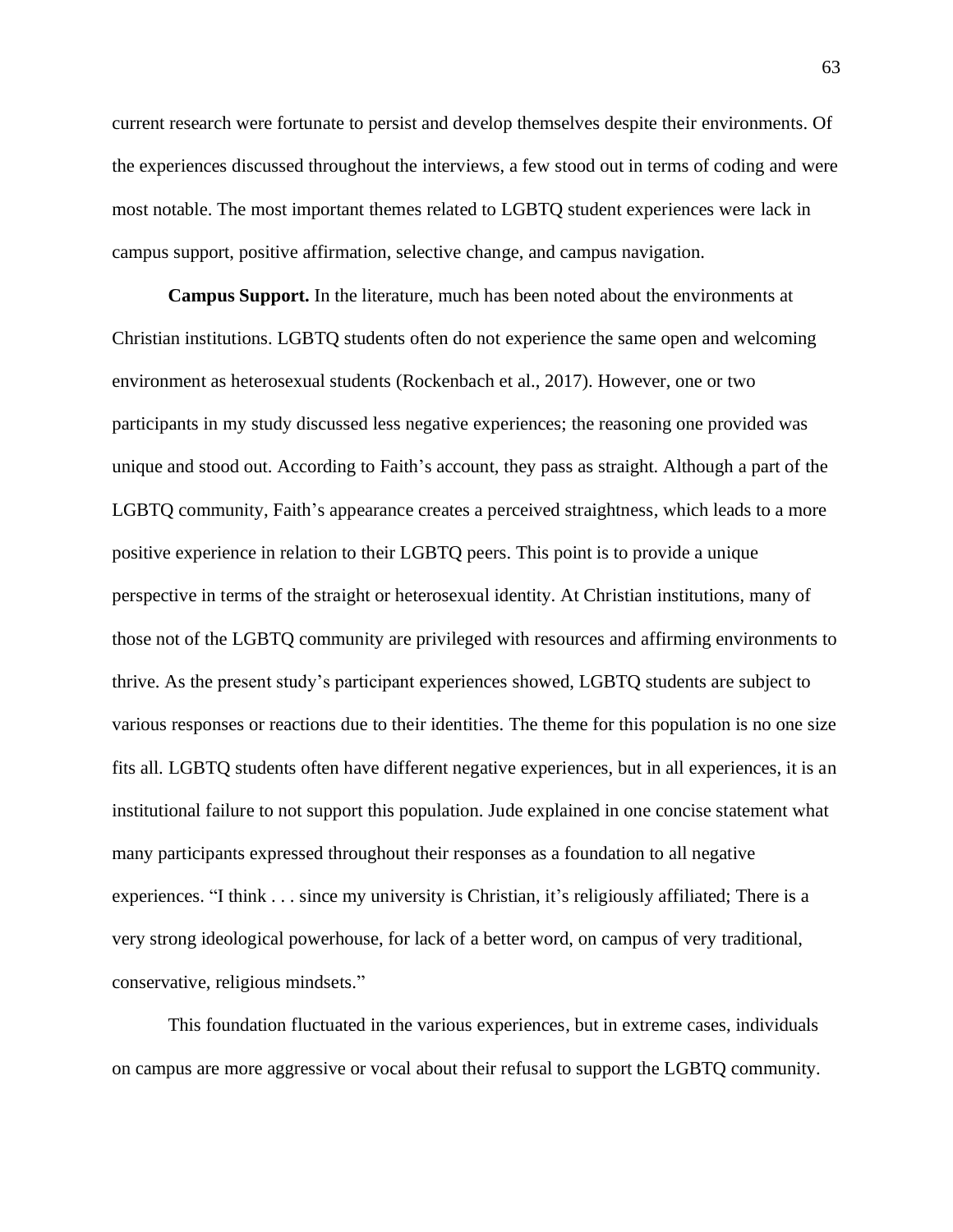Rather than outspoken anti-LGBTQ students, there is often a quiet culture that creates an unsupportive environment. As Caleb said,

And then, obviously, we have the students on campus who aren't supportive, and are very traditional. A certain amount of students, not a majority, but there is a group that . . . I don't know how to put it. Yeah, they're very vocal about the disagreement. And it's led [to] some hate crimes and some sexual harassment on campus. And those issues haven't really been dealt with by the faculty or administration.

Unfortunately, in some cases, support is almost completely absent. This is not the case for all institutions and is not unique to Christian campuses, but it is important to note in this study's context. Carolina's comment reflects this lack of support: "I've had very difficult situations concerning mental health. The university was not helpful and they tried to just sugarcoat it. I almost committed suicide and they didn't do much."

As the literature showed, mental health is one area in which LGBTQ students can often struggle. LGBTQ students who need support cannot rely only on support systems to process issues or situations. Additionally, campus resources are not always a welcoming place. Caleb shared an experience as an out student that reflected Carolina's experience, but not to the same extent.

I would just say that a lot of it's swept under the rug, and they try to ignore a lot of issues. Myself, and a couple of my friends, have gone to the dean of students and relay some of our concerns to him. And it's been like, "I'll do what I can." But there's not a whole lot that I can do in this situation. So, that's been kind of frustrating.

For LGBTQ students to persist, there needs to be a sense of belonging as referenced throughout the present study. In the situations previously detailed, experiences were disregarded.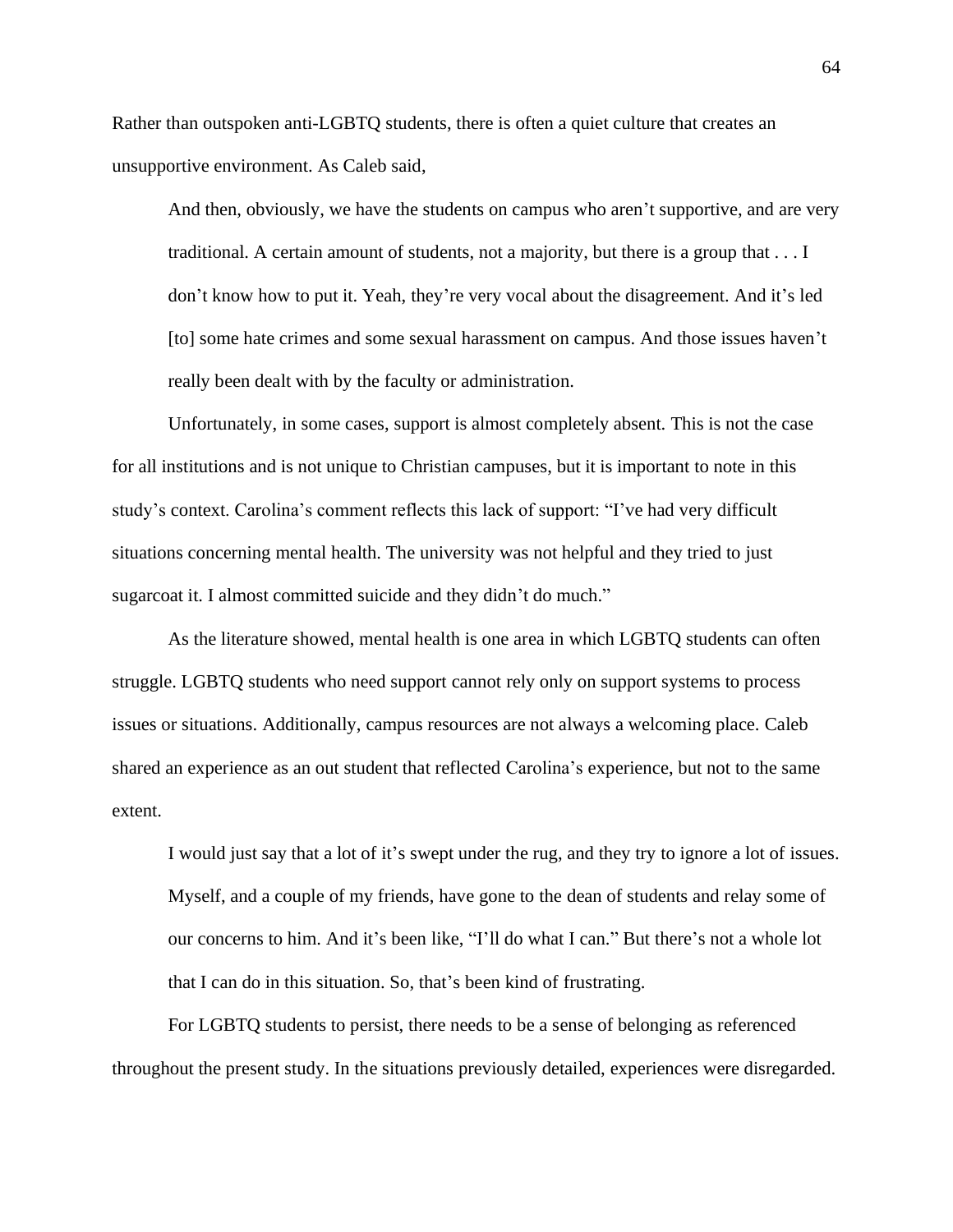When experiences are left unaddressed despite the information, LGBTQ students can become frustrated and feel voiceless. As LGBTQ students push back, there is resistance to change and, depending on the institution, a negative consequence. Faith explained a scenario of friends who worked to change the campus.

We have had situations where in some of the introductory religion classes that are much bigger and have more adjunct professors and the like students be . . . They teach Old Testament or the Hebrew Bible. The professors reach those bits in Leviticus and make a very big deal about the homosexuality is a sin thing. And when people I know have sort of pushed back against that, they've been treated very poorly.

Talique shared their perception on the lack of support from their administration that goes beyond the classroom yet follows closely with Faith's. In this situation, the consequence went beyond a more interactive treatment and threatened the likelihood of persistence. As Talique stated,

That is the general posture taken by the administration. Their own personal views vary. Many of them would be traditional, have non-affirming theologies. A rare few are not but overall, the response is almost nonexistent. I know some peers who have contemplated coming out publicly had been told by at least one administrator not to do that, that that would endanger their graduation chances.

Students, regardless of their identities, need to be supported in and outside of the classroom. In many instances, due to disagreements or personal beliefs, LGBTQ students at Christian institutions do not receive adequate support. When LGBTQ students choose to address these issues, it is met with the administration's powerlessness to make changes or active resistance through unchristian-like treatment. These situations are not unique to Christian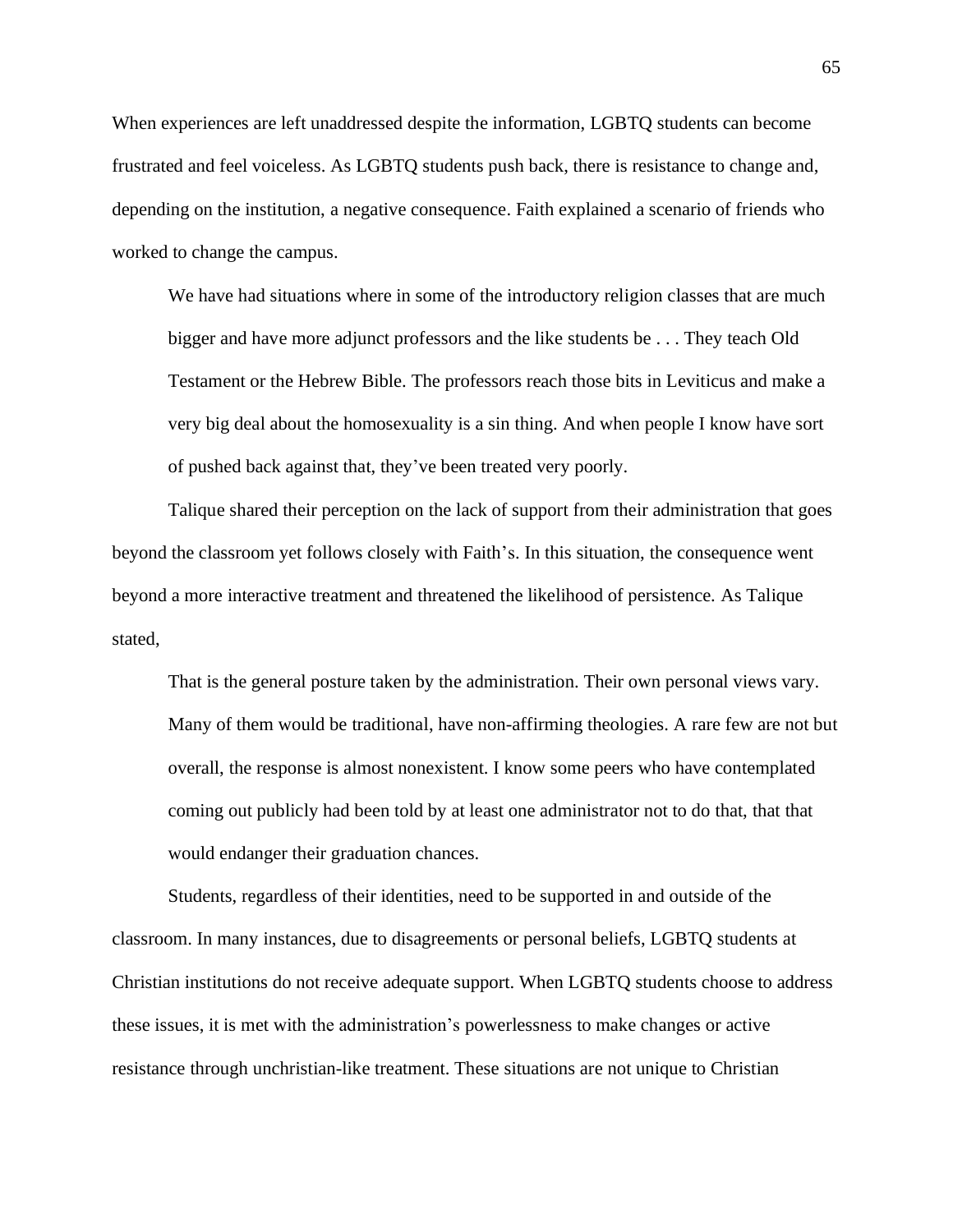institutions, but the underlying factors that dictate their reasoning are different, and in most cases, can be reported. At Christian institutions, LGBTQ students do not always feel safe to report. With these various situations combined, LGBTQ students are put in a place with minimal direction and inadequate support.

**Positive Affirmation.** Throughout the interviews, the participants shared multiple instances that were negative and harmful to them. Current research shows that LGBTQ students can have positive experiences, but these experiences are often less common. Of the responses on positive experiences, all participants shared the impact of connection and support. With these relationships, a sense of belonging could be established, and a safe space could be mobile. The relationships were organic and came into existence due to their natural paths on campus. For example, Jude shared that involvement led to the start of their campus relationships.

I think that the organizations that I've been a part of have really shaped my outlook. I am someone who tries everything, so I've tried everything basically. I wound up going into the speech team at my school, and that has been an incredible outlet for self-expression but also a really good opportunity to make really strong relationships to work together with my peers and  $\dots$  I don't know. I think that involvement has been an instrumental part of making me feel welcome at the school.

In previous literature, the importance and benefits of an LGBTQ organization are much discussed (Hughes & Hurtado, 2018; Pitcher et al., 2016). These organizations allow students to connect to others like them and develop their identities. Jude was able to see opportunities outside the LGBTQ organization on campus to express themselves in a way comfortable to them and possibly contributed to growth in future aspirations. As Christian institutions are not always a source of comfort for LGBTQ students, opportunities like these are essential. Talique had a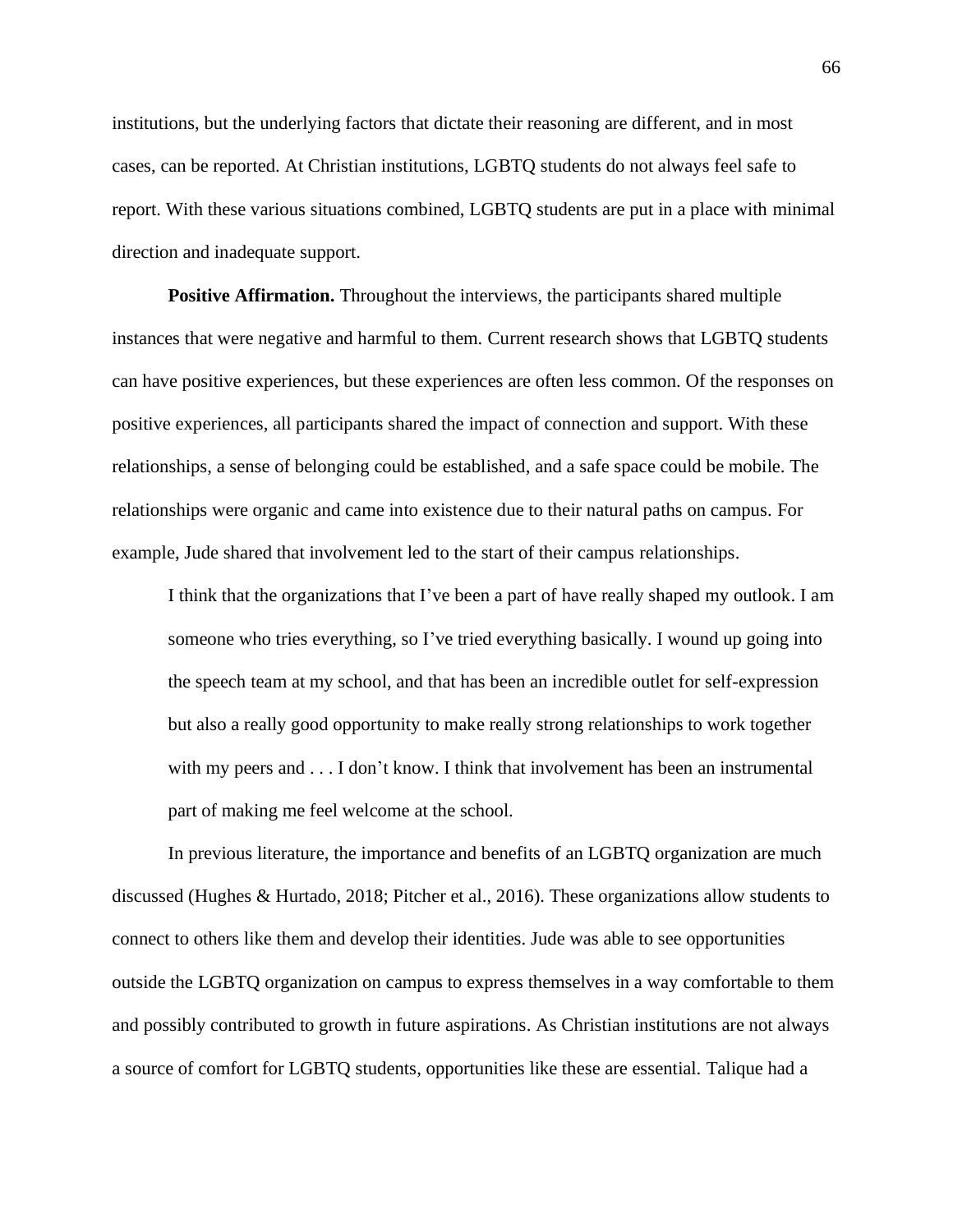similar experience with their student organization on campus and also found comfort in campus personnel.

I was pleasantly surprised by the warm embrace that a lot of the Black students gave me upon my entrance, and they have been very welcoming, and very appreciative of me. I joined the Black Student Union last year and was a cabinet member there. Yeah, I really appreciated that, and that was a huge positive experience. Another positive experience was I think I've been very warmly received by our faculty. The professors and the various administrators who have gotten to know me either a little . . . either directly or by word of mouth.

Caleb, who discussed some painful experiences in their interview and created their campuses alliance, found security in relationships as well and said,

So, I would say a huge, positive experience, other students who are just so accepting. I would say pretty much everyone on campus who knows that I'm gay is supportive of that. And there are some faculty who are allies and are willing to provide safe spaces for students who need them.

Carolina, who had some of the worst experiences compared to other participants, had a difficult time identifying positive experiences at their institution. However, much like the other participants, relationships gave Carolina the opportunity to feel like they belonged when all things at their institution seemed to contradict it. Carolina said, "What has been helpful has been to find people with the same values, that we're a very close and small group that has made me have a sense of belonging."

To students, values can be an important distinction between those who are affirming and those who could be harmful to identities. When students have a sense of belonging, whether they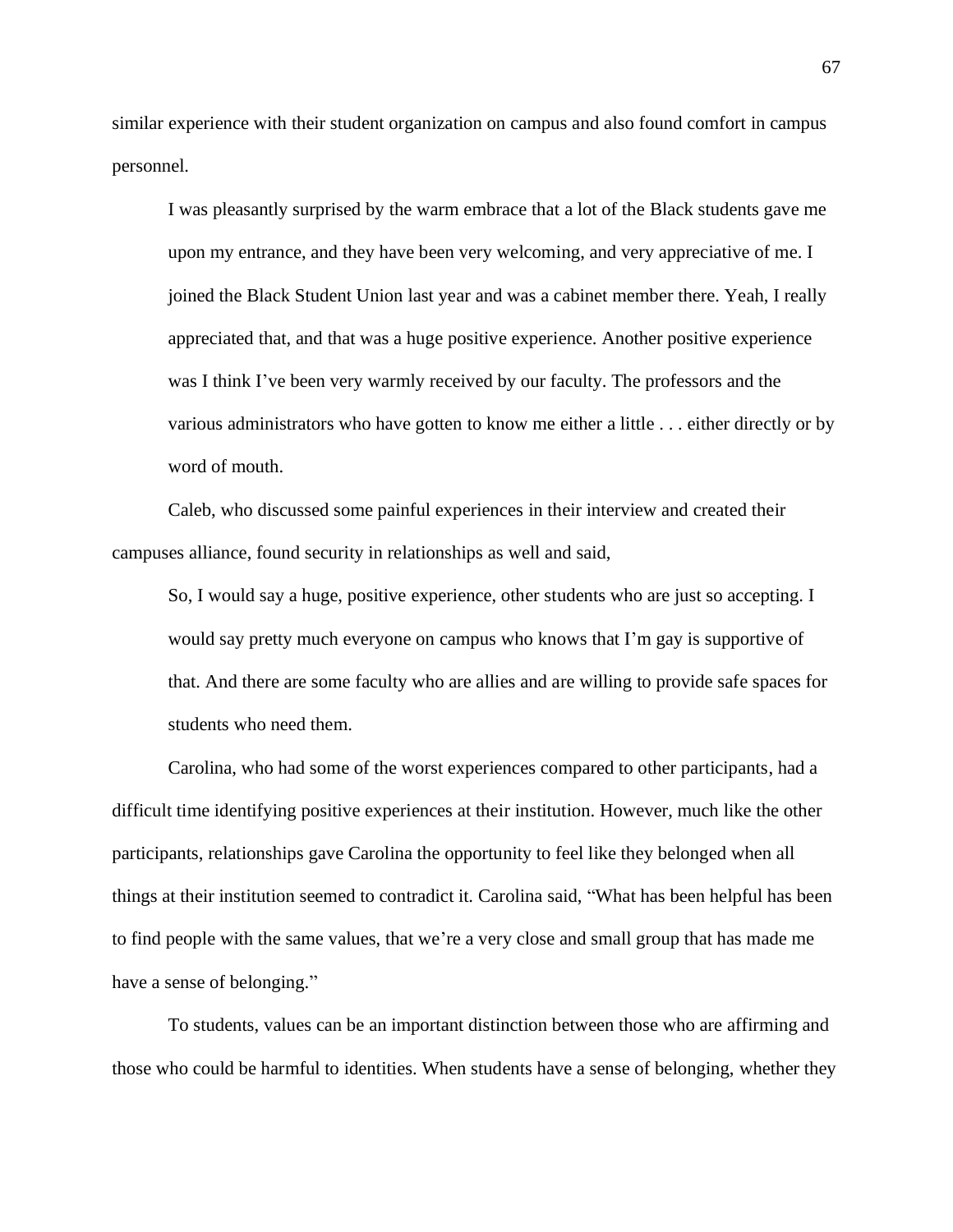are LGBTQ or heterosexual, it makes the institution more than an educational space. In some instances, friends can be a simple support system, as the responses from the present study's participants showed. In other instances, the support system goes above and beyond. Eileen, who shared a strong relationship with their support system, said,

I have an incredible group of friends at school. They have become like a second family to me. They have just loved and supported me. They're all straight. I'm the only queer person in the group, but they all just absolutely support and affirm and welcome me, are some of the best allies that I have ever met, are always open to learning and growing, and want to know how to best support me. That has been such an incredible experience, one that I didn't realize that I needed until I had it.

Eileen's experience demonstrates the power of connection. In articles on higher education, connection is often a common factor in retention. However, as Eileen put it, they did not know they needed connection until they experienced it. LGBTQ students do not expect much out of the college experience but to learn and strive toward the future. The opportunities to be affirmed, connect to other students on campus, and get involved are opportunities of circumstance compared to the anticipated opportunities for heterosexual students. This makes creating a more inclusive environment that much more vital to LGBTQ student success.

As college students leave their families, institutions become not only a home away from home for some but also a safe haven and the only shelter for those with a more traumatic home environment. For LGBTQ students, parental reactions to coming out can be unpredictable and at times, damaging to mental health (Maslowe & Yarhouse, 2015). Although higher education personnel are not meant to be parental figures, they should be a safe place. Faith had this experience and shared significant gratitude. In Faith's experience,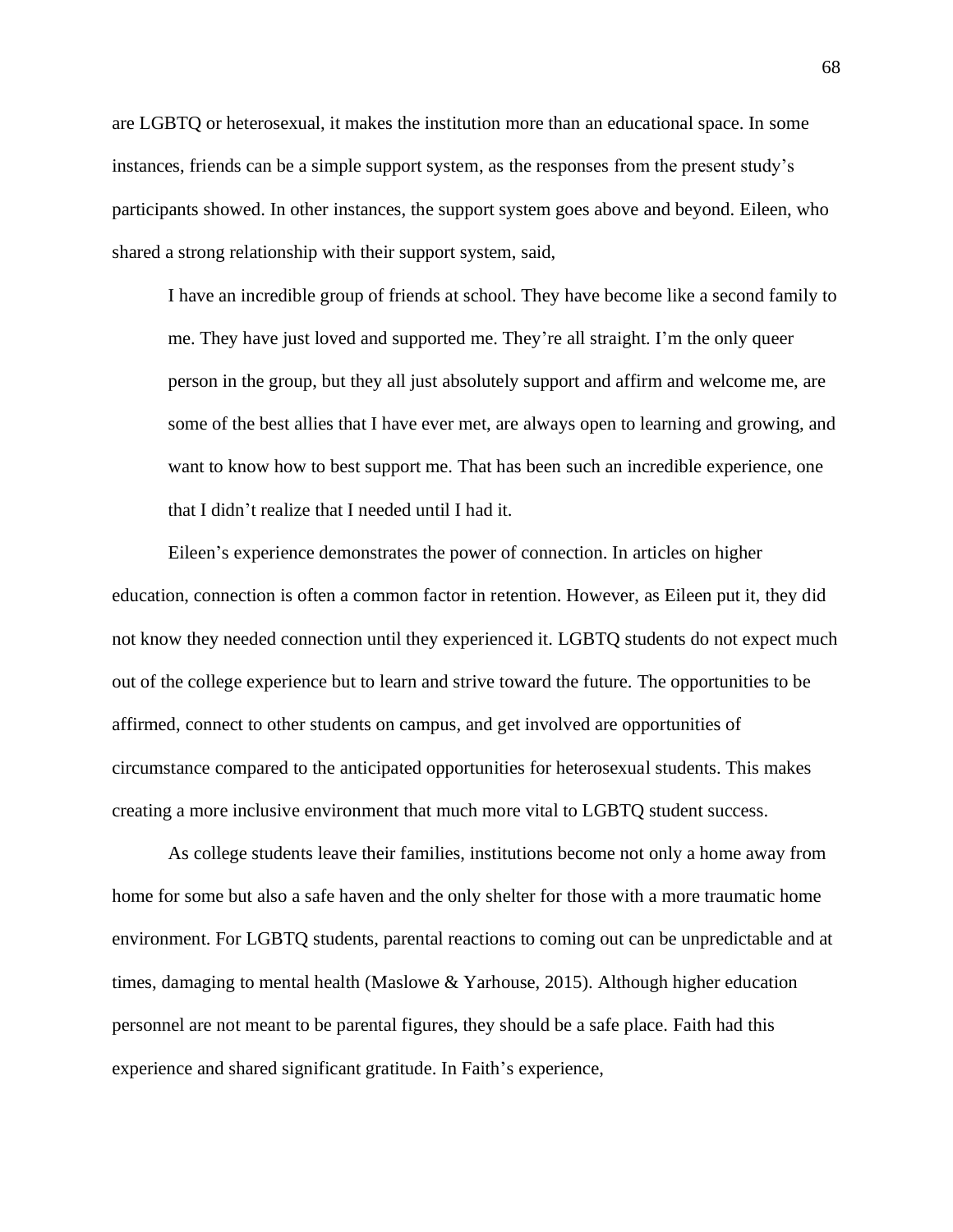I have been truly amazed at the openness and compassion of individual professors. I have had multiple professors serve as mentors, as confidants, as, honestly, the parental figures that I wish I had had growing up. So, a lot of individual people, especially professors and some staff members at my institution have been very, very supportive of me, maybe even especially because they know I don't get that sort of . . . I know I am an adult, but you know there's a difference between adult support when you're a college student. So, they know I don't get that. And I can't authentically receive that support from home, so they have sort of stepped into those roles for me.

To support LGBTQ students, as the responses showed, is to be allies, be sounding boards, accept authenticity, and to see them as they want to be seen. As the research is limited in scope, it is not known whether positive experiences can outweigh the impact of negative experiences.

**Selective Change.** As Garvey and Rankin (2015) stated, it is less common for LGBTQ students to come out when in a hostile climate. However, the participants in the present study, who were in hostile climates ranging from low to high, were out. Statistically, this could be insignificant, yet it is important to note. The Christian institutions associated with the participants seemed to be interested in their experiences but were devoid in action. According to some participants, when institutional leadership wanted to understand a specific issue or respond to issues on campus, they would often request meetings with LGBTQ students or LGBTQ organization leadership to provide more in-depth information. Faith said,

Probably my most difficult experiences came when I served in leadership of the only LGBTQ+ student association on our undergrad campus. Because serving in that position, you really sort of opt in to the burden of education. I was constantly asked to be the queer representative on so many panels and town halls and asking to speak to classes and all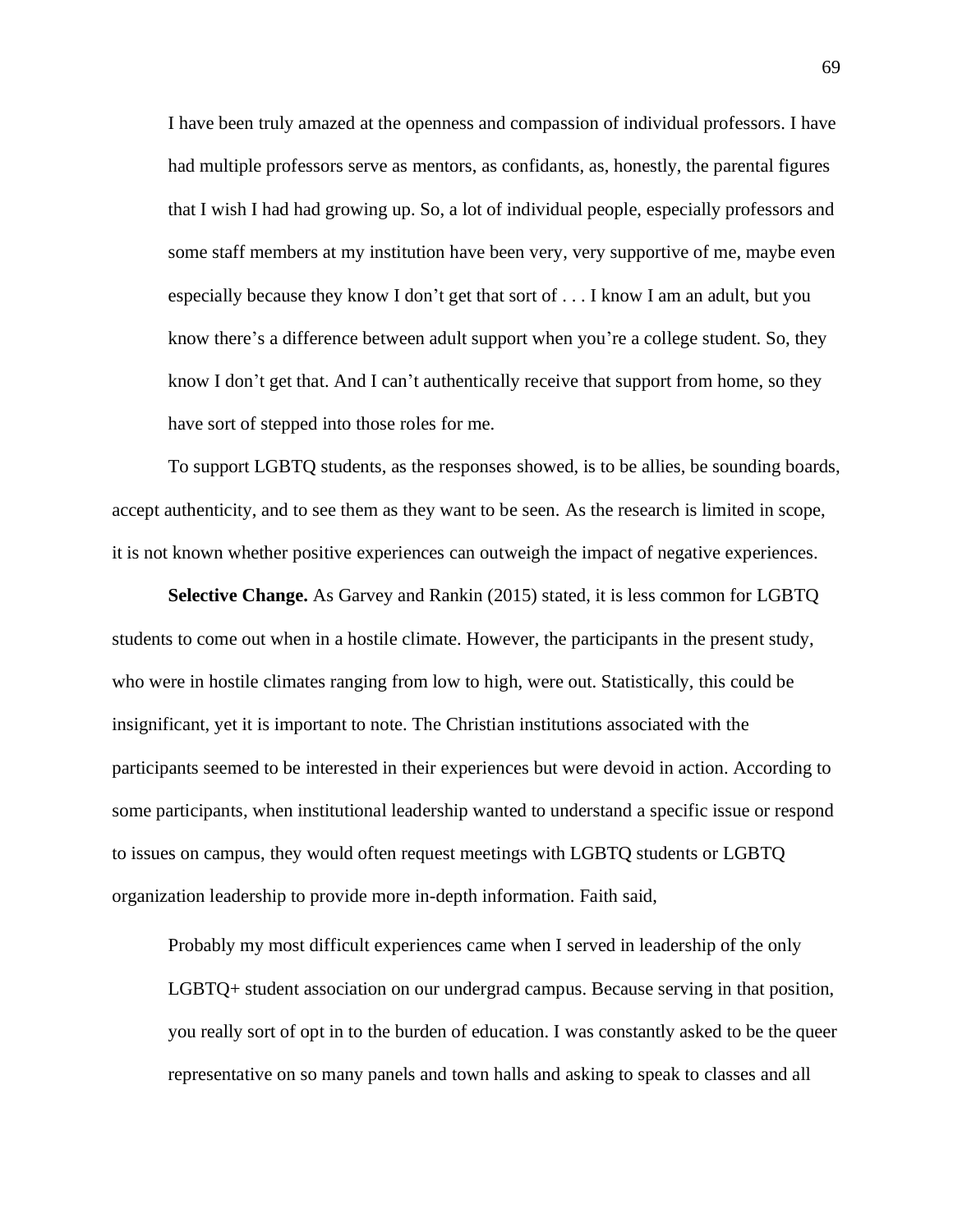these different things like you're some sort of rarity like, "Oh, this is the queer that is at the Christian school. This is the person that we need to talk to."

This tokenization happens at many Christian institutions. Jude had a similar experience at their institution, which happened to coincide with a personal struggle in their own identities, and said,

I think another thing that has been a bad experience for me is I've struggled with my own identity and solidifying that and feeling secure in that. It doesn't help that for many people at the university, whether they're students or they're staff or faculty, as soon as you see someone who is queer, or you see someone who is Hispanic or, in a different case scenario, someone who's Black, [an] identified person of color, we're very quick to be tokenized and used as a spokesperson for our identity group.

Because of the institution classification, it is possible that LGBTQ student enrollment is minimal. As institutional administration could believe the LGBTQ enrollment to be low compared to other populations, using LGBTQ students to understand issues could be educational. However, as a result of low enrollment, there could be a less substantial need to develop plans to improve the environment. It is also possible that due to relationships with a specific church or denomination, change is unacceptable or difficult to promote. Without a common baseline to compare or understand institutional intentions, there are institutions that believe themselves to be a little further ahead than what the LGBTQ students perceive. According to Eileen,

So then their reaction is always like, "Oh my gosh, yes. Of course. We want you to feel safe. We want you to feel comfortable. Let's fix it. Let's address this." Then we'll say, "Okay, well, here are some things we can do to help. This is what we would like to see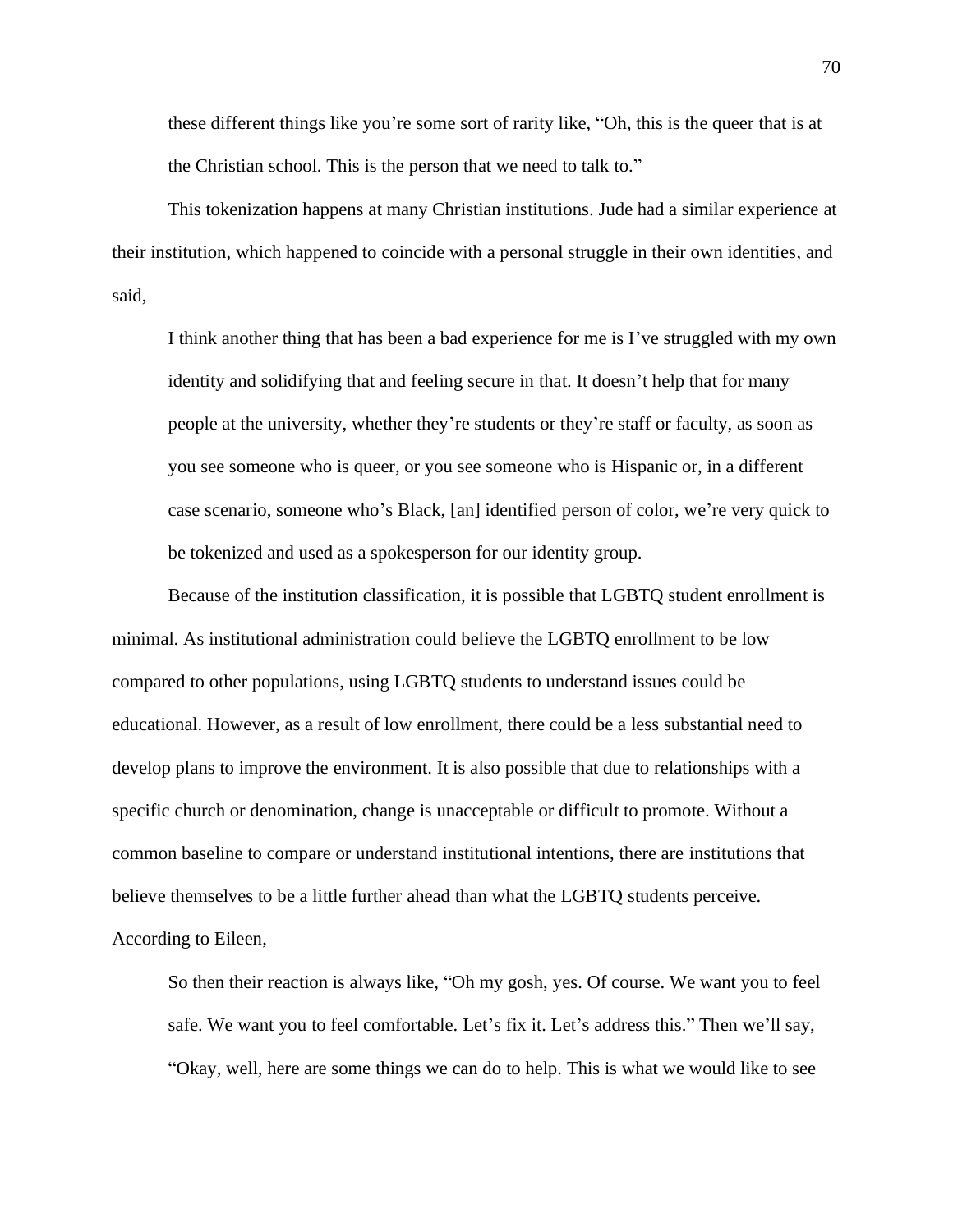changed." Then the administration goes, "Oh, well, no. We can't do that." They're just so resistant to any of our suggestions, even though they're saying . . . I think genuinely they are upset that we don't feel safe and welcome in the university, but then when we try to offer suggestions on how to make it better, they don't listen to our suggestions. I don't think that they recognize the inconsistency. That's been frustrating.

As a few of the participants shared other salient identities, it is important to acknowledge that their identification as an LGBTQ person is only a part of their true selves. According to Talique, there is limited progress in one identity but none in the other.

I think that's an important thing to notice, that Christian institutions are willing to engage in the race conversation, and even their engagement is incredibly limited, but they are almost never willing to talk about sexuality. I think that's significant.

The selective change created by Christian institutions could be an honest effort to identify options for improving LGBTQ inclusiveness on campus and the issues within their scope of control but due to relationships with the church or specific organizations are unable to move forward. It is also possible that religion has shaped their view of homosexuality and the LGBTQ community. As the institutions were not involved in the present study, these thoughts are speculation. However, the hope that LGBTQ students feel from these experiences is more harmful than helpful and provides additional stressors related to their identities. According to Hirsch et al. (2017), LGBTQ status has no impact on hopefulness but can impact feelings of hopelessness. Whether a minimal or significant change, LGBTQ students just want to be heard.

**Navigating the Campus.** To be fully present and feel safe in various environments (i.e., classrooms, residence halls, the campus, etc.), careful navigation is important. For many of the participants in the present study, navigation was vital to understanding which resources were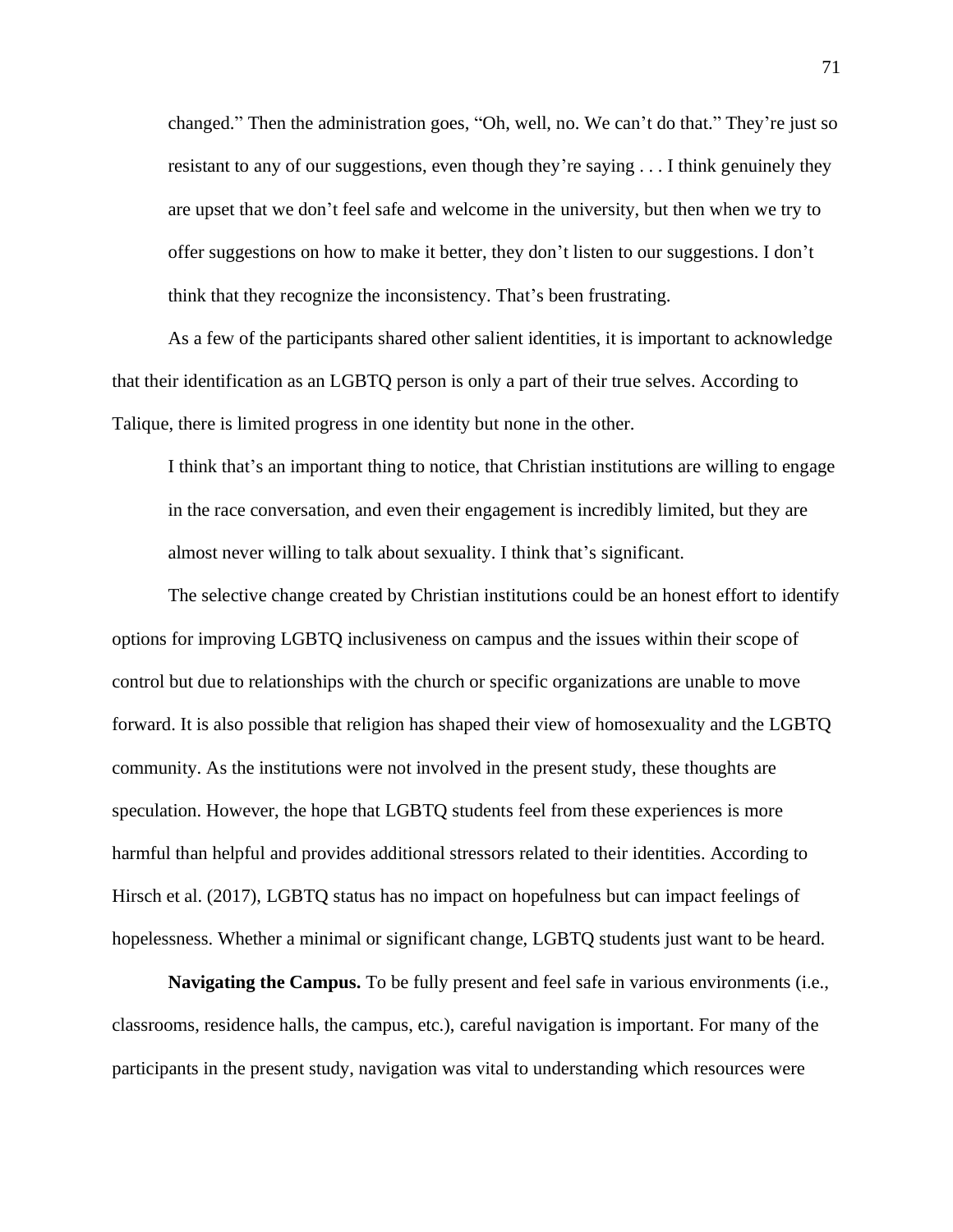accepting and which could be harmful to them. This careful movement takes time, effort, and relying on supportive connections. Unfortunately, this process requires significant attention on top of normal college stressors. For each person and resource, there is a constant uncertainty, and without campus support, there is a constant risk as well. Talique said,

Some days are really good, and some days are not. My queer identity has sort of been the biggest difficulty to navigate on campus. This is an institution where many people have been raised in a variety of different conservative faith traditions, and a number of conservative faith traditions that preach very strongly that homosexuality and anything that's not heterosexual is evil, is wrong, is an abomination, is a sin, et cetera, et cetera. That has impacted my experience as a queer person who's also relatively out, but not all the way out.

In Eileen's situation, however, professors on campus had an in-depth knowledge of the environment as well as the various campus resources available to students to help in campus navigation. Thanks to "insider" knowledge, the relationships Eileen was able to create on campus provided a unique protection on campus. They said,

As a religion major, I was worried that I would have more negative experiences. I did have one professor who, actually some faculty that I was close with told me, when I told them that I was taking his class, they mentioned, "Okay, well, just don't let him know that you're gay because he probably won't like that. Just probably better for you if you don't mention it." Nothing came up, because I knew that going into it. I was kind of careful about what I said in class.

Without an information network, LGBTQ students could go into environments that are difficult to manage. The responses themselves are unknown, but as it has been shown, stressors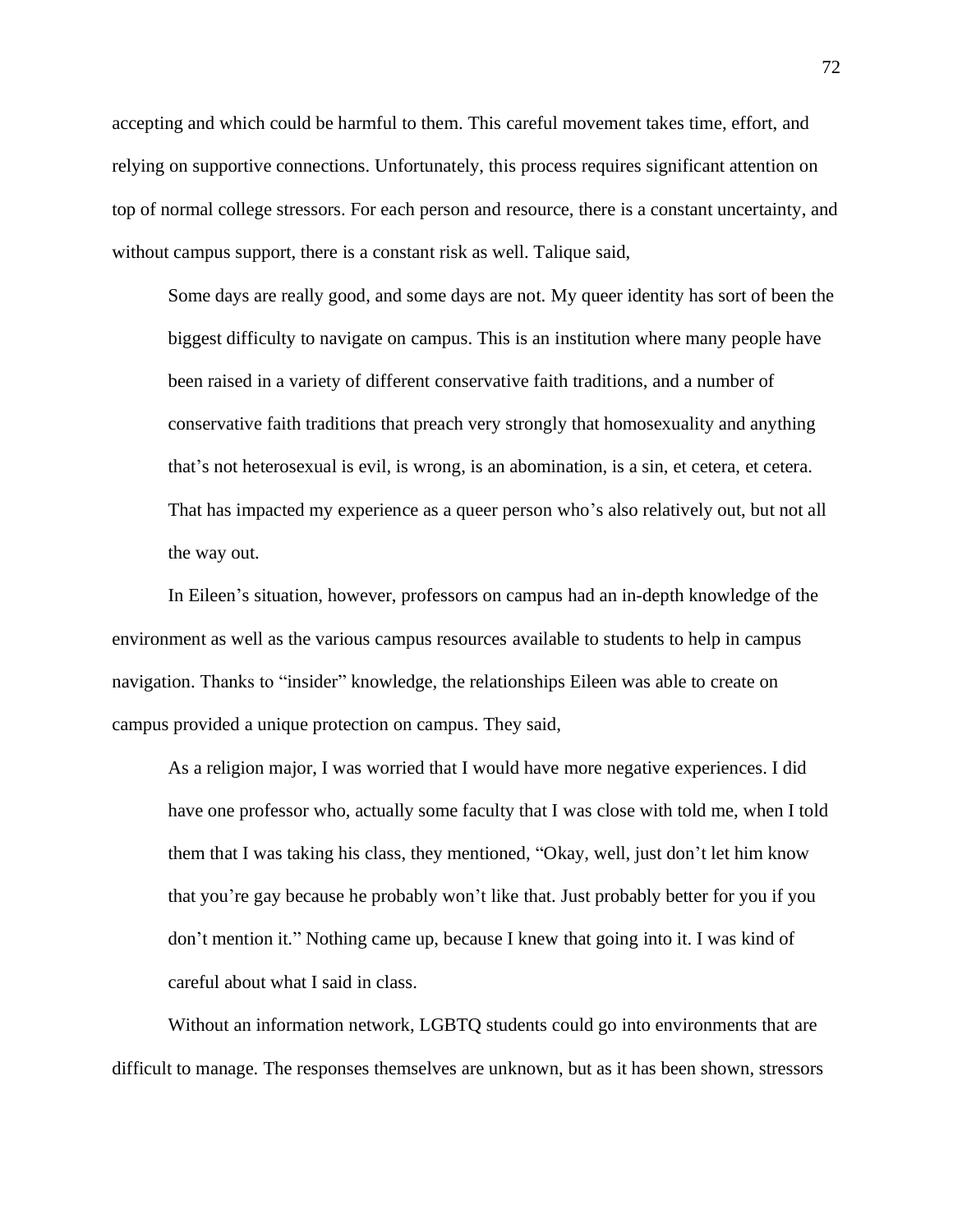and less welcoming environments could impact academic performance. These networks allow for campus inconsistencies to be known and for safer paths to graduation. Not having this knowledge could be disastrous for LGBTQ students. Faith noticed these inconsistencies and shared,

So, it's kind of all over the place how different things like that are handled based on who you manage to interact with and then in classrooms which professors you have. There's sort of a . . . not any sort of official list but you can word-of-mouth learn like, "You should try to live under this resident director," or, "You should try to take this religion class because that professor is chill," or, "If you're having an issue, you should talk to this person in the counseling center, not this other person." We've worked out a little word-of-mouth network of how to try to navigate how inconsistent these sort of systems are.

These networks not only provide the multiple paths to avoid negative experiences on campus, they also provide the means to deal with and process them. As Jude said,

I think that one of the biggest things that has helped is forming a very solid network of support. I know which professors I can go to to talk about something or which friends I can go to to vent about something. I know who will listen to me, who will take me seriously, who will support me, and I think that creating that network has been one of the most influential and beneficial ways of processing and dealing with negative experiences.

Developing these networks creates a number of spaces on campus that aid in LGBTQ student retention and growth. These networks provide more inclusive classrooms, safer campuses, approachable resources, and possible allies in making systemic change. When LGBTQ students do not feel welcomed in most spaces, these networks create migrating safe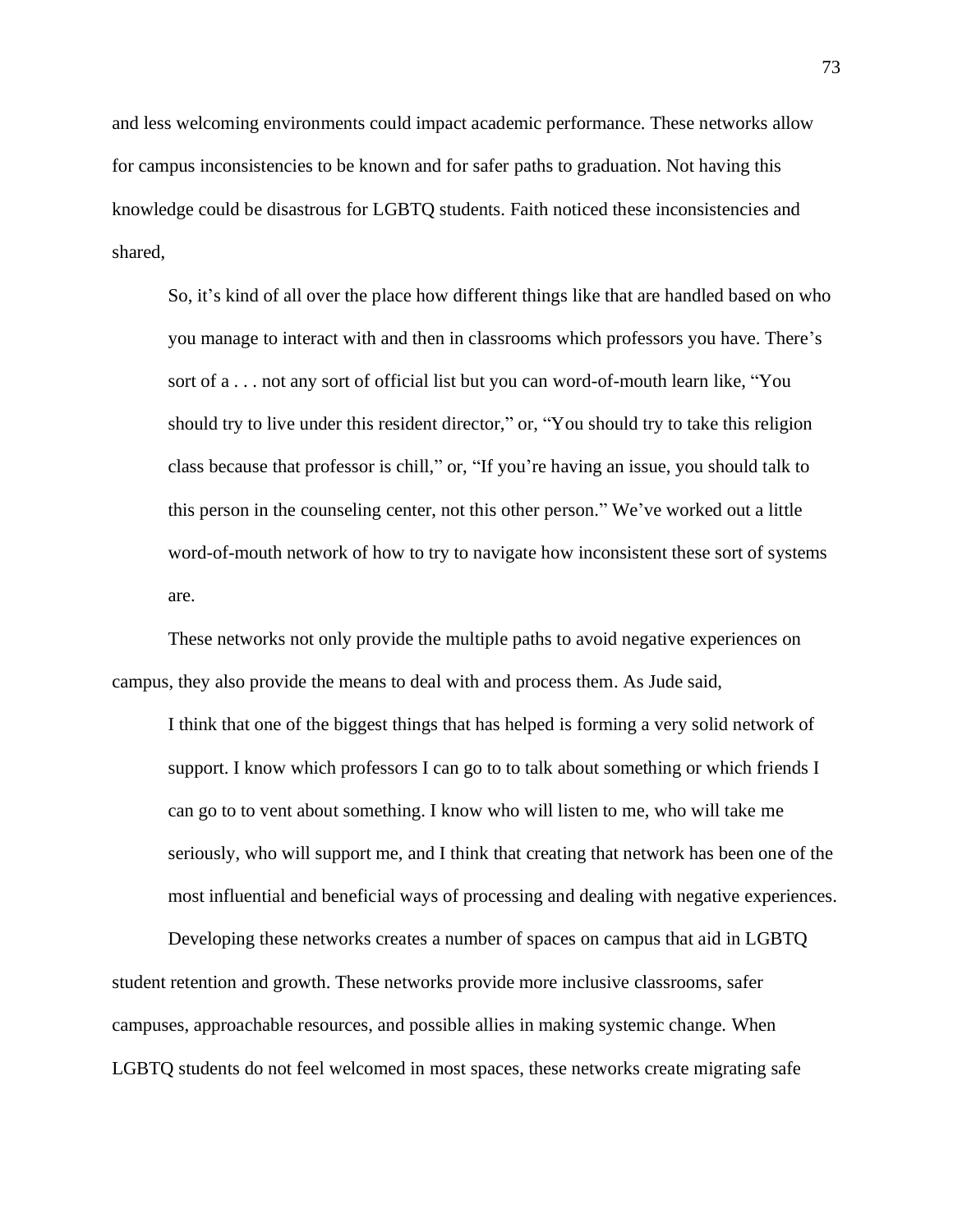spaces. Carolina shared their view of this process in a unique way: "This community has slowly [been] getting bigger because let's say I get invited, I also bring the people I know are LGBTQ and are isolated and same with them. So we've slowly been networking and getting bigger."

When LGBTQ individuals feel comfortable enough to come out, it gives others the courage to be authentic themselves. This process takes significant time depending on the environment, but as the network expands, so do the opportunities. As the participants shared, the networks can make them feel less alone and can provide a more normal educational path, although not an equal one.

## *Institutional Policies and Practices*

One integral part of retention is a sense of belonging. In the interviews conducted, a sense of belonging and institutional influence over this feeling came in multiple forms. The most common practice or policy centered on limitations of behavior. Of the six participants, five shared that some type of contract was required on campus. One participant shared that through advocacy, the requirement became more of an acknowledgment, but the acknowledgment still communicated the institution's heterosexual stance on relationships. When asked about the common LGBTQ issues on campus, Caleb stated,

First of all, I identify as a gay male, and the university I attend is a Christian university. And their covenant that we have to sign as students isn't very supportive. It's kind of exclusive in that sense. So, they don't allow what they say, homosexual activity, is how they phrase it.

Similar to Caleb, Talique was also required to sign a document that is known as part of the institution's foundational documents. Talique said,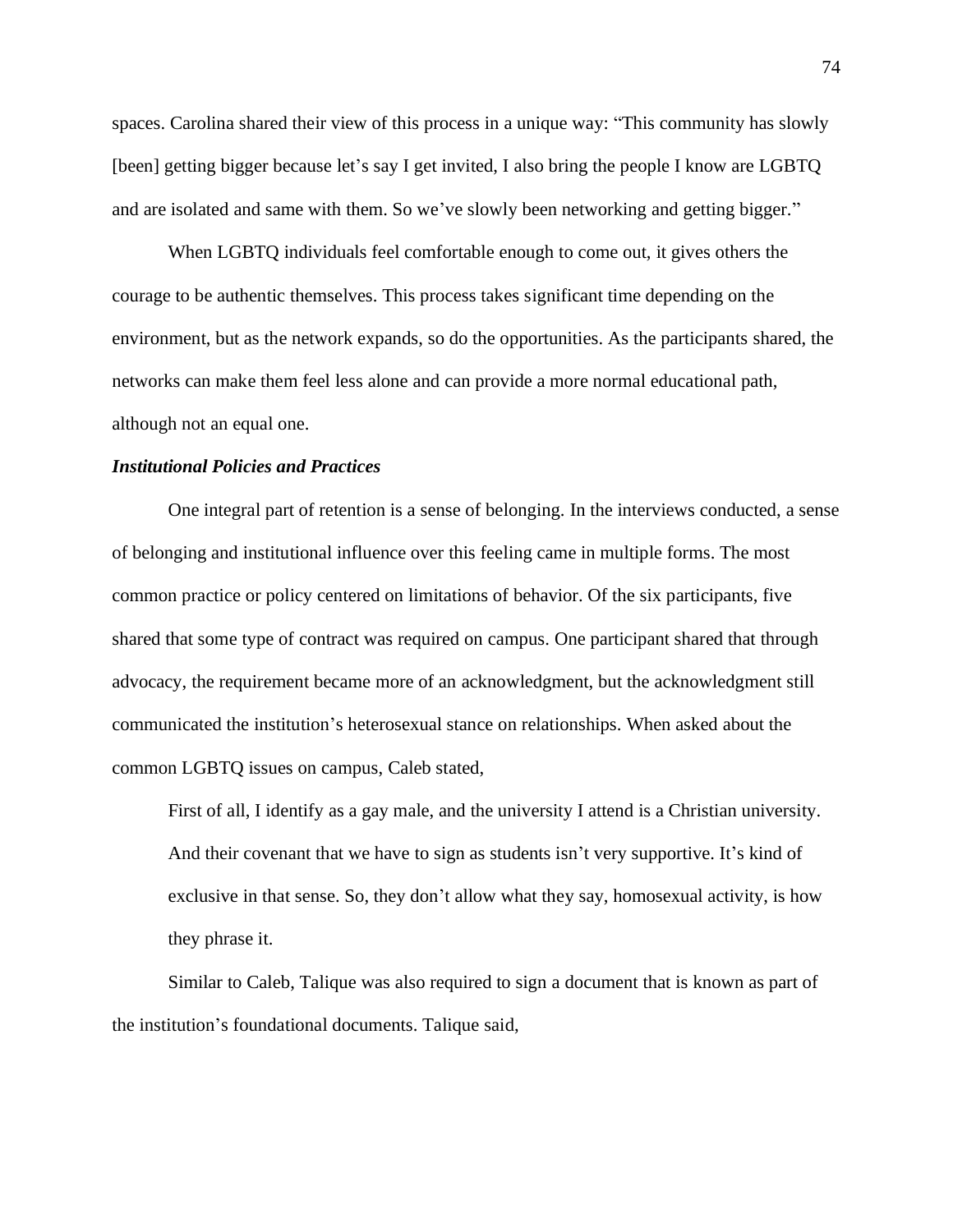It's a document all students are required to sign every year that includes no drinking, no gambling, no smoking, no sex in general. So no sex outside of marriage, straight or gay, but it also specifically references homosexual behavior as a prohibited behavior.

These covenants, though unique to the institution, each carry an expectation that limits the actions of LGBTQ students as well as forces values on them that might not be their own. In some cases, they also force LGBTQ students to decide between safety and security and the ability to live authentically. Faith said,

It's very much been a "We don't have any policy on the books," so it's a very case-bycase basis, at least in what I've heard. Because my university has a housing contract that you must sign at the beginning of every year. It used to include a statement that you had to sign and agree to, which was that marriage is biblically defined as between man and woman and those are the only sorts of relationships that are biblically approved and blah, blah, blah. You had to sign that you agreed in order to live on campus, which is required in your first 2 years at my university.

At most institutions, housing requirements are a standard. This standard provides immediate access to resources and peer connections, which are key factors in academic success. According to Vespone (2016), the development of self-acceptance comes through interactions with others of similar lifestyles, which help to find strength, build support, and address internal or external conflicts. However, in using these contracts anywhere on campus, there is potential to limit or completely prohibit LGBTQ student identity development. Carolina, who also needed to sign a contract, said,

So the Life Together Covenant has not supported my sexuality and my identity. It is also hard because it used to be optional for professors to sign it but now it isn't. That's the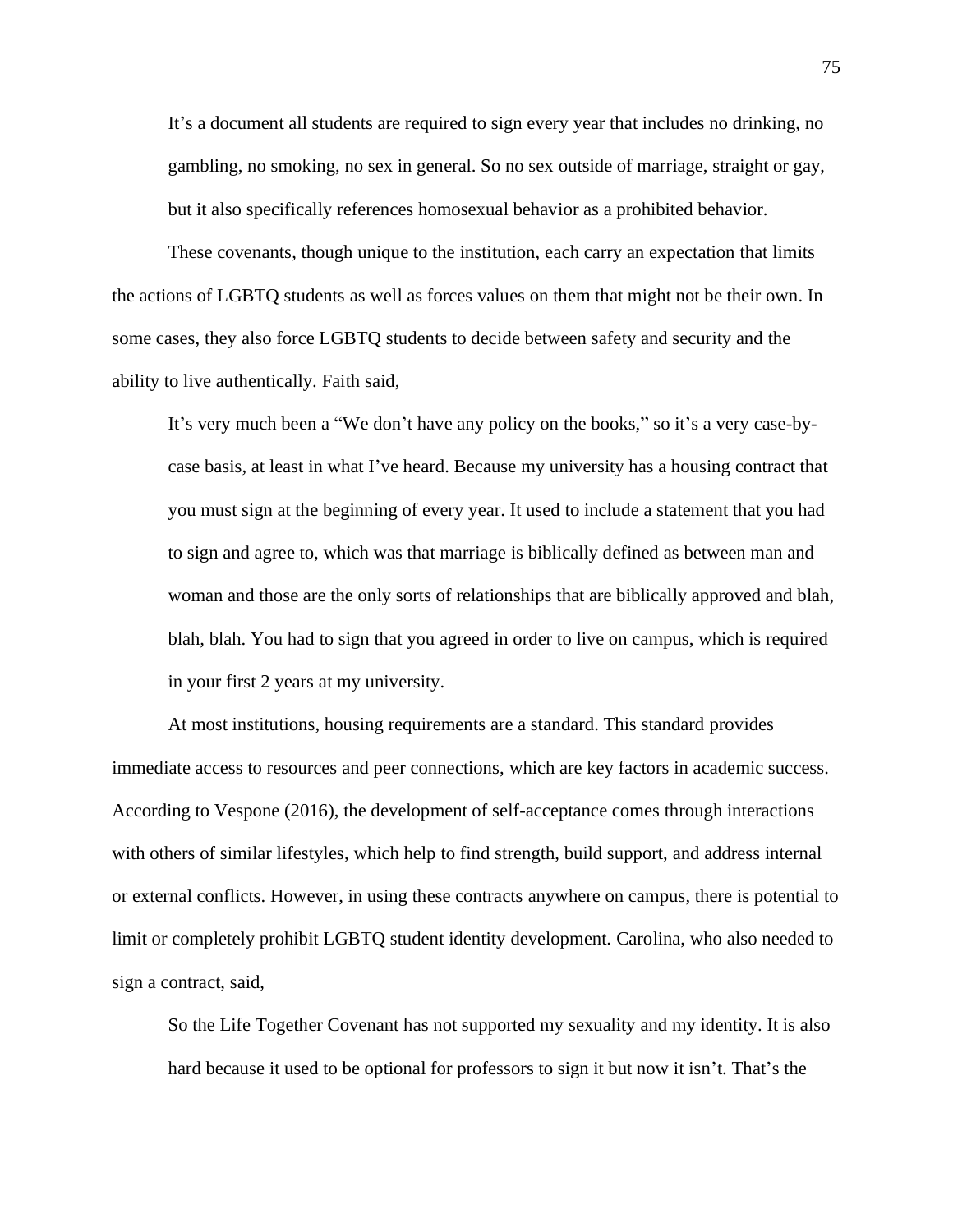reason a lot of professors decided to retire earlier last year because they didn't agree with it. Yeah. I think that has limited a lot of what we can do and say, and how we feel about ourselves.

Aside from the restriction on actions, these covenants can also impact the way in which LGBTQ students view themselves, as Carolina stated. This might not be the intention of the institution when covenants or contracts are created, but as LGBTQ students become unable to explore their identities, there are missed opportunities for personal or identity development. When this environment continues over time, academic performance and the connections needed to remain at the institution can decline (Jackson, 2017). Based on responses from the participants, there is little knowledge as to the specific policies or practices outside of the covenants or acknowledgements that are established by the institution. As Faith said, "And the policies are just very . . . There really isn't anything on the books other than the man and wife thing, so how they handle more nuanced situations is truly individual."

The responses to this question about policies and practices did not provide much information. Most of the responses, aside from Faith's, which provided a little more context to individual control, focused more on acknowledgment documents. This does not mean that the institutions do not have more substantial policies or practices, but the participants could have been unaware of them from a student code perspective. The next section focuses more on reasons for persistence, which is connected to Faith's previous response. Although not necessarily a practice, individual control on response to LGBTQ students, allowed or forbidden, was a norm that led to support or lack of support for these participants.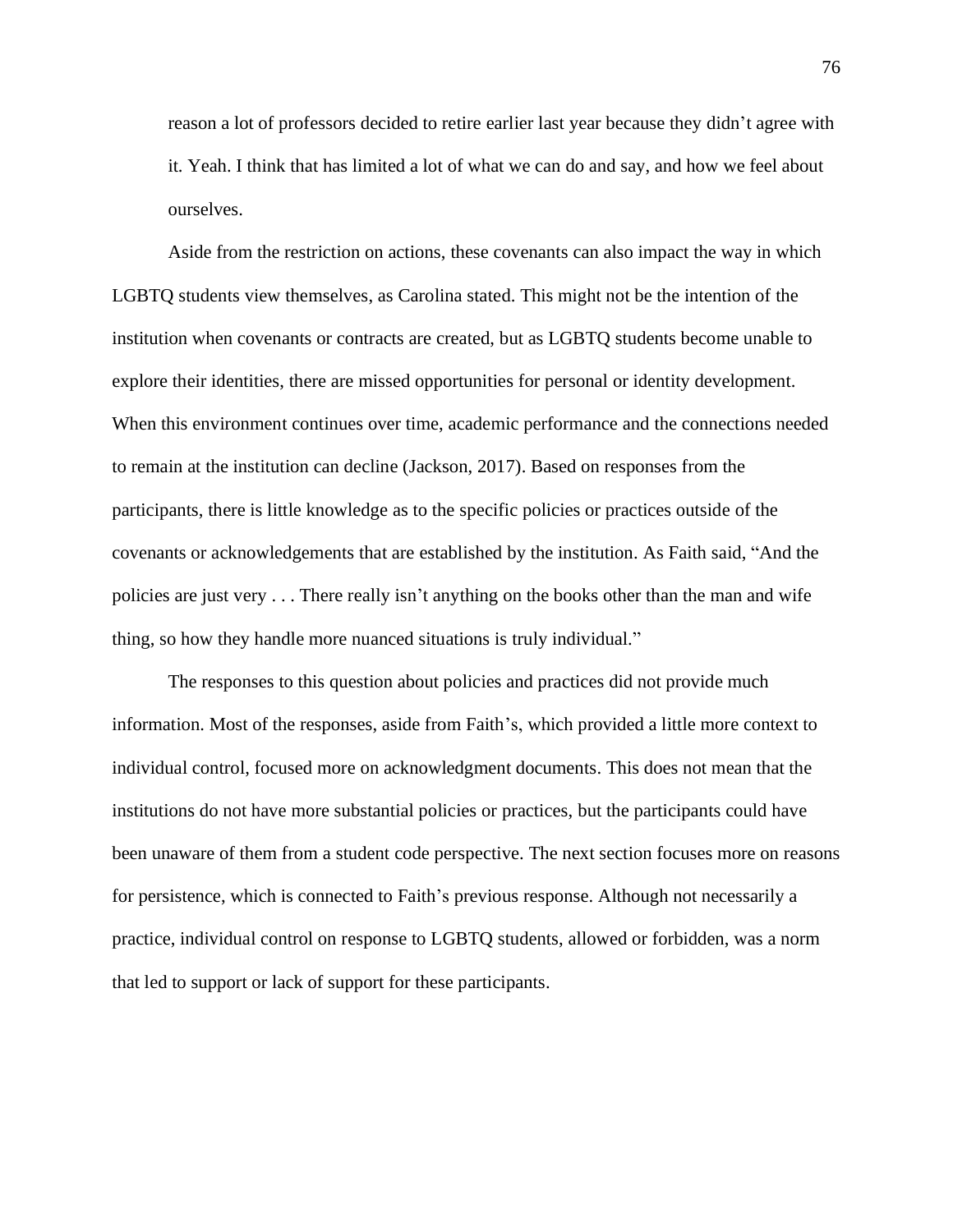### *LGBTQ Student Enrollment and Persistence*

LGBTQ student identities often conflict with Christian institutions. There is little information on their intentions to enroll in these institutions or their determination to persist. From the application process to graduation, multiple paths were available to the study participants, each dictated by the experiences unique to them and their campuses. When reviewing the responses between the checklist of wants in a college or university with reasons for enrollment, there was little overlap. The checklist included a religious connection, financial support, and academically related opportunities. Of the mentioned reasons for enrollment, items on the checklist were present but more focused on community and external influences. This does not mean that the other factors were not important, but in communicating what led them to apply to their current institution, there could have been factors, such as scholarships, that were unexpected or discovered throughout the enrollment process. In terms of persistence, the important factors for LGBTQ students in the present study were the positive experiences previously discussed and integral support systems to push them forward.

**Enrollment.** The enrollment process is difficult for all students. Students need to weigh the costs, academic programs, involvement opportunities, and the campus itself with income, aspirations, and other personal factors. These reasons are well known in higher education as students can extend these factors to understand the institution's academic prestige, research opportunities, financial aid, and postgraduation success in making a final decision. However, when asked directly about the reason for enrollment at their current institutions, the answers focused less on these reasons. All participants shared that an institution needed to help build upon their faith just as much as their education, ensure financial stability, and help them excel in their future professions. In their decision to enroll in their current institution, factors such as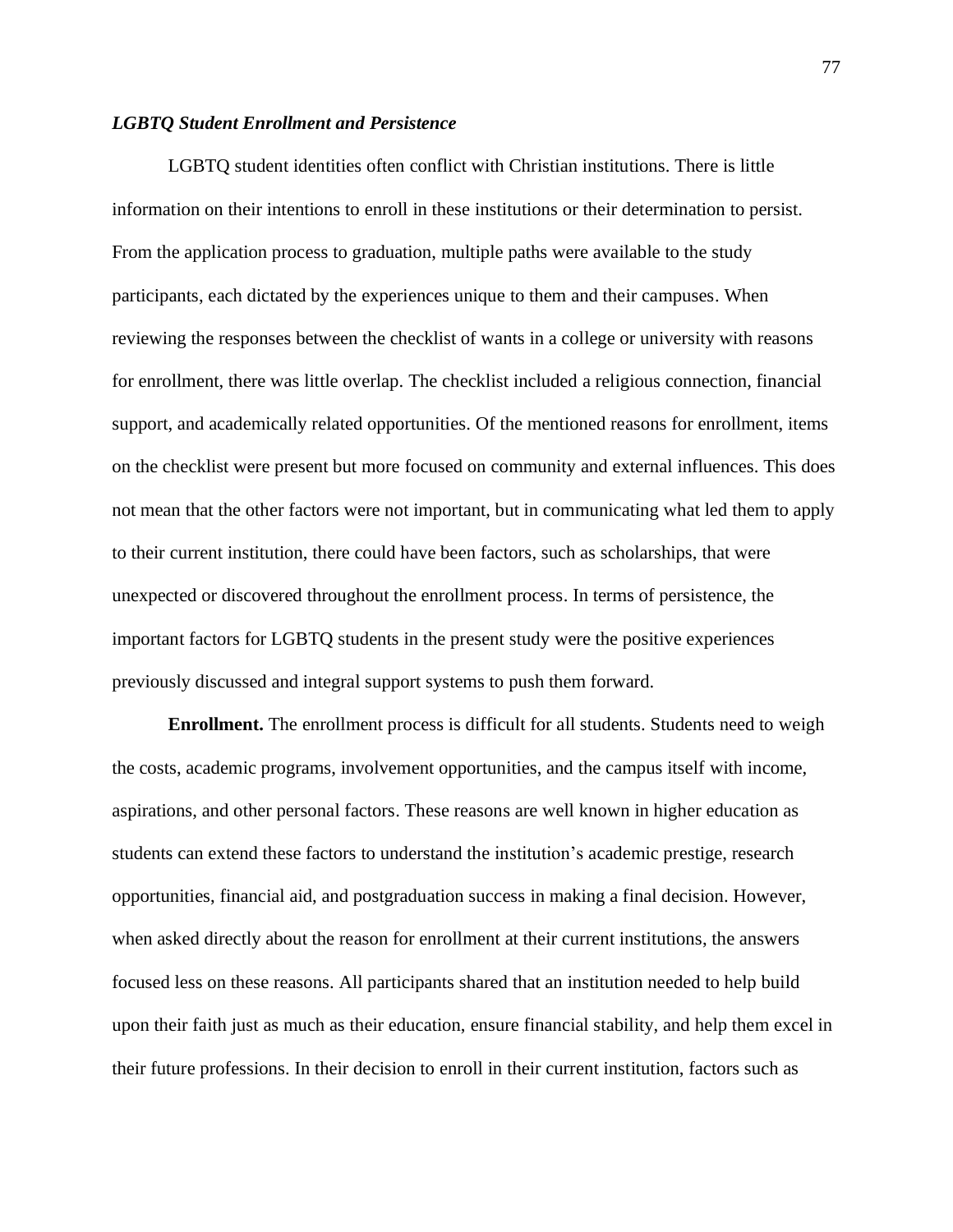community and outside pressure were added into the process along with their original search criteria. Jude said,

The college that I chose was actually my only choice, so I was very happy that I was accepted. But yeah, I decided on the school that I wanted to go to basically because it was small, it was a growing college, they had a strong religious program for studying in. And ... I don't know. When I had visited the university a couple of times, it just felt right. I really like the people, and the campus felt like home, so I knew from the start that I wanted to go [to] that school.

Jude's original intention was to focus on their religion. Through their involvement in speech, Jude shifted into law. For many students, majors can change and redirect movements on campus. However, according their response, Jude kept the communal aspects to make the campus feel more like the home they saw from the start. In additional to affordability, Caleb saw the community potential at their institution and said,

So, for me, it was when I was making the decision, I was between two universities. And I had a lot of time to process this. So, I chose this one, because I felt like it was a smaller community, and also with my visits to campus, I really saw some aspects of the community that I liked, there was a lot of intentionality and openness. And those were the impressions that I got when I visited. And then, just being more affordable. So that's really what ultimately drew me here.

Talique shared a hope to be embraced when selecting an institution. In their response, there was emphasis on a significant scholarship and the handling of the application process. Talique said,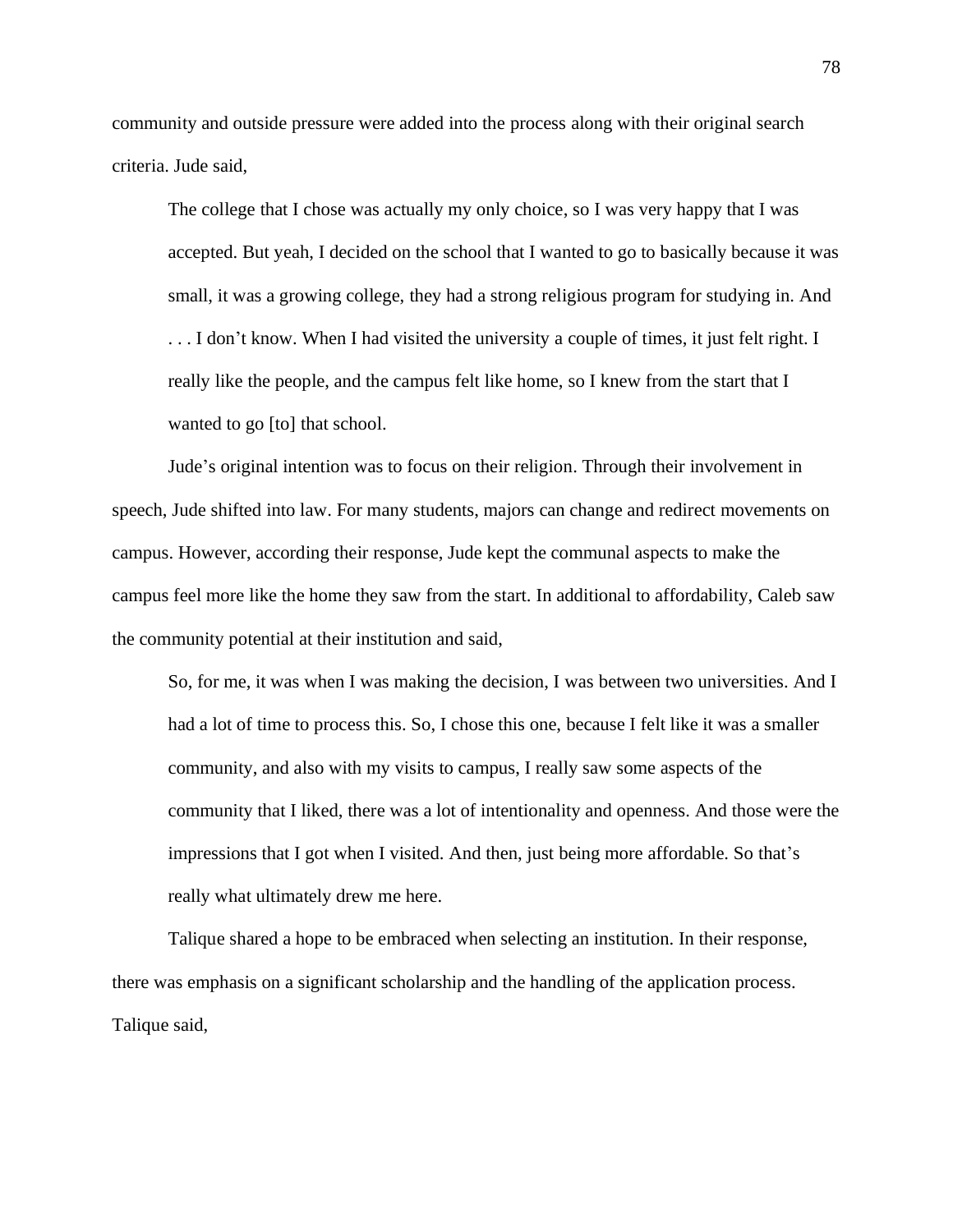So yeah, the scholarship was a huge part of that, and I have known other people apply and receive it also. They said that it was a huge blessing to them. So affordability, and then there was the fact that my institution is a Christian one. That was a big part, and I also liked the way in which my application was handled. It was very personal. Particularly my scholarship application. It was very personal and very interactive, which I appreciated, and it was an opportunity that I would not have received at another institution.

Although they also identified cost as a factor in college choice, Carolina's response focused on the academic program in partnership with the community: "They have a very good social work program and they talked a lot about their intentional community and their integration of faith and learning."

These participants all found comfort in community and reinforced their decisions with some of the main factors that influence college attendance. For other participants, those main factors were still present, but in these cases, they were directed to their institutions through an external influence. The original intent for this "pressure" was to apply; additional factors and contemplation led to a final decision. According to Eileen,

It was actually interesting for me because my school was my denomination, and I grew up in the same area. I think it was always assumed that I would apply. I think every single person in my youth group growing up applied to [institution name redacted]. It wasn't necessarily assumed that I would go, but it was always assumed that I would apply. I don't think I thought really deeply about it during the application process. It wasn't until I was looking to actually choose a university and where I wanted to commit, that I started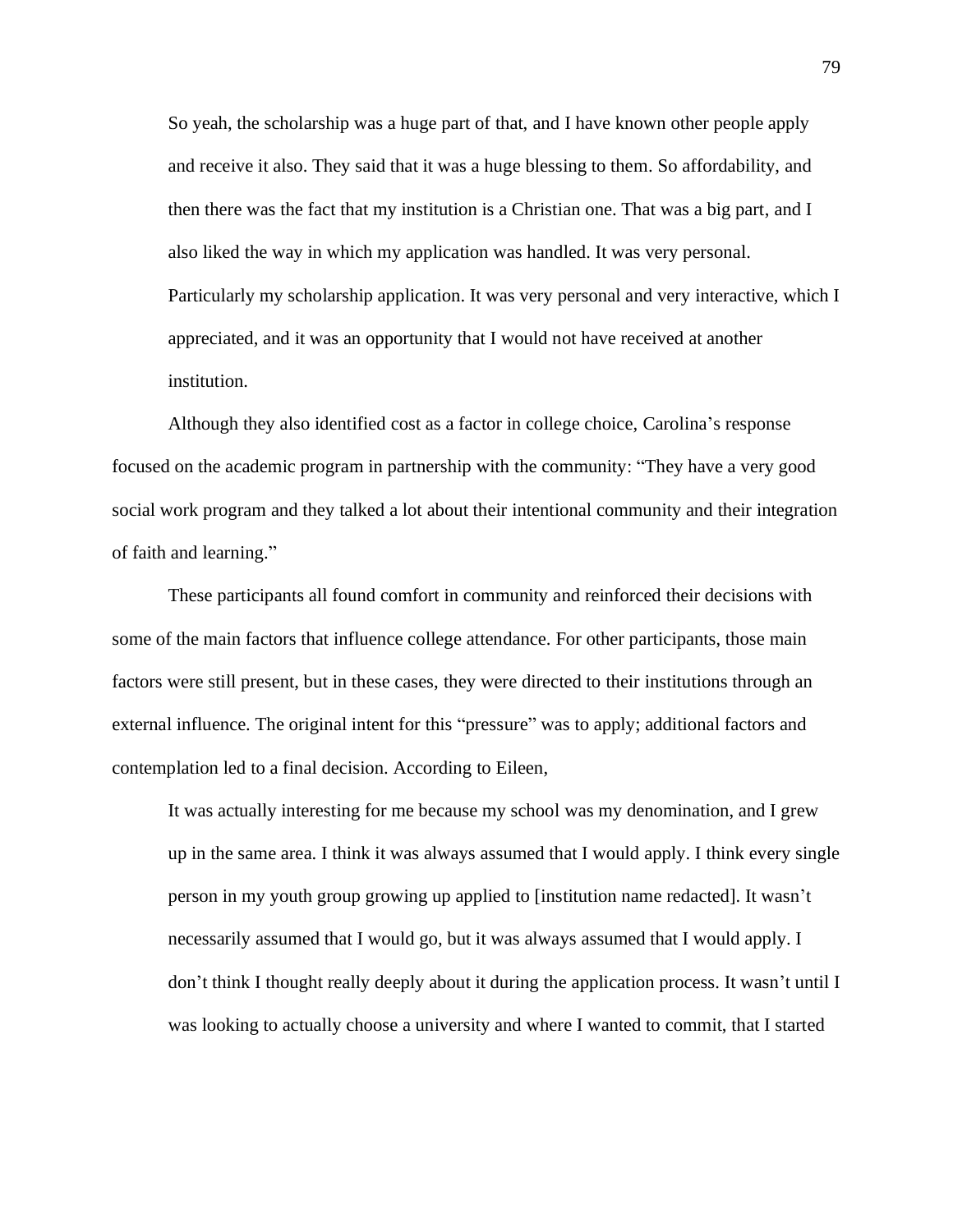thinking deeply about it. In the admissions process, I think it was just kind of an underlying assumption my entire life.

Faith's experience was similar in that their parents wanted them to apply to at least one Christian institution. As many of the institutions Faith applied had faith-based backgrounds, it is uncertain if it was the institution's designation that was important or more of the foundation that led to interest. Faith's parents did not have expectations for this specific institution as in Eileen's case, but as Faith made the decision for that institution, their parents were influential in the direction. Faith said,

My parents made me. I applied to 13 different colleges and universities, and the 13th one was because my parents said I had to apply to at least one Christian religious university because the rest that I applied to were not religiously affiliated. At least in the sense of being considered Christian institutions, a lot of universities have faith-based backgrounds, but none of them were considered Christian institutions. So, my parents said, "You have to apply to this one." It was really kind of random. They were like "We've heard good things about this one, so you got to apply to at least one, so you're applying here."

The decisions that were made were made by the participants. Although factors that led to completing an application could have exerted various pressures, and hesitations made the decision more difficult, each participant made the experience their own. Despite original intentions or important college-bound factors, at least at the time of this study, all participants have persisted.

**Persistence.** The interview questions did not include a question specifically on persistence. In the positive affirmation section, participants shared the positive experiences of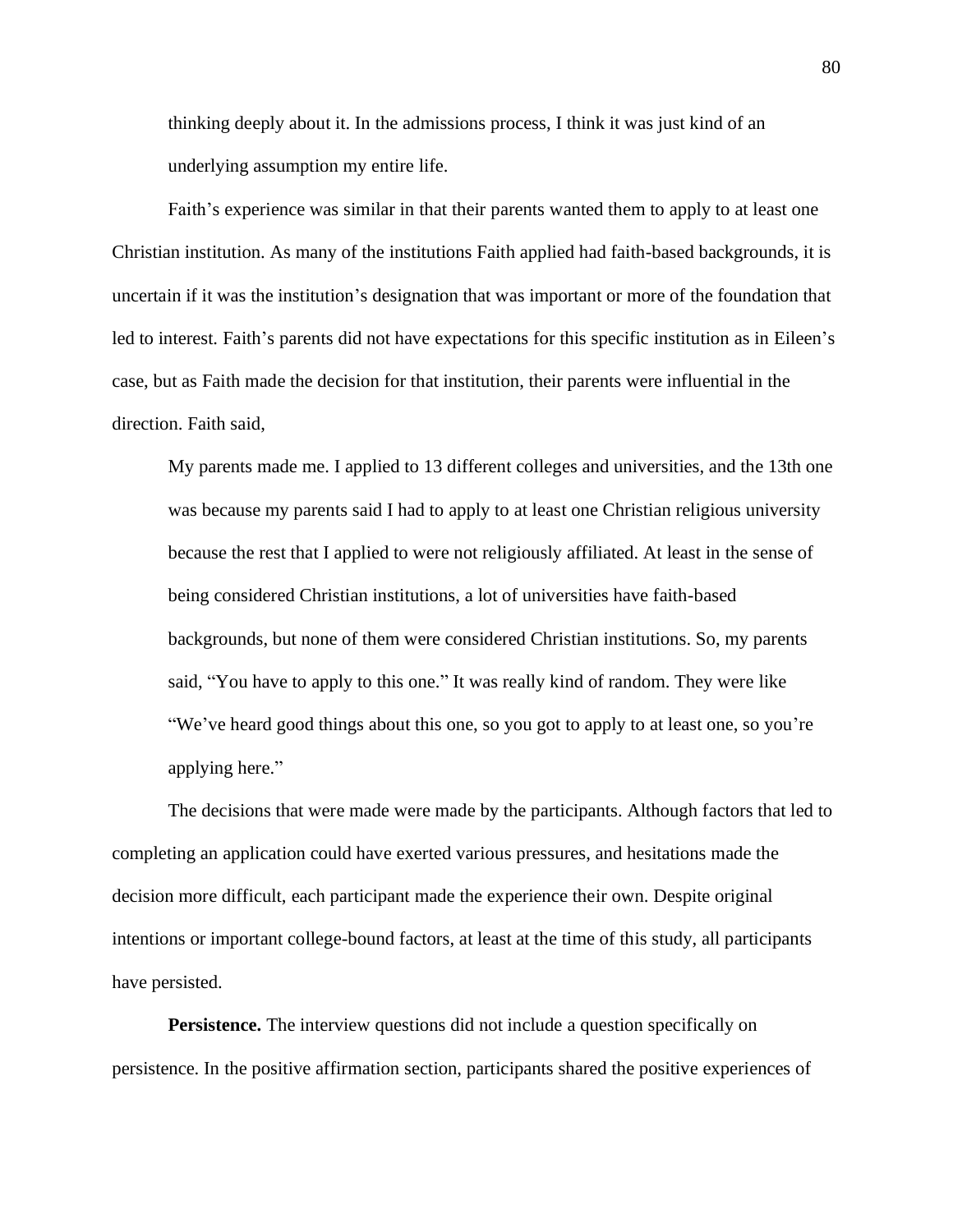campus support that are known to improve connections to an institution and aid in retention. What seemed to empower the participants were the personal strategies used to confront negative interactions or situations related to their identities. The positive experiences included the support they found in other people on campus. Jude had these positive experiences as well but when asked about their strategies when dealing with negativity, said,

I think that another way that has been helpful is doing things for myself and not for others because when I was worried about what people thought of me, negative experiences hurt way more. Now that I am working on living the mindset of I want to express myself this way because I want to and not because I want people to see me or validate me or support me or any of that, I think that is really helpful in eliminating that vulnerability to negative criticism because it's not for them, it's for me. I think that has been very freeing. Luckily for counseling, I've been able to really implement that into my life and into my personal philosophy.

Similar to Jude, Caleb worked to improve on standing up for themselves. However, it was less about others and more about self-preservation. In some instances, it was important to take a stand in being authentic but in others, removing themselves from the space was safer and prevented additional stress. Caleb said,

I don't necessarily think this is a healthy one. But my primary one is escape. If something happens on campus, or I'm in a situation where I'm starting to get very heated, or I don't feel safe, I usually just try to either go to a place where I know it's safe, or to get off campus for a bit. And yeah, I think personally, my response has been to stand up for myself more. When I first came here, I really didn't let a whole lot bother me, I tried to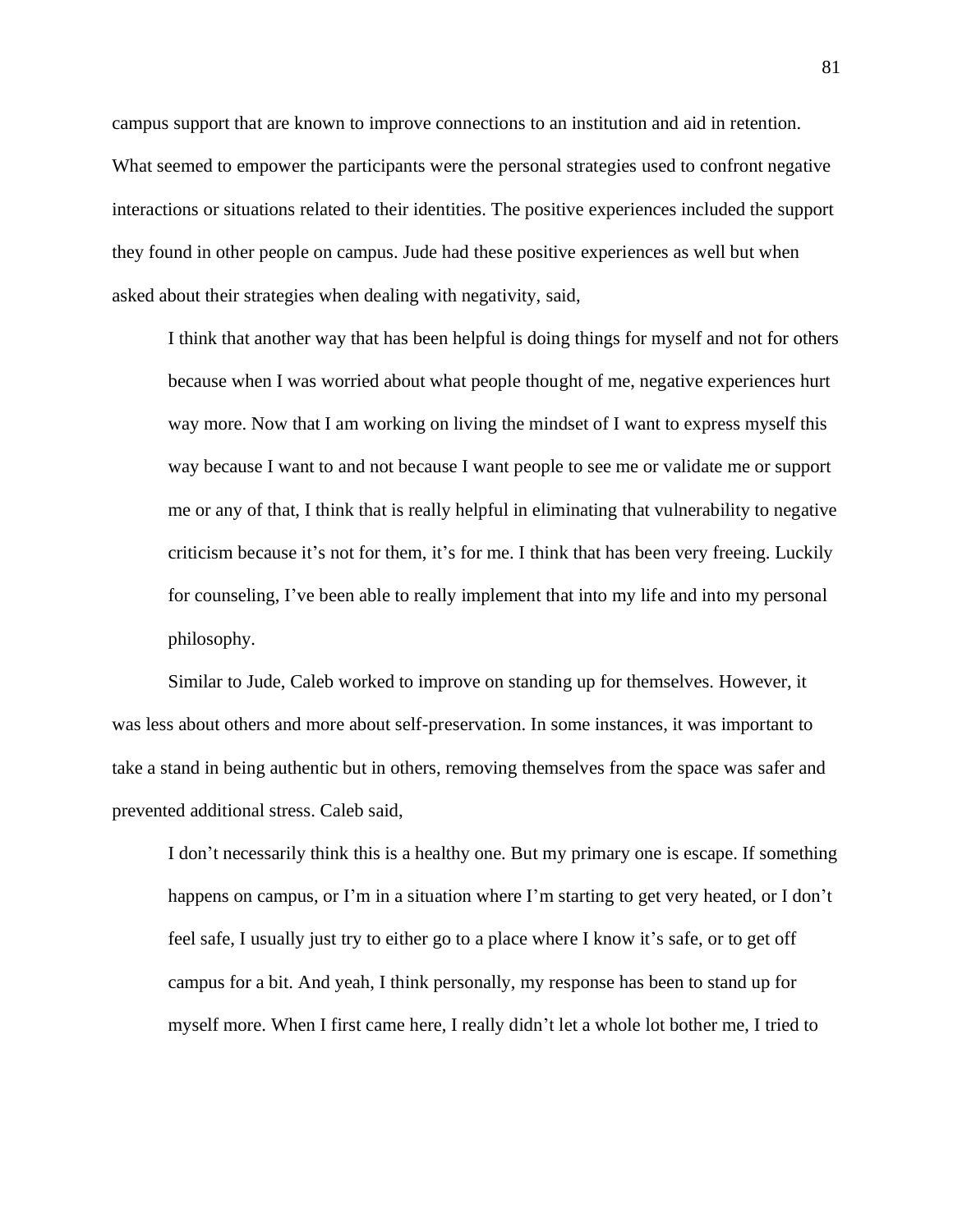let it slide off my back and try to dismiss a lot. But within the first year, I realized that I had to take a stand for myself in something. And being gay was one of those issues.

With Talique, there was a mixture of strategies. However, to Talique, the day-to-day often felt overwhelming and there was a perceived absence of options leading to a strong need to decompress, like Caleb. Talique said,

I'm working on incorporating more self-care, such as social time with my friends. I'm also medicated for both depression and anxiety. I do therapy once a week. I try to make it to church on Sundays, me being a part of an affirming faith tradition or well, I should say, affirming denomination, currently, is also one of the strategies I use, but overall, there aren't a whole lot, I should be honest about that. There aren't a whole lot on the day to day that I use. I can too often find myself overwhelmed by some of it to the point where I just kind of, just be by myself for a moment, to collect myself and then kind of move on through the day.

In some cases, LGBTQ students do not have the support to deal with situations alone. Faith, who was not out of their home and could have felt alone, found strength from professors who watched over and embraced their identities. Through personal growth and uncomfortable situations, professors became parental figures to help provide guidance to Faith and provide the energy to continue when burnt out. They said,

I am very lucky that there are a number of professors that I've been able to go to who not only have been willing to talk to me and be the wall at which I rant and things like that but also willing to actually lay hands on me and pray for me and be there for me in those emotionally vulnerable moments. I'm very lucky that I've had those adult mentors that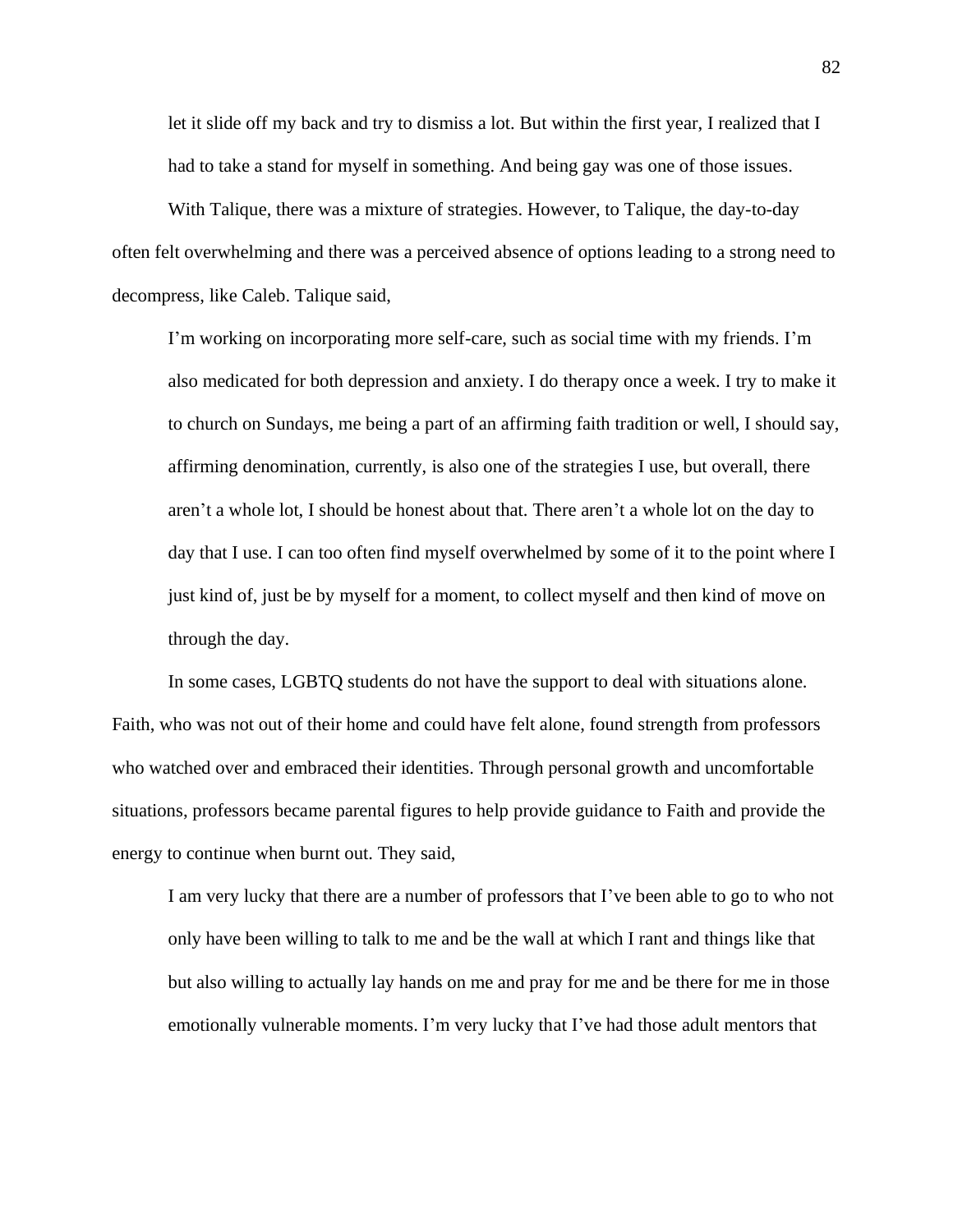we've been able to find that have been able to be there for me. That's how I've managed to get through it.

As many participants shared, campus support systems were vital to their experiences. Whether it was to get them through a situation or possibly the whole 4 years, Faith found solace in the educators who decided to go above and beyond for their students. Unfortunately, not all educators will choose to lower their boundaries to accept the vulnerability of students. Eileen noticed that others needed to educate them to move forward. With understanding that their own perceptions needed to grow, there was more understanding that the campus could also be in the same situation. Eileen said,

It led to me, I think, [to] becoming a little bit more understanding. Yes, these things are bad and they need to change, but I think having more grace for people and realizing, "Well, I used to be in their shoes, too." It took someone teaching me that I was wrong for me to change my mind. I think I've kind of balanced back out to the middle now, recognizing that things need to change. People are getting hurt, and the way things are is not okay, but these people that I'm working with, they're still people. They're still good people. They're trying to do the right thing. They just need to be educated. So that's kind of how I guess my views on it have evolved over the last several years.

According to Rockenbach et al. (2017), LGBTQ students perceive campuses to be more divisive and insensitive comparted to heterosexual peers. The LGBTQ students in the present study have experienced these environments and have done their best to navigate them. Although there were times of frustration and pain, the participants are fairly positive, focus on their own success, rely on support systems, and are hopeful but doubtful that change will occur on their campuses.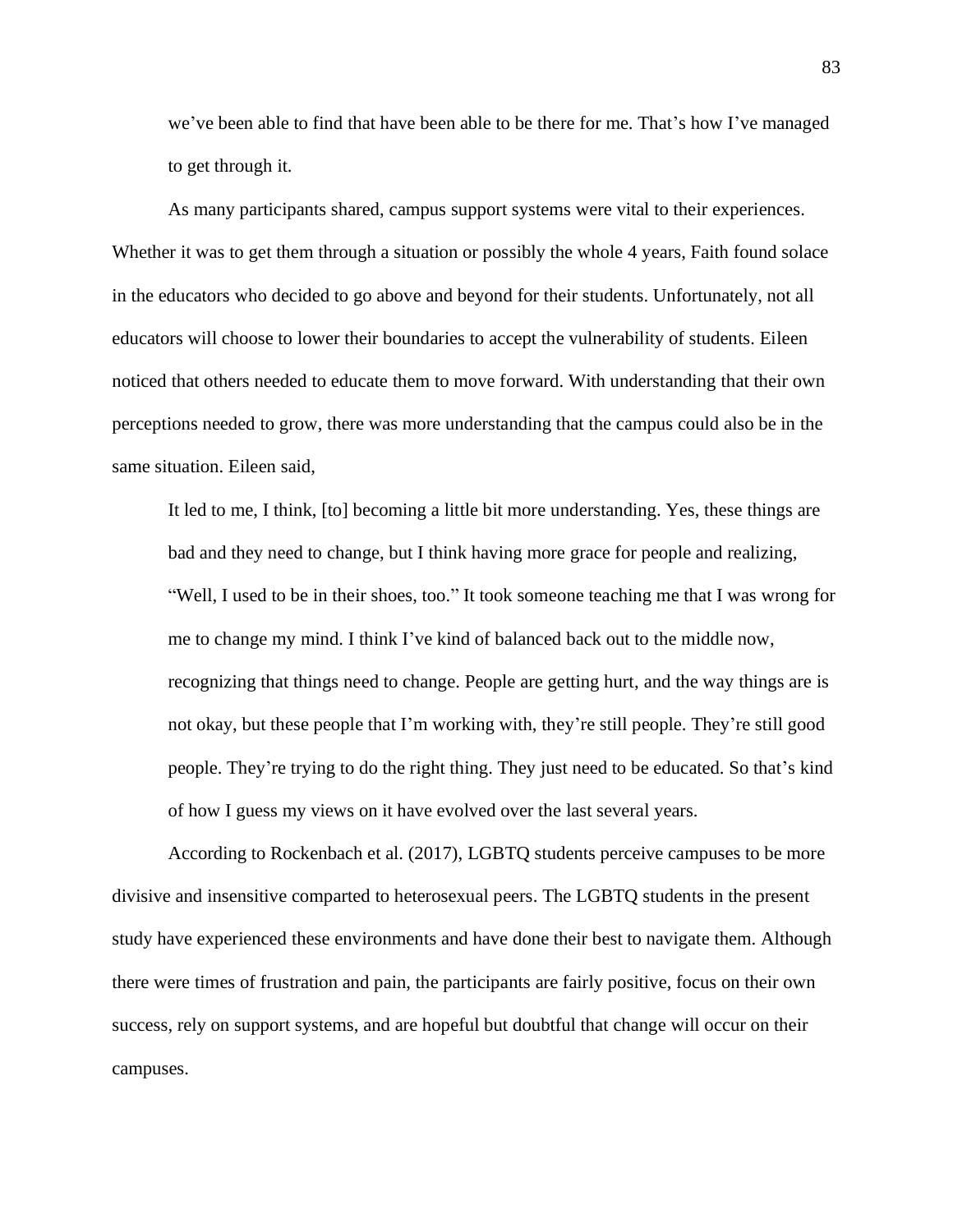#### **Summary**

These results provide significant context to understanding LGBTQ college students in Christian institutions, however, they not sufficient for explaining the reach of experiences on a broader scale. Through this research, it was determined that LGBTQ students lack support, need to build information networks to navigate campuses safely, and do not always feel welcomed at their institutions. As Faith shared,

It's hard for me to feel invested in the challenges, like in sort of fighting back against them in a lot of ways because I've just had to deal with a lot so I just  $\dots$  sort of  $\dots$  am numb to it in a lot of ways. And that's kind of how I get through it.

In the initial research questions, the intention was to understand LGBTQ students at Christian institutions from start to finish with all experiences in between. This topic is an area with minimal information creating more barriers to LGBTQ student success. With participant vulnerability, much information has been contributed to this research. These students have become exhausted with their experiences, and though some are positive, there is not adequate support and resources to create lasting inclusiveness. As discussed in Chapter 1, there is a need to document the experiences of LGBTQ students to provide assistance to future LGBTQ students and educate Christian institutions. The responses from the study participants showed there are mental health issues and mechanisms to cope with stressors such as escape or suicide that need to be addressed and prevented. With the present research, LGBTQ student were seen and heard. These results do not guarantee that campus improvements will take place at Christian institutions, but the questions important for building educational materials and making recommendations were answered.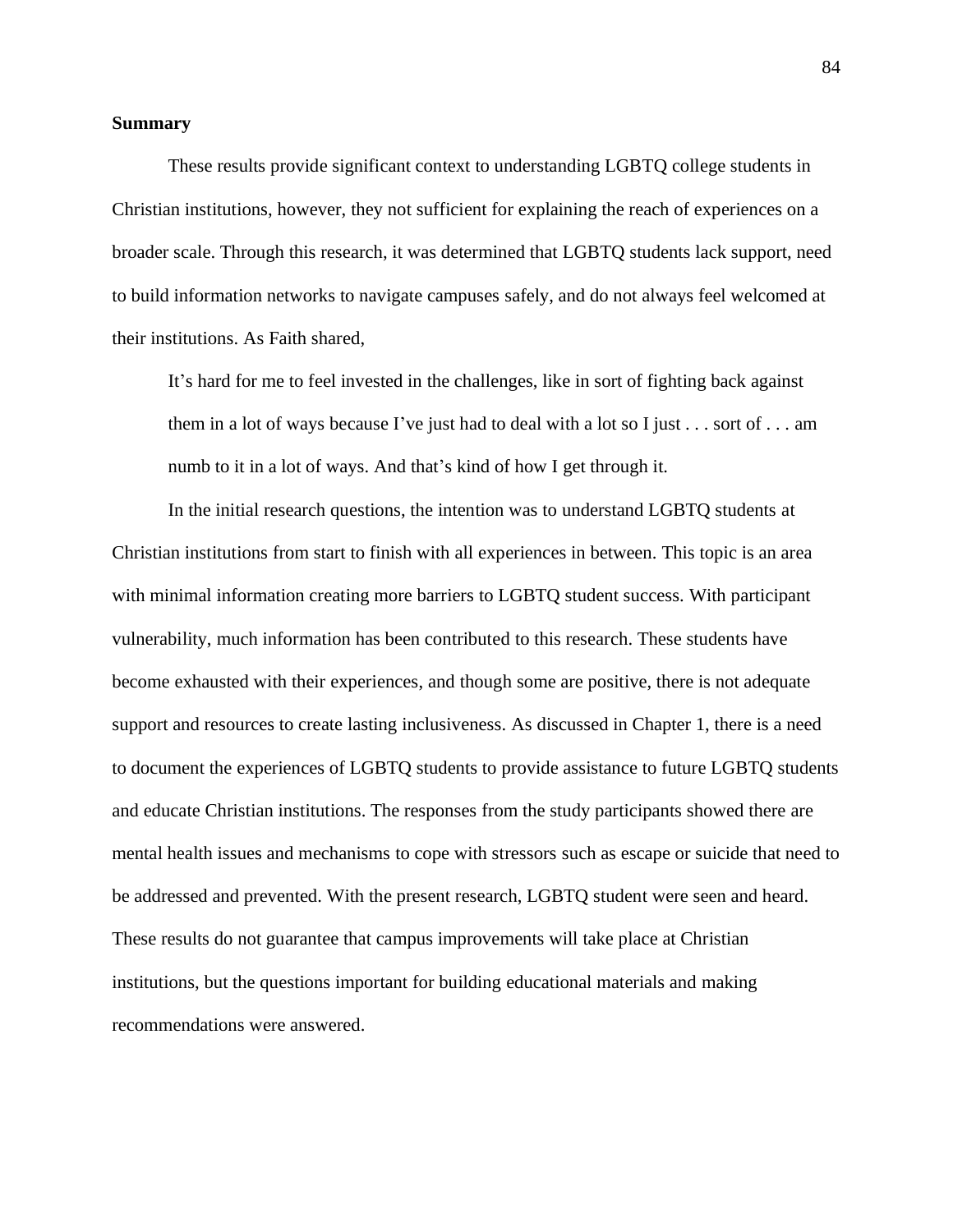In using these findings as a foundation, I will provide the next steps for the results as well as the implications these results have on higher education institutions in Chapter 5. Interview questions that allowed for participant recommendations provided a glimpse into their perceptions of their campuses and the opportunity to build recommendations reflecting this research. As much of the findings in this research were consistent with existing literature, the responses from participants can fill the gaps in knowledge and provide footholds for more in-depth studies.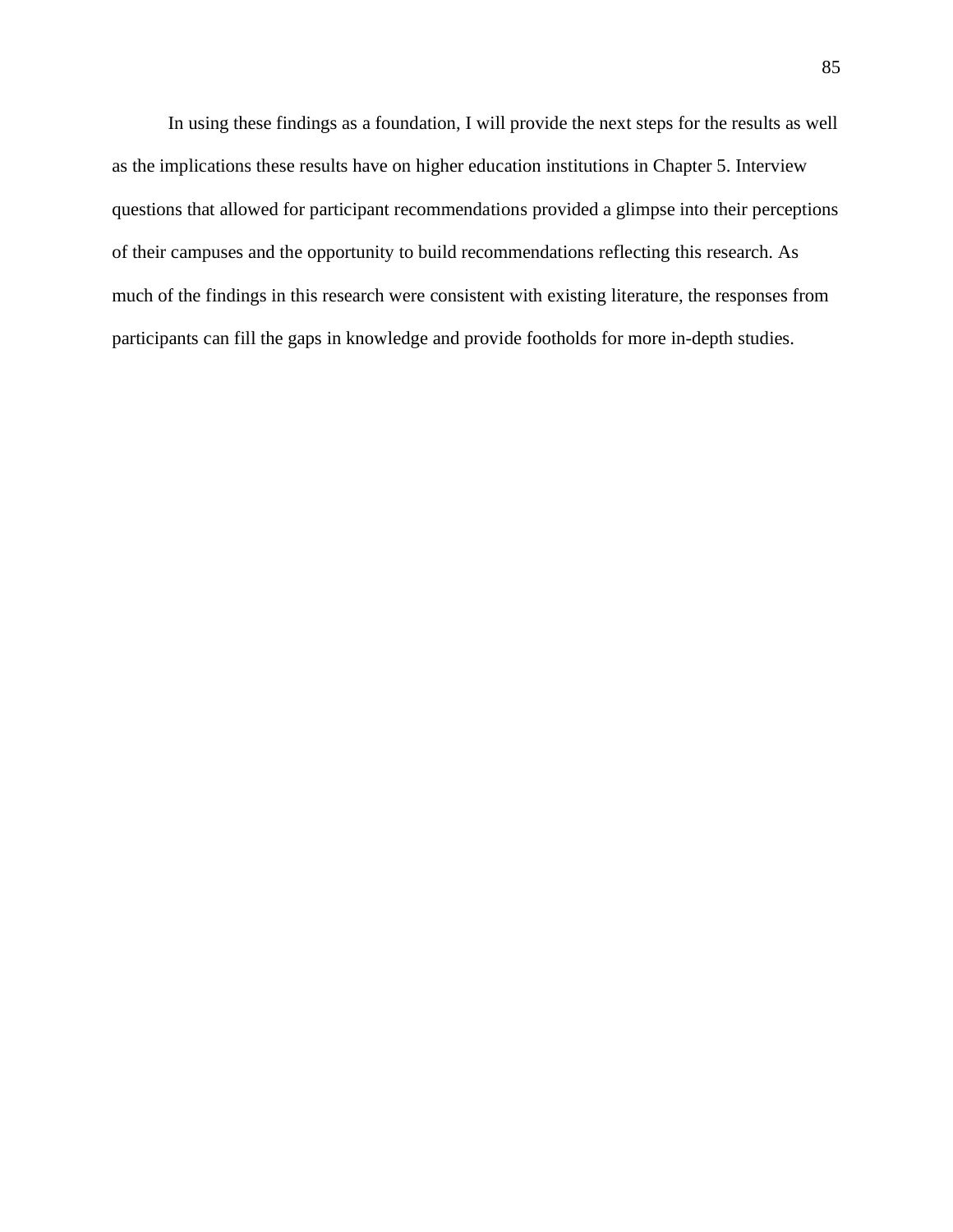#### **Chapter 5: Discussion, Implications, and Recommendations**

The limited information about LGBTQ students at Christian institutions makes it difficult for institutional leadership to learn or understand how to support these students on campus. With interviews that framed experiences from preenrollment to graduation, narratives were documented, and the purpose to understand LGBTQ experiences was achieved. In the present study, there was significant effort to make the process simple and protected. As the LGBTQ students in this study could be navigating their campuses, it was important to have trusted professionals reach out to them, for participation to be as anonymous as possible, and for the interview questions to guide them through their stories, start to finish. However, as this process allowed for self-confirmation of meeting the requirements to participate, the exact institutions represented are unknown, and many students who could have participated were missed.

The findings discussed in this chapter reflect interviews with six courageous students who were willing to share their experiences and provide a glimpse into these little-known environments. Their responses showed that many LGBTQ students continue to experience higher education environments that are not inclusive and institutions that remain unwavering in their commitment to biblical education. The most notable findings from the research include lack of supportive environments, building support systems, a personal connection to faith, and the desire for safe spaces. To further contribute to this topical knowledge, this chapter includes a discussion of the findings, implications of the research, recommendations for current institutions and future researchers, and limitations of the research.

#### **Discussion**

The interviews showed that LGBTQ student experiences fluctuate. Similar to previous literature, LGBTQ students have positive experiences that reinforce their places at their current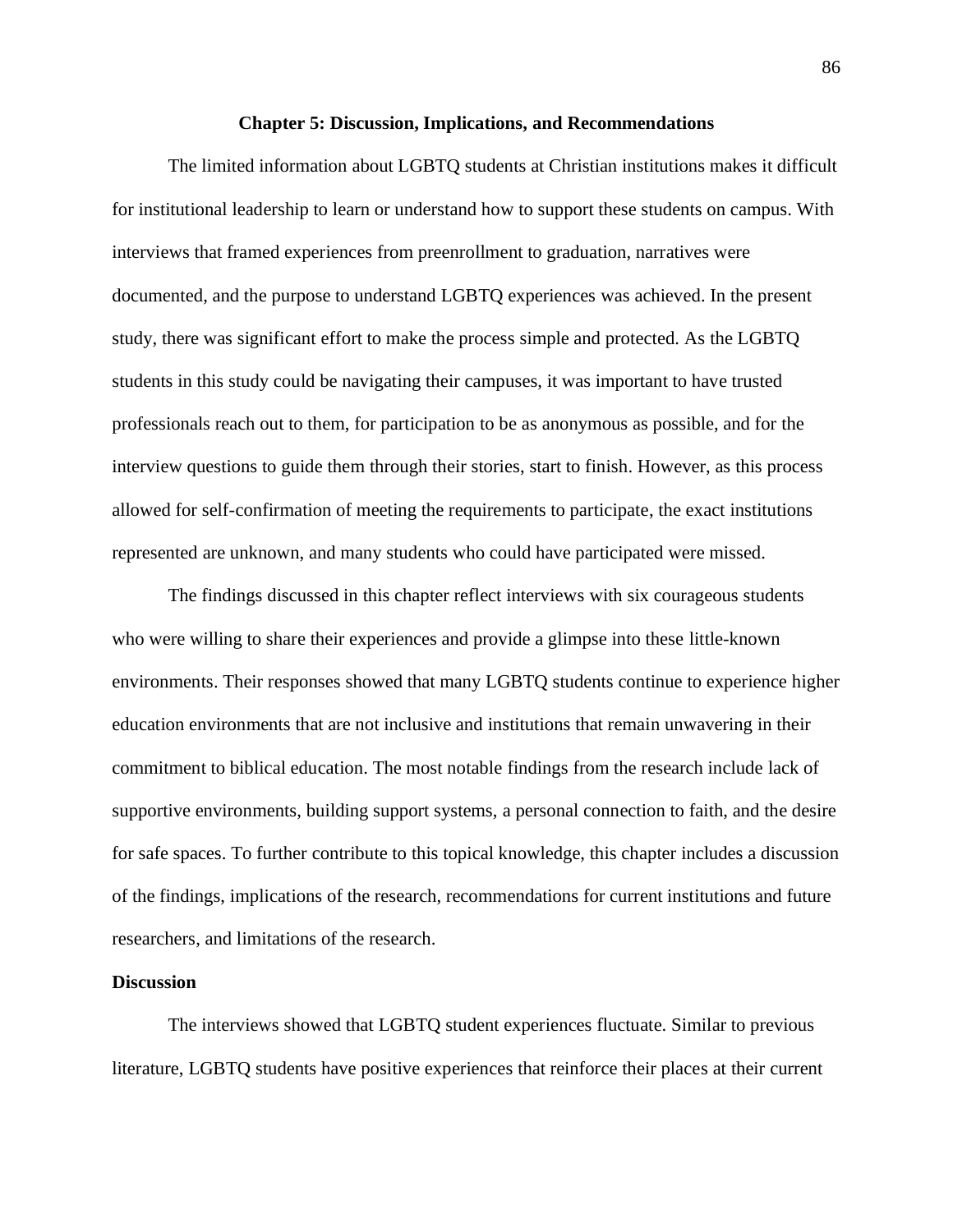institutions and negative experiences that make it difficult to remain enrolled. As most LGBTQ scholars have found, LGBTQ students are an oddity on various Christian campuses and often struggle as a result. The responses from the LGBTQ students in the present study were expected and were consistent with similar topics of research. The students involved in this study were fortunate enough to persist but did so through careful navigation and building networks. As there is minimal research on LGBTQ students in U.S. Christian higher education, the collected data and findings are a significant contribution to the literature.

The theoretical framework used throughout this research was in respect to LGBTQ students and their experiences outside common educational stressors. Using the minority stress theory as a guideline allowed me to create interview questions that were appropriate and gave LGBTQ students a chance to unpack some of their stressors in a structured space. Additionally, as many LGBTQ students often feel anxious on campus, the research design used the minority stress framework to provide participants the space to maintain a sense of control over their identities throughout the process. Through a signature waiver for informed consent, indirect contact to recruit, and constant understanding during the interviews, the participants seemed to be comfortable in their identities and unfazed by their current stressors. The interview responses were natural, and the conversations seemed to be an opportunity to advocate for change like many have done on their respective campuses.

As many of the participants were out and were upperclassmen, it is possible that they have been able to process through institutional stressors such as heterosexism (Hong et al., 2016) to be comfortable on campus and parts of their identities to achieve tolerance or acceptance (Cass, 1979). As such, the participants were able to provide multiple examples and understand their campuses from a multidimensional lens (i.e., concealment, being out, and LGBTQ peer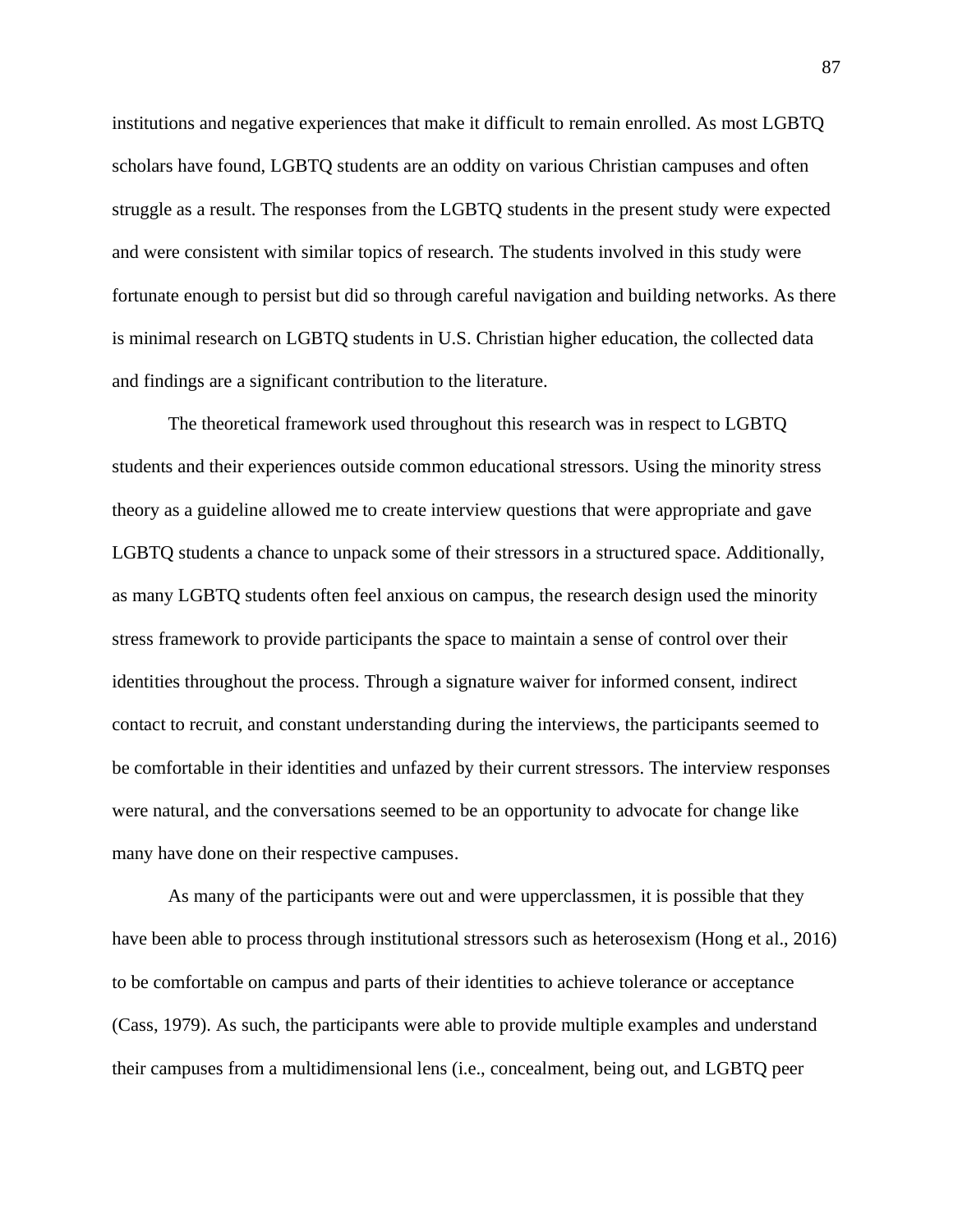observation). In comparison to the theory and previous assumptions, LGBTQ students in the present research are extremely resilient and powerful despite the oppression against them.

## *LGBTQ Student Experiences*

To build a baseline to understand the research, the first research question asked LGBTQ students to describe their experiences at Christian institutions. The most notable findings and implications were found in the areas of campus support, positive affirmation, selective change, and navigating the campus. Based on previous literature, most of these results were expected. However, the participant responses provided information that was limited or unknown in various studies with comparable topics.

**Campus Support.** The findings showed that LGBTQ students often receive minimal or unequal support on campus. The LGBTQ participants in this study dealt with conservativeness that created barriers, LGBTQ issues being overlooked, and an overall feeling of not being welcomed. These findings are consistent with the literature that explains these environments as a norm. According to Foster et al. (2017), these norms are developed through religious texts and leaders that outline consequences for deviation outside the norm (i.e., hetero identities). Once LGBTQ students start to search for the support, whether they are out or not, the resources are inadequate or not available to them. This could be seen in the failure to report issues, as discussed by many participants, due to perceived repercussions or assumed response. According to Rankin (2005), 41% of LGBTQ students from a national survey of nearly 2,000 reported that issues were not fully addressed on their campus. Additionally, many LGBTQ students do not report in fear of outing themselves or worsening the situation (Wolff et al., 2019). This could lead LGBTQ students, like the participants in the present study, to be more certain of being outed or reprimanded than assisted.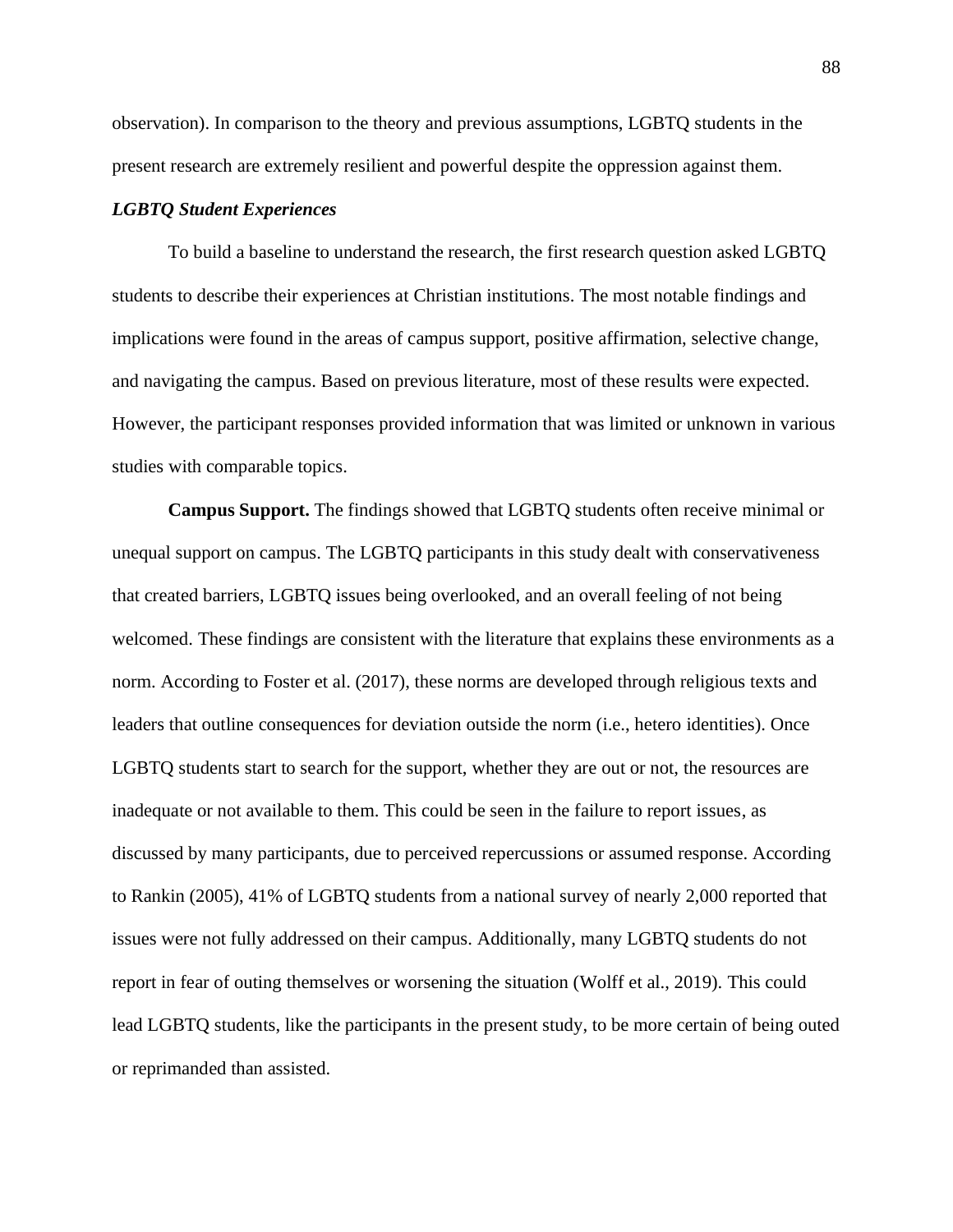Although Christian higher education works to teach the lessons and messages referenced in scripture, there continues to be unwillingness for those at Christian institutions to reach out to their neighbors. Whether due to a conservative denomination or lack of interaction with LGBTQ students, it is common for peers and personnel to show minimal support for the LGBTQ community. For example, Caleb shared that one professor refused to use a transitioning student's chosen name and stated that a person is what they were assigned at birth and instead used their dead name. This transition process, though unique to various individuals in the LGBTQ community, still signifies a change to be more authentic and the vital need for support.

When people are unwilling to be supportive, it further places identities into isolation and services out of reach. For some LGBTQ students, allies are available but as Sumner et al. (2017) found, it is often that heterosexual students will be supportive in private and unsupportive in public to avoid being perceived as LGBTQ. According to Dentato et al. (2014), "A lack of close and supportive contacts can influence the decision-making process related to coming out or remaining closeted, perceptions of comfort with self and others, and ultimately influence identity developmental processes" (p. 497). It is fortunate that LGBTQ students will have a person to turn to in these times, but unfortunately, this has led LGBTQ students to feel more accepted by God than by those on campus (Wolff et al., 2017).

**Positive Affirmation.** The most significant overlap between participant responses and the literature was in the area of positive affirmation. Throughout the literature, much of the data showed dependable relationships with faculty, organizations, and peers. These relationships were vital in LGBTQ student persistence in the present study as it gave them allies and a place on campus that many were unwilling to share. As Kulick et al. (2017) stated, faculty can promote social connectedness on campus and role model-supportive relationships. With classroom or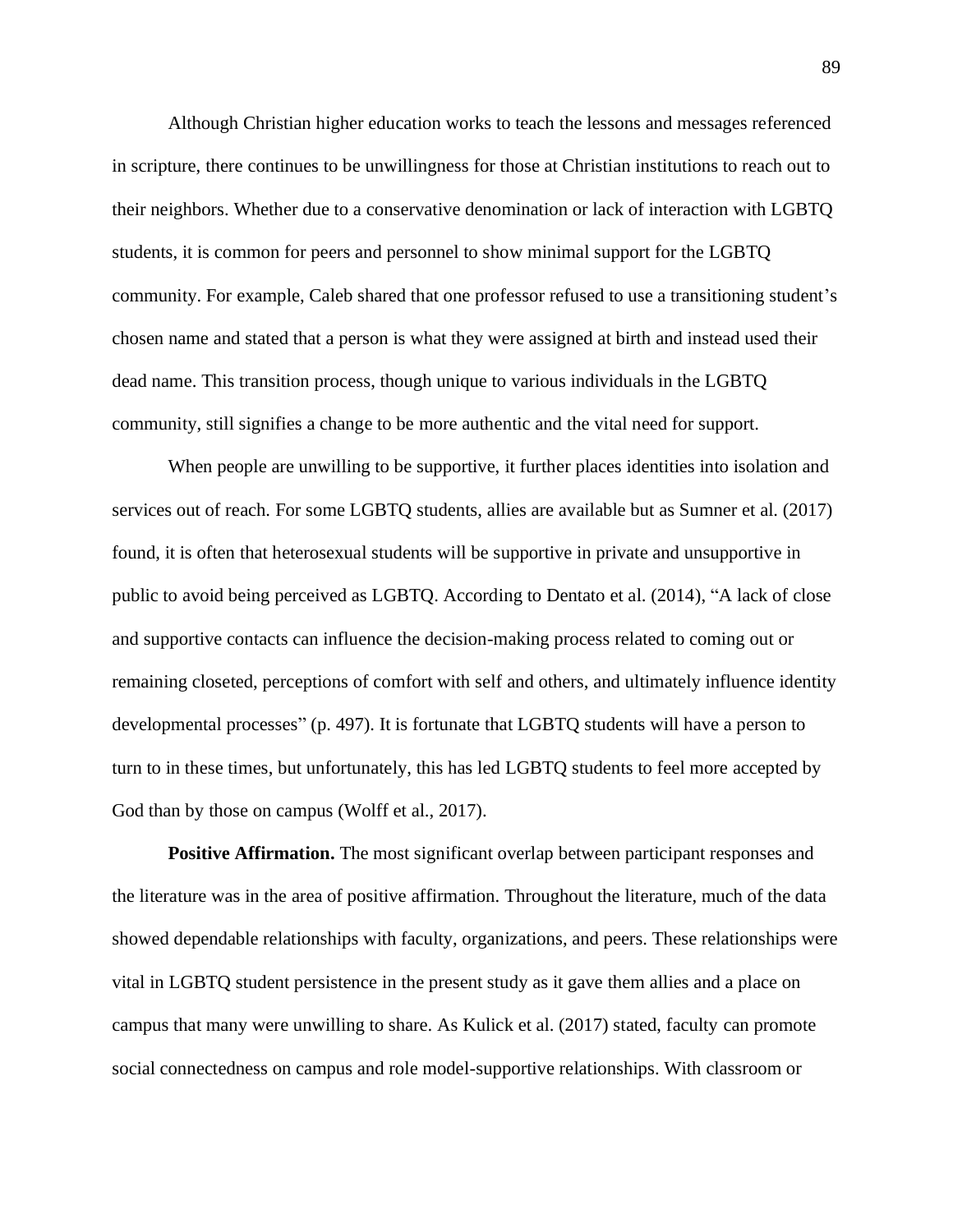campus guidance, faculty can address issues in the classroom and be present on campus in support this student population when safe to do so. This inclusion does not mean all peers will accept LGBTQ students but does create at least one place that anti-LGBTQ actions will not be tolerated. In addition to peers and organizations, LGBTQ students can be a little more protected and given the environment to thrive.

Hughes and Hurtado (2018) found that LGBTQ students will often participate in organizations to improve well-being and explore identities. These organizations, which create safe spaces, are where allies and LGBTQ students meet. Whether organizations are registered or underground, there are few LGBTQ students who act as revered lights to guide those searching for support. As Carolina stated in their interview, one friend leads to a connection that turns into a supportive person, and it becomes an ever-growing group to rely on. These groups become places where LGBTQ students can process their stressors, talk about faculty who are inclusive or not, and express themselves with little to no concern (Pitcher et al., 2016). Over time, these relationships and constant empowerment can lead to a more confident control over identity formation (Kulick et al., 2017). This places the power of self that could have been lost back into the hands of LGBTQ students, and although the campus could remain unwelcoming, LGBTQ students will have the various support systems they need to move forward.

**Selective Change.** One unfortunate trend found throughout the interviews was the use of LGBTQ identities. Whether through tokenization or inactive listening sessions, LGBTQ students were often put into situations where change seemed imminent but only lead to false hope by administrative leaders. As Eileen stated,

Then we'll say, "Okay, well, here are some things we can do to help. This is what we would like to see changed." Then the administration goes, "Oh, well, no. We can't do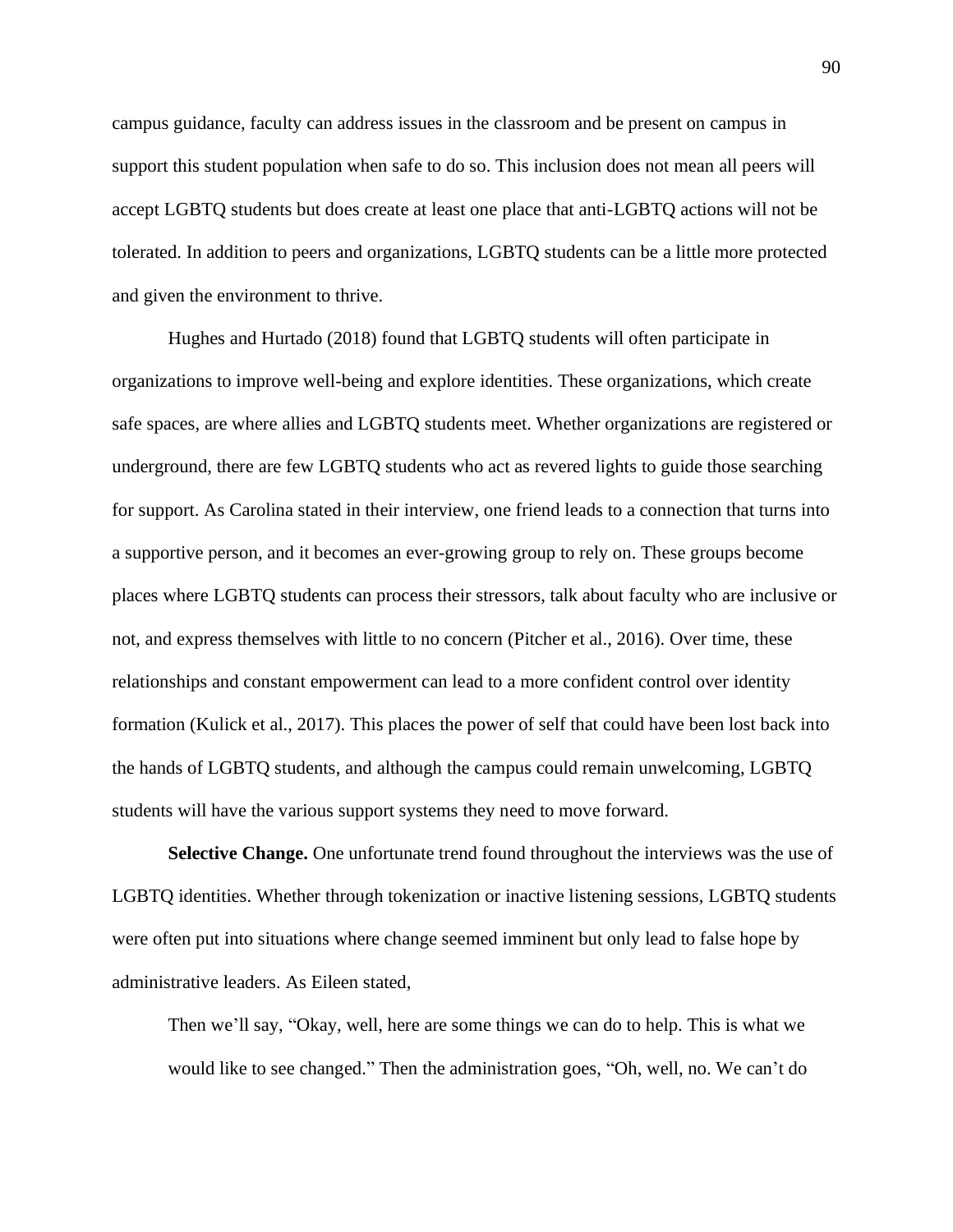that." They're just so resistant to any of our suggestions, even though they're saying . . . I think genuinely they are upset that we don't feel safe and welcome in the university, but then when we try to offer suggestions on how to make it better, they don't listen to our suggestions. I don't think that they recognize the inconsistency. That's been frustrating.

Upon reviewing the literature, this experience was uncommon as most campus actions toward LGBTQ identities were punitive to separate students from the institution, not to use LGBTQ students for potential good. As research with close topical areas as well as findings in the research all seem consistent, it was surprising to see a common shift in experience across multiple participants. Rather than use LGBTQ standouts (i.e., leaders) on campus or acknowledge LGBTQ organizations, the literature suggests that most campuses alienate or marginalize LGBTQ students (Cole & Harris, 2017). These actions are still present in other forms such as covenants or educational seminars but this interest in LGBTQ identities, though small, could symbolize a future shift in campus practices.

In the present study, many participants shared that administrators and other decisionmakers held meetings to understand the environment for LGBTQ students, with some being open to recommendations. However, once the meetings concluded, no steps were taken. It is possible that campuses are open to learning about LGBTQ issues but, due to connections with various churches, are unable to fulfill recommendations or make promises. It is also possible that these meetings could be surveillance to identify LGBTQ students and ensure that religious values are upheld (Bailey & Strunk, 2018). This is only speculative as institutional intentions are unknown. As institutions are often connected to organizations or churches, the administration could be open to learning about LGBTQ issues but are unable to address them due to guidelines,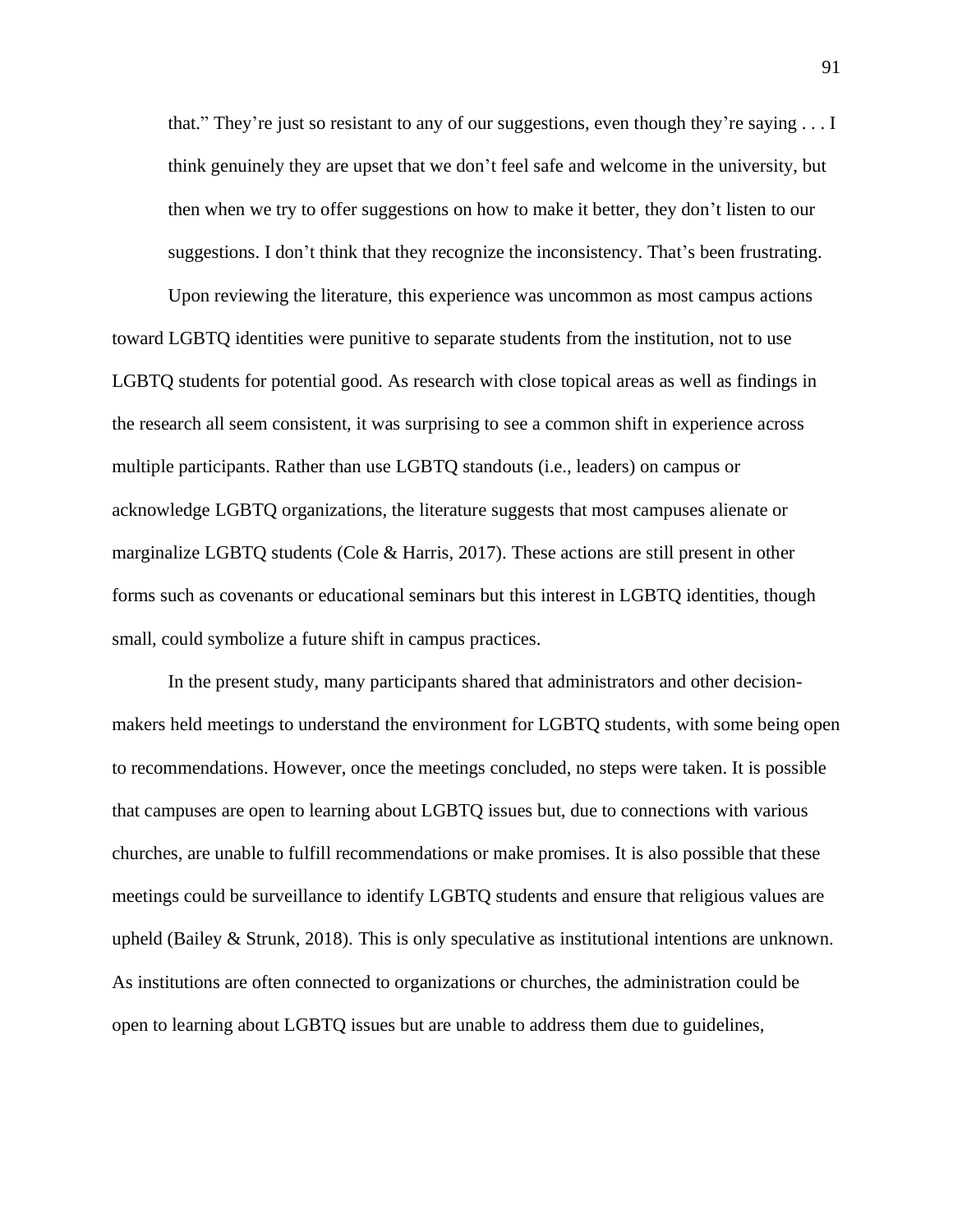doctrines, or Title IX exemptions. However, as O'Brien (2017) stated, in the teachings of Jesus, there are no exception clauses when someone has the power to help someone else in need.

**Navigating the Campus.** The campus navigation process is difficult for all college students. However, for LGBTQ students at Christian institutions, their identities become an unmistakable weight. As this weight increases from moments such as convocations, classroom discussions, or religious seminars, it becomes physically and mentally more exhausting to walk around the campus. Those who identify as LGBTQ need to not only navigate the sometimesinsurmountable walls of conservative and traditional campus climates but also need to navigate their identities as well. This sentiment was communicated by Talique, and it revealed that the campus is not the same for each student in attendance. To LGBTQ students, buildings become more confining, campus is emptier, and all connections bring about hesitation to some extent. As Garvey and Rankin (2015) stated, LGBTQ students in all interactions need to weigh the benefits of coming out with the possible costs. In some instances, LGBTQ students are able to build a relationship that will assist them in navigating campus, but this allyship is never promised.

To improve success in navigation, many participants had supportive peers and notification systems from trusted networks. As Eileen shared, one faculty member warned them to not let one instructor find out that they were LGBTQ as it could lead to a negative response. This notification was helpful to Eileen but is not an option for all LGBTQ students. As such, LGBTQ students have built underground networks and organizational "safe lists" to communicate to other LGBTQ students where the safe spaces are and the people to aid them in their education. The literature showed the importance of finding support systems and allies but had little to no mention of these vast networks of information and communication. These intentional actions demonstrate a desire to remain on campus as many LGBTQ students who see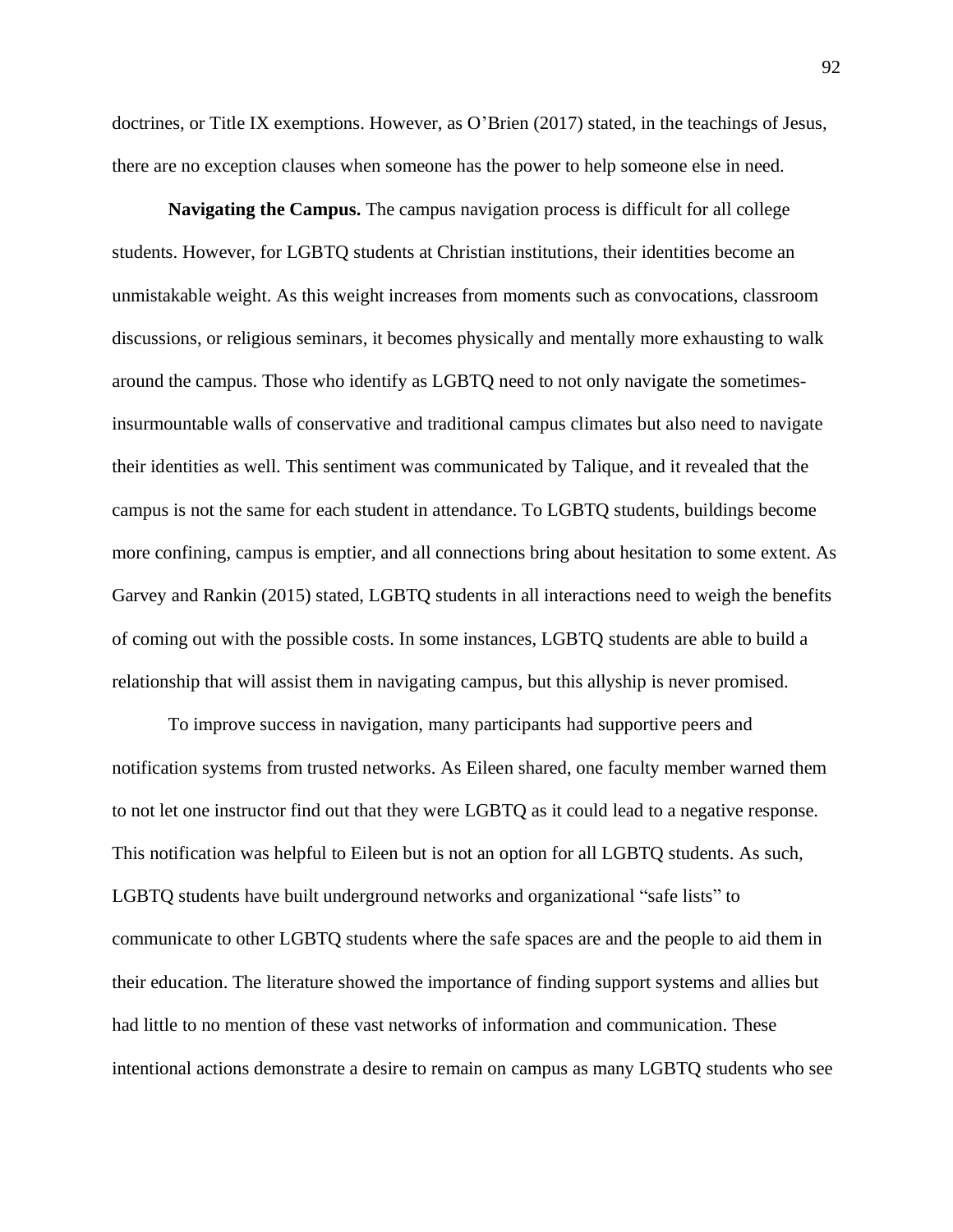no support can easily withdraw and often do so (Pitcher et al., 2016). As support networks are essential for LGBTQ student development (Wedow et al., 2017), this is one area in which university leaders can start to make it easier for LGBTQ students to navigate Christian institutions.

## *Unique Findings*

As not all LGBTQ issues can be addressed, many LGBTQ students rely on supportive systems such as campus personnel or peers to improve their lives through college. When reviewing the literature, the reliance on accepting peers and faculty was consistent; however, the use of counseling was less common. Not only do religiously affiliated institutions provide inadequate information about services to LGBTQ students (McKinley et al., 2015), but counseling at these institutions can be synonymous with punishment rather than development (Wolff et al., 2016). For the present study's participants, counseling was an original source of hesitation due to perceived reporting of identity or personal beliefs but their views shifted as individuals were added to an unwritten network about who is safe and who is not. As a result, a few of the participants in this study shared affirmation by their counselors, and one went as far to confess a mother-like perception of theirs. However, as these connections are not common, there could be a lack of training on how to handle mental health concerns that intersect with identities, as Carolina stated in reference to their experience. As Cole and Harris (2017) found, Christian counselors could lack experience working with LGBTQ individuals. Therefore, it is possible that counselors can affirm identities and be accepting but do not have the knowledge to help LGBTQ students process them within their experiences. Although the findings showed an overall positive relationship with counseling services, if the literature is also accurate, there could be Christian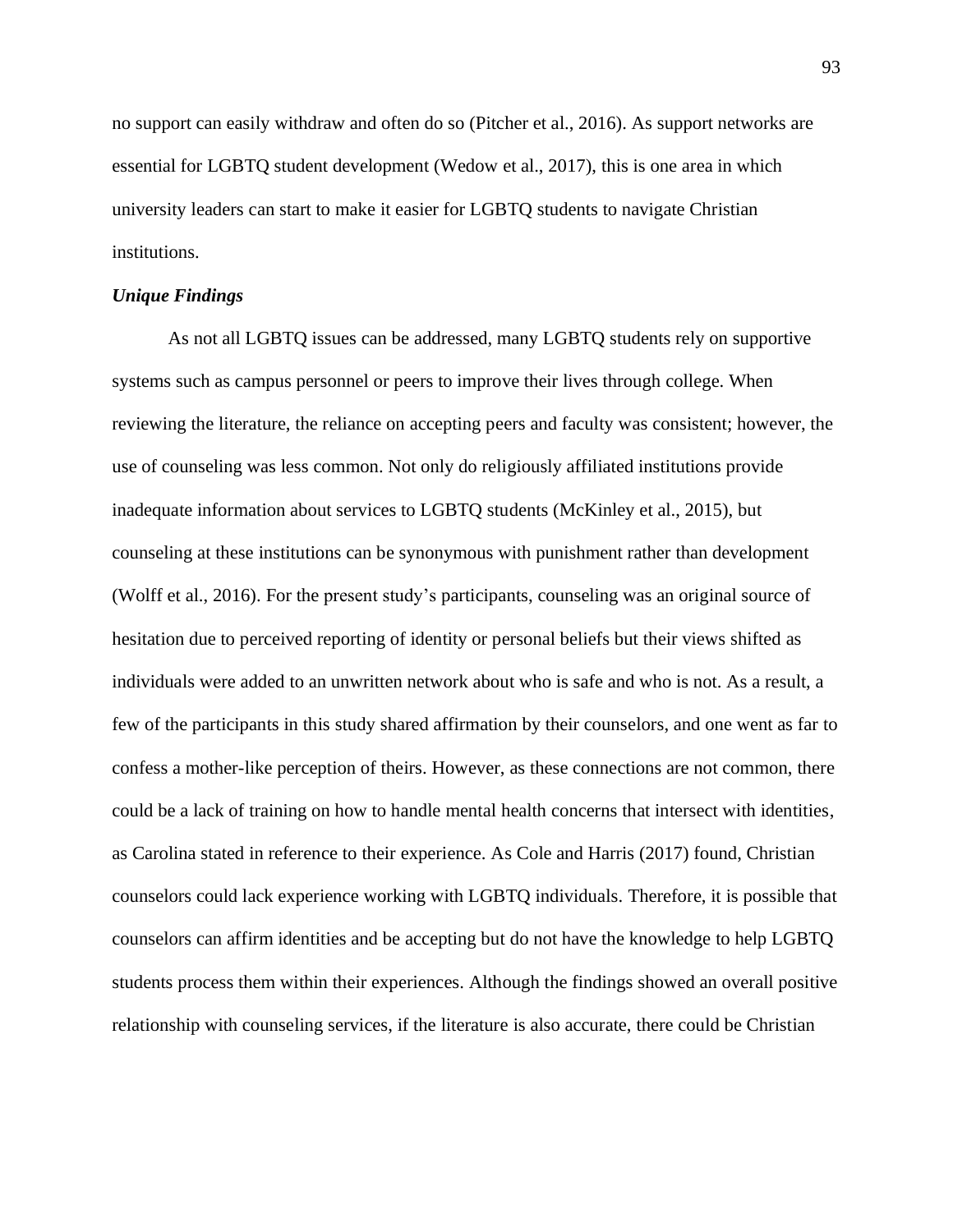institutions still working to address homosexuality and meeting with LGBTQ students without the knowledge to do so.

According to Kortegast (2017), "Colleges and universities need to create more equitable practices for all students to live, learn, and thrive" (p. 68). In referencing the literature and the interviews, there are people and places willing to create more inclusive campuses but the connection to scripture and beliefs or lack of knowledge will also work to maintain the religious status quo. As such, many LGBTQ students create reliable network lists that can be shared by word of mouth or passed through documents as educational maps to safe spaces on campus. Wedow et al. (2017) stated that support networks such as these and reinterpretation of doctrine were essential to identity development. However, this process is unique as much of the literature focused on individual LGBTQ student perceptions of safety, which often created support systems, not a collective effort that has created a support network. This process was one of the most significant findings as it presented LGBTQ students as less lonely than what the literature shows. The participants did not always have guidance on campus, but many of them put themselves out there compared to students in previous studies.

## *Policies and Practices*

The second research question was designed to build on personal experiences by targeting the institutional factors that impact LGBTQ student belonging. As no institutions were verified, participants had to share the policies and practices that were most impactful on their persistence. Many participants stated that their institutions' policies were unwritten. In most cases, institutions acted in accordance with doctrines that were reflective of the institutions' beliefs on sexual orientation if and when it was deemed necessary. This is not consistent with the literature showing Title IX exemptions or codes of conduct as the institutions in the present study, based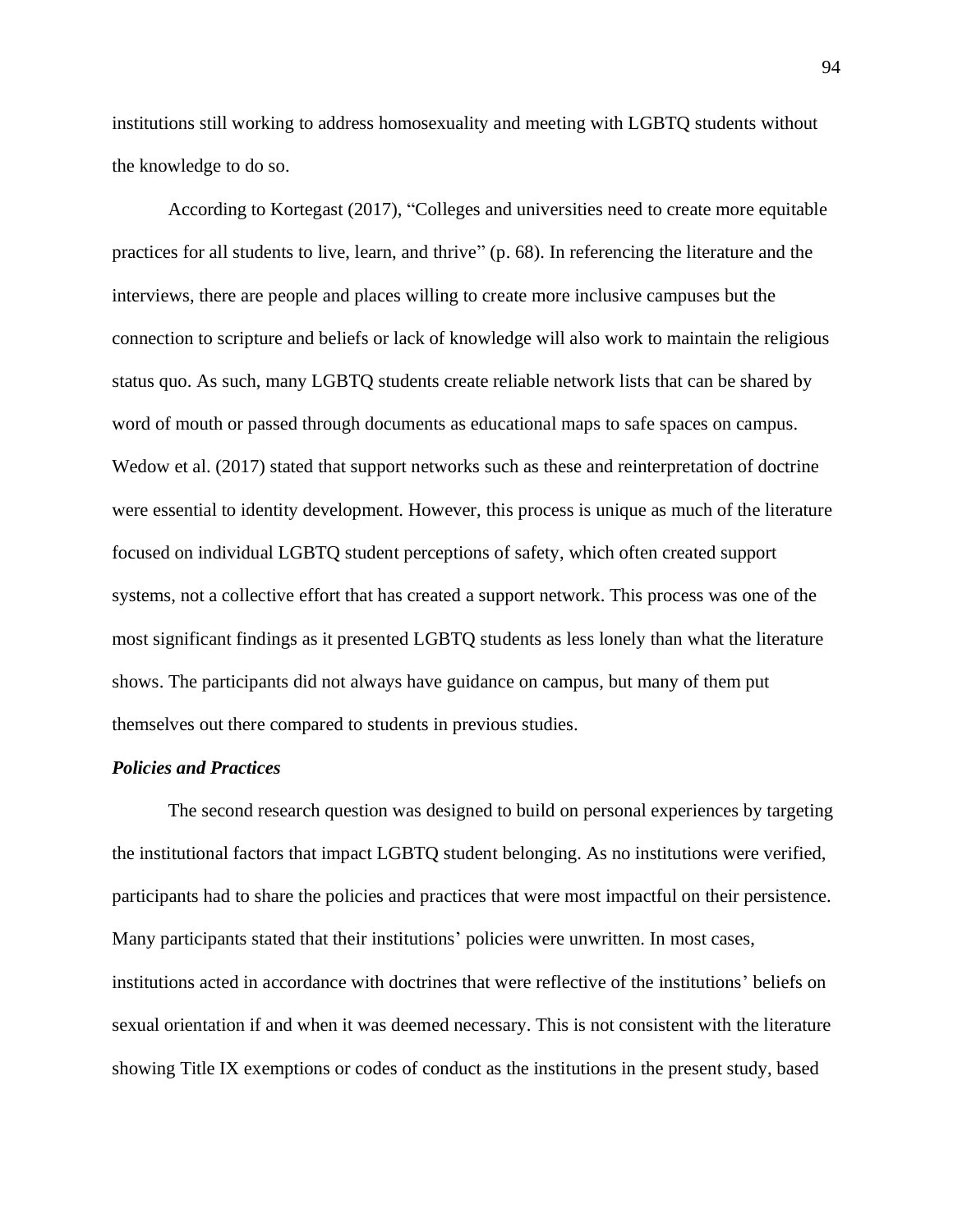on participant responses, were Title IX compliant. Upon review of the worst campuses for LGBTQ students, the literature was confirmed to be true as countless institutions with religious affiliation, many in the CCCU, were granted Title IX exemptions (Campus Pride, 2021). These exemptions are in addition to various codes or standards set forth by institutions. For example, Arizona Christian University (2021), a CCCU member institution, states,

We believe the term "marriage" has only one meaning: the uniting of one man and one woman in a single, exclusive union, as delineated in Scripture. We believe God intends sexual intimacy to occur only between a man and a woman who are married to each other. We believe God has commanded that no intimate sexual activity be engaged in outside of a marriage between a man and a woman. We believe any form of sexual immorality (including adultery, fornication, homosexual conduct, bestiality, incest, or use of pornography) is sinful and offensive to God. Gen. 2:18-25; 1 Cor. 6:18; 7:2-5; Heb. 13:4; Matt. 15:18-20; 1 Cor. 6:9-10. (para. 14)

Based on participant responses, these anti-LGBTQ sentiments were also prevalent in covenants and acknowledgments at their institutions. Although the policies and practices were not explicit to the participants, the LGBTQ students identified these documents as containing significant requirements that needed to be followed. It is uncertain as to the institutions included in the present study, but the statement of faith from Arizona Christian University could reflect a participant's campus climate or those of other CCCU institutions enrolling LGBTQ students.

With no written policies to their knowledge, the participants shared that the actions were often part of the campus's culture or were choices made by an individual with no institutional pressure. However, practices such as the covenant were an important requirement that was often not a choice but had to be adhered to. Although in line with institutional affiliations, the issue has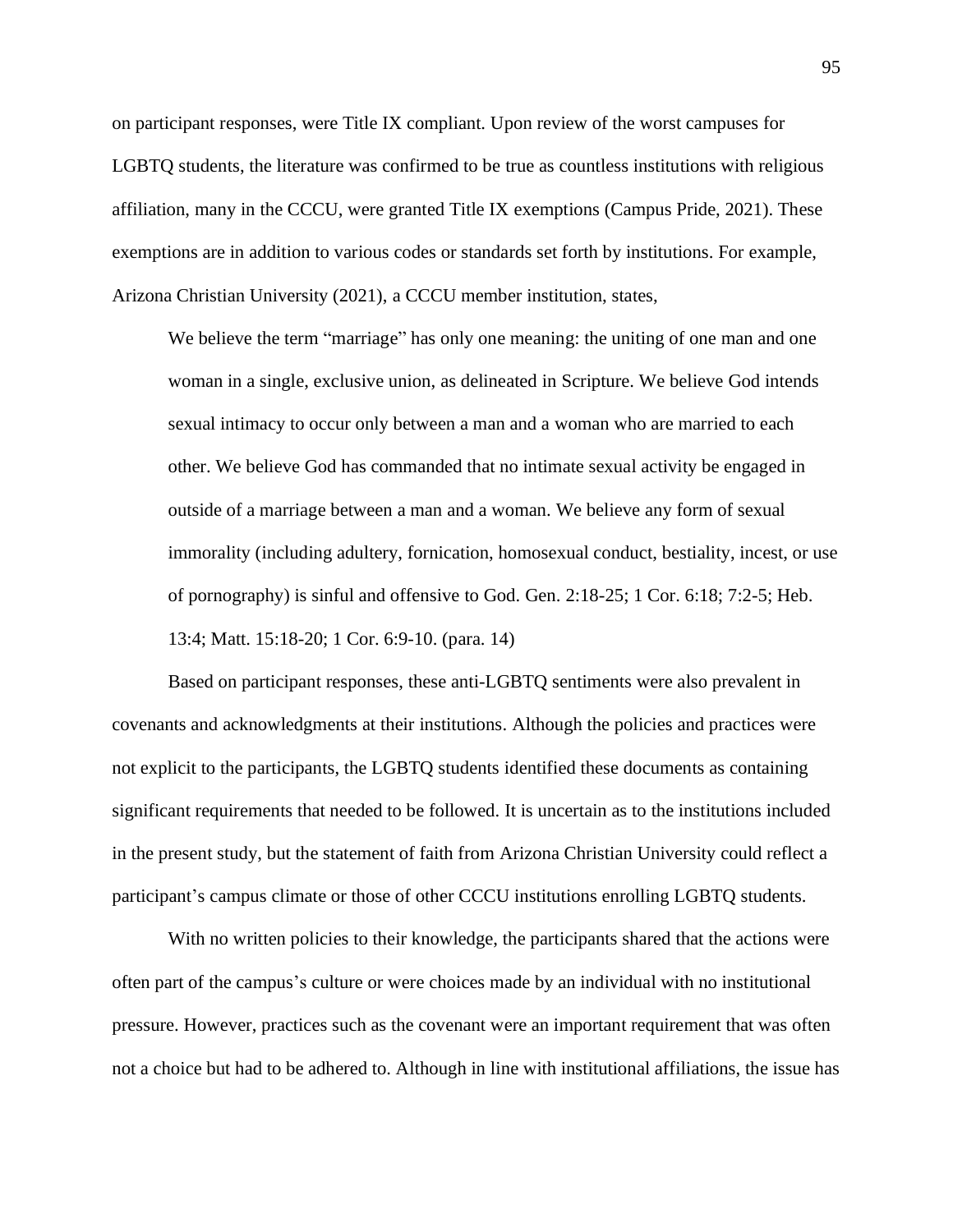contributed negatively to campus climate and LGBTQ student identity development complicated when placed into various challenges such as those discussed (Bayne, 2016). Unfortunately, there were not enough data to understand policies or procedures in depth, and due to research methods, the inability to review them. Additionally, as none of the examples shared such as covenant or on-campus housing acknowledgements were collected for this study, it was difficult to compare the minimal practices or policies found in the literature that limit LGBTQ behaviors or actions to those found in the present study.

### *Enrollment and Persistence*

The study participants had the opportunity to share the reasons for enrollment and the factors that kept them enrolled. There is little information on LGBTQ decision-making at Christian institutions in the existing literature. All students in this study chose to attend a college or university based on numerous factors such as location, cost, academic programs, and growth opportunities. In interviews with the participants, there were no consistent reasons for initial enrollment. The main theme was religion, but the reasons were unique to the participants such as receiving a full ride, good academic program, or parental influence. Interestingly, one of the participants shared an initial religious conservativeness prior to their enrollment that matched the institution and whereas others were guided from youth in conservative households such as Faith and Carolina. As they continued through their education and had opportunities to become more out or express it, many kept to their religion but questioned the conservative interpretations of it.

As a part of their campus communities, these LGBTQ students attended classes, did homework, got involved, and built important relationships. However, these same students also had to contend with professors who were nonaffirming, stress from issues related to their identities, and navigating the coming out process. These factors can cause LGBTQ student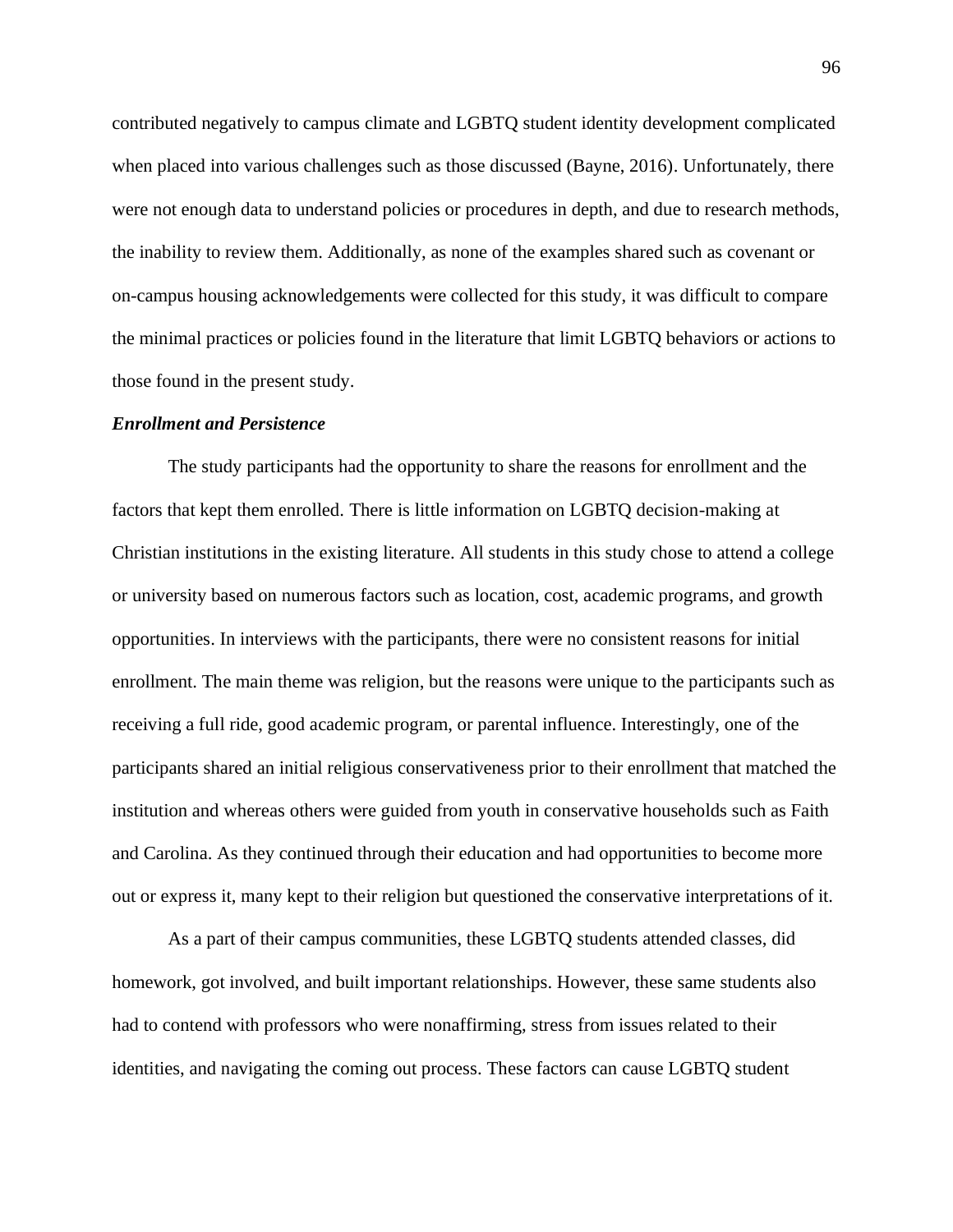depression, identity concealment, and institutional withdrawal (Pitcher et al., 2016; Wolff et al., 2019). According to the present study's participants, aside from degree completion, the main source for persistence was the support they received from various individuals on campus. The participants were comfortable being out and when far enough into their education, were more comfortable speaking out on LGBTQ issues. This process took significant time, but the participants were consistent in sharing that some professors became close allies or mentors, and peers who became friends were incomparable sources of support. When LGBTQ students perceive a more supportive environment, there is an increased sense of belonging, leading to increased chances of persistence (Barnhardt et al., 2017). All of the students in the present study had a group available, whether registered or unofficial. This is consistent with the literature and many LGBTQ student recommendations to ensure that safe spaces are available to make LGBTQ students feel more welcomed and provide opportunities for belonging.

According to Snow (2018), there are slow but consistent changes occurring in colleges through the increased number of support groups, efforts for identity awareness, and improved attitudes toward acceptance. The present study's participants shared that so much of the attitudes were individual and that little factions will continue to exist but it is still possible to thrive in these environments. Although there was identity fatigue and exhaustion from this constant campus navigation, the participants knew who to confide in and the safe places to unpack their stressors. These positive experiences, which were a surprise at times, gave LGBTQ students a distant glimpse of the "normal" college experience. As LGBTQ students experience more discrimination, harassment, and resulting mental health issues than heterosexual peers, these participants were able to demonstrate that there are buffering effects consistent with the literature (Borgogna et al., 2018; Hong et al., 2016; Rockenbach et al., 2017). The timeline for institutional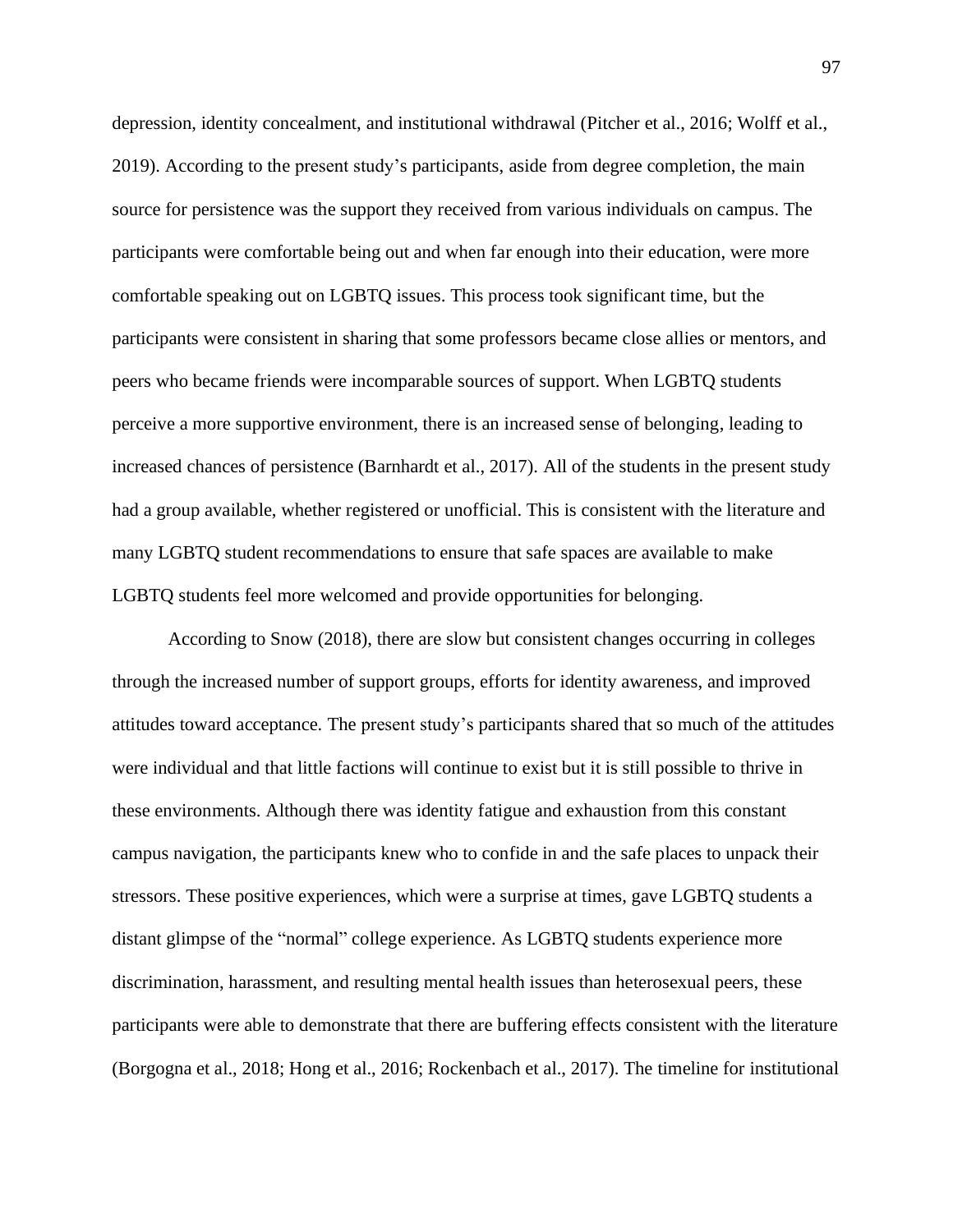shifts in acceptance is uncertain as they require policy formation, curriculum development, and reinterpretation of scripture from governing bodies, but it is certain that faculty, staff, and peers will continue to be vital for LGBTQ student persistence.

# **Implications**

Based on previous literature and the current study's results, there are several notable implications to discuss. The present study's findings seem to be consistent with the experiences of LGBTQ students in Christian higher education shown in other research but also add significant information. Therefore, it is important that the participants' responses not be taken lightly as this study's findings show the need to improve campus environments and work with institutional leaders to increase cultural competences as they relate to LGBTQ identities.

Throughout the interview process, it became apparent that LGBTQ students are heard but not listened to and are seen but not acknowledged. The first implication is that Christian institutions hold meetings to demonstrate investment in the experiences of the LGBTQ population but choose not to or are unable to act in response. In various instances, LGBTQ students in this study were called upon when the institution wanted to understand a specific issue, but when the students gave the information and recommendations, the institutions failed to collaborate or act. From the student perspective, multiple ineffective attempts to make change eventually led to burnout. When the institution made a change such as policy or opportunity, those who shared the news with LGBTQ students were often exaggerated or magnified the accomplishment. From a leadership standpoint, this practice is manipulative and gives false hope to students who are already navigating the multiple unknowns of campus environments. In various instances, there was forward progress, but the behaviors resembled a savior mentality and were too inconsistent to improve LGBTQ student well-being. To move forward, there needs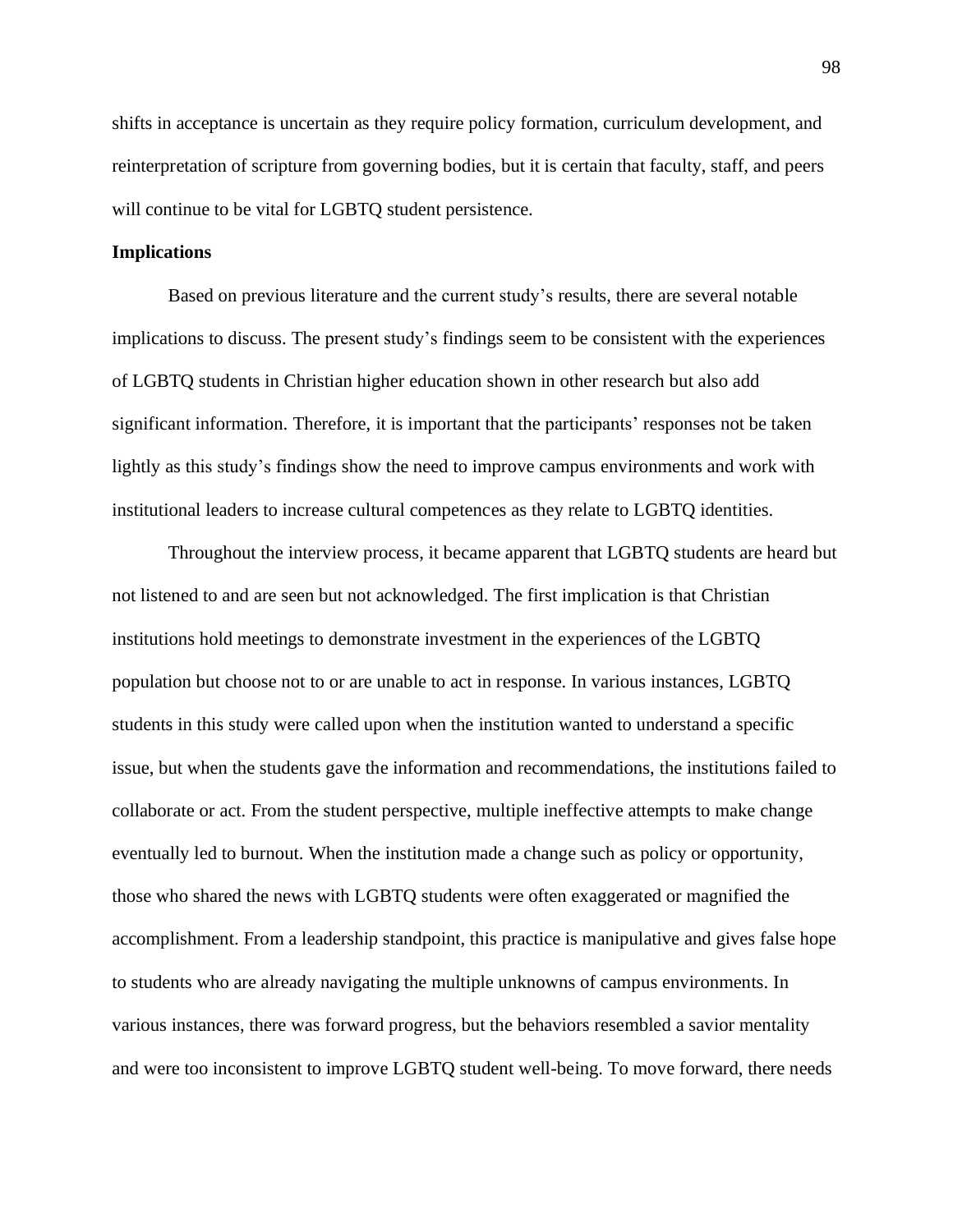to be more collaborative committees to build constant transparency, realistic expectations, and a genuine commitment to not provide false promises for campus LGBTQ progress.

Second, the support networks that LGBTQ students build demonstrate a more systemic issue on campus. The most common reasons for building support and information networks according to the study participants reflected experiences of peers with faculty and staff or the unknowns with newly hired campus personnel. To feel a sense of control and security, the participants built a collective knowledge to identify supportive faculty, affirming counselors, and other inclusive personnel who could be helpful in their education. LGBTQ students used these strategic plans to persist, which creates the perception that not all campus personnel are equipped with the information to manage their biases in interactions or ensure student success. As implicit bias can negatively impact other student populations such as students of color or international students, it would be beneficial to design a comprehensive training as part of employee onboarding. This practice would aid in overall employee development, LGBTQ student success, and with the addition of multiple identities, would be less invasive on personal beliefs. Although there are further systemic issues and anti-LGBTQ attitudes, some of which were revealed in this research, it is a simple practice to start building more inclusive campuses.

### **Recommendations**

This study's results provided important details for understanding LGBTQ student experiences at Christian institutions. These experiences are both helpful in working to create policies and procedures for institutions to implement but are also limited. Based on the participant responses, recommendations are provided for building a more inclusive environment for LGBTQ students, and due to limited experiences, recommendations for future research are also provided. As the implications and previous literature suggest, LGBTQ student experiences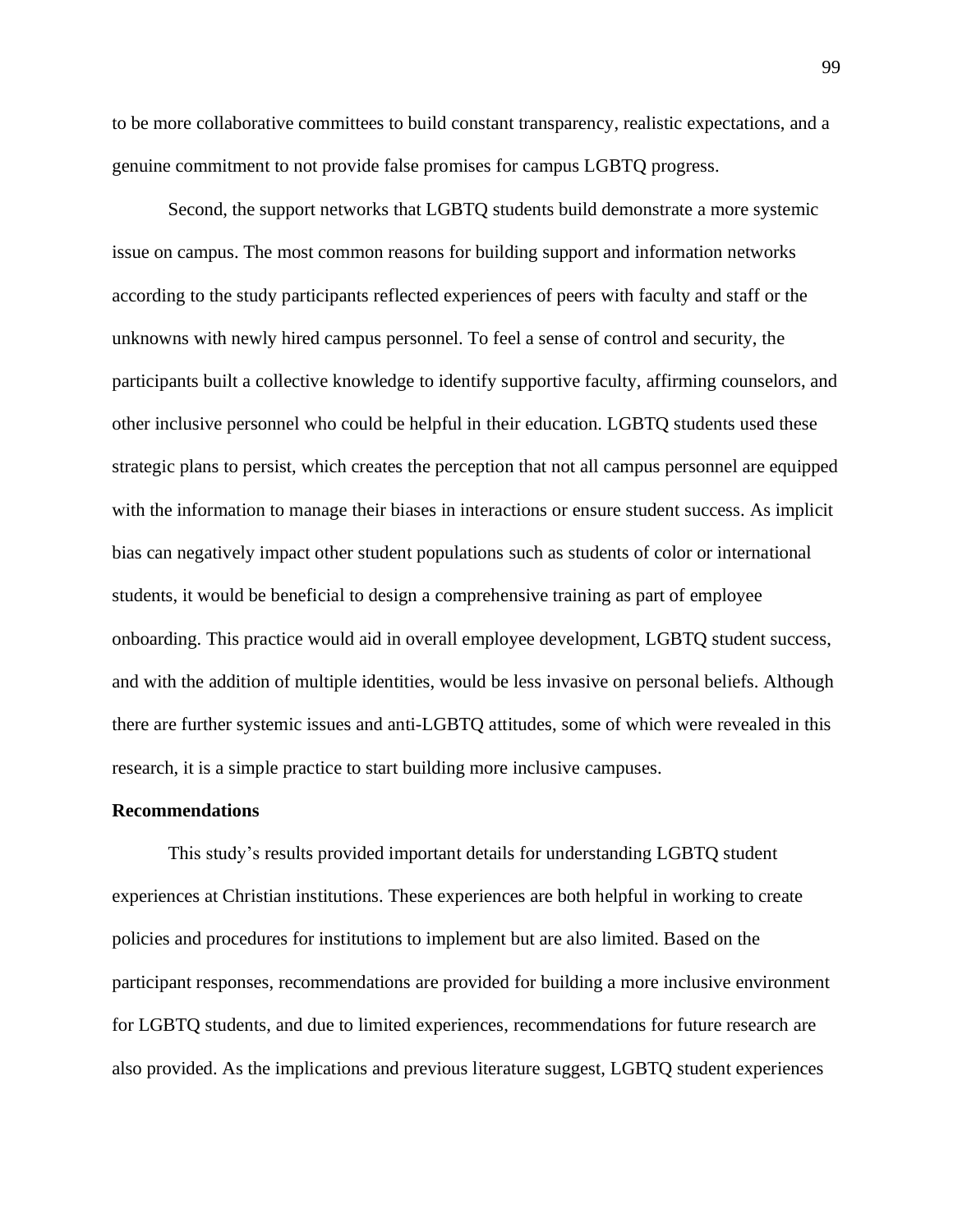range from negative or hostile to positive and supportive. Therefore, practical applications of this research as well as the future of this topical area need to engage not just the LGBTQ students who experience these campuses but also the Christian institutions that influence them. With a delicate balance in perspective, the recommendations build upon the good, create options for negative environments, and provide opportunities for both sides to be involved.

## **Recommendations for Practical Application**

Using the findings in this study could have immediate and long-term practical application for institutional leaders at Christian college and universities. As shared in multiple interviews, LGBTQ students are often asked how to improve the environment for the campus population. Subsequently, this also places a substantial pressure on Christian institutions to respond but that in the past have been shown to put this student population into distress (Wolff et al., 2016). With the responses from LGBTQ students assumed to be shared across multiple institutions, there is attention that needs to be given to areas for improvement.

Based on the number of students enrolling at their institutions coming from a faith background, it is recommended that policies be reinterpreted to include different, more inclusive views of Christ and balance the lessons in scripture. As Wedow et al. (2017) stated, LGBTQ students who integrated their identities with religion often interpreted scripture to be more affirming, which led to increased self-acceptance. In most interviews, LGBTQ students shared in their institution's commitment to faith. As Eileen, a religion major, stated, "I would like to see the university come out as a Christian university [and] support the oppressed and marginalized, which is a Christian ideal." In using this as a starting point, the participant responses could provide mutual learning opportunities for students, campus leadership, and the church. With LGBTQ student input and the constant change in student needs, this practice can make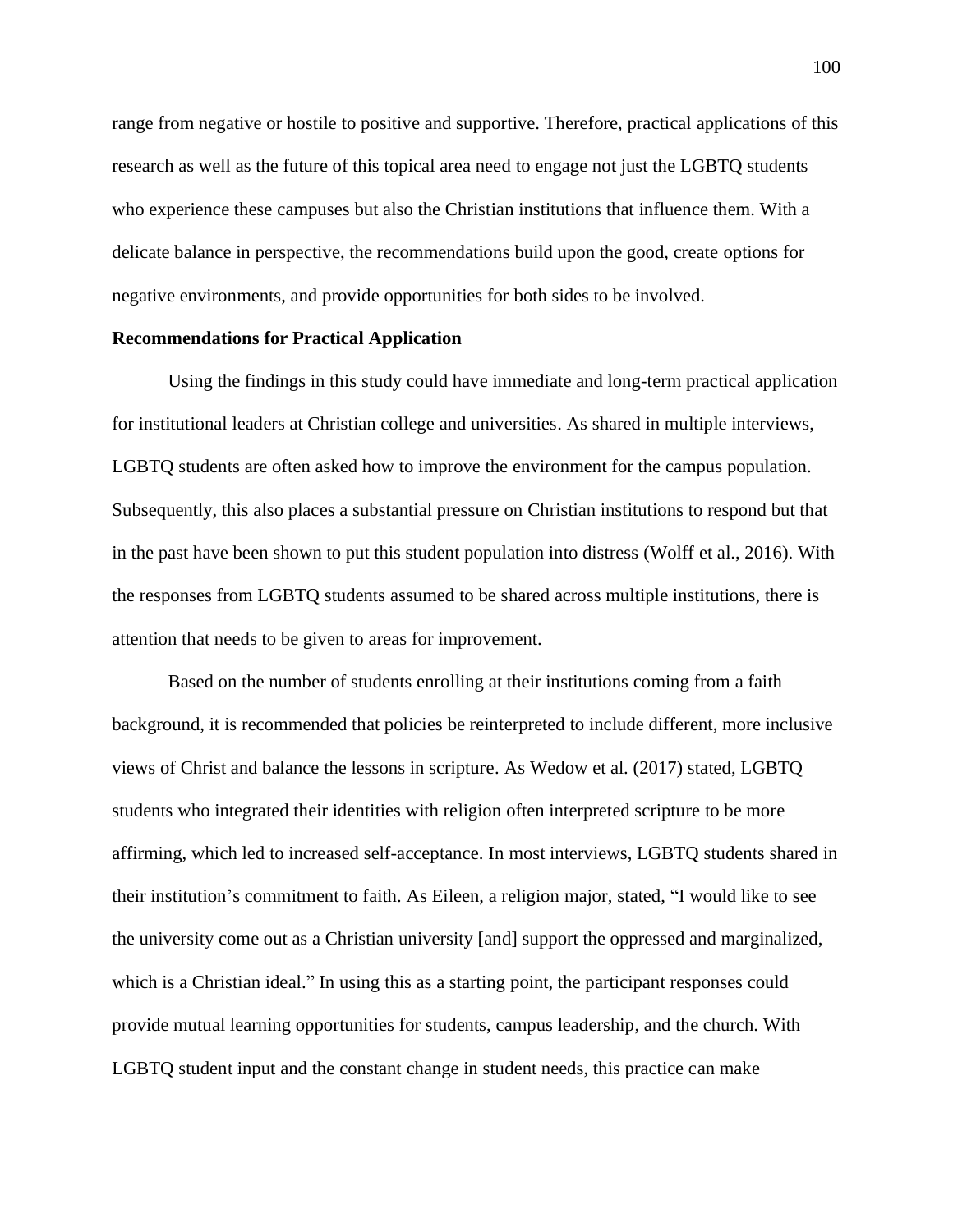institutions more flexible in their management of campus climates and the ways in which scripture can be used.

LGBTQ students often shared that there were feelings of isolation before coming out to a friend or locating others of similar identities. In various instances, LGBTQ students were able to participate in organizations. An important recommendation for institutions to consider is to provide a space for LGBTQ students to gather. In providing a space to gather, LGBTQ students will be able to build supportive relationships, process through their identities, and create networks by which to know safe spaces on campus. As the organization falls within institutional standards, expectations related to sexual behavior can still be implemented and still provide developmental opportunities for the students. This recommendation does not call for institutions to affirm LGBTQ identities but instead provides an option with potential for LGBTQ student retention and overall success.

### **Recommendations for Future Research**

The following are recommendations for expanding on the present study and understanding more about this topical area. These recommendations are to improve upon the study limitations but to also provide a substantial foundation for future researchers who want to understand LGBTQ students at Christian institutions. The first recommendation is to include all identities in the LGBTQ spectrum in research. In the present study, six participants were interviewed, but their qualifications to participate were self-identified without verification, so no specific identities or backgrounds were known. Saturation was achieved based on LGBTQ as a collective population; however, more could be understood by recruiting students representing specific identities. The second recommendation is to expand on identities into demographics such as family's connection to religion, location raised, and level of outness in various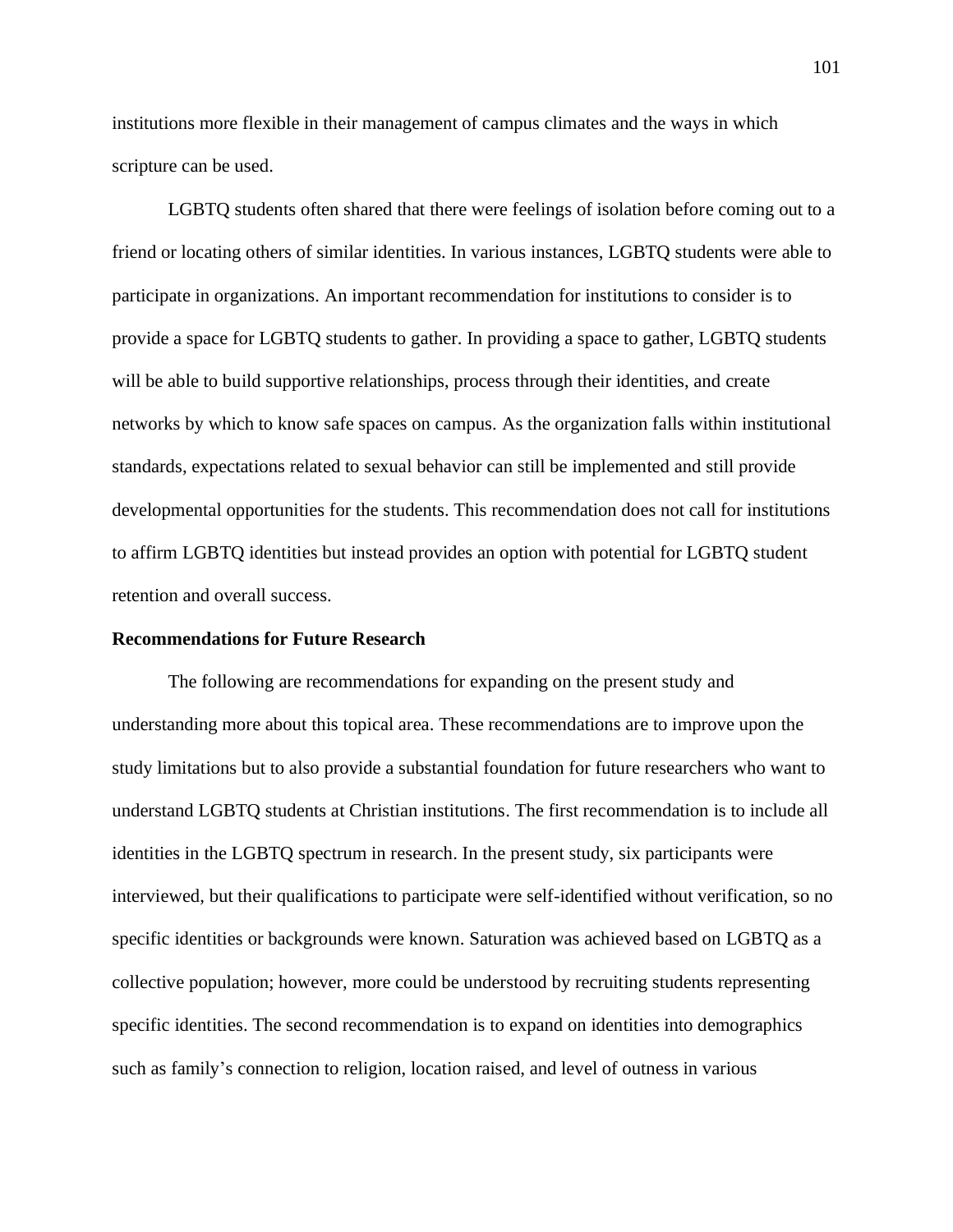environments (i.e., home, high school, etc.). With this additional context, there can be a more indepth understanding of LGBTQ students in college and the differences in Christian institution navigation based on previous influential experiences. The third recommendation is to extend the research into a longitudinal study. According to Vaccaro et al. (2015), LGBTQ student often reframe stressors as an opportunity to learn and cope with exclusion. As LGBTQ students, like all college students, develop over time, it would be helpful to see the evolution of these practices over time and through multiple experiences.

The fourth recommendation is to improve the qualitative process for LGBTQ students to share experiences. In the research, LGBTQ students were limited to audio interviews for protection, and the coding techniques were narrow to make their statements more powerful. However, the absence of nonverbal cues and additional coding techniques weakened the responses, and more could have been understood about these students as well as their institutions. The final recommendation is to increase the number of Christian institutions in which the participants are enrolled or make a firm effort to partner with the CCCU. Fortunately, it is assumed that LGBTQ students enrolled at CCCU institutions participated in the present study, but the overall sample was stunted as higher education professionals were used to recruit. Because of campus climates or personal connection to LGBTQ students, it is plausible that countless participants were missed. With support from the CCCU, that is more potential to increase recruitment numbers (i.e., institutions and LGBTQ students) and build a process that is acceptable to stakeholders to inform institutional decisions. As there is no information on institutional stances of LGBTQ identified in the present study, data can be intentionally collected from supportive campuses as well as those nonaffirming to sexual minorities on which little to no data exists on the experiences of LGBTQ students (Wolff et al., 2016).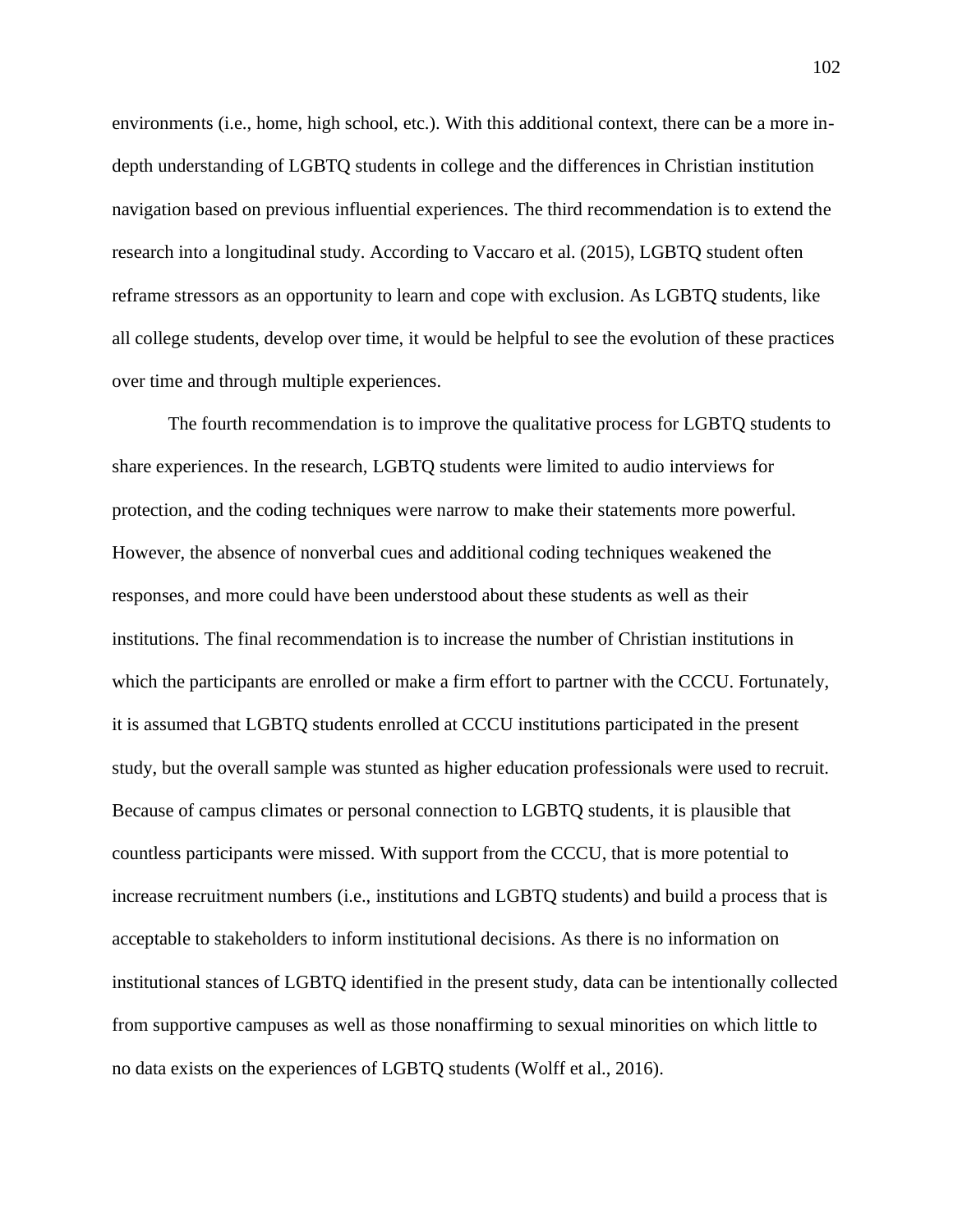## **Limitations**

Based on the research process and various protocols to collect responses, there are multiple limitations that could have impacted the trustworthiness and interpretation of the results. With the research intended to provide a deeper understanding of LGBTQ student experiences at Christian institutions, it was important to explore the students as well as their relationship with their institutions. However, due to the number of Christian institutions and spectrum of LGBTQ identities, a few of the important limitations are based on the limited range included in this study. Although the responses are helpful in starting to understand the experiences of LGBTQ students, there are most likely LGBTQ student identities that were not found during the recruitment process. Additionally, as there are more than 150 CCCU institutions (CCCU, n.d.-b), it is difficult to estimate the number of institutions involved in this study, stances on LGBTQ students, and to include all denominations in the Christian faith. While these institutions continue to evolve, and some becoming more LGBTQ-affirming, there are numerous perspectives that could not be explored. The recruitment process was intentional in working to address this limitation by communicating to approximately 40,000 or more professionals in higher education, but not all potential participants could be reached by this recruitment method.

The second set of limitations relates to personal understanding, relationship building, and disclosure from participants. As participants were recruited on the premise that minimal intrusion would take place to protect identities, participants self-reported if they met the personal background requirements such as an LGBTQ identity or class standing and attending an institution with membership in the CCCU. Additionally, to further protect identities, face-to-face interaction was determined to be a threat to LGBTQ student outness as well as disclosure. Because of the lack of face-to-face interaction, it was difficult to connect the important emotions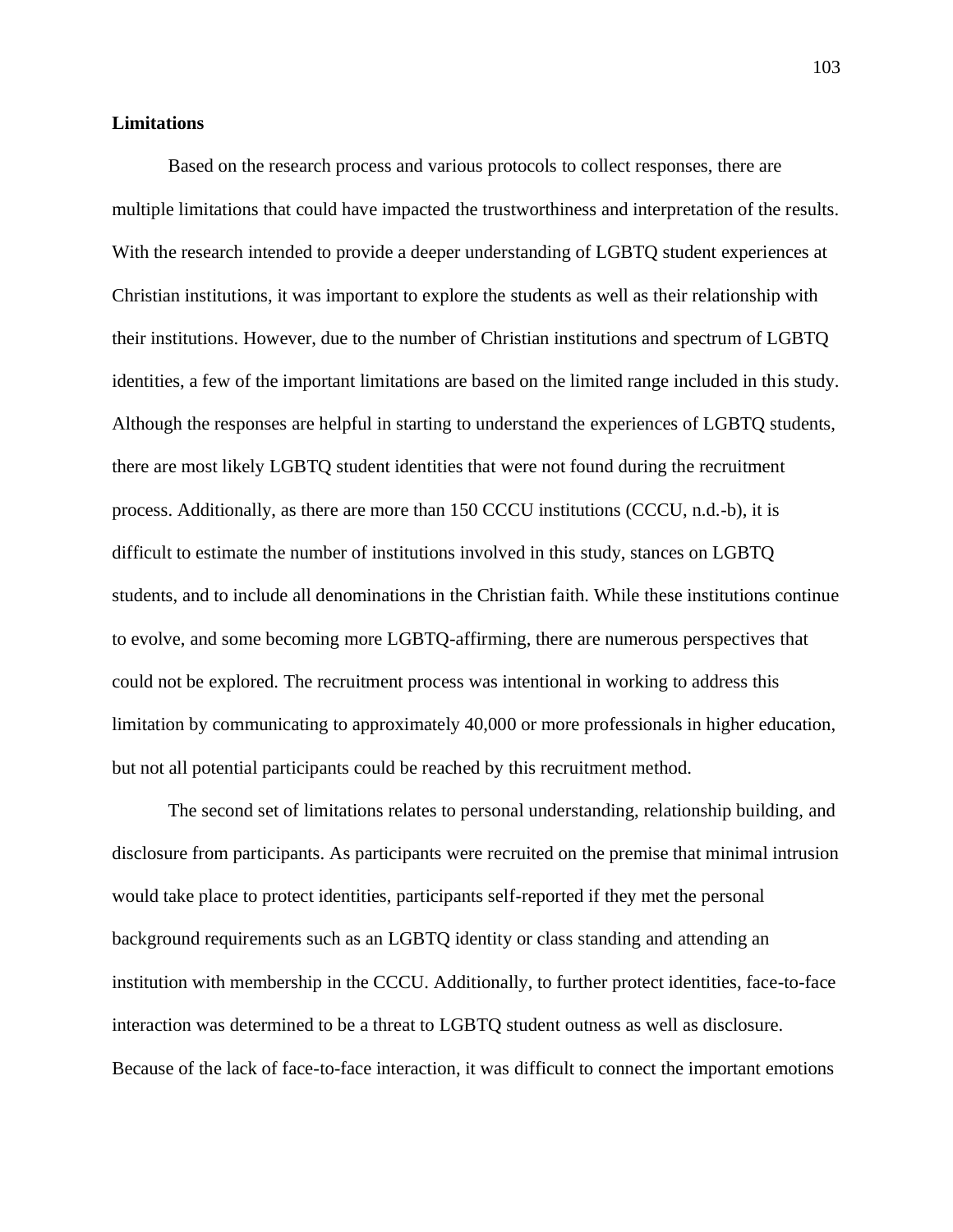and words involved in coding with nonverbal cues that could influence interpretation of the participant's responses. From the start of this process through analysis, it was possible that false identification or responses could have impacted the legitimacy of their experiences, overall understanding of Christian institutions, and data for future research. Because of the nature of the topic and the influence of previous experiences on disclosure, the concept of trust needed to be present in my role as a researcher to build rapport and understand the study participants. However, as a stranger to whom the student must disclose, the trust would take more time than email communication and the interview to develop. With this understanding, higher education professionals in which the students trusted were used as a recruitment strategy to increase chances of more vulnerable responses and further strengthened with a transparent informed consent form to mitigate these limitations.

## **Summary**

The experiences of LGBTQ college students at Christian higher education institutions are complicated and multidimensional. It is a constant balance between the inflexibility of education and the evolution of identity. This delicate relationship has taken a toll on LGBTQ students but has also been a process that strengthens learning in personal and professional endeavors. As the problem in the present study centered on the lack of information and resulting lack of understanding to support LGBTQ students, the findings from the participant interviews can aid students as well as institutions. Throughout the interviews, LGBTQ students gave perspectives that honed in on the difficulties created by Christian institutions and the personal strategies that allowed them to be steadfast in their movement forward. As these participants were difficult to recruit due to the research methods, but also the gatekeepers that prevent a descent into these environments, there is still a limitation to the depth of this research. It is through these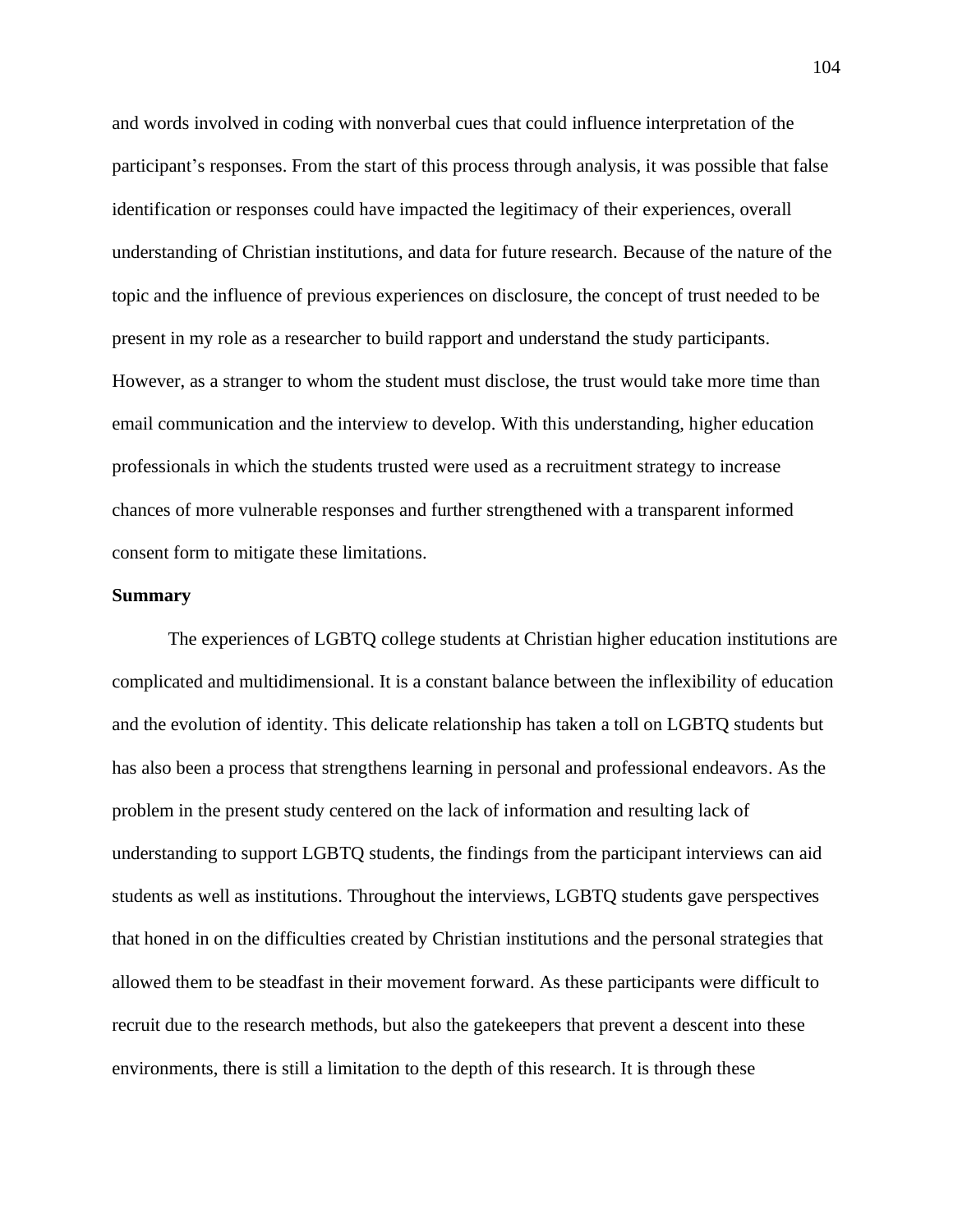participants' sharing that a significant contribution can be made toward LGBTQ student success as well as the institutions that are built to support them.

The significance of this research is far reaching and timely. Throughout the interviews, the participants often shared a sense of loneliness, anxiety, and uncertainty when it came to their campus environments. This is consistent with the minority stress theory that discusses the impact of personal experiences such as tokenization that represents external events and heterosexism that demonstrates internal beliefs on overall well-being. The common anchor to persist through similar experiences or various situations and stressors was the support from peers and campus personnel. Based on previous literature, most of the participants' experiences were foreshadowed. The literature review helped to inform appropriate questions that gave the participants the opportunity to interview in a process that considered their safety and most importantly, their identities. As the responses showed, LGBTQ students chose to disclose to the individuals they can trust. Despite a quick and impersonal relationship, participants provided responses that were honest, difficult to grasp, and have the potential to educate or advocate depending on need.

Threats toward LGBTQ student retention at Christian institutions are not universal but prevail at a number of campuses. In multiple interviews, the participants shared intimate trust with peers and campus personnel. Through these relationships, campus felt more welcoming, and learning, not their identities, was the center of attention. From campuses that were less inclusive, there was a struggle to be heard and efforts to hold the institution accountable. In 2021, LGBTQ students from a number of religious colleges and universities sued the U.S. Department of Education due to Title IX exemptions allowed at their institutions. As stated earlier in the present study, these exemptions place LGBTQ students in uncomfortable positions and unwelcoming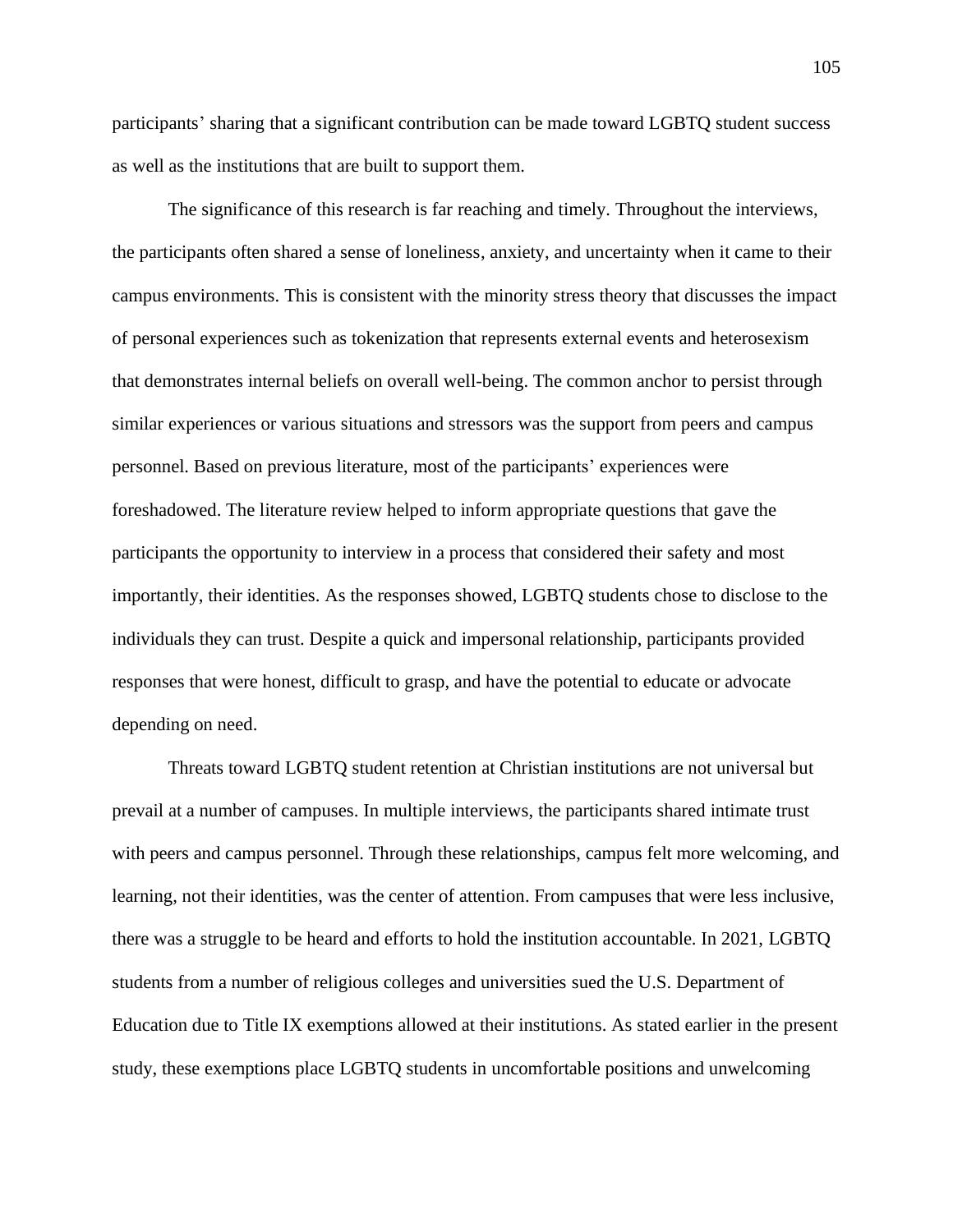environments. It is unknown whether these environments will change, but as the interviews showed, LGBTQ students have their own reasons in filling out their college applications, and as such, many more will continue to enroll at Christian institutions.

To aid in progress and development for all those involved, the participants ended their interviews with answers to questions that focused on their recommendations for the institution and advice for future LGBTQ students. Despite their experiences, LGBTQ students want to be proud graduates. As leaders in higher education, we should love this student population as we love ourselves.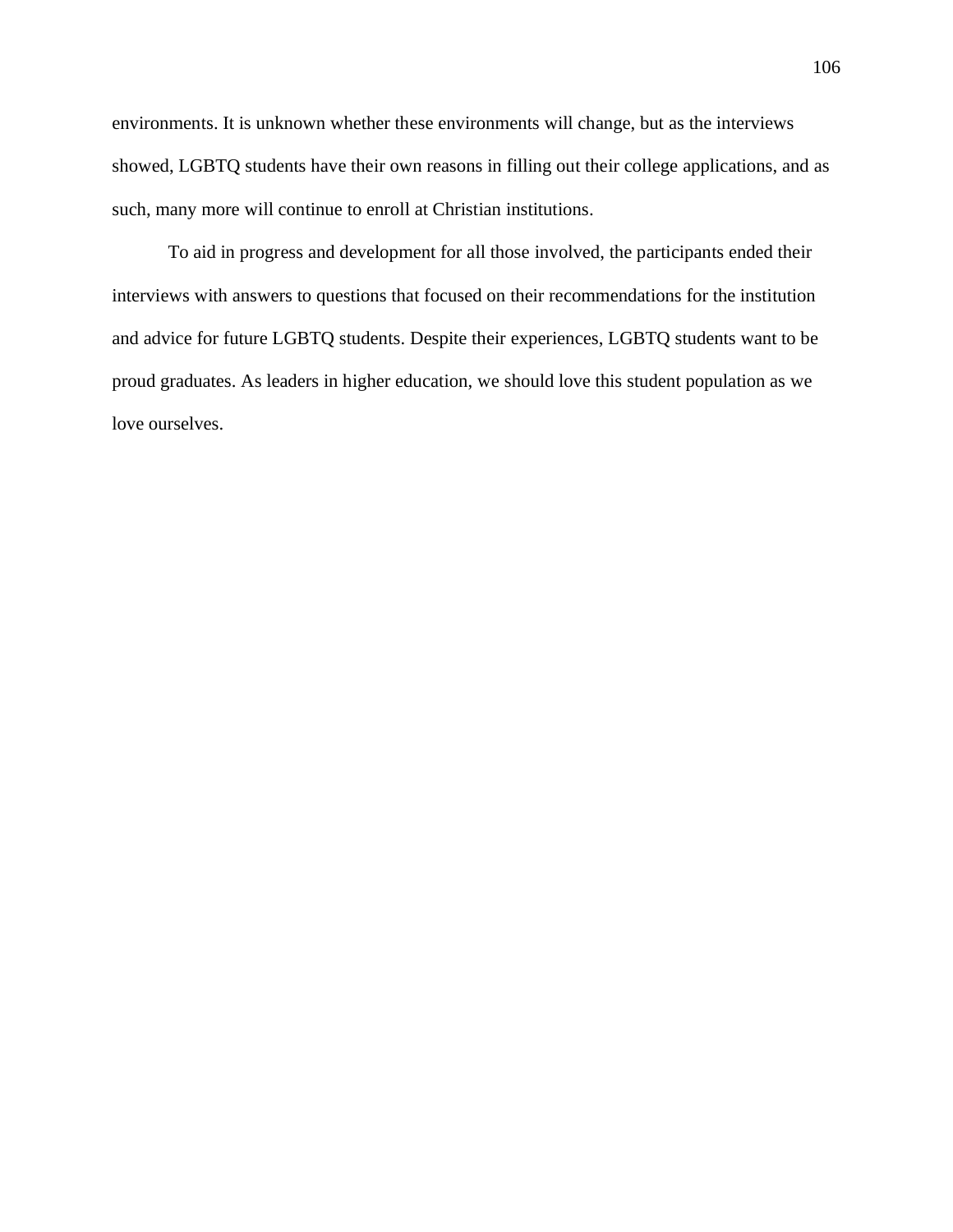### **References**

- Amankwaa, L. (2016). Creating protocols for trustworthiness in qualitative research. *Journal of Cultural Diversity*, *23*(3), 121–127. <http://www.tuckerpub.com/jcd.htm>
- Bailey, L. E., & Strunk, K. K. (2018). "A question everybody danced around": Gay men making sense of their identities in Christian colleges. *Educational Studies*, *54*(5), 483–504. <https://doi.org/10.1080/00131946.2018.1453513>
- Barnhardt, C., Linley, J., Mollet, A., Phillips, C., & Young, R. (2017). Campus climate, peer dispositions, and the inclusion of LGBQ and transgender students at a Jesuit university. *Jesuit Higher Education: A Journal*, *6*(2), 64–80.<https://epublications.regis.edu/>
- Barringer, M. N., & Gay, D. A. (2017). Happily religious: The surprising sources of happiness among lesbian, gay, bisexual, and transgender adults. *Sociological Inquiry*, *87*(1), 75–96. <https://doi.org/10.1111/soin.12154>
- Bayne, H. B. (2016). Helping gay and lesbian students integrate sexual and religious identities. *Journal of College Counseling*, *19*(1), 61–75. <https://doi.org/10.1002/jocc.12031>
- Best Colleges. (2020). *The best colleges for LGBTQ+ students*. <https://www.bestcolleges.com/features/best-colleges-for-lgbt-students/>
- Birt, L., Scott, S., Cavers, D., Campbell, C., & Walter, F. (2016). Member checking: A tool to enhance trustworthiness or merely a nod to validation? *Qualitative Health Research*, *26*(13), 1802–1811.<https://doi.org/10.1177/1049732316654870>
- Bissonette, D., & Szymanski, D. M. (2019). Minority stress and LGBQ college students' depression: Roles of peer group and involvement. *Psychology of Sexual Orientation and Gender Diversity*, *6*(3), 308–317.<https://doi.org/10.1037/sgd0000332>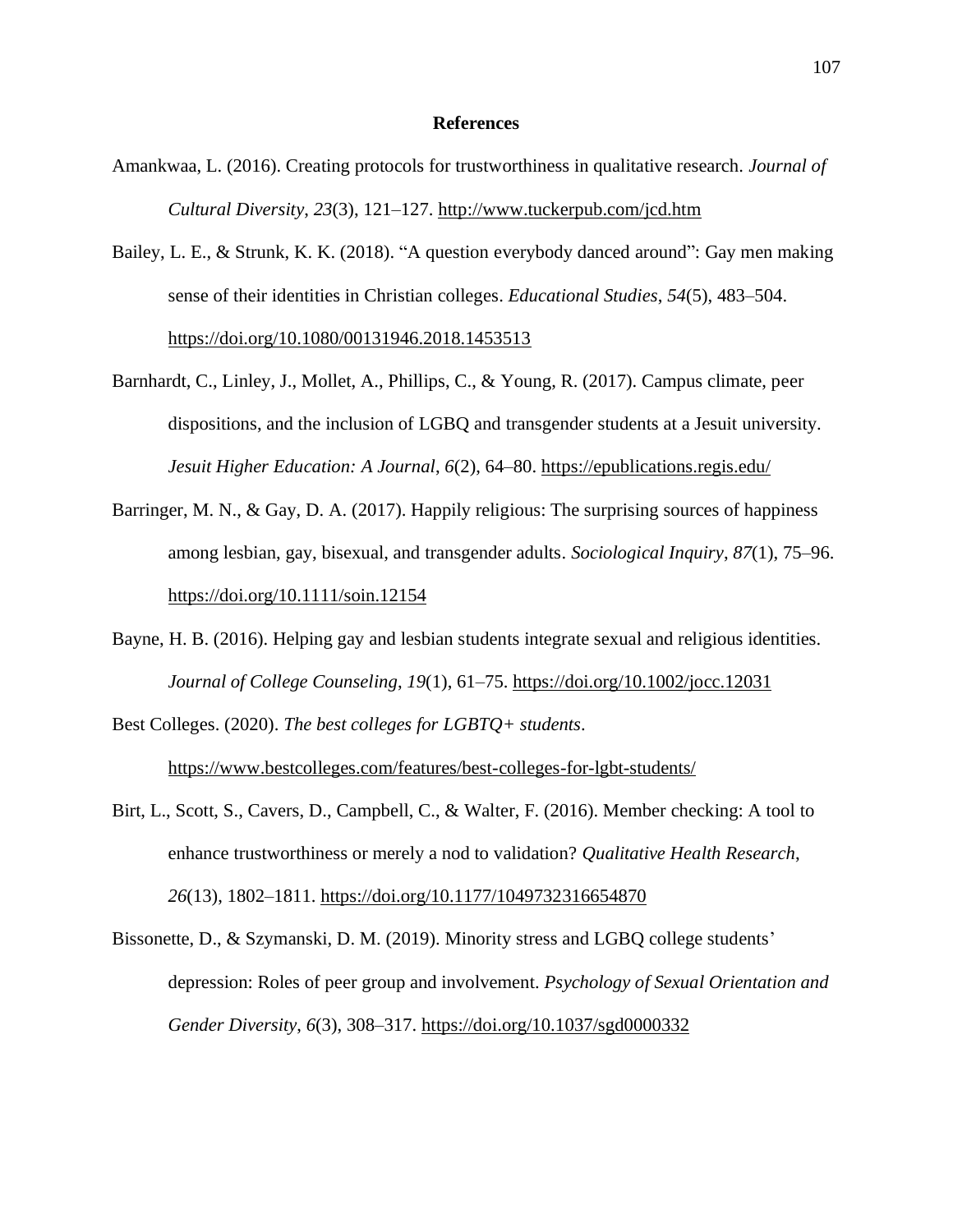Borgogna, N. C., McDermott, R. C., Aita, S. L., & Kridel, M. M. (2018). Anxiety and depression across gender and sexual minorities: Implications for transgender, gender nonconforming, pansexual, demisexual, asexual, queer, and questioning individuals. *Psychology of Sexual Orientation and Gender Diversity*, *6*(1), 54–63. <https://doi.org/10.1037/sgd0000306>

Broadhurst, C., Martin, G., Hoffshire, M., & Takewell, W. (2018). "Bumpin' up against people and their beliefs": Narratives of student affairs administrators creating change for LGBTQ students in the South. *Journal of Diversity in Higher Education*, *11*(4), 385–401. <https://doi.org/10.1037/dhe0000036>

Bryson, K. (2020). Shining the light of faith and philosophy on the resurrection of Christ. *Journal of Biblical Theology, 3*(2), 80–106. <http://www.biblicaltheology.com/>

Campus Pride. (2021). *Worst list. The absolute worst campuses for LGBTQ youth*. <https://www.campuspride.org/worstlist/>

Carastathis, G. S., Cohen, L., Kaczmarek, E., & Chang, P. (2017). Rejected by family for being gay or lesbian: Portrayals, perceptions, and resilience. *Journal of Homosexuality*, *64*(3), 289–320.<https://doi.org/10.1080/00918369.2016.1179035>

Cass, V. C. (1979). Homosexual identity formation: A theoretical model. *Journal of Homosexuality*, *4*, 219–235. [https://doi.org/10.1300/J082v04n03\\_01](https://doi.org/10.1300/J082v04n03_01)

Cole, C., & Harris, H. W. (2017). The lived experiences of people who identify as LGBT Christians: Considerations for social work helping. *Social Work & Christianity*, *44*(1/2), 31–52. <https://www.nacsw.org/publications/journal-swc/>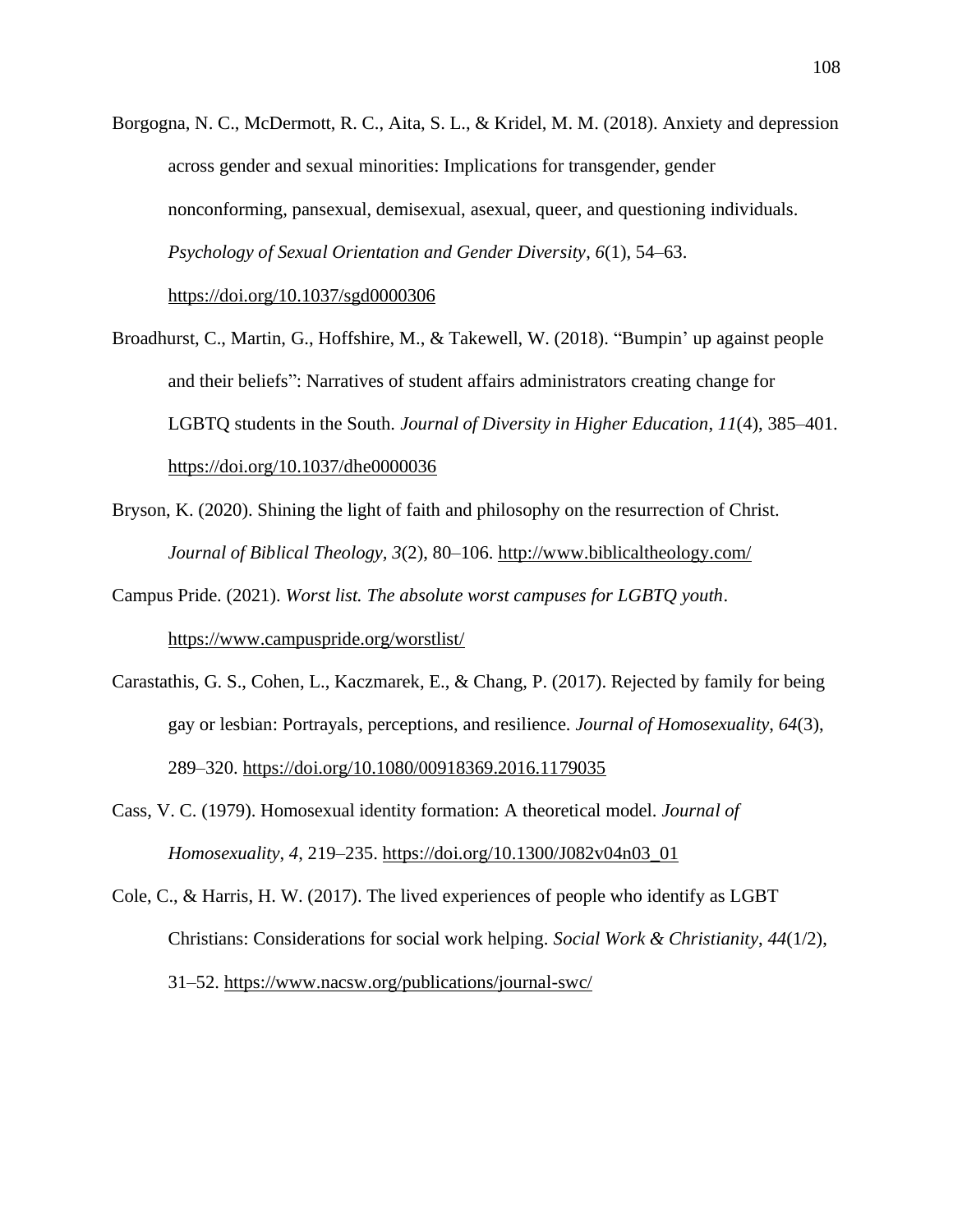Coley, J. S. (2017). Reconciling religion and LGBT rights: Christian universities, theological orientations, and LGBT inclusion. *Social Currents*, *4*(1), 87–106. <https://doi.org/10.1177/2329496516651639>

Cooper, J. E., Brandon, P. R., & Lindberg, M. A. (1998). Evaluators' use of peer debriefing: Three impressionist tales. *Qualitative Inquiry*, *4*(2), 265–279.

<https://doi.org/10.1177/107780049800400207>

- Council for Christian College and Universities. (n.d.-a). *List of CCCU institutions*. [https://www.cccu.org/members\\_and\\_affiliates/](https://www.cccu.org/members_and_affiliates/)
- Council for Christian College and Universities. (n.d.-b). *Our work and mission.*  <https://www.cccu.org/about/>
- Craig, W. L. (2003). *A Christian perspective on homosexuality*. Reasonable Faith. [https://www.reasonablefaith.org/writings/popular-writings/practical-issues/a-christian](https://www.reasonablefaith.org/writings/popular-writings/practical-issues/a-christian-perspective-on-homosexuality/)[perspective-on-homosexuality/](https://www.reasonablefaith.org/writings/popular-writings/practical-issues/a-christian-perspective-on-homosexuality/)
- D'Augelli, A. R. (1994). Identity development and sexual orientation: Toward a model of lesbian, gay, and bisexual development. In E. J. Trickett, R. J. Watts, & D. Birman (Eds.), *Human diversity: Perspectives on people in context* (pp. 312–333). Jossey-Bass.
- Dentato, M. P., Craig, S. L., Messinger, L., Lloyd, M., & McInroy, L. B. (2014). Outness among LGBTQ social work students in North America: The contribution of environmental supports and perceptions of comfort. *Social Work Education*, *33*(4), 485–501. <https://doi.org/10.1080/02615479.2013.855193>
- Dessel, A. B., Goodman, K. D., & Woodford, M. R. (2017). LGBT discrimination on campus and heterosexual bystanders: Understanding intentions to intervene. *Journal of Diversity in Higher Education*, *10*(2), 101–116.<https://doi.org/10.1037/dhe0000015>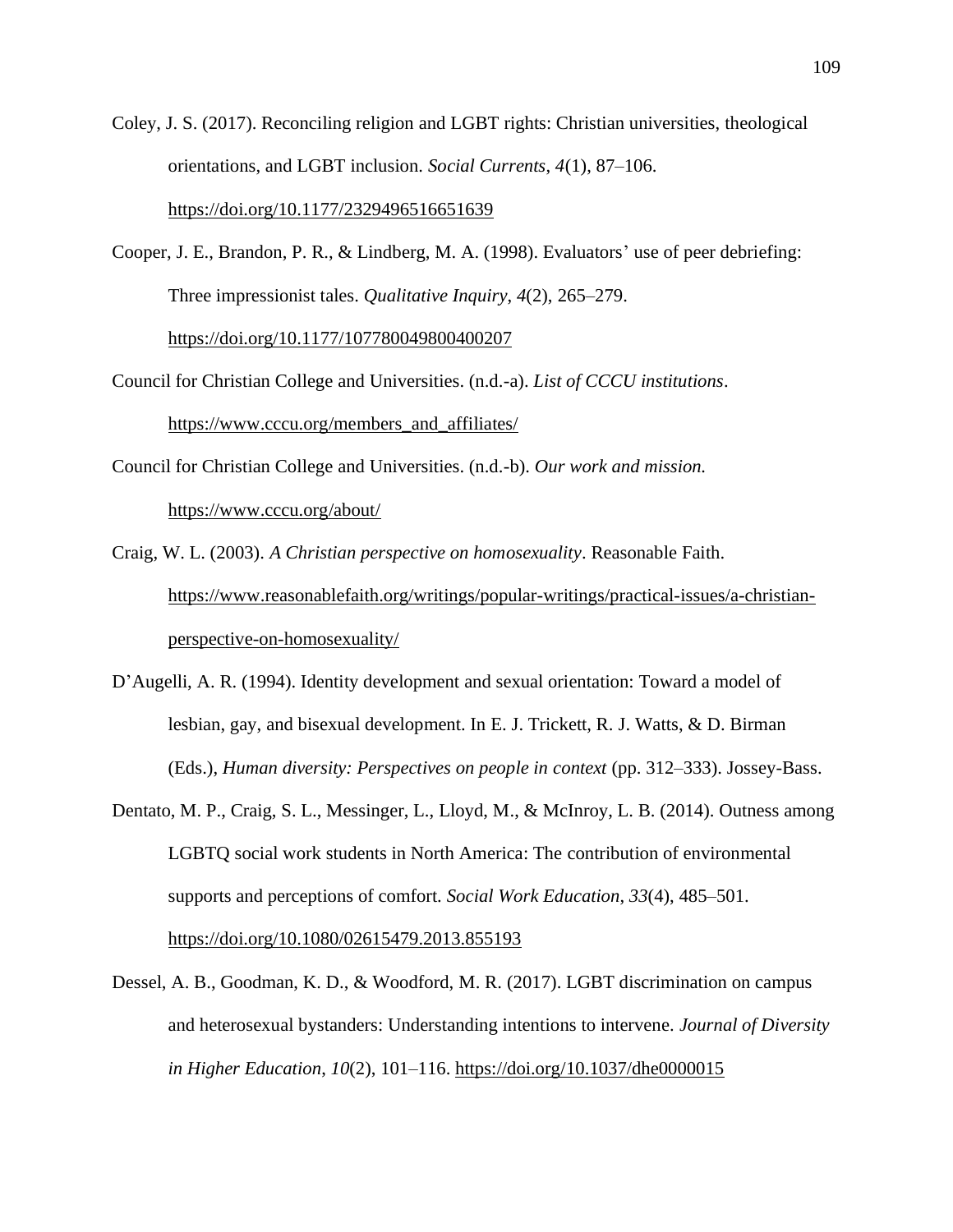- Edwards, R., & Holland, J. (2013). *What is qualitative interviewing?* Bloomsbury Academic. <http://doi.org/10.5040/9781472545244>
- Fahs, B., & Swank, E. (2020). Pray the gay will stay? Church shopping and religious gatekeeping around homosexuality in an audit study of Christian church officials. *Psychology of Sexual Orientation and Gender Diversity*, *8*(1), 106–118. <https://doi.org/10.1037/sgd0000416>
- Foster, A. B., Brewster, M. E., Velez, B. L., Eklund, A., & Keum, B. T. (2017). Footprints in the sand: Personal, psychological, and relational profiles of religious, spiritual, and atheist LGB individuals. *Journal of Homosexuality*, *64*(4), 466–487.

<https://doi.org/10.1080/00918369.2016.1191237>

- Fuist, T. N. (2016). 'It just always seemed like it wasn't a big deal, yet I know for some people they really struggle with it': LGBT religious identities in context. *Journal for the Scientific Study of Religion*, *55*(4), 770–786.<https://doi.org/10.1111/jssr.12291>
- Fusch, P. I., & Ness, L. R. (2015). Are we there yet? Data saturation in qualitative research. *The Qualitative Report*, *20*(9), 1408–1416.<https://doi.org/10.46743/2160-3715/2015.2281>
- Gabriele-Black, K. A., & Goldberg, A. E. (2019). 'I've heard there's some sort of underground group': LGBTQ activism on evangelical Christian campuses. *Journal of Diversity in Higher Education*, *14*(3), 316–327. <https://doi.org/10.1037/dhe0000163>

Gardner, C. J. (2017). "Created this way": Liminality, rhetorical agency, and the transformative power of constraint among gay Christian college students. *Communication & Critical/Cultural Studies*, *14*(1), 31–47.<https://doi.org/10.1080/14791420.2016.1206206>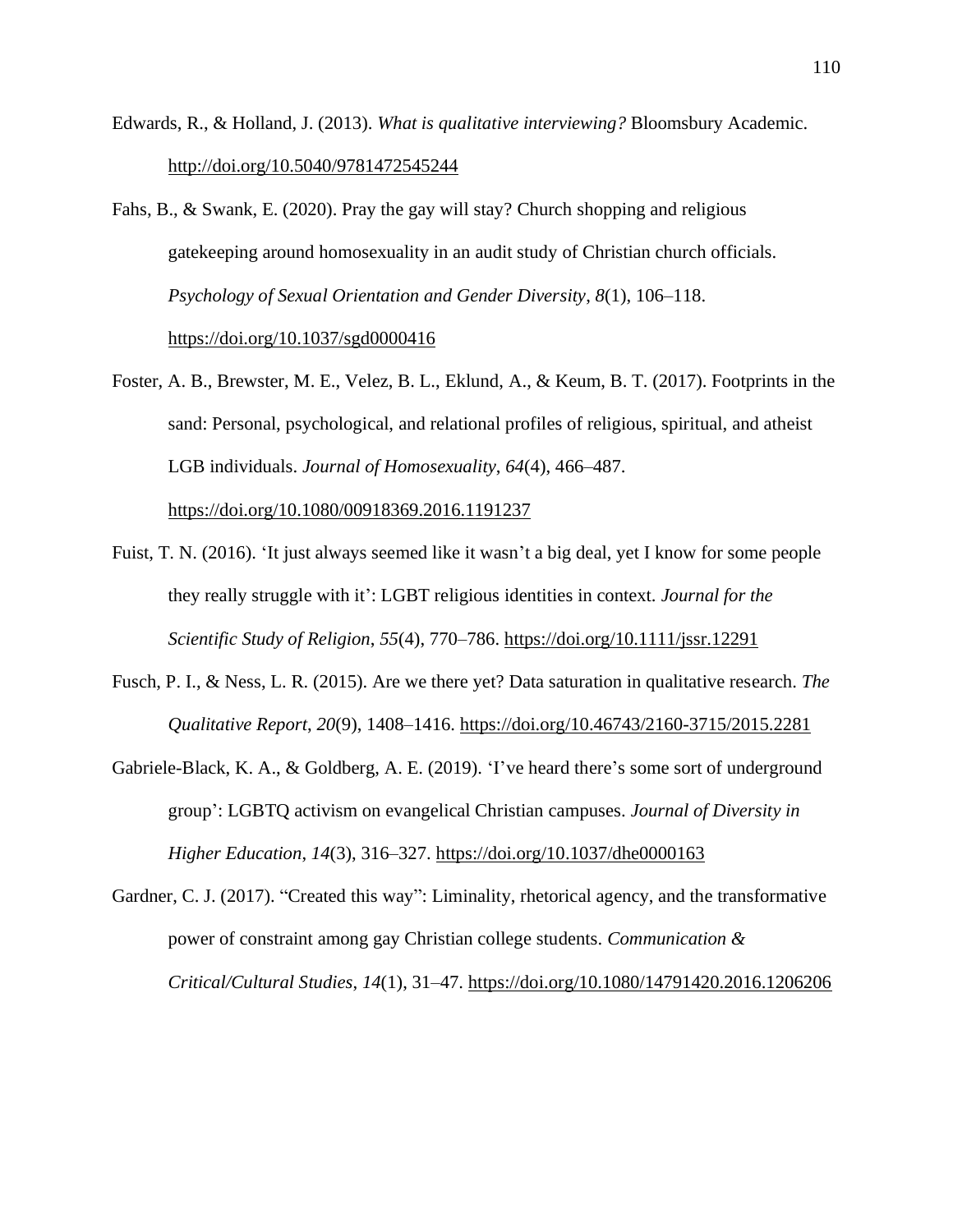- Garvey, J. C., & Drezner, N. D. (2016). Lesbian, gay, bisexual, transgender, and queer alumni financial giving to and participation with undergraduate alma maters. *College Student Affairs Journal*, *34*(2), 29–42.<https://doi.org/10.1353/csj.2016.0009>
- Garvey, J. C., & Rankin, S. R. (2015). The influence of campus experiences on the level of outness among trans-spectrum and queer-spectrum students. *Journal of Homosexuality*, *62*(3), 374–393.<https://doi.org/10.1080/00918369.2014.977113>

Gliner, J. A. (1994). Reviewing qualitative research: Proposed criteria for fairness and rigor. *Occupational Therapy Journal of Research*, *14*(2), 78–92. <https://doi.org/10.1177/153944929401400202>

Green, J., & Thorogood, N. (2004). *Qualitative methods for health research*. SAGE Publications.

Grisanti, M. A. (2017). Homosexuality––An abomination or purely irrelevant?: Evaluating LGBT claims in light of the Old Testament (Gen. 18-19; Lev. 18:22; 20:13). *Master's Seminary Journal*, *28*(2), 115–133. [https://tms.edu/wp-content/uploads/2021/09/TMSJ-](https://tms.edu/wp-content/uploads/2021/09/TMSJ-Volume-28-Number-2.pdf)[Volume-28-Number-2.pdf](https://tms.edu/wp-content/uploads/2021/09/TMSJ-Volume-28-Number-2.pdf)

Guest, G., Bunce, A., & Johnson, L. (2006). How many interviews are enough? An experiment with data saturation and variability. *Field Methods*, *18*(1), 59–82. <https://doi.org/10.1177/1525822X05279903>

Hirsch, J., Cohn, T., Rowe, C., & Rimmer, S. (2017). Minority sexual orientation, gender identity status and suicidal behavior: Serial indirect effects of hope, hopelessness and depressive symptoms. *International Journal of Mental Health & Addiction*, *15*(2), 260– 270.<https://doi.org/10.1007/s11469-016-9723-x>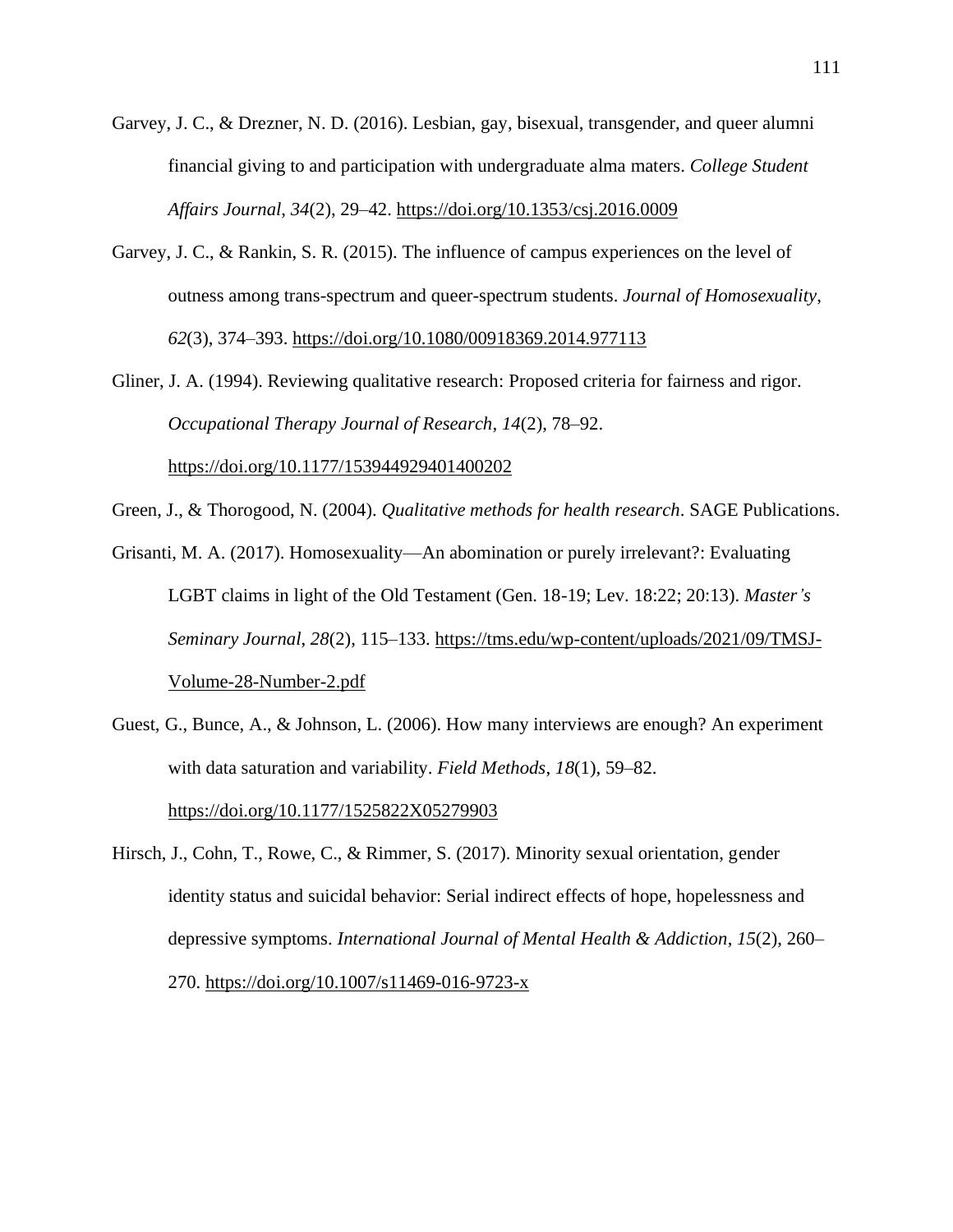- Hong, J., Woodford, M., Long, L., & Renn, K. (2016). Ecological covariates of subtle and blatant heterosexist discrimination among LGBQ college students. *Journal of Youth & Adolescence*, *45*(1), 117–131.<https://doi.org/10.1007/s10964-015-0362-5>
- Hughes, B. E., & Hurtado, S. (2018). Thinking about sexual orientation: College experiences that predict identity salience. *Journal of College Student Development*, *59*(3), 309–326. <https://doi.org/10.1353/csd.2018.0029>
- Jackson, K. (2017). Supporting LGBTQ students in high school for the college transition: The role of school counselors. *Professional School Counseling*, *20*(1a).

<https://doi.org/10.5330/1096-2409-20.1a.21>

- Jamshed, S. (2014). Qualitative research method-interviewing and observation. *Journal of Basic and Clinical Pharmacy*, *5*(4), 87–88.<https://doi.org/10.4103/0976-0105.141942>
- Katz, J., Federici, D., Ciovacco, M., & Cropsey, A. (2016). Effect of exposure to a safe zone symbol on perceptions of campus climate for sexual minority students. *Psychology of Sexual Orientation and Gender Diversity, 3*(3), 367–373.

<https://doi.org/10.1037/sgd0000186>

- Keen, K. R. (2020). Cultural influences on hermeneutical frameworks in the debate on same-sex relationships. *Interpretation: A Journal of Bible & Theology, 74*(3), 253–264. <https://doi.org/10.1177/0020964320921961>
- Kimmel, A. P. (2016). Title IX: An imperfect but vital tool to stop bullying of LGBT students. *Yale Law Journal*, *125*(7), 2006–2036. [https://www.yalelawjournal.org/feature/title-ix](https://www.yalelawjournal.org/feature/title-ix-an-imperfect-but-vital-tool-to-stop-bullying-of-lgbt-students)[an-imperfect-but-vital-tool-to-stop-bullying-of-lgbt-students](https://www.yalelawjournal.org/feature/title-ix-an-imperfect-but-vital-tool-to-stop-bullying-of-lgbt-students)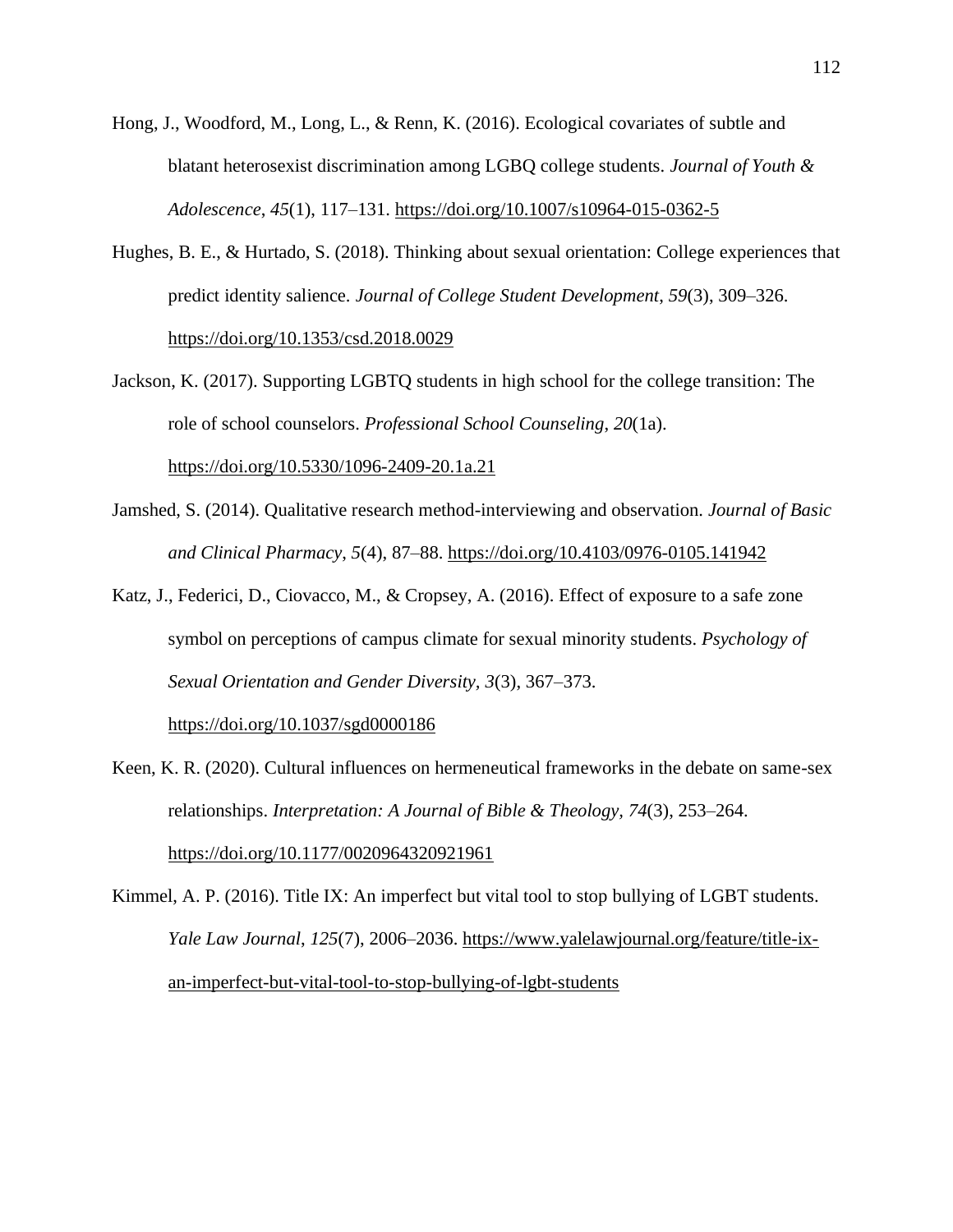- Korstjens, I., & Moser, A. (2018). Series: Practical guidance to qualitative research. Part 4: Trustworthiness and publishing. *European Journal of General Practice*, *24*(1), 120–124. <https://doi.org/10.1080/13814788.2017.1375092>
- Kortegast, C. A. (2017). "But it's not the space that I would need": Narrative of LGBTQ students' experiences in campus housing. *Journal of College & University Student Housing, 43*(2), 58–71.<https://doi.org/10.1177/0268580919851429>
- Kulick, A., Wernick, L. J., Woodford, M. R., & Renn, K. (2017). Heterosexism, depression, and campus engagement among LGBTQ college students: Intersectional differences and opportunities for healing. *Journal of Homosexuality*, *64*(8), 1125–1141. <https://doi.org/10.1080/00918369.2016.1242333>
- Lefevor, G. T., Boyd-Rogers, C. C., Sprague, B. M., & Janis, R. A. (2019). Health disparities between genderqueer, transgender, and cisgender individuals: An extension of minority stress theory. *Journal of Counseling Psychology*, *66*(4), 385–395. <https://doi.org/10.1037/cou0000339>
- Lincoln, Y. S., & Guba, E. G. (1985). *Naturalistic inquiry*. SAGE Publications.
- Linley, J. L., Nguyen, D., Brazelton, G. B., Becker, B., Renn, K., & Woodford, M. (2016). Faculty as sources of support for LGBTQ college students. *College Teaching*, *64*(2), 55– 63. <https://doi.org/10.1080/87567555.2015.1078275>
- Lowe, A., Norris, A. C., Farris, A. J., & Babbage, D. R. (2018). Quantifying thematic saturation in qualitative data analysis. *Field Methods*, *30*(3), 191–207.

<https://doi.org/10.1177/1525822X17749386>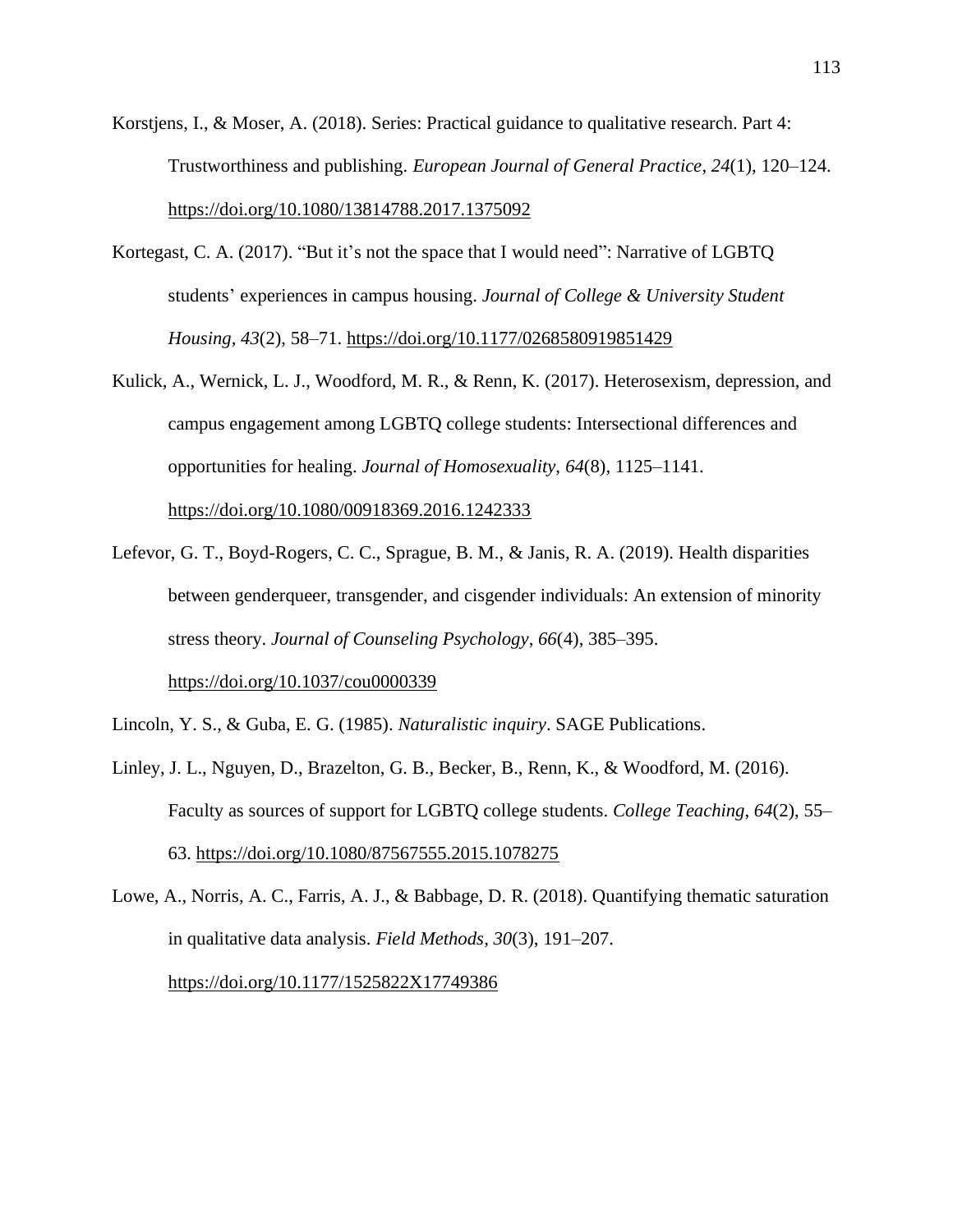- Madill, A., & Sullivan, P. (2018). Mirrors, portraits, and member checking: Managing difficult moments of knowledge exchange in the social sciences. *Qualitative Psychology*, *5*(3), 321–339.<https://doi.org/10.1037/qup0000089>
- Maslowe, K. E., & Yarhouse, M. A. (2015). Christian parental reactions when a LGB child comes out. *American Journal of Family Therapy*, *43*(4), 352–363.

<https://doi.org/10.1080/01926187.2015.1051901>

McKinley, C. J., Luo, Y., Wright, P. J., & Kraus, A. (2015). Reexamining LGBT resources on college counseling center websites: An over-time and cross-country analysis. *Journal of Applied Communication Research*, *43*(1), 112–129.

<https://doi.org/10.1080/00909882.2014.982681>

- McMartin, J., Silverman, E. J., Hall, M. E. L., Aten, J. D., & Shannonhouse, L. (2020). Christian meaning-making through suffering in theology and psychology of religion. *Journal of Moral Theology, 9*(1), 120–135. [https://jmt.scholasticahq.com/article/11606-christian](https://jmt.scholasticahq.com/article/11606-christian-meaning-making-through-suffering-in-theology-and-psychology-of-religion)[meaning-making-through-suffering-in-theology-and-psychology-of-religion](https://jmt.scholasticahq.com/article/11606-christian-meaning-making-through-suffering-in-theology-and-psychology-of-religion)
- Meyer, I. H. (1995). Minority stress and mental health in gay men. *Journal of Health and Social Behavior*, *36*(1), 38–56.<https://doi.org/10.2307/2137286>
- Meyer, I. H. (2013). Prejudice, social stress, and mental health in lesbian, gay, and bisexual populations: Conceptual issues and research evidence. *Psychology of Sexual Orientation and Gender Diversity*, *1*(8), 3–26.<https://doi.org/10.1037/2329-0382.1.S.3>
- Miller, K., & Polson, E. C. (2019). Exploring the social justice beliefs of Baptist Christians. *Journal of Religion & Spirituality in Social Work*, *38*(3), 239–258. <https://doi.org/10.1080/15426432.2019.1590292>

Mishler, E. (1986). *Research interviewing: Context and narrative.* Harvard University Press.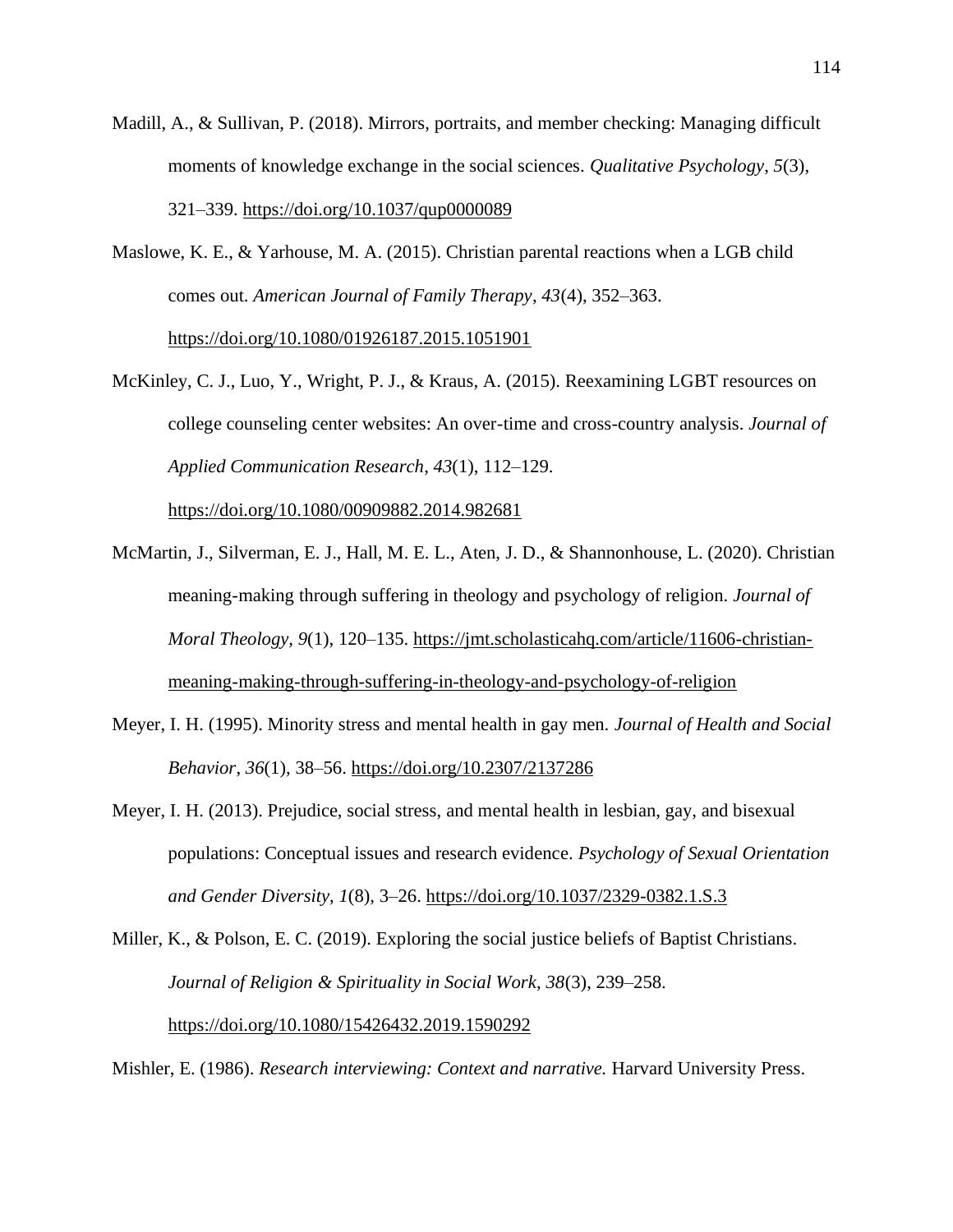- Murchison, G., Boyd, M., & Pachankis, J. (2017). Minority stress and the risk of unwanted, sexual experiences in LGBQ undergraduates. *Sex Roles*, *77*(3–4), 221–238. <https://doi.org/10.1007/s11199-016-0710-2>
- O'Brien, J. R. (2017). Sensitive to "the Right" and "the Left": One university's experience in our LGBT/Title IX exemption case. *Social Work & Christianity*, *44*(1/2), 112–122.
- Ortlipp, M. (2008). Keeping and using reflective journals in the qualitative research process. *The Qualitative Report*, *13*(4), 695–705. <https://nsuworks.nova.edu/tqr/vol13/iss4/8>

Pascoe, E. A., & Smart Richman, L. (2009). Perceived discrimination and health: A metaanalytic review. *Psychological Bulletin*, *135*(4), 531–554. <https://doi.org/10.1037/a0016059>

- Pitcher, E. N., Camacho, T. P., Renn, K. A., & Woodford, M. R. (2016). Affirming policies, programs, and supportive services: Using an organizational perspective to understand LGBTQ+ college student success. *Journal of Diversity in Higher Education*, *11*(2), 117– 132.<https://doi.org/10.1037/dhe0000048>
- Polkinghorne, D. E. (1995). Narrative configuration in qualitative analysis. *International Journal of Qualitative Studies in Education*, *8*(1), 5–23.

<https://doi.org/10.1080/0951839950080103>

Preston, M. J., & Hoffman, G. D. (2015). Traditionally heterogendered institutions: Discourses surrounding LGBTQ college students. *Journal of LGBT Youth*, *12*(1), 64–86. <https://doi.org/10.1080/19361653.2014.935550>

Rankin, S. R. (2005). Campus climates for sexual minorities*. New Directions for Student Services*, *2005*(111), 17–23.<https://doi.org/10.1002/ss.170>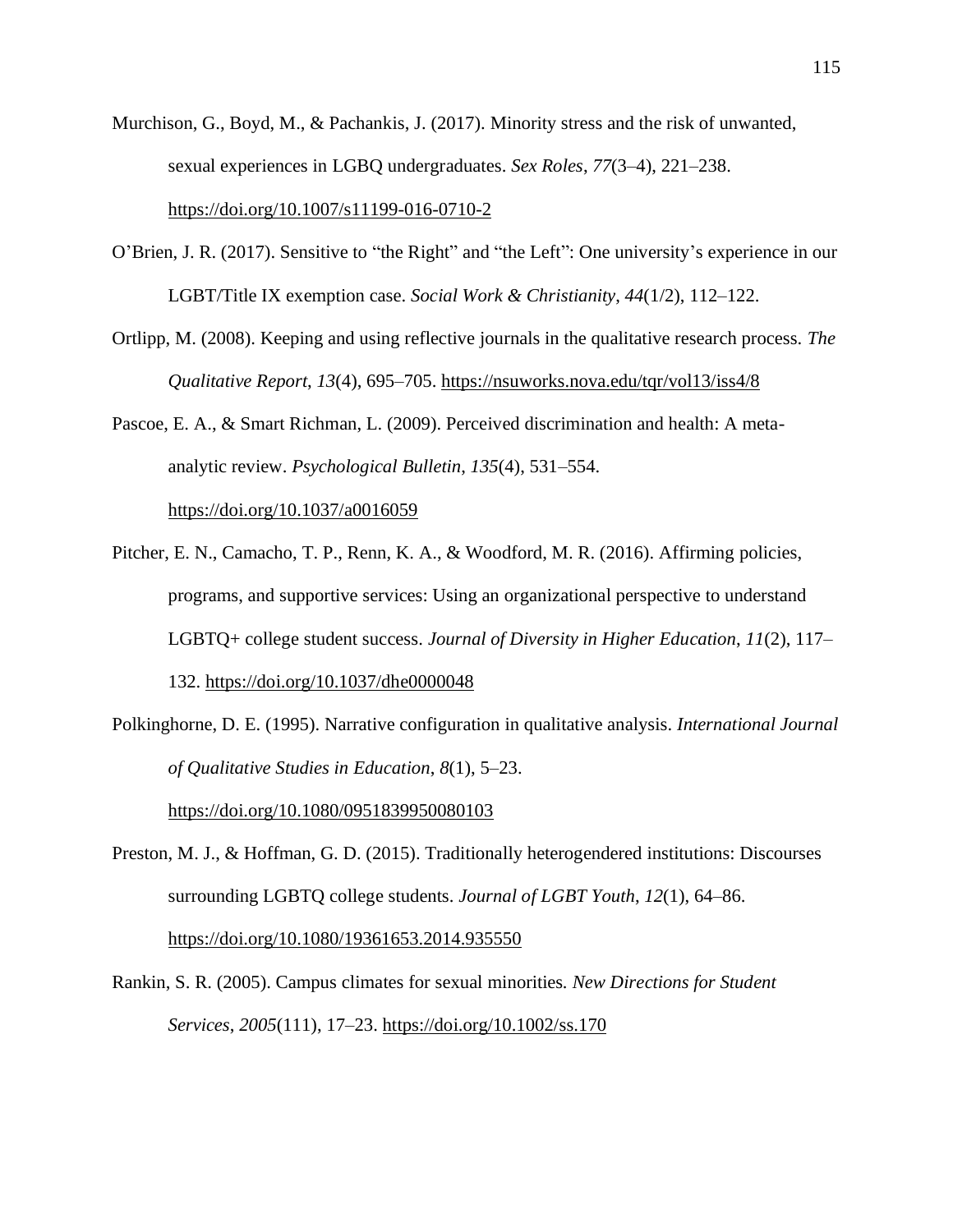Rheingold, H. (1994). *The virtual community: Finding connection in a computerised world.*  Secker & Warburg.

Riccardi, M. (2017). WWJD about LGBT?: Evaluating LBGT claims in light of Christ's teaching. *Master's Seminary Journal*, *28*(2), 167–180. [https://tms.edu/wp](https://tms.edu/wp-content/uploads/2021/09/TMSJ-Volume-28-Number-2.pdf)[content/uploads/2021/09/TMSJ-Volume-28-Number-2.pdf](https://tms.edu/wp-content/uploads/2021/09/TMSJ-Volume-28-Number-2.pdf)

Riswold, C. D. (2015). Teaching the college "nones": Christian privilege and the religion professor. *Teaching Theology & Religion*, *18*(2), 133–148.

<https://doi.org/10.1111/teth.12275>

- Rockenbach, A., Riggers-Piehl, T., Garvey, J., Lo, M., & Mayhew, M. (2016). The influence of campus climate and interfaith engagement on self-authored worldview commitment and pluralism orientation across sexual and gender identities. *Research in Higher Education*, *57*(4), 497–517.<https://doi.org/10.1007/s11162-015-9395-6>
- Rockenbach, A. N., & Crandall, R. E. (2016). Faith and LGBTQ inclusion: Navigating the complexities of the campus spiritual climate in Christian higher education. *Christian Higher Education*, *15*(1–2), 62–71. <https://doi.org/10.1080/15363759.2015.1106355>
- Rockenbach, A. N., Lo, M. A., & Mayhew, M. J. (2017). How LGBT college students perceive and engage the campus religious and spiritual climate. *Journal of Homosexuality*, *64*(4), 488–508.<https://doi.org/10.1080/00918369.2016.1191239>

Saldaña, J. (2009). *The coding manual for qualitative researchers.* SAGE Publications.

Saldaña, J., & Omasta, M. (2018). *Qualitative research: Analyzing life.* SAGE Publications.

Scroggs, B., & Vennum, A. (2020). Gender and sexual minority group identification as a process of identity development during emerging adulthood. *Journal of LGBT Youth*, *18*(3), 287– 304. 18. <https://doi.org/10.1080/19361653.2020.1722780>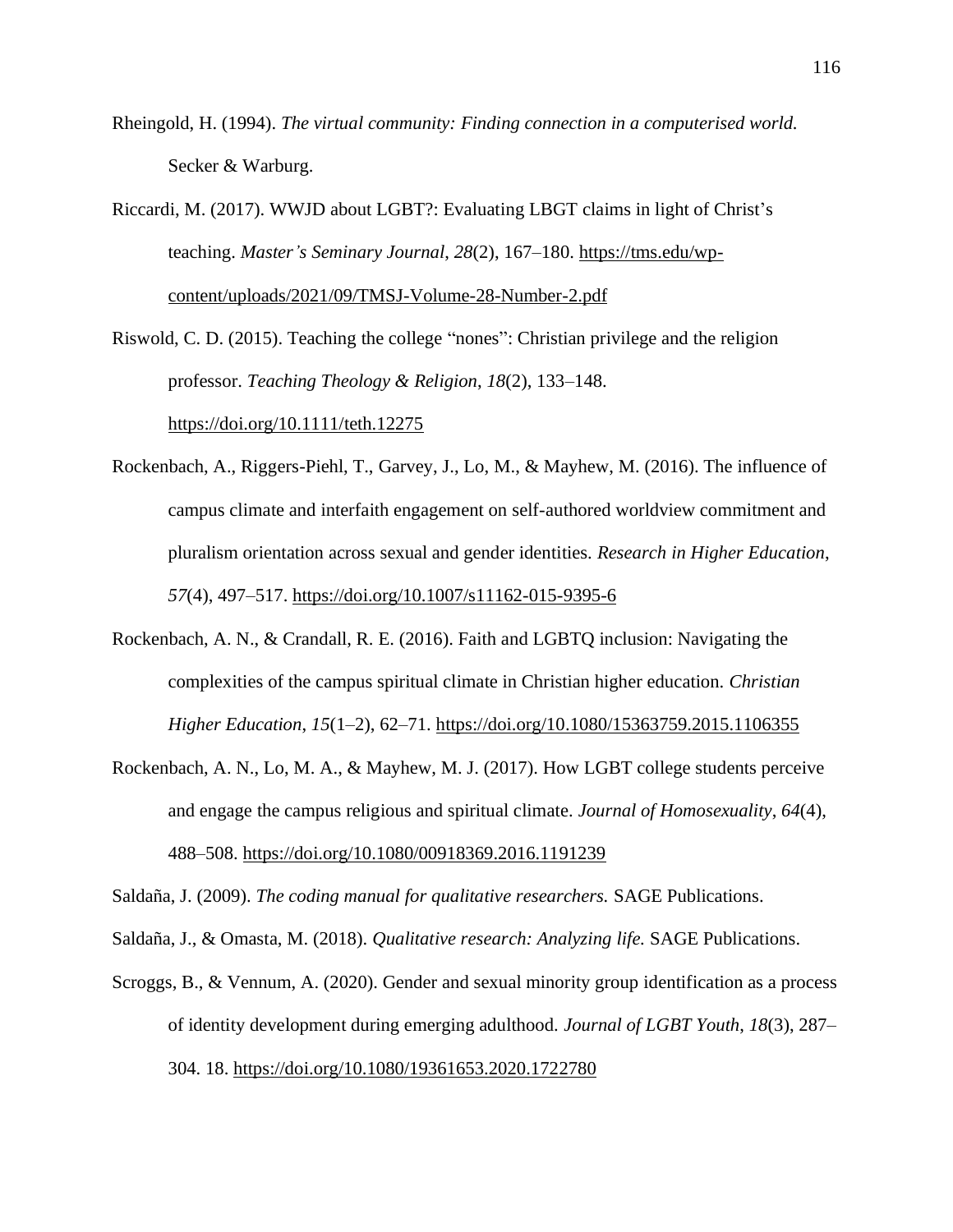- Seelman, K. L., Woodford, M. R., & Nicolazzo, Z. (2017). Victimization and microaggressions targeting LGBTQ college students: Gender identity as a moderator of psychological distress. *Journal of Ethnic & Cultural Diversity in Social Work*, *26*(1–2), 112–125. <https://doi.org/10.1080/15313204.2016.1263816>
- Self, J. S. (2019, October 2). Trustworthiness and validity in qualitative research design [Video]. YouTube.<https://youtu.be/JXB-22GVbUA>
- Sevecke, J. R., Rhymer, K. N., Almazan, E. P., & Jacob, S. (2015). Effects of interaction experiences and undergraduate coursework on attitudes toward gay and lesbian issues. *Journal of Homosexuality*, *62*(6), 821–840.

<https://doi.org/10.1080/00918369.2014.999493>

- Shadick, R., Backus Dagirmanjian, F., & Barbot, B. (2015). Suicide risk among college students: The intersection of sexual orientation and race. *Crisis: The Journal of Crisis Intervention and Suicide Prevention*, *36*(6), 416–423.<https://doi.org/10.1027/0227-5910/a000340>
- Shenton, A. K. (2004). Strategies for ensuring trustworthiness in qualitative research projects. *Education for Information*, *22*(2), 63–75.<http://doi.org/10.3233/EFI-2004-22201>
- Smallwood, S. R. (2015). "Queerituality": Reforming what it means to be a religious queer. *The Vermont Connection*, *36*(1). <https://scholarworks.uvm.edu/tvc/vol36/iss1/11>
- Snapp, S. D., Watson, R. J., Russell, S. T., Diaz, R. M., & Ryan, C. (2015). Social support networks for LGBT young adults: Low cost strategies for positive adjustment. *Family Relations*, *64*(3), 420–430.<https://doi.org/10.1111/fare.12124>
- Snow, K. C. (2018). Experiences of lesbian, gay, bisexual, transgender, and questioning or queer students at evangelical Christian colleges as described in personal blogs. *Journal of College Counseling*, *21*(1), 58–72. <https://doi.org/10.1002/jocc.12087>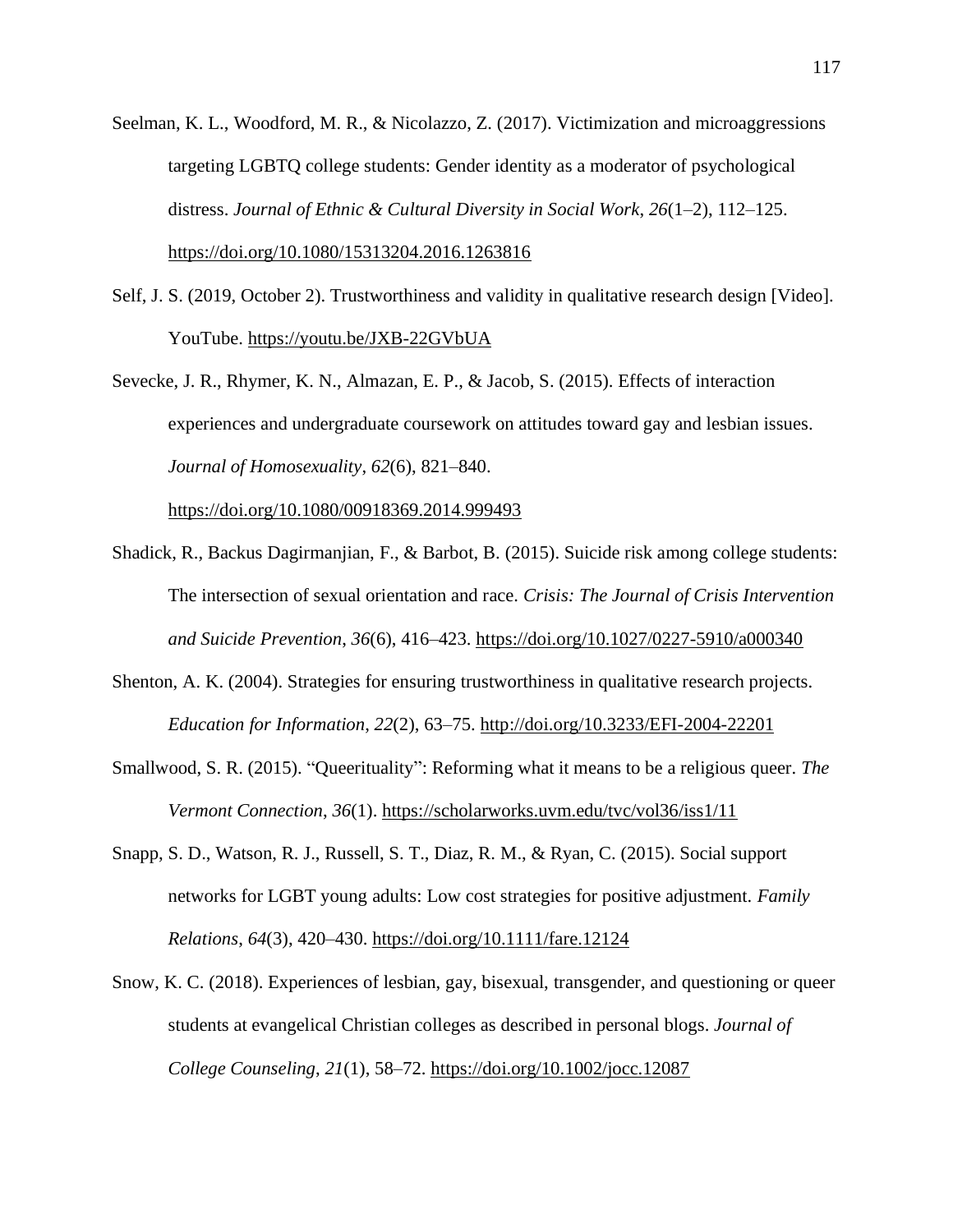Southern Baptist Convention. (2020). *Baptist faith & message 2000*. <https://bfm.sbc.net/bfm2000/>

Stratton, S. P., Dean, J. B., Yarhouse, M. A., & Lastoria, M. D. (2013). Sexual minorities in faith-based higher education: A national survey of attitudes, milestones, identity, and religiosity. *Journal of Psychology & Theology*, *41*(1), 3–23.

[https://doi.org/10.1177/009164711304100101](https://doi.org/10.1177%2F009164711304100101)

- Sumner, S. W., Sgoutas-Emch, S., Nunn, L., & Kirkley, E. (2017). Implementing innovative pedagogy and a rainbow curriculum to expand learning on diversity. *InSight: A Journal of Scholarly Teaching*, *12*, 94–119.<https://insight.scholasticahq.com/>
- Tetreault, P., Fette, R., Meidlinger, P., & Hope, D. (2013). Perceptions of campus climate by sexual minorities. *Journal of Homosexuality*, *60*(7), 947–964.

<https://doi.org/10.1080/00918369.2013.774874>

Thomas, D. R. (2006). A general inductive approach for analyzing qualitative evaluation data. *American Journal of Evaluation*, *27*(2), 237–246.

<https://doi.org/10.1177/1098214005283748>

- Thompson, A. L., Hawkins, M. M., House, K., & Broadway, M. N. (2019). Examining recent Baptist statements on sexuality: A review symposium. *Perspectives in Religious Studies, 46*(3), 343–368.
- Tinto, V. (1990). Principles of effective retention. *Journal of the First-Year Experience & Students in Transition*, *2*(1), 35–48. [https://sc.edu/about/offices\\_and\\_divisions/national\\_resource\\_center/publications/journal/](https://sc.edu/about/offices_and_divisions/national_resource_center/publications/journal/index.php) [index.php](https://sc.edu/about/offices_and_divisions/national_resource_center/publications/journal/index.php)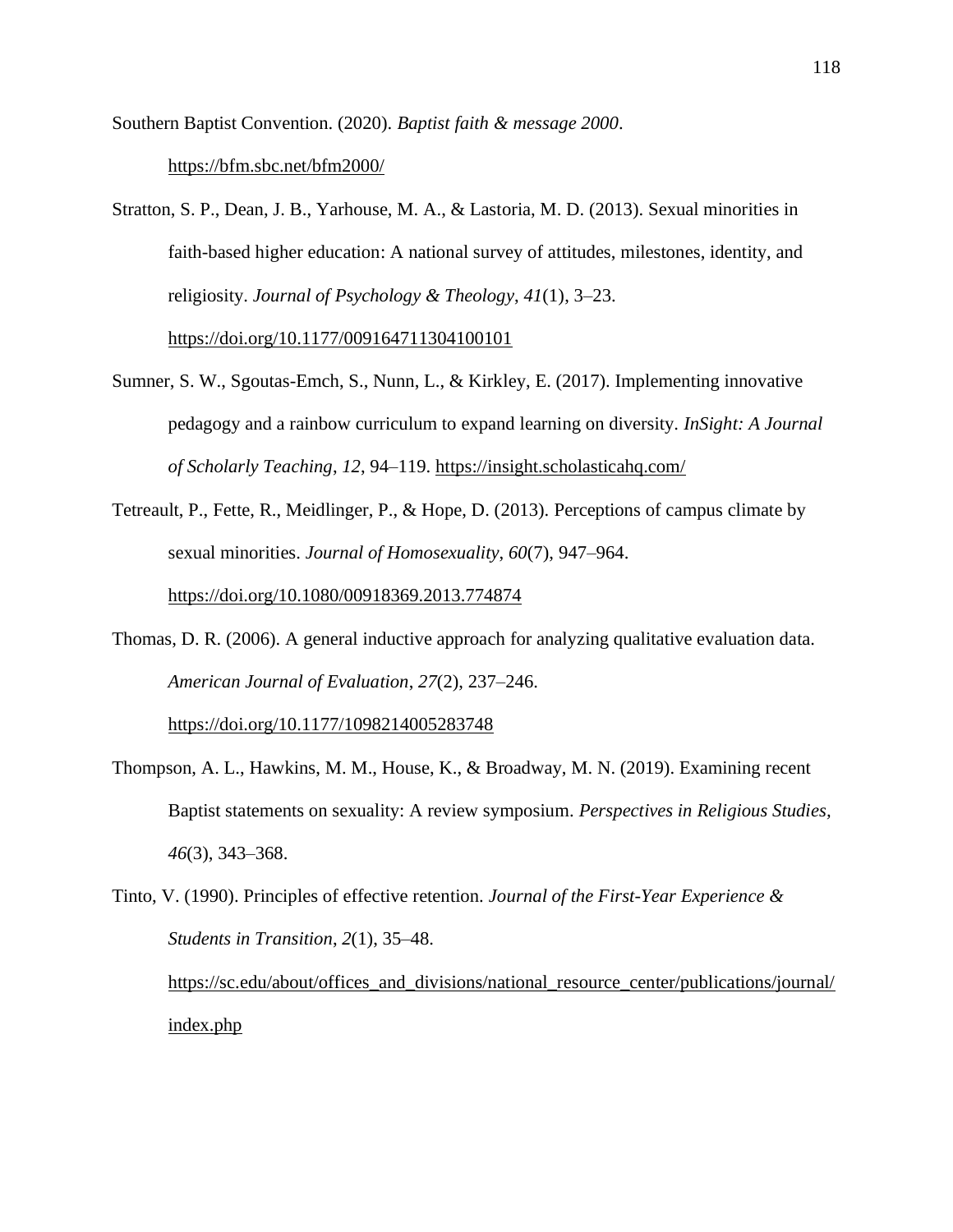- Tinto, V. (2010). From theory to action: Exploring the institutional conditions for student retention. In J. Smart (Ed.), *Higher education: Handbook of theory and research* (pp. 51– 89). Springer.
- Todd, N. R., McConnell, E. A., Odahl-Ruan, C. A., & Houston-Kolnik, J. D. (2017). Christian campus-ministry groups at public universities and opposition to same-sex marriage. *Psychology of Religion and Spirituality*, *9*(4), 412–422.

<https://doi.org/10.1037/rel0000089>

Toomey, R. B., Ryan, C., Diaz, R. M., & Russell, S. T. (2018). Coping with sexual orientation– related minority stress. *Journal of Homosexuality*, *65*(4), 484–500.

<https://doi.org/10.1080/00918369.2017.1321888>

- Tracy, S. J. (2019). *Qualitative research methods: Collecting evidence, crafting analysis, communicating impact*. John Wiley & Sons.
- Vaccaro, A., Russell, E. I. A., & Koob, R. M. (2015). Students with minoritized identities of sexuality and gender in campus contexts: An emergent model. *New Directions for Student Services*, *2015*(152), 25–39.<https://doi.org/10.1002/ss.20143>
- Vespone, B. M. (2016). Integrating identities: Facilitating a support group for LGBTQ students on a Christian college campus. *Christian Higher Education*, *15*(4), 215–229. <https://doi.org/10.1080/15363759.2016.1186250>
- Wedow, R., Schnabel, L., Wedow, L. K. D., & Konieczny, M. E. (2017). "I'm gay and I'm Catholic": Negotiating two complex identities at a Catholic university. *Sociology of Religion*, *78*(3), 289–317.<https://doi.org/10.1093/socrel/srx028>
- Weiss, R. S. (1994). *Learning from strangers*. Free Press.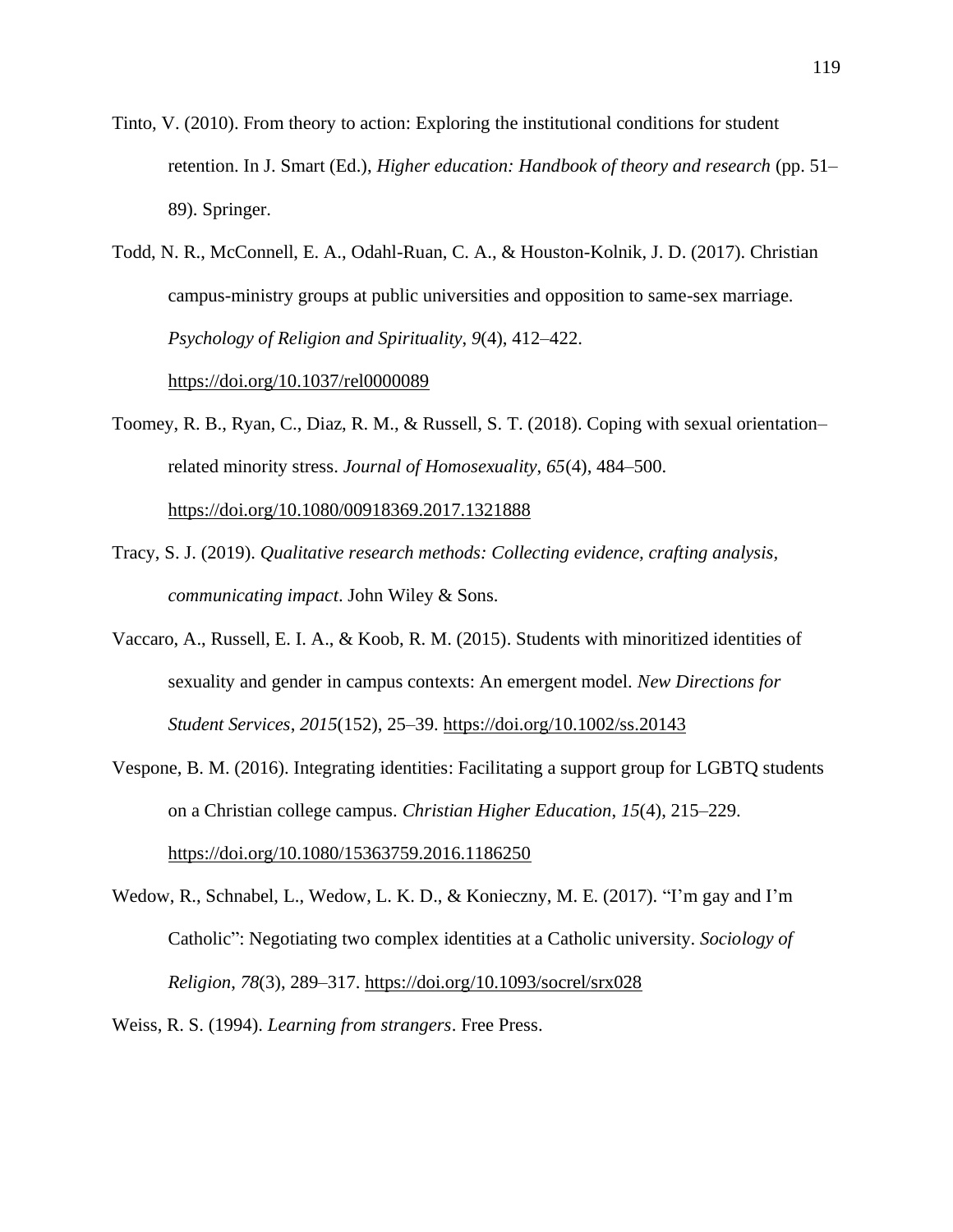- Wheeler, D. R. (2016, March 14). The LGBT politics of Christian colleges. *The Atlantic*. [https://www.theatlantic.com/education/archive/2016/03/the-lgbt-politics-of-christian](https://www.theatlantic.com/education/archive/2016/03/the-lgbt-politics-of-christian-colleges/473373/)[colleges/473373/](https://www.theatlantic.com/education/archive/2016/03/the-lgbt-politics-of-christian-colleges/473373/)
- Willig, C. (2012). *Qualitative interpretation and analysis in psychology*. Open University Press.
- Wimberly, G. L., Wilkinson, L., & Pearson, J. (2015). LGBTQ student achievement and educational attainment. In G. L. Wimberly (Ed.), *LGBTQ issues in education: Advancing a research agenda* (pp. 121–139). American Education Research Association. [https://doi.org/10.3102/978-0-935302-36-3\\_7](https://doi.org/10.3102/978-0-935302-36-3_7)
- Windmeyer, S. (2016, April 15). *The path forward: LGBT retention and academic success.* Insight Into Diversity. [https://www.insightintodiversity.com/the-path-forward-lgbt](https://www.insightintodiversity.com/the-path-forward-lgbt-retention-and-academic-success/)[retention-and-academic-success/](https://www.insightintodiversity.com/the-path-forward-lgbt-retention-and-academic-success/)
- Wolff, J. R., Atieno Okech, J. E., Smith, L. C., & Southwick, P. J. C. (2019). Protecting sexual and gender minorities in academic institutions with disallowing policies: Psychological, ethical, and accreditation concerns. *Training and Education in Professional Psychology*. Advance online publication.<https://doi.org/10.1037/tep0000272>
- Wolff, J. R., & Himes, H. (2010). Purposeful exclusion of sexual minority youth in Christian higher education: The implications of discrimination. *Christian Higher Education*, *9*(5), 439–460.<https://doi.org/10.1080/15363759.2010.513630>
- Wolff, J. R., Himes, H. L., Miller Kwon, E., & Bollinger, R. A. (2012). Evangelical Christian college students and attitudes toward gay rights: A California university sample. *Journal of LGBT Youth*, *9*(3), 200–224.<https://doi.org/10.1080/19361653.2012.652892>
- Wolff, J. R., Himes, H. L., Soares, S. D., & Miller Kwon, E. (2016). Sexual minority students in non-affirming religious higher education: Mental health, outness, and identity.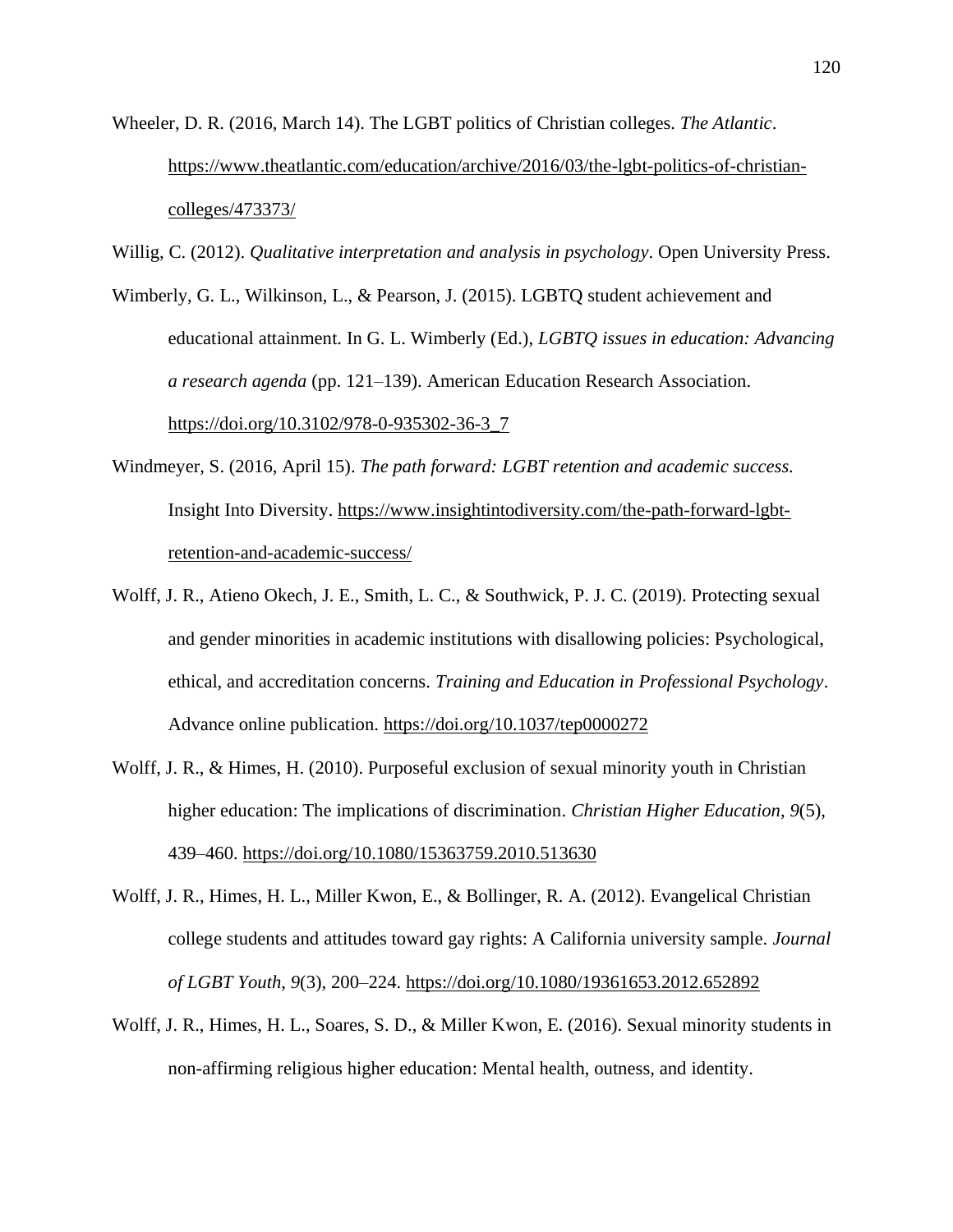*Psychology of Sexual Orientation and Gender Diversity*, *3*(2), 201–212. <https://doi.org/10.1037/sgd0000162>

Wolff, J. R., Kay, T. S., Himes, H. L., & Alquijay, J. (2017). Transgender and gendernonconforming student experiences in Christian higher education: A qualitative exploration. *Christian Higher Education*, *16*(5), 319–338.

<https://doi.org/10.1080/15363759.2017.1310065>

- Wood, A. W., & Conley, A. H. (2014). Loss of religious or spiritual identities among the LGBT population. *Counseling & Values*, *59*(1), 95–111. [https://doi.org/10.1002/j.2161-](https://doi.org/10.1002/j.2161-007X.2014.00044.x) [007X.2014.00044.x](https://doi.org/10.1002/j.2161-007X.2014.00044.x)
- Woodford, M. R., & Kulick, A. (2015). Academic and social integration on campus among sexual minority students: The impacts of psychological and experiential campus climate. *American Journal of Community Psychology*, *55*(1/2), 13–24.

<https://doi.org/10.1007/s10464-014-9683-x>

Woodford, M. R., Kulick, A., Garvey, J. C., Sinco, B. R., & Hong, J. S. (2018). LGBTQ policies and resources on campus and the experiences and psychological well-being of sexual minority college students: Advancing research on structural inclusion. *Psychology of Sexual Orientation and Gender Diversity*, *5*(4), 445–456.

<https://doi.org/10.1037/sgd0000289>

Woodford, M. R., Weber, G., Nicolazzo, Z., Hunt, R., Kulick, A., Coleman, T., & Renn, K. A. (2018). Depression and attempted suicide among LGBTQ college students: Fostering resilience to the effects of heterosexism and cisgenderism on campus. *Journal of College Student Development*, *59*(4), 421–438. [https://doi.org/10.1353/csd.2018.0040](http://doi.org/10.1353/csd.2018.0040)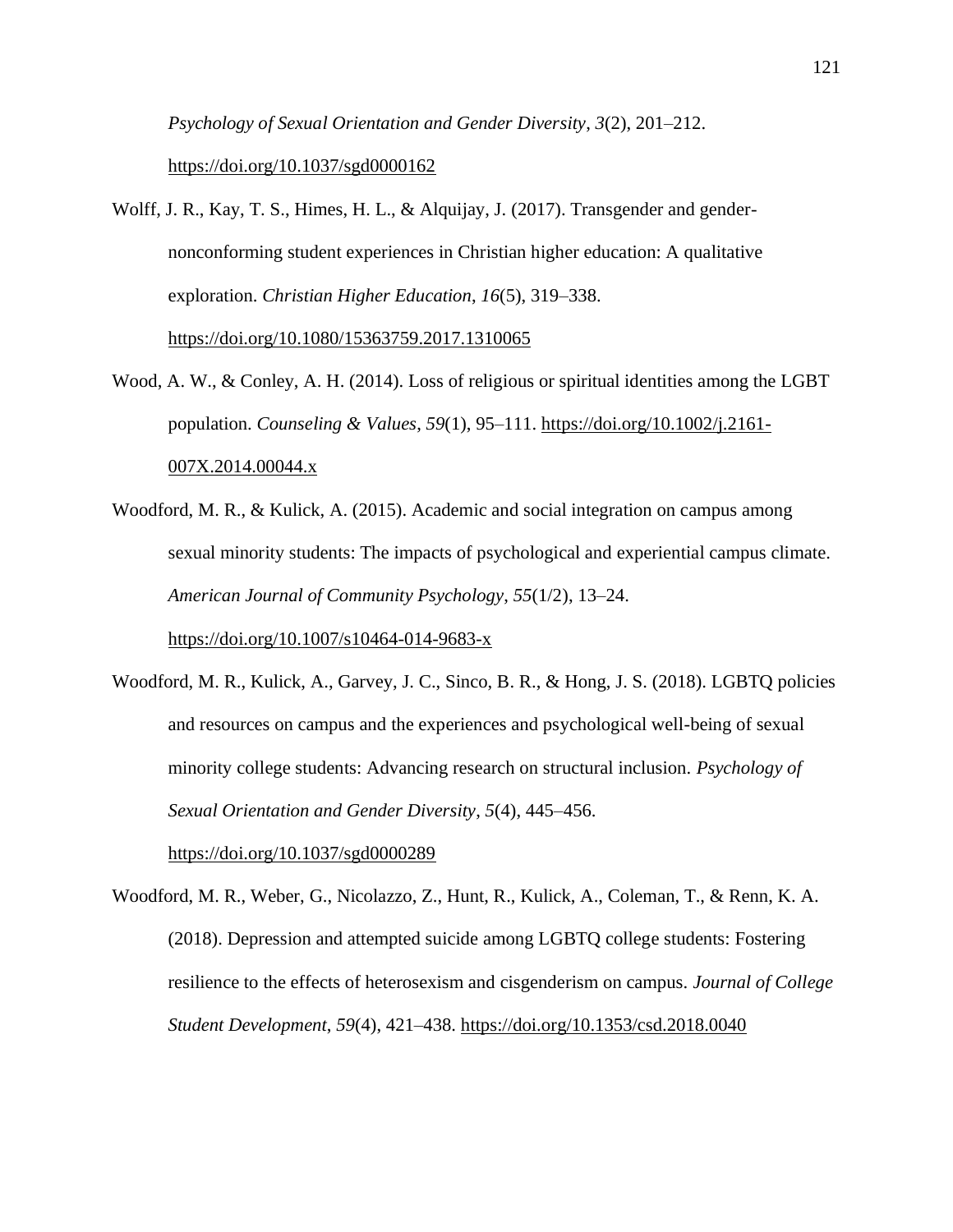Worthen, M. F. (2012). Understanding college student attitudes toward LGBT individuals. *Sociological Focus, 45*(4), 285–305.<https://doi.org/10.1080/00380237.2012.712857>

Yarhouse, M., Stratton, S., Dean, J., & Brooke, H. L. (2009). Listening to sexual minorities on Christian college campuses. *Journal of Psychology and Theology*, *37*(2), 96–113. <https://doi.org/10.1177/009164710903700202>

Yost, M. R., & Gilmore, S. (2011). Assessing LGBTQ campus climate and creating change. *Journal of Homosexuality*, *58*(9), 1330–1354.

<https://doi.org/10.1080/00918369.2011.605744>

Zubernis, L., Snyder, M., & McCoy, V. A. (2011). Counseling lesbian and gay college students through the lens of Cass's and Chickering's developmental models. *Journal of LGBT Issues in Counseling*, *5*(2), 122–150.<https://doi.org/10.1080/15538605.2011.578506>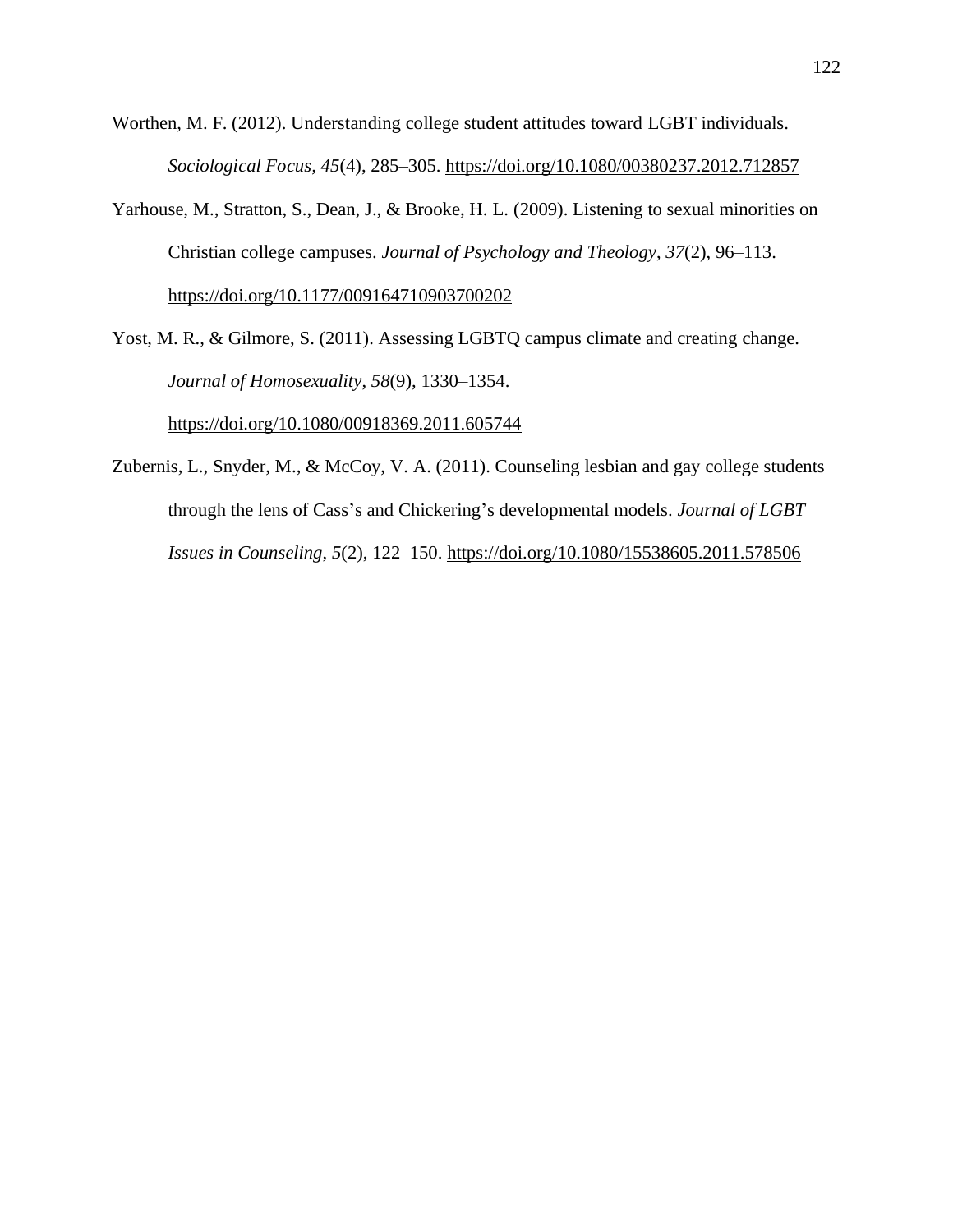# **Appendix A: Participant Solicitation**

My name is Anthony Ungaro, and I am a doctoral candidate in the Ed. D. Program in Organizational Leadership at Abilene Christian University with my dissertation topic: *LGBTQ Student Experiences and Perceptions in Christian Higher Education: An Exploration of Institutional Climate and LGBTQ Persistence*. I am currently seeking 10-12 participants for a qualitative research study to document and understand the lived experiences of LGBTQ college students enrolled at Christian institutions. Participants for the study must meet the criteria of being currently enrolled as a student (for at least one year) at a Christian college or university associated with the Council for Christian Colleges and Universities in the United States, identify as LGBTQ, and are classified from sophomore to senior. Participant identities and their institutions will be kept confidential.

# CCCU Institution List: [https://www.cccu.org/members\\_and\\_affiliates/](https://www.cccu.org/members_and_affiliates/)

Participants will complete an informed consent form to participate in the study and be interviewed to document experiences. Participants will be allowed to stop participation in the study at any time. The study will be recorded using Zoom meeting software and the interviews will be conducted via audioconference. The interview will be approximately 60 minutes and include 15-20 questions about policies, perceptions, and campus climate. Transcription of the interview will be sent later for the participant to check for accuracy. Themes that emerge from the data collection will be reported within a dissertation manuscript and submitted for publication in peer-reviewed journals.

If you have a student who would be open to sharing their experiences and meets requirements, please have them contact me at **xxxxxxxxxx**.

Thank you for your time and consideration!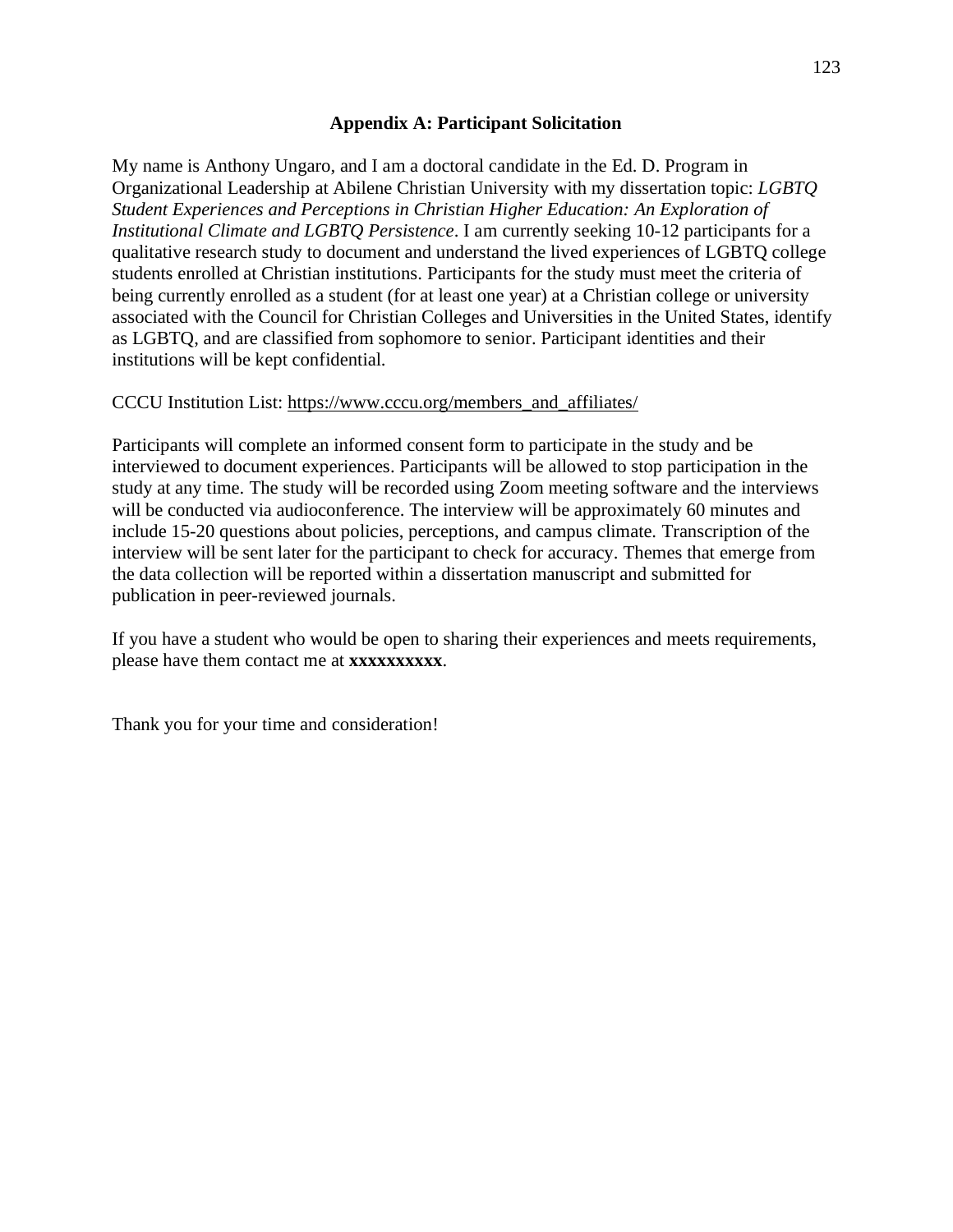## **Appendix B: Informed Consent**

## **Anthony M. Ungaro Abilene Christian University Organizational Leadership Program**

*LGBTQ Student Experiences and Perceptions in Christian Higher Education:*

*An Exploration of Institutional Climate and LGBTQ Persistence* 

## **Introduction**

I am Anthony M. Ungaro, a current doctoral student at Abilene Christian University. I am doing research on the lived experiences of LGBTQ college students at Christian institutions. I am going to give you information and invite you to be part of this research. You do not have to decide today whether or not you will participate. Before you decide, you can talk to anyone you feel comfortable with about the research to see if it is right for you.

### **Purpose of the research**

The purpose of this research is to document and understand LGBTQ student experiences at Christian institutions. As campus environments will be different, it will also be important for me to understand the impact of self-perceptions on these climates and student success. I believe you can help by telling me about your experiences and personal practices you use to be successful.

### **Participant Selection**

You are being invited to take part in this research because I feel that your experience as a LGBTQ college student can contribute much to the understanding and knowledge of LGBTQ persistence at Christian institutions.

### **Voluntary Participation**

Your participation in this research is entirely voluntary. It is your choice whether to participate or not.

### **Duration**

The research will take place over one pre-scheduled days. During this meeting, you will be interviewed for approximately 1 hour.

### **Procedures**

- **A.** I am asking you to help me learn more about the lived-experiences of LGBTQ students at Christian institutions. I am inviting you to take part in this research project. If you accept, you will be asked to participate in an interview that will be detailed below.
- **B.** During the interview, I will sit down with you on an audioconference Zoom call. If you do not wish to answer any of the questions during the interview, you may say so and I will move on to the next question. No one else but me will be present unless you would like someone else to be there. All responses to my questions will remain confidential. The entire interview will be recorded, but no-one will be identified by name during the interview process. The recording will be kept on a password protected computer. The information recorded is confidential and only REV.com, an interview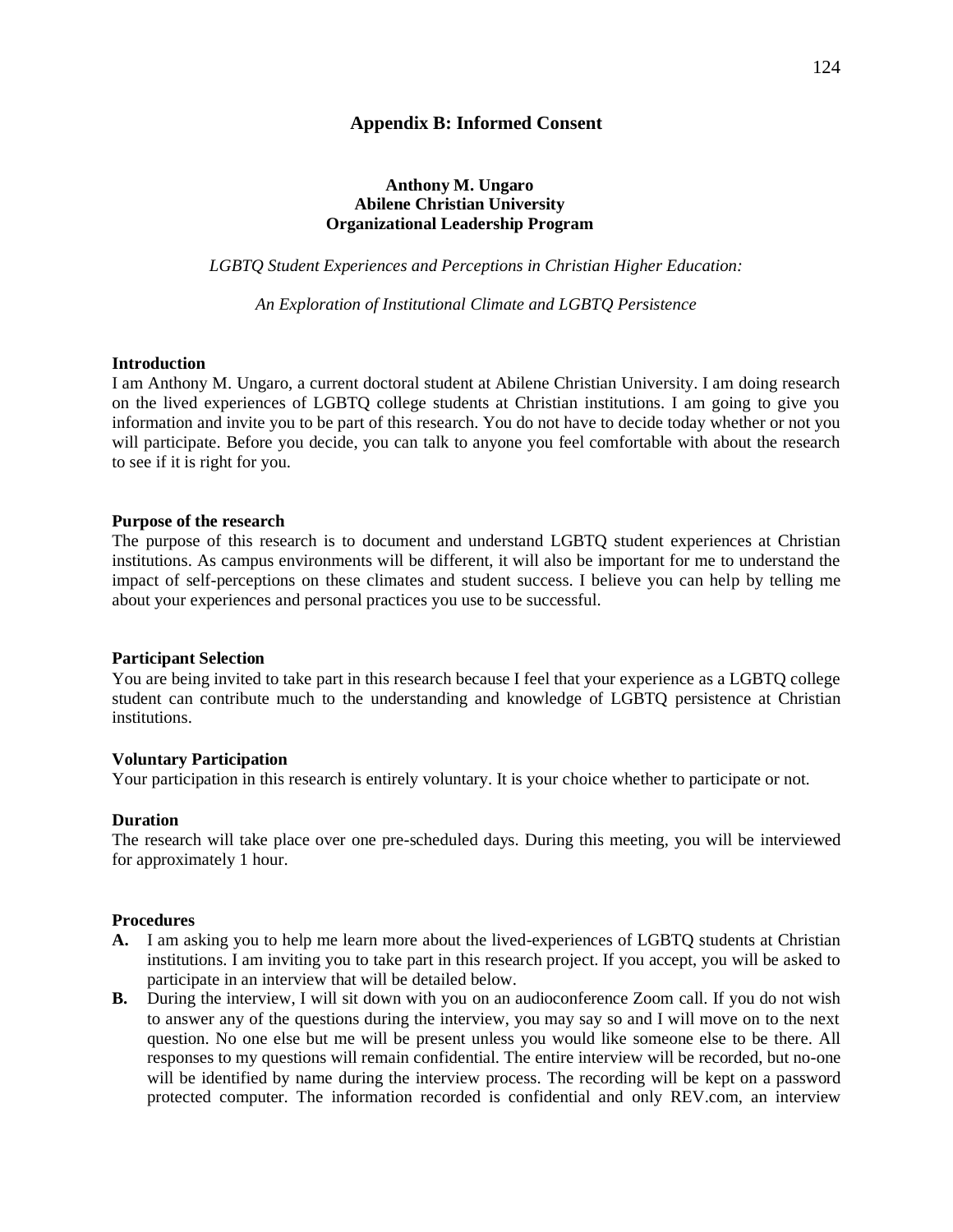transcription service, the dissertation advisor, and myself will have access to the audio recordings. The recordings will be erased once all participants have reviewed their interview transcripts and confirmed their responses.

#### **Risks**

I believe the personal risks will be minimal; however, there could be certain topics that are less comfortable to discuss. If the discussion is on sensitive and personal topics, you will not be coerced into discussing anything that makes you uncomfortable and you retain the right to avoid certain topics. You do not have to answer any question or take part in the interview if you don't wish to do so, and that is also fine. You do not have to give me any reason for not responding to any question or for refusing to take part. Additionally, all studies have the risk of breached confidentiality; however, the steps shared below will be taken to minimize this risk.

#### **Benefits**

There will be no direct benefit to you, but your participation will contribute to better understanding the LGBTQ student experience at Christian colleges and universities.

### **Reimbursements**

You will not be provided any incentive to take part in the research. However, you will be provided with a final version of the dissertation.

#### **Confidentiality**

The information collected from this research will be kept private, confidential, and protected by password. Any information about you will have a pseudonym except for this form which requires your legal name and the name provided via your email. Only the researcher will know your true name.

#### **Sharing the Results**

Nothing that you tell me prior to or after the recorded interview, which will be transcribed by an external service, will be shared with anyone else, and nothing will be attributed to you by name. Following the research, the dissertation is planned to be published so that others may learn from these experiences.

#### **Right to Refuse or Withdraw**

You do not have to take part in this research if you do not wish to do so, and you may stop participating in the interview at any time that you wish.

#### **Who to Contact**

If you have any questions, you can ask them now or later. If you wish to ask questions later, you may contact:

*Anthony M. Ungaro - xxxxxxxxxxxxx Dr. Brian Cole - xxxxxxxxxxxxx*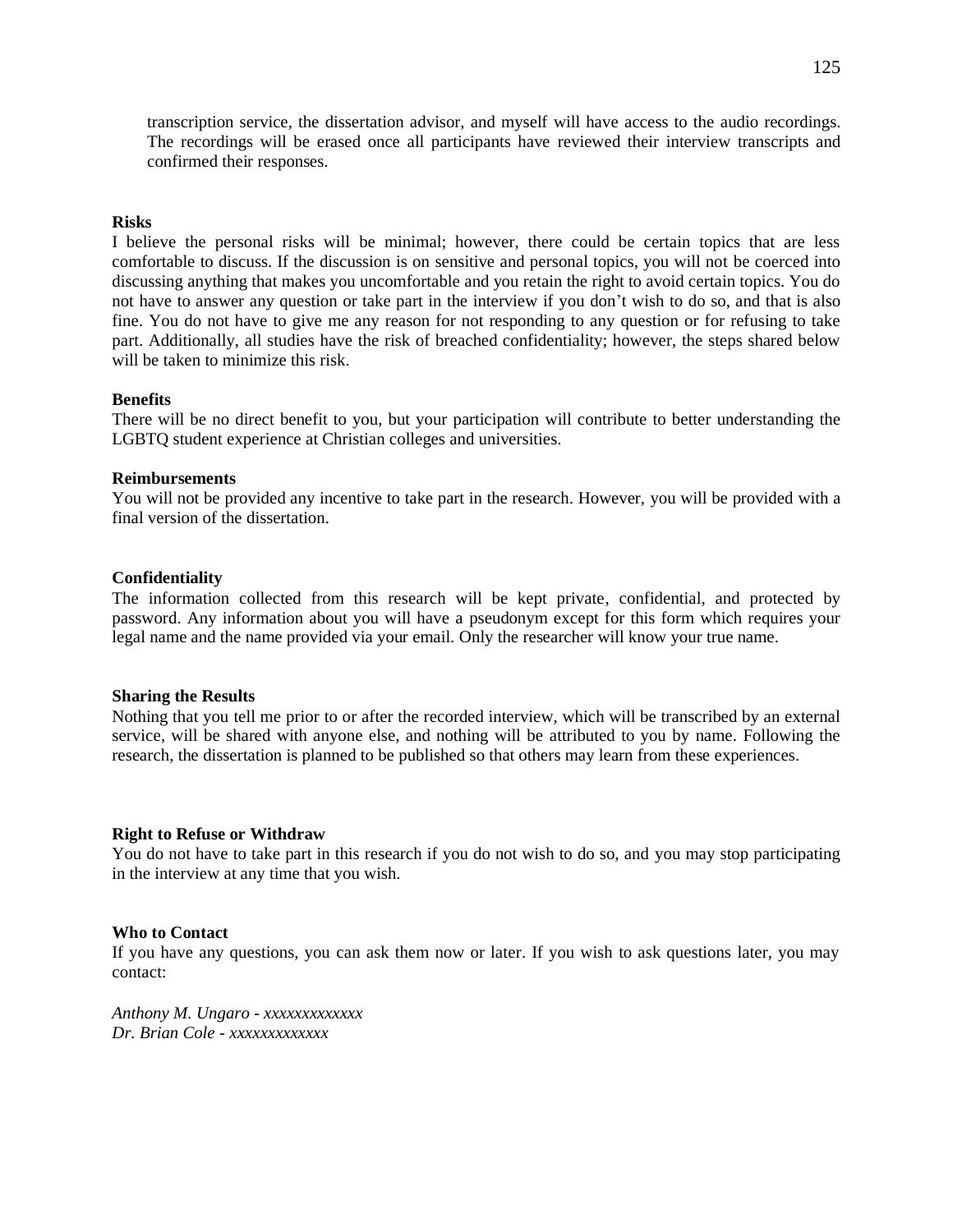If you have concerns about this study, or have general questions about your rights as a research participant, you may contact ACU's Chair of the Institutional Review Board and Executive Director of Research:

*Dr. Megan Roth - xxxxxxxxxxxxxxxx*

# **Consent Section**

I have read the foregoing information, or it has been read to me. I have had the opportunity to ask questions about it and any questions I have been asked have been answered to my satisfaction. I consent voluntarily to be a participant in this study

**Print Name of Participant** 

Date

MM/DD/YYYY

# **Statement by the researcher/person taking consent**

I confirm that the participant was given an opportunity to ask questions about the study, and all the questions asked by the participant have been answered correctly and to the best of my ability. I confirm that the individual has not been coerced into giving consent, and the consent has been given freely and voluntarily.

**A copy of this form has been provided to the participant.** Print Name of Researcher/person taking the consent\_\_\_\_\_\_\_\_\_\_\_\_\_\_\_\_\_\_\_\_\_\_\_\_\_\_\_\_\_\_\_

**Signature of Researcher /person taking the consent\_\_\_\_\_\_\_\_\_\_\_\_\_\_\_\_\_\_\_\_\_\_\_\_\_\_\_\_\_**

**Date \_\_\_\_\_\_\_\_\_\_\_\_\_\_\_\_\_\_\_\_\_\_\_\_\_\_\_**

MM/DD/YYYY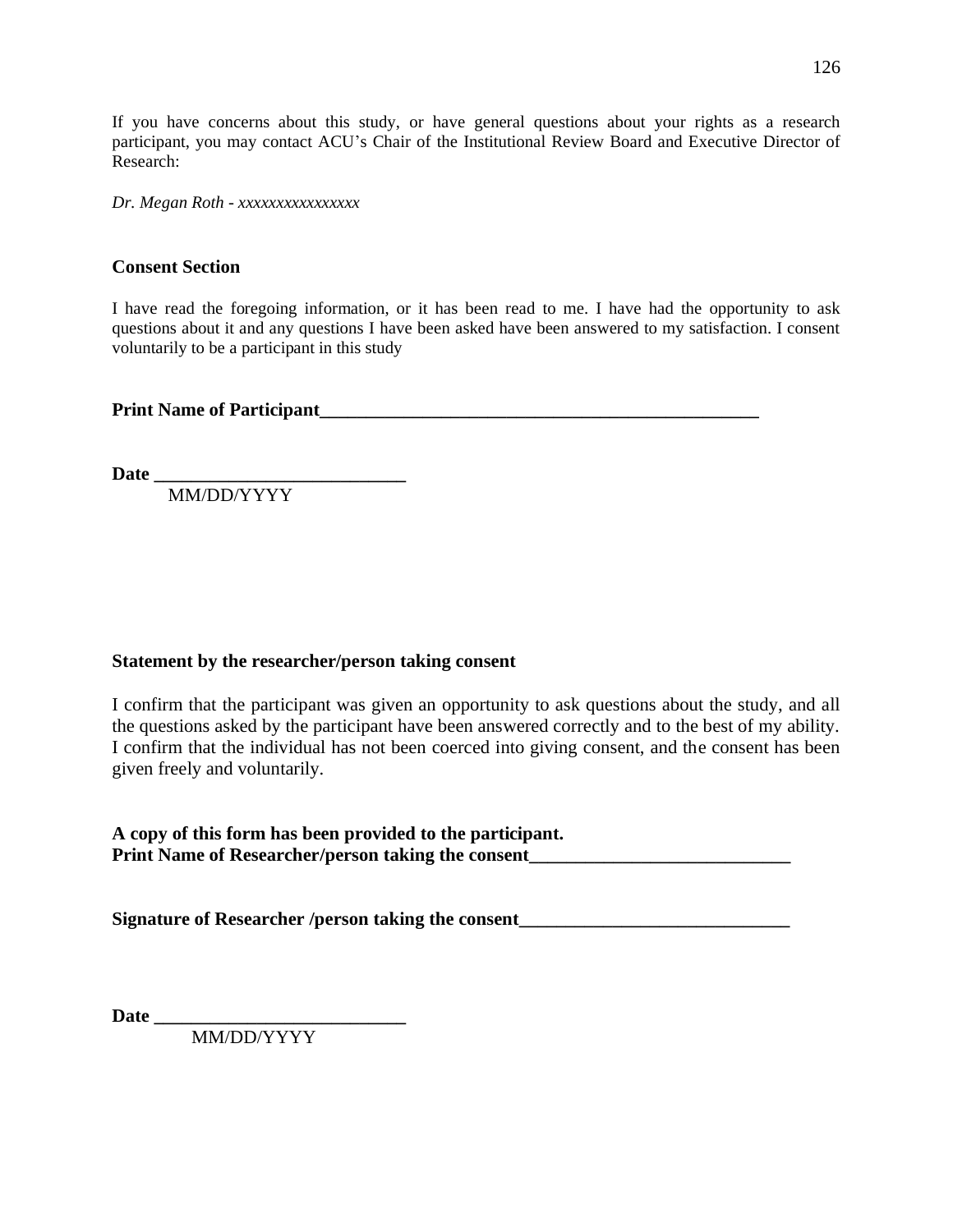# **Appendix C: IRB Approval Letter**



**ABILENE CHRISTIAN UNIVERSITY** Educating Students for Christian Service and Leadership Throughout the World

Office of Research and Sponsored Programs<br>320 Hardin Administration Building, ACU Box 29103, Abilene, Texas 79699-9103 325-674-2885

March 24, 2021

**Anthony Ungaro** Department of Graduate and Professional Studies Abilene Christian University

Dear Anthony,

On behalf of the Institutional Review Board, I am pleased to inform you that your project titled "LGBTO Student Experiences and Perceptions in Christian Higher Education: An Exploration of Institutional Climate and LGBTQ Persistence",

(IRB# 21-035 ) is exempt from review under Federal Policy for the Protection of Human Subjects.

If at any time the details of this project change, please resubmit to the IRB so the committee can determine whether or not the exempt status is still applicable.

I wish you well with your work.

Sincerely,

Megan Roth

Megan Roth, Ph.D. Director of Research and Sponsored Programs